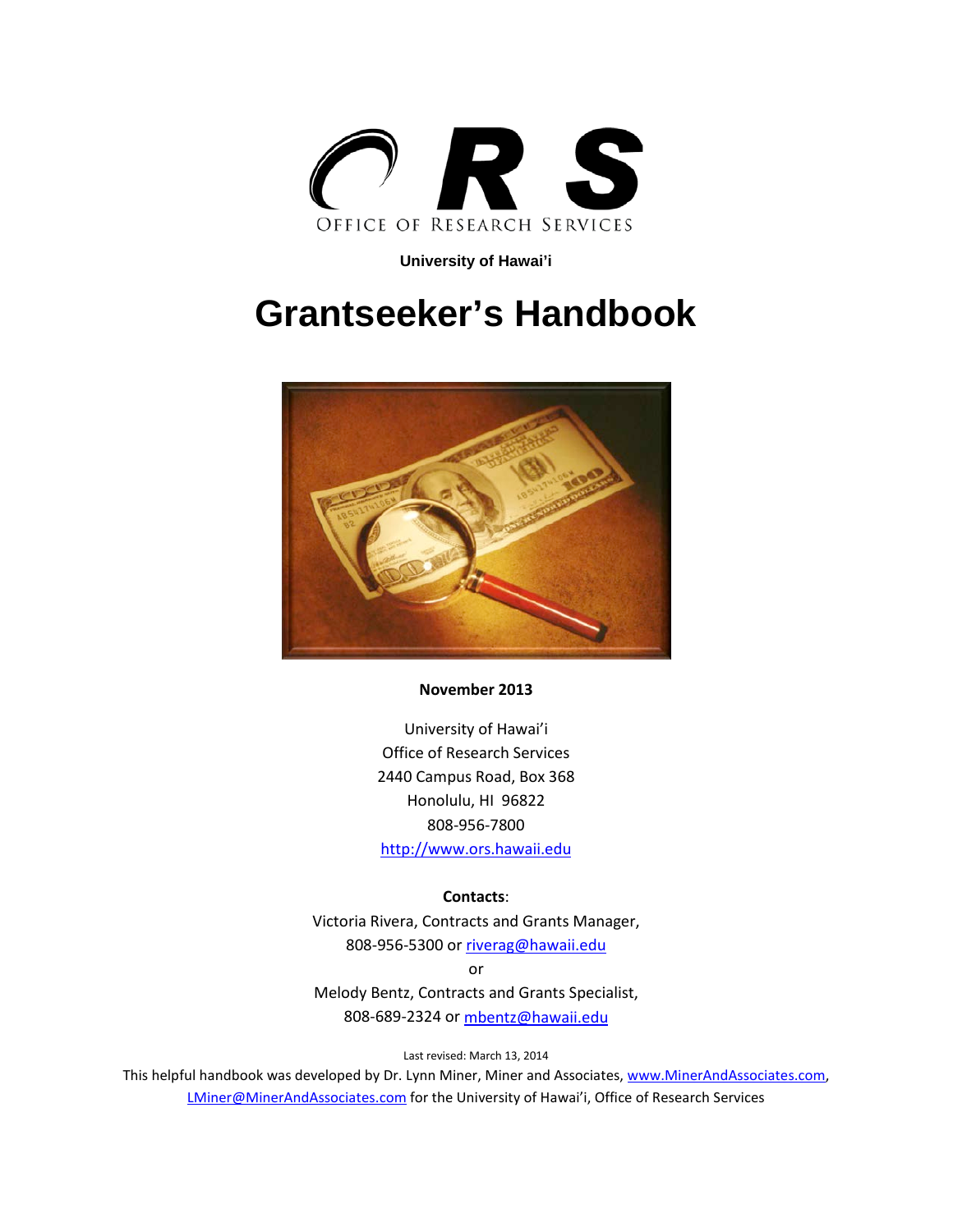# **Table of Contents**

|     | 1.0 Pre-Proposal Strategies                                   |    |
|-----|---------------------------------------------------------------|----|
|     | Developing and Refining Grant Ideas                           |    |
|     |                                                               | 5  |
|     |                                                               | 6  |
|     |                                                               | 8  |
|     |                                                               | 10 |
| 2.0 | <b>Writing Grant and Contract Proposals</b>                   |    |
|     | <b>Statement of Problem/Need</b>                              |    |
|     | Need Statements for Applied, Clinical, and Training Proposals | 11 |
|     | Need Statements for Basic Science Research                    | 13 |
|     |                                                               | 15 |
|     |                                                               | 17 |
|     | Goals, Objectives, and Outcomes                               |    |
|     |                                                               | 18 |
|     |                                                               | 21 |
|     |                                                               | 21 |
|     |                                                               | 23 |
|     | Methodology                                                   |    |
|     |                                                               | 24 |
|     |                                                               | 25 |
|     |                                                               | 26 |
|     |                                                               | 29 |
|     |                                                               | 32 |
|     |                                                               | 35 |
|     |                                                               | 36 |
|     | Dissemination                                                 |    |
|     |                                                               | 37 |
|     |                                                               | 37 |
|     |                                                               | 37 |
|     | Evaluation                                                    |    |
|     |                                                               | 38 |
|     |                                                               |    |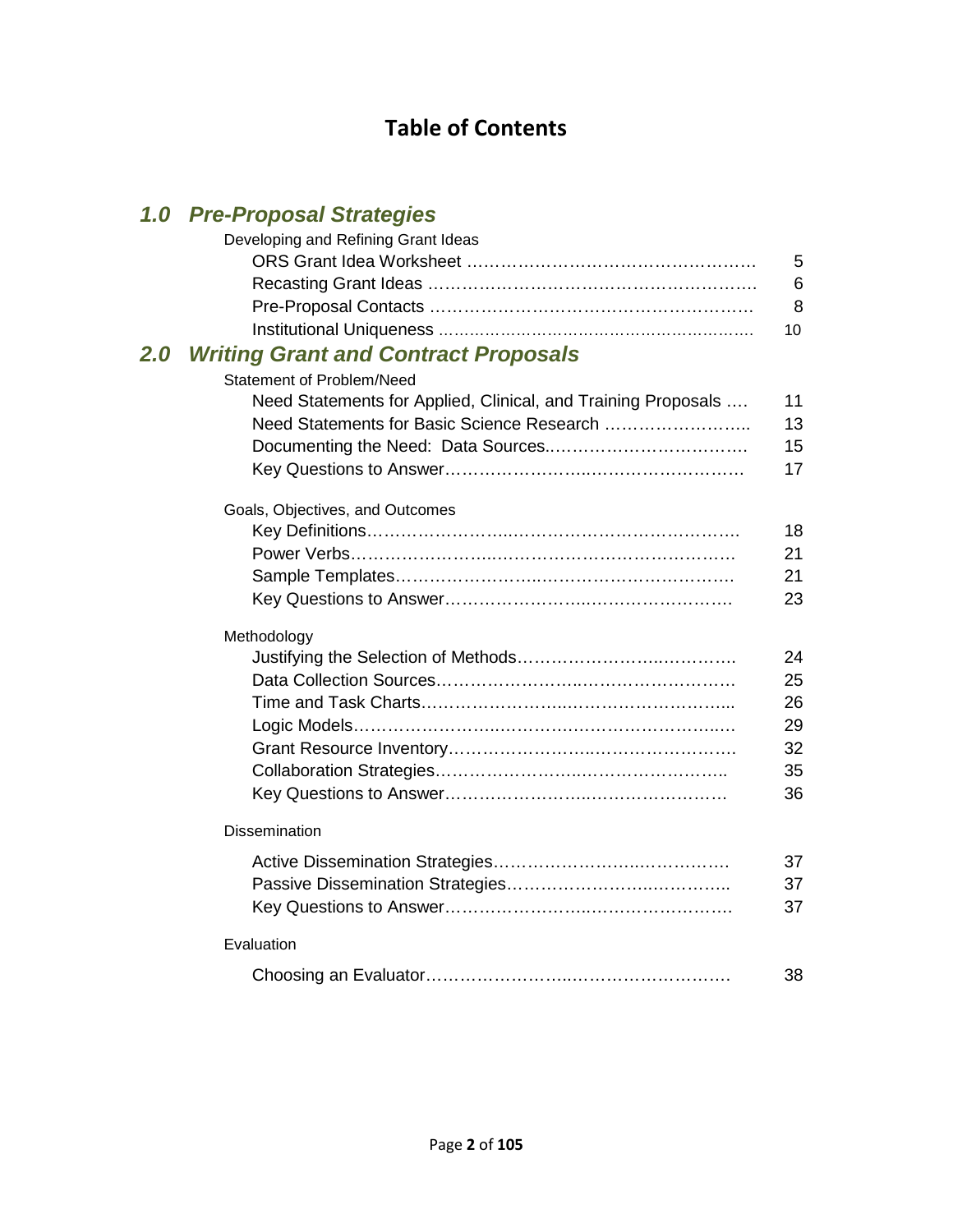|     |                                                       | 38<br>39 |
|-----|-------------------------------------------------------|----------|
|     |                                                       | 41       |
|     |                                                       | 42       |
|     | <b>Budgets</b>                                        |          |
|     |                                                       | 43       |
|     | Understanding Facility and Administration (F&A) Costs | 44       |
|     |                                                       | 46       |
|     |                                                       | 51       |
|     |                                                       | 60       |
|     | Sustainability                                        |          |
|     |                                                       | 61       |
|     |                                                       | 62       |
|     |                                                       | 63       |
|     |                                                       | 63       |
|     |                                                       | 65       |
|     | Appendices                                            |          |
|     |                                                       | 66       |
|     |                                                       | 67       |
|     |                                                       | 69       |
|     |                                                       | 70       |
|     | Abstracts                                             |          |
|     |                                                       | 71       |
|     |                                                       | 71       |
|     |                                                       | 71       |
| 3.0 | <b>Writing Tips</b>                                   |          |
|     | <b>Writing Tips</b>                                   |          |
|     |                                                       | 72       |
|     |                                                       | 72       |
|     |                                                       | 73       |
|     |                                                       | 73       |
|     |                                                       | 73       |
|     | Transitional Words, Sentences, and Paragraphs         | 73       |
|     |                                                       | 75       |
|     |                                                       | 85       |
|     |                                                       | 85       |
|     |                                                       | 88       |
|     |                                                       | 90       |

NSF Broader Impact………………………………………………….. 92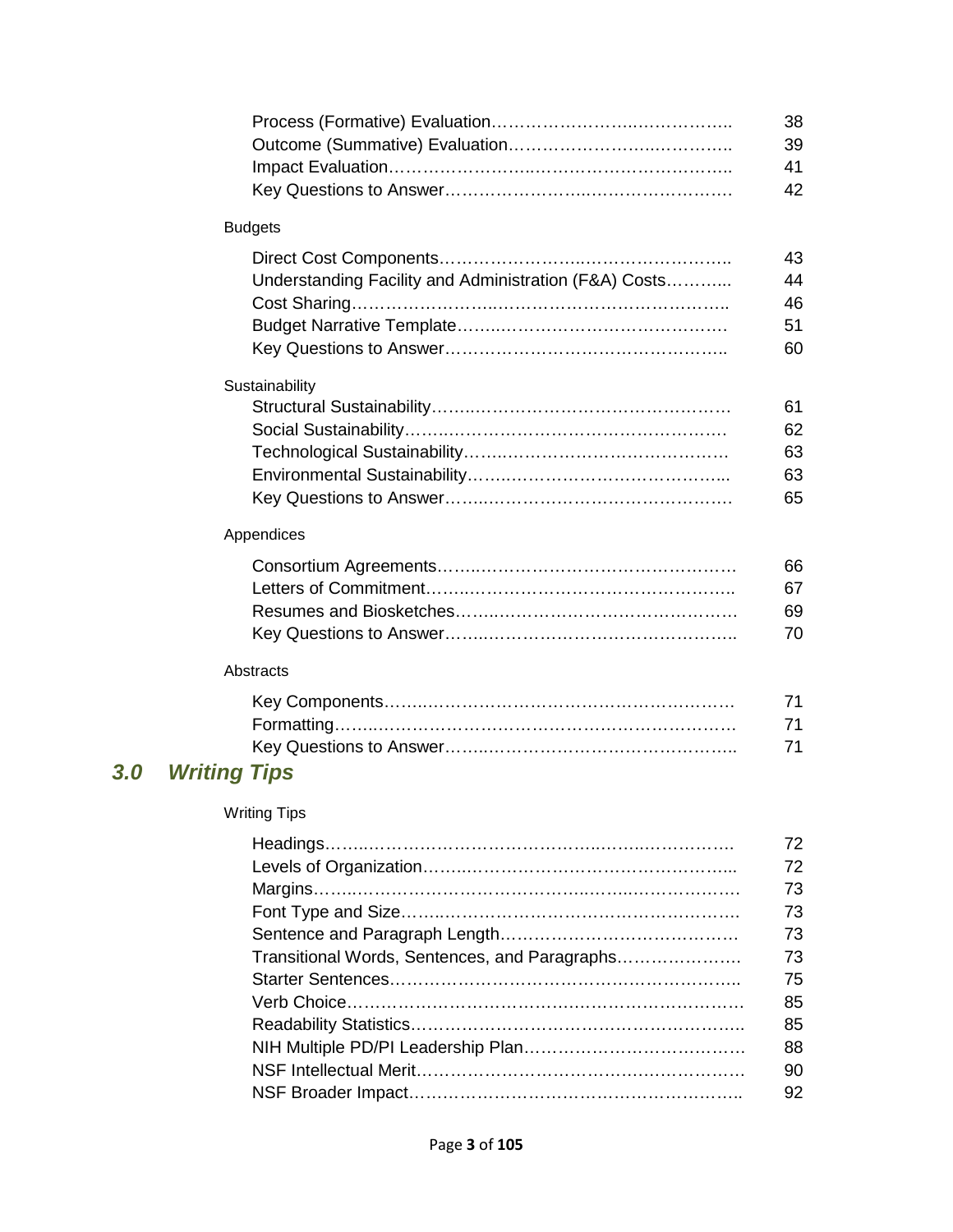|                                                                   | 94  |
|-------------------------------------------------------------------|-----|
| Integrating Diversity into NSF Programs, Projects, and Activities | 95  |
|                                                                   | 96  |
|                                                                   | 98  |
|                                                                   | 100 |
|                                                                   | 101 |
|                                                                   | 104 |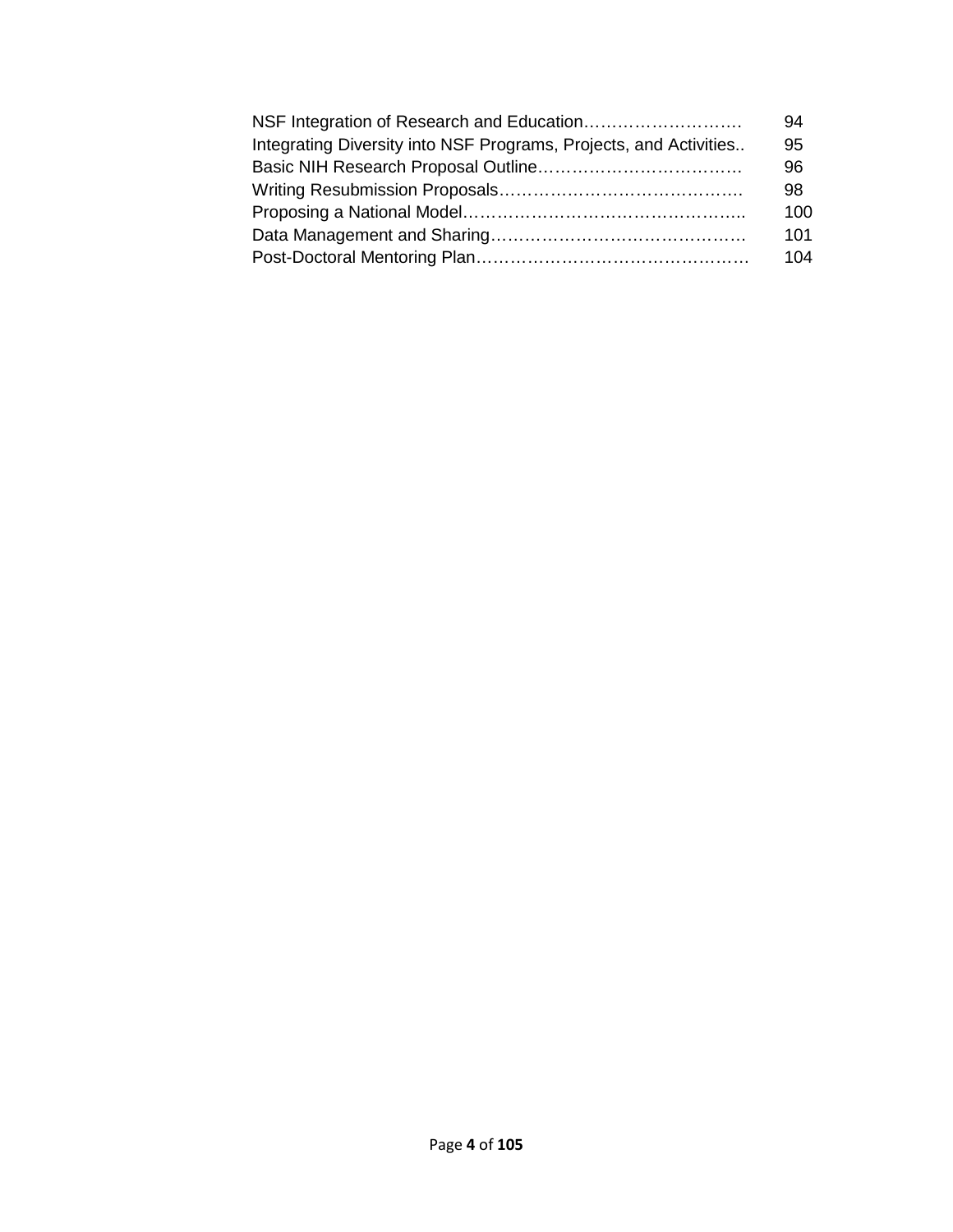# *1.0 Pre-Proposal Strategies*

# **Developing and Refining Grant Ideas**

## *Office of Research Services (ORS) Grant Idea Worksheet*

In the early stages of developing a proposal, it is helpful to jot down a brief overview of your idea. This will help bring focus to your proposal and serve as a useful tool as you talk with the Office of Research Services (ORS). Below you will find the ORS Grant Idea Worksheet to help you organize your project. You don't need to fill out a lot of detail. A couple of sentences in each section will suffice for now. When finished, you may wish to share it with ORS to help identify possible funding sources.

## **ORS Grant Idea Worksheet**

Describe the problem or need as you see it. What is the specific gap between the way things are and the way things should be?

Describe who is affected by the problem or need. What specific target populations are you concerned about?

Describe the consequences if nothing is done to solve the problem or address the need? How would it affect people?

Describe the geographic areas affected. Is the problem or need local, citywide, state, regional, national, or international?

Describe your tentative project goals and objectives. What specifically do you want to accomplish?

Describe a suggested solution. How might you close the current gap and solve the problem?

Describe possible sources of funding. Who do you think might be interested in providing grant dollars for this project?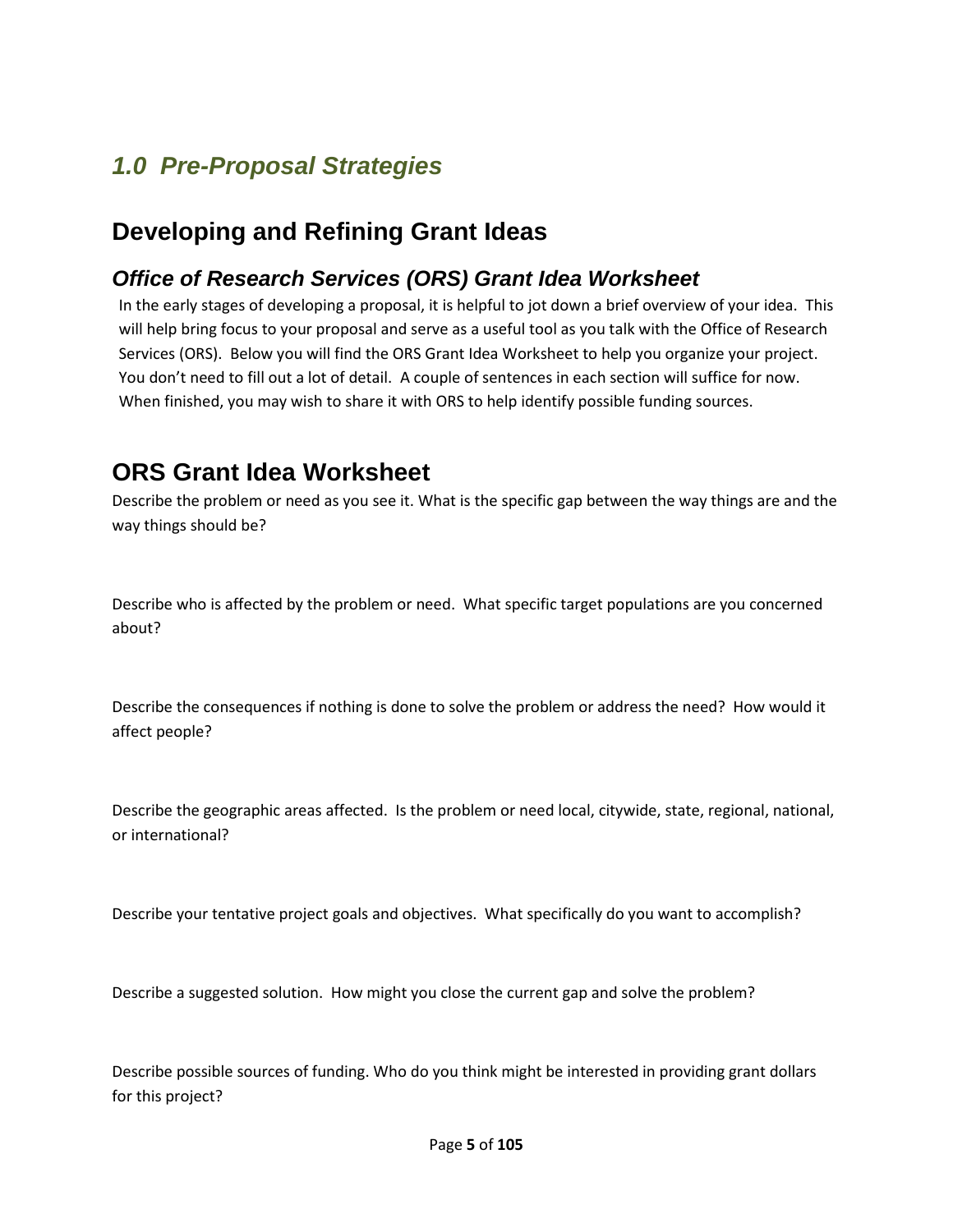# **Recasting Grant Ideas**

There are many ways to describe your project. Specifically, you can search for funding options and present your proposal idea to sponsors as you manipulate four variables: subject matter, project location, population served, and type of grant. The following table shows some examples. Jot down some different terms you might use to recast your proposal.

| <b>Subject Matter</b> | <b>Project Location</b>   | <b>Population Served</b> |    | <b>Type of Grant</b>           |
|-----------------------|---------------------------|--------------------------|----|--------------------------------|
| Examples:             | Neighborhood<br>$\bullet$ | Examples: frail elderly, | 1. | <b>Capacity Building Grant</b> |
| education, social     | City                      | disadvantaged, single    | 2. | <b>Challenge Grant</b>         |
| welfare, justice,     | County                    | parents with low         | 3. | Conference Grant               |
|                       | <b>State</b>              | incomes, homeless,       | 4. | <b>Construction Grant</b>      |
| Examples: low cost    | Region                    | HIV/AIDS                 | 5. | <b>Consulting Grant</b>        |
| housing, minority     | National<br>$\bullet$     |                          | 6. | <b>Demonstration Grant</b>     |
| education             | International             |                          | 7. | <b>Dissemination Grant</b>     |
|                       |                           |                          | 8. | <b>Endowment Grant</b>         |
|                       |                           |                          | 9. | <b>Equipment Grant</b>         |
|                       |                           |                          |    | 10. Exhibition Grant           |
|                       |                           |                          |    | 11. General Purpose Grant      |
|                       |                           |                          |    | 12. Land Acquisition Grant     |
|                       |                           |                          |    | 13. Matching Grant             |
|                       |                           |                          |    | 14. Operating Grant            |
|                       |                           |                          |    | 15. Planning Grant             |
|                       |                           |                          |    | 16. Publication Grant          |
|                       |                           |                          |    | 17. Renovation Grant           |
|                       |                           |                          |    | 18. Research Grant             |
|                       |                           |                          |    | 19. Scholarship Grant          |
|                       |                           |                          |    | 20. Seed Grant                 |
|                       |                           |                          |    | 21. Special Project Grant      |
|                       |                           |                          |    | 22. Subvention Grant           |
|                       |                           |                          |    | 23. Training Grant             |
|                       |                           |                          |    | 24. Travel Grant               |
|                       |                           |                          |    |                                |
|                       |                           |                          |    |                                |

#### Definitions of Grant Types

- 1. Capacity Building Grant: money to build the infrastructure of an organization
- 2. Challenge Grant: money used as a magnet to attract additional funds
- 3. Conference Grant: money to cover the expenses of holding a conference or seminar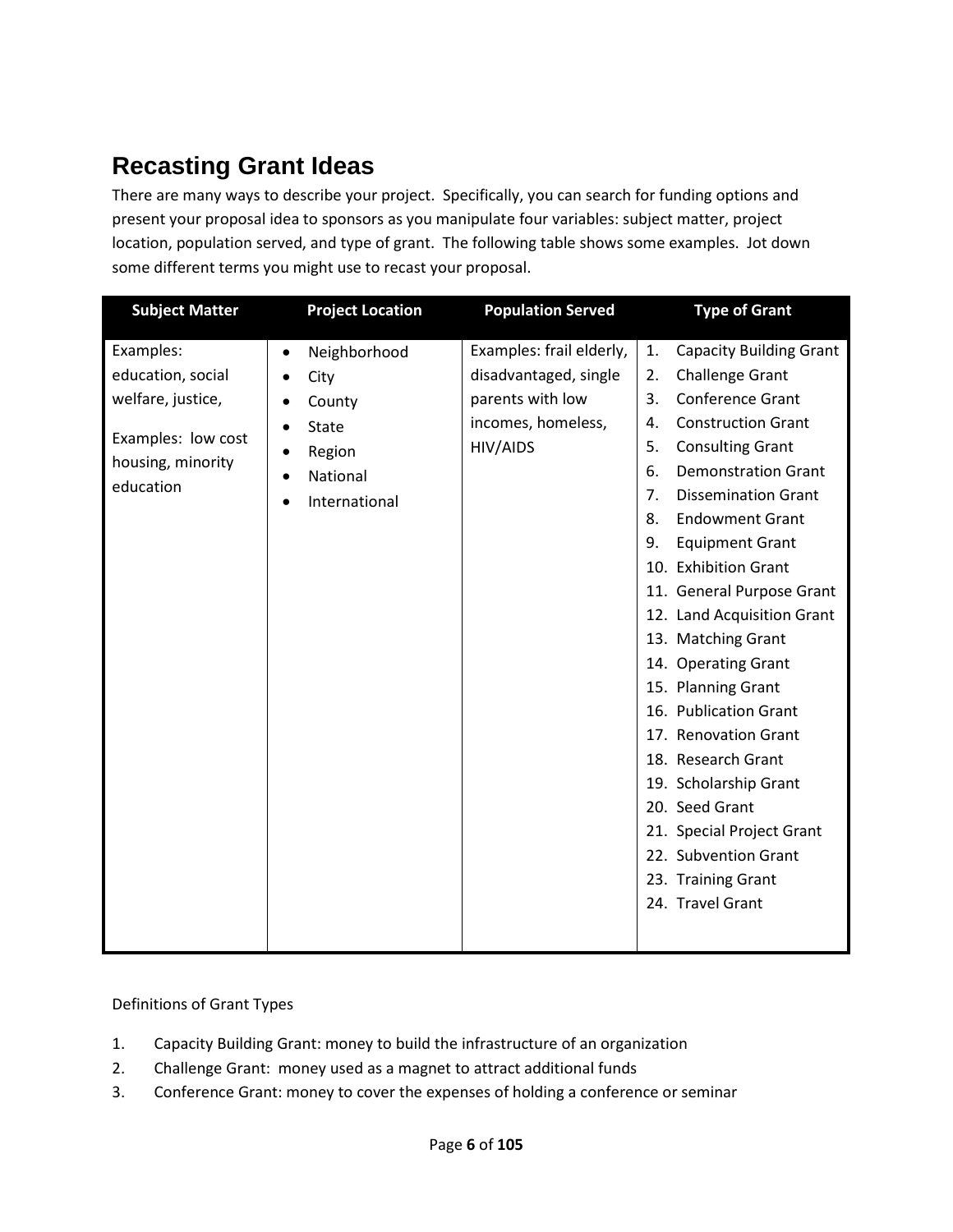- 4. Construction Grant: money for building construction
- 5. Consulting Grant: money to hire consultants for an organization or project
- 6. Demonstration Grant: money to demonstrate or prove that a particular project or idea actually works
- 7. Dissemination Grant: money to share the results or findings of a successful project
- 8. Endowment Grant: money to be kept permanently and invested to provide continued income to an organization
- 9. Equipment Grant: money to purchase new or replacement equipment
- 10. Exhibition Grant: money to cover the costs of exhibiting a project or work of art
- 11. General Purpose Grant: money to further the general purpose or work of an organization rather than for a specific purpose
- 12. Land Acquisition Grant: money to purchase real estate property
- 13. Matching Grant: money to match funds provided by another donor or sponsor
- 14. Operating Grant: money to cover the daily costs of running an existing program, project, or organization
- 15. Planning Grant: money to assess the need for and develop plans to implement a project
- 16. Publication Grant: money to publish a report, book, or other publication
- 17. Renovation Grant: money to renovate, remodel, or rehabilitate property
- 18. Research Grant: money to cover costs of scholarly inquiry
- 19. Scholarship Grant: money to underwrite the expenses of advanced study
- 20. Seed Grant: money to contact a preliminary project inquiry
- 21. Special Project Grant: money to support specific projects or programs as opposed to general purpose grants
- 22. Subvention Grant: money to support the partial cost of publishing a book
- 23. Training Grant: money to conduct education or training programs
- 24. Travel Grant: money to cover travel expenses associated with conducting a grant project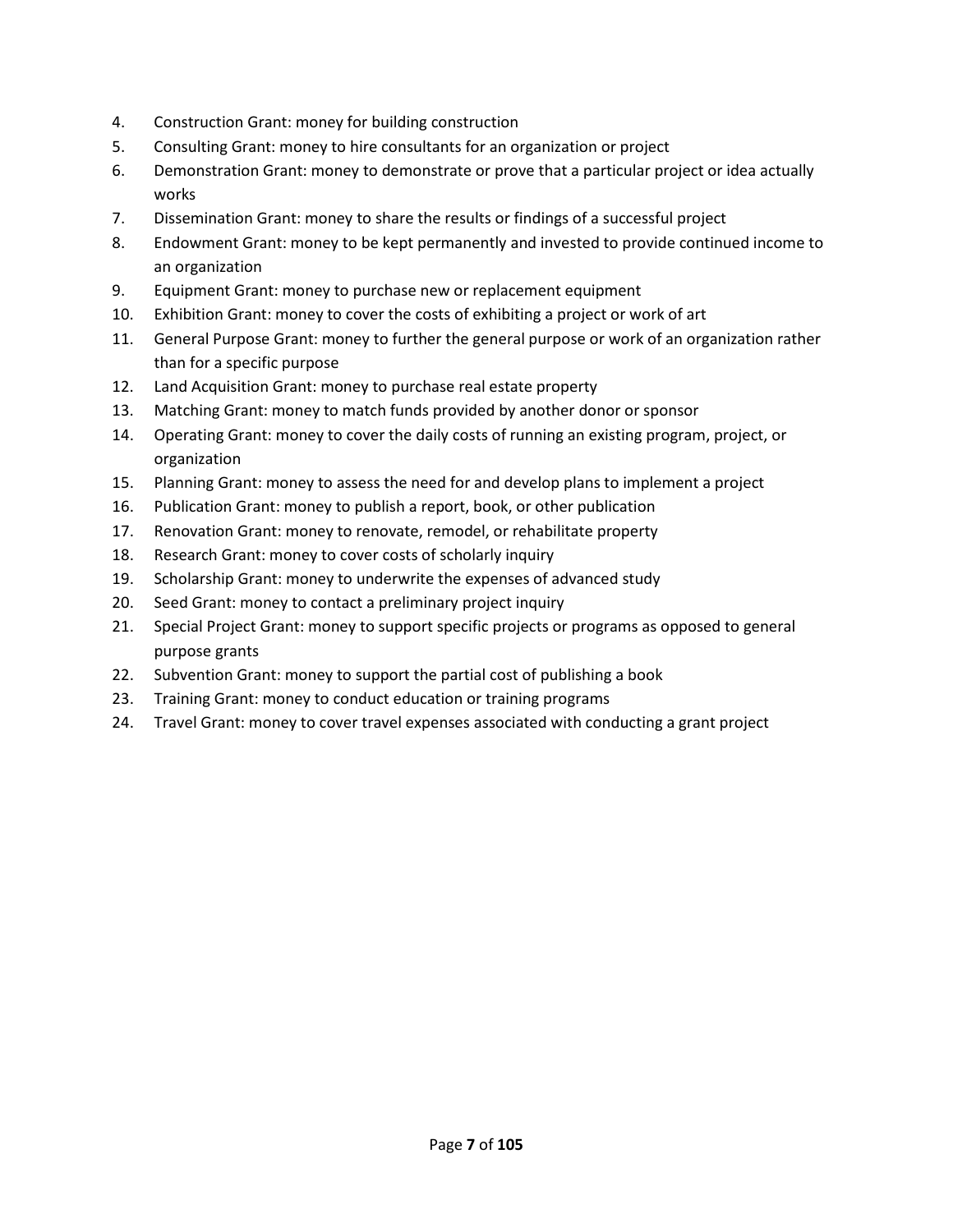# **Pre-Proposal Contacts**

Engaging in pre-proposal contacts is **THE** most important thing you can do to maximize your chances of being funded. You want to do this to ensure that your idea matches the "values glasses" of the potential sponsor. To be successful in making pre-proposal contact, follow this four-step process.

**Step One**: Write the program officer requesting information about application guidelines, names of past grant winners, and names of past grant reviewers. Adjust your request depending on availability of online information. Email requests are fine. Be concise and direct with your request.

**Step Two:** Call a past grant winner to data mine for success secrets. Explain that you are calling at the recommendation of their program officer (Step One). Ask any of the following questions that might be of value to you in determining if you should approach this potential sponsor:

- Did you call or go see the sponsor before writing the proposal?
- What materials did you find most helpful in developing your proposals?
- Who did you find most helpful on the funding source staff*?*
- Did the funding source review a pre-proposal or a proposal draft prior to final submission?
- How close was your initial budget to the awarded amount?
- Was there a hidden agenda to the program's guidelines?
- Given the problems you identified, what are the implications of those difficulties?
- What would you do differently next time?

In the course of a 10 minute phone conversation, you can obtain a much better idea of whether your needs mesh with those of the sponsor.

**Step Three**: Call a past grant reviewer to learn what turns reviewers on and off. Again, select the pertinent questions from the following list.

- How did you get to be a reviewer?
- Did you review the proposals at the sponsor's office or at home?
- Did you review electronic or hard copies of the proposals?
- Did you follow a particular scoring system?
- How much time did you have to read the proposals?
- *●* What were you told to look for?
- *●* What were the most common mistakes you saw?
- *●* If there were no budget limits, what should have been proposed that wasn't?
- *●* Was there a staff review following your peer review?
- How would you write a proposal differently now that you have been a reviewer?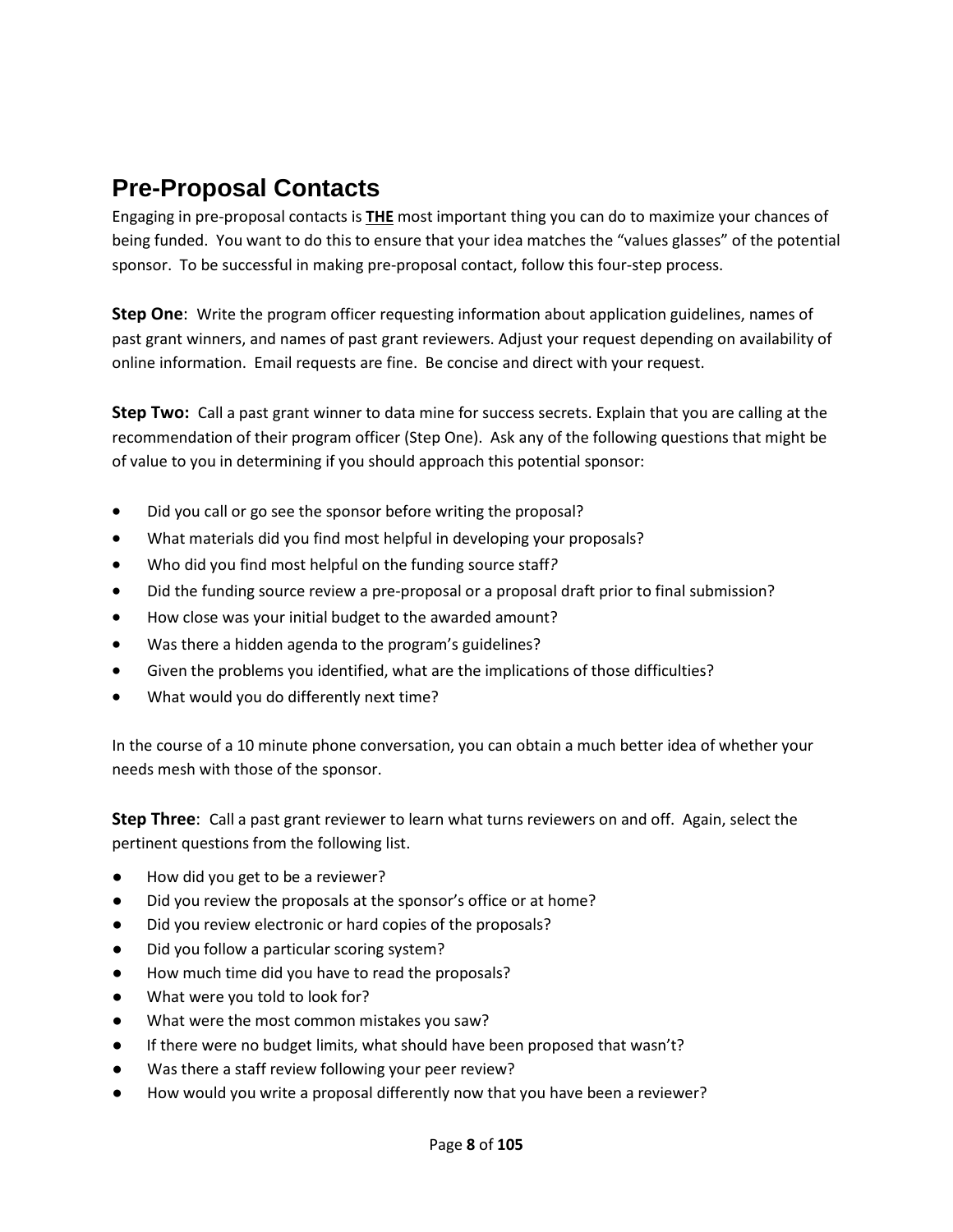Answers to questions like these, resulting from a 10-minute phone conversation, will help shape your proposal format and content. On the other hand, if you are accumulating negative "vibes" from your discussion with a past grant winner and past grant reviewer, you may decide to start over with your preproposal contact that focuses on a different sponsor. If you are getting encouraging messages, continue on with Step Four.

**Step Four**: Call the program officer again to confirm the goodness of fit with your project.

- What is your current budget?
- *●* How much of that money will be available for new awards as opposed to noncompeting continuation awards?
- *●* What is the anticipated application/award ratio?
- Does the program provide one-time-only support or will it permit multi-year funding?
- Would you be willing to review our pre-proposal (2 to 3 page concept paper)?
- Would you be willing to review our draft proposal if we got it to you early? If so, how early would we need to get it to you?
- Who officially reviews our final proposal?
- How are proposals reviewed? Who performs the review? Outside experts? Board members? Staff?
- How are proposals being evaluated? Against what yardstick are the proposals being measured?
- Does my project fall within your current priorities?
- Your average award last year was \$xx,xxx dollars. Do you expect that to change?
- Will awards be made on the basis of any special criteria, e.g., geography or type of organization?
- Do you know of/are you aware of any unannounced programs or unsolicited funds in my area to support my project?
- What are the most common mistakes in proposals you receive?
- What would you like to see addressed in a proposal that other applicants may have overlooked?
- Could you recommend a previously funded proposal for us to read for format and style?
- Should the proposal be written for reviewers with nontechnical backgrounds?
- What percentage of your awards is made in response to unsolicited proposals?
- Can you provide me with a copy of the reviewer's evaluation form?
- What outcomes do you expect from grantees?
- Do you plan to offer a workshop, webinar, teleconference, technical briefing session, or a preproposal conference to explain how to prepare an application?

Again, a 10-minute phone call will give you a substantial competitive edge. This four-step process is one that successful grantseekers follow. After looking at the information gleaned from following it, you can see the disadvantage you would face if you **didn't** follow it.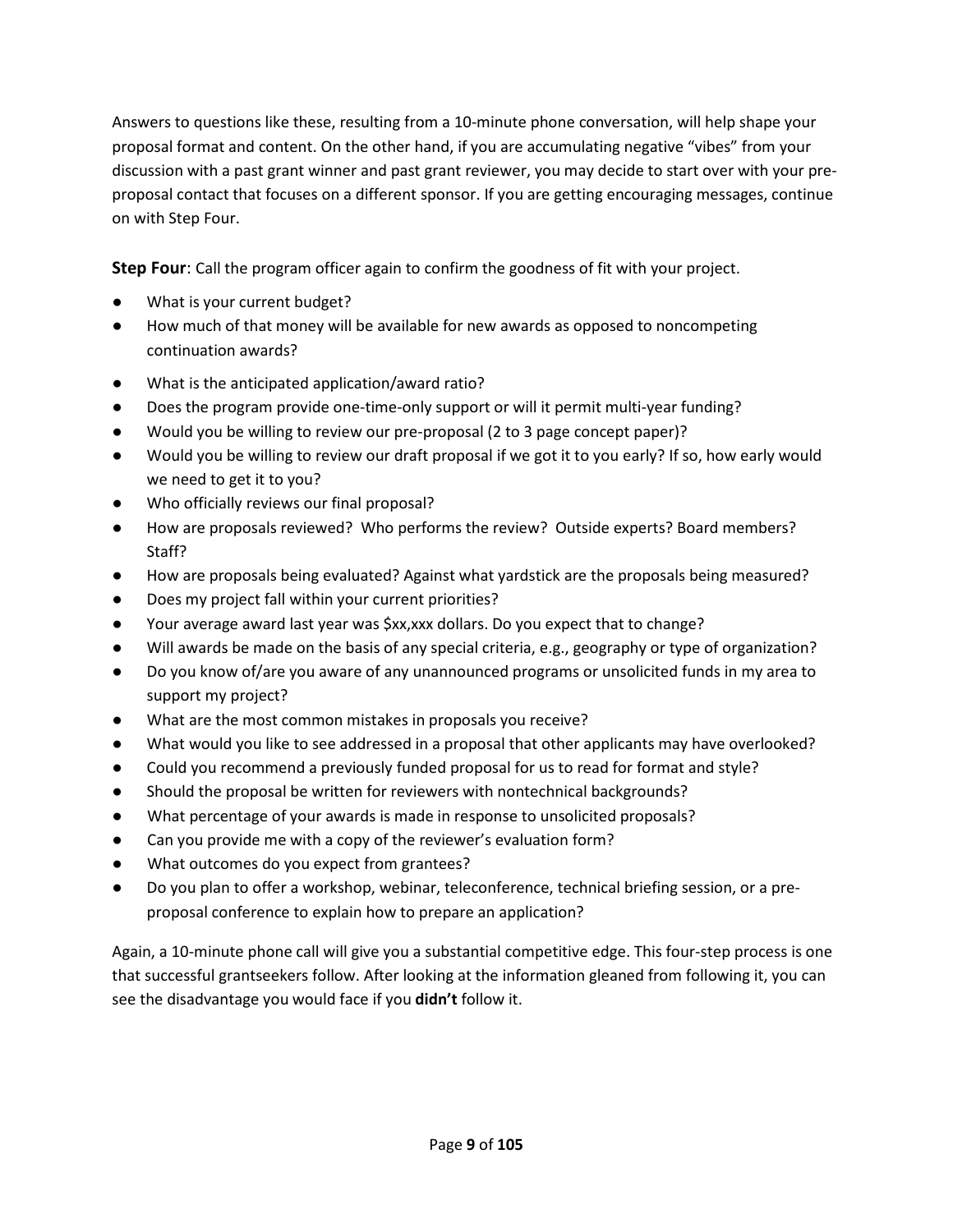# **Institutional Uniqueness**

#### *Common Boilerplate Descriptions*

Below you will find some "boilerplate" language that describes the University of Hawai'i. Such information is often requested in grant applications.

The University of Hawai'i (UH) System includes ten campuses and dozens of educational, training and research centers across the Hawaiian Islands. As a ten campus public system of higher education in Hawai'i, UH offers opportunities as unique and diverse as our island home. UH is the state's leading engine for economic growth and diversification, stimulating the local economy with jobs, research and skilled workers. UH academic offerings include 117 associate degree programs, 139 bachelor's programs, 91 master's programs, and 53 doctoral programs that serve a cumulative 60,000 plus students. Hawai'i's location, midway between Asia and the U.S. mainland in the middle of the Pacific Ocean, creates opportunities for international leadership and influence. Asia/Pacific expertise permeates the university's activities.

## *Institutional Brag Points*

From life-saving medical breakthroughs, to environmental protection, to economic stimulus, the scholarship and research conducted by the University of Hawai'i impacts the quality of life on many levels.

Because of its unique geographic location, it is one of the few universities in the nation that has strong research credentials in land, sea, and air investigations. In broad terms, UH research programs:

- Develop human capital and new knowledge
- Promote innovation and collaboration
- Support new businesses and long-term job growth
- Generate revenues that boost the local economy
- Maximize the advantages of Hawai'i's unique natural and cultural heritage

Some specific examples include the following:

- 1. [Hawai'i physicists observe mysterious new particle in](http://www.hawaii.edu/news/article.php?aId=5685) Beijing Spectrometer Experiment (BESIII)
- 2. [Western Painted Turtle genome decoded](http://www.hawaii.edu/news/article.php?aId=5680)
- 3. [UH Hilo researchers](http://www.hawaii.edu/news/article.php?aId=5671) are scouring ocean bottoms for compounds that prevent carcinogenesis
- 4. [New study reconciles carbon record disparities on land and on sea](http://www.hawaii.edu/news/article.php?aId=5669)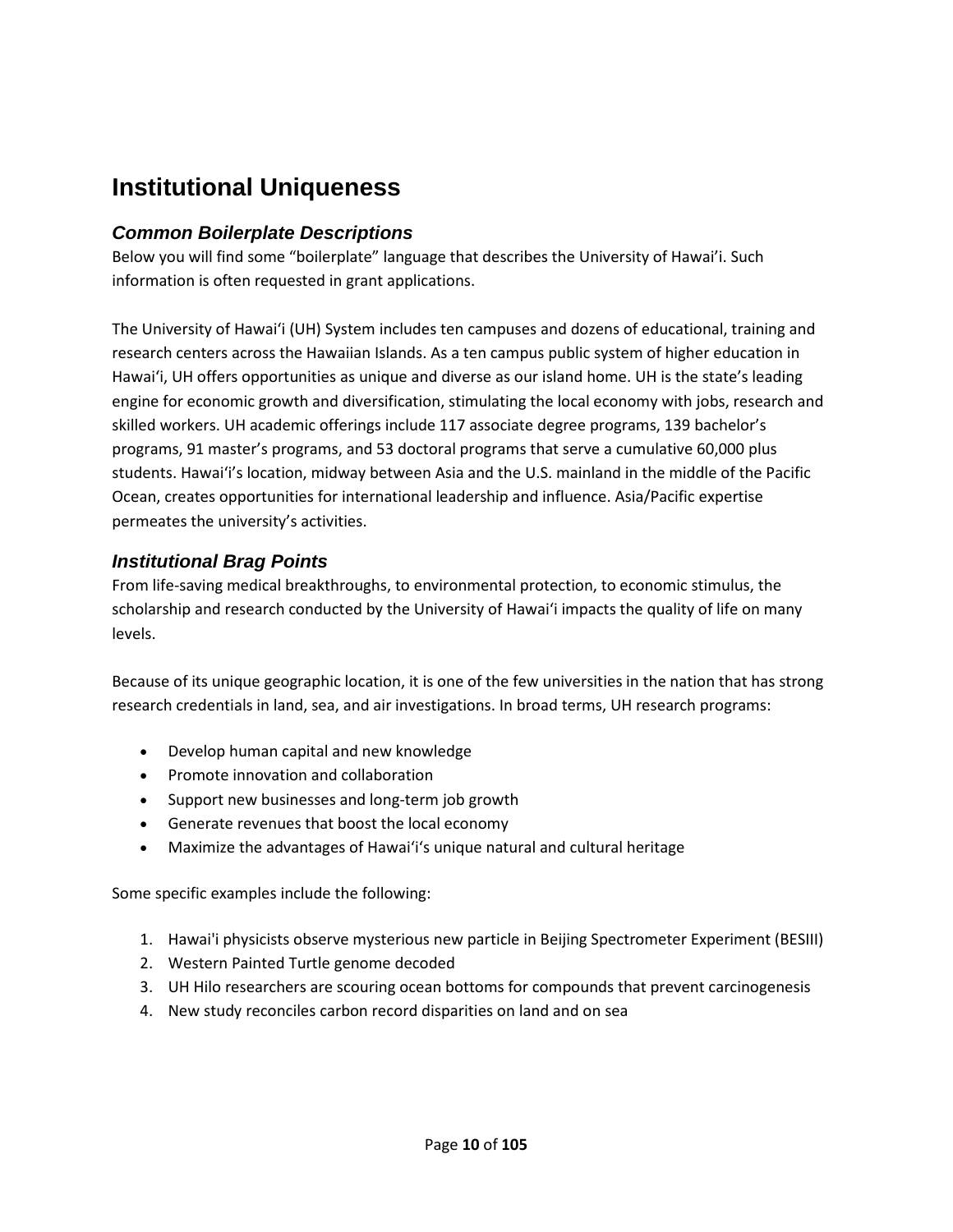# *2.0 Writing Grant and Contract Proposals*

## **Statement of Problem/Need**

## *Need Statements for Applied, Clinical, and Training Proposals*

By definition, a problem or need is a gap--a discrepancy between the way things are and the way things ought to be. To persuade proposal reviewers that you have identified a significant problem, you must present two data points or lines that are separated by a gap. Suppose, for example, that you are a high school principal who wants to upgrade your computer laboratory. What, then, are your two data points?

- **Data Line A**: The increasing need to train computer literate students in the 21st century. As educators, you recognize that computers are a means to an end of training computer literature students, a need that has grown over time as evidenced by the increase in such things as iPods, scanning machines at check-out counters, ATM machines at banks, Internet information explosions, social media, and the deluge of information technology devices.
- **Data Line B**: The growing obsolescence of existing computers in your computer laboratory. Given the rapid changes in computer technology, machines must be replaced on a regular basis. Computer memories increase and speeds accelerate. New software requires increased capacity. Existing machines malfunction over time and through heavy use. Existing computer capacities will decrease over time unless upgrades occur.

Your proposal narrative could document the following:

- The **frequency** of the problem: how often do computer malfunctions occur, how much instruction time is affected, to what extent have student complaints increased?
- The **severity** of the problem: students perform poorer than peers on computer examinations, future employment opportunities are affected, parents become disenchanted with the quality of instruction provided at school.
- The **consequences** of not addressing the problem: students have restricted access to information, the computer literacy of your students is constrained, the school system is less able to fulfill its instructional responsibilities.

Visually, you could graph your statement of the problem to show how your gap is widening over time, as the following figure indicates.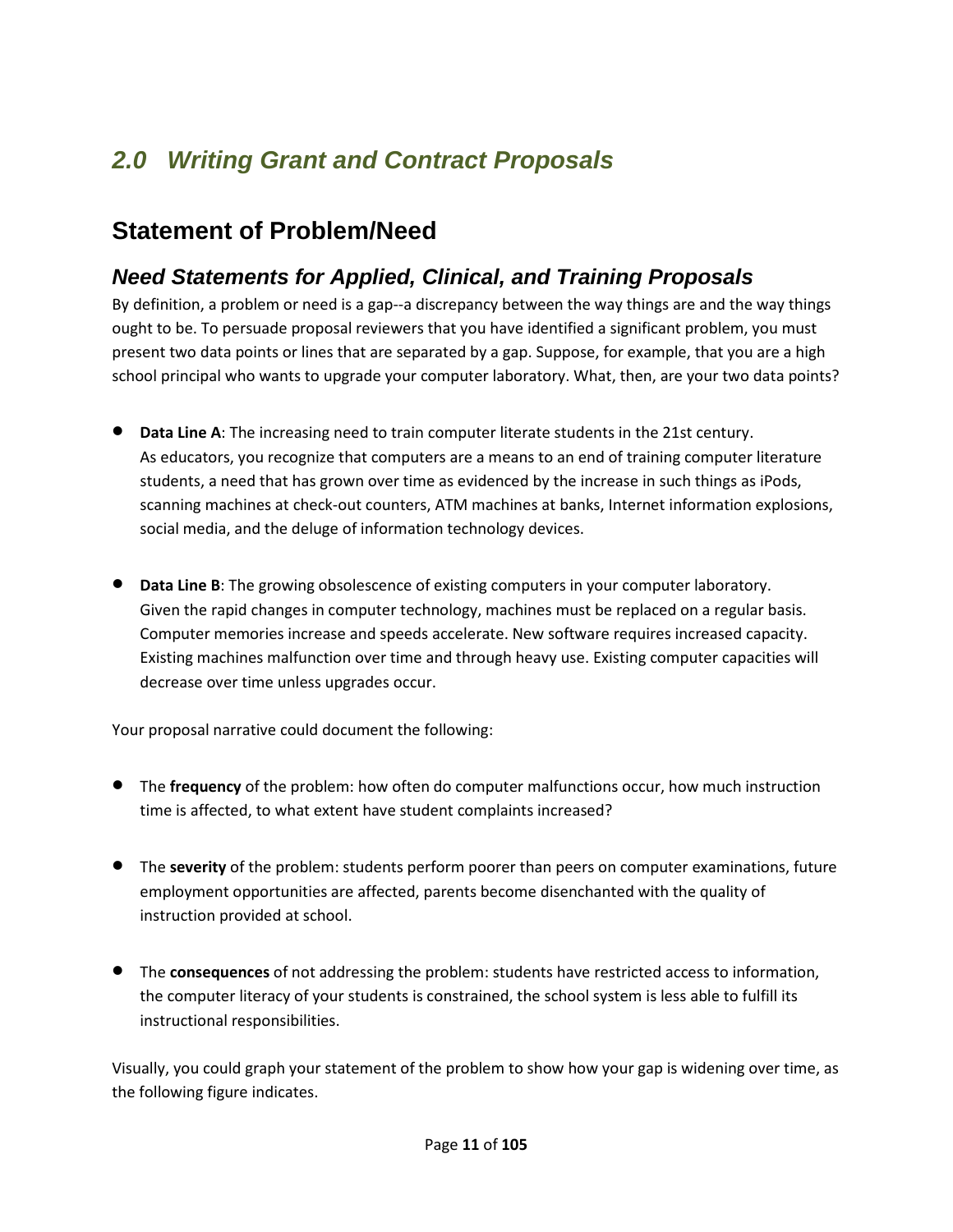

Your gap analysis tells your sponsor that the demand for computer literacy grows while the capacity of your instructional tools to meet that demand declines over time.

As you write your next proposal, conduct a gap analysis: what is your A Line and your B Line? If you don't have well-defined answers, then you need more conceptual clarity before you start writing.

The A/B gaps may exist for multiple reasons. Possibly, stakeholders are unaware that the problem exists, that it doesn't appear on the "radar" screen of many people. Perhaps, stakeholders are aware of the problem but are unable to do anything about it because they lack the human, fiscal, or physical resources necessary to solve it. Maybe stakeholders know about the problem and have the resources and capacity to solve it but are unwilling to do so because of attitudes or beliefs that they hold. Your gap discussions can address the reasons why you think they exist.

Finally, you should regard the statement of the problem or need as the *single most important section* of your proposal that influences funding success. It tells reviewers that the applicant organization has done its homework. It also establishes the thesis, and presents credible, current, and appropriate evidence to support both the need and the organization's proposed solution. It's a "teaching tool" for reviewers that prefaces everything else in the proposal, and is so important, that it should be stressed regardless of whether it may receive the highest point total, based on the reviewer's evaluation form. You should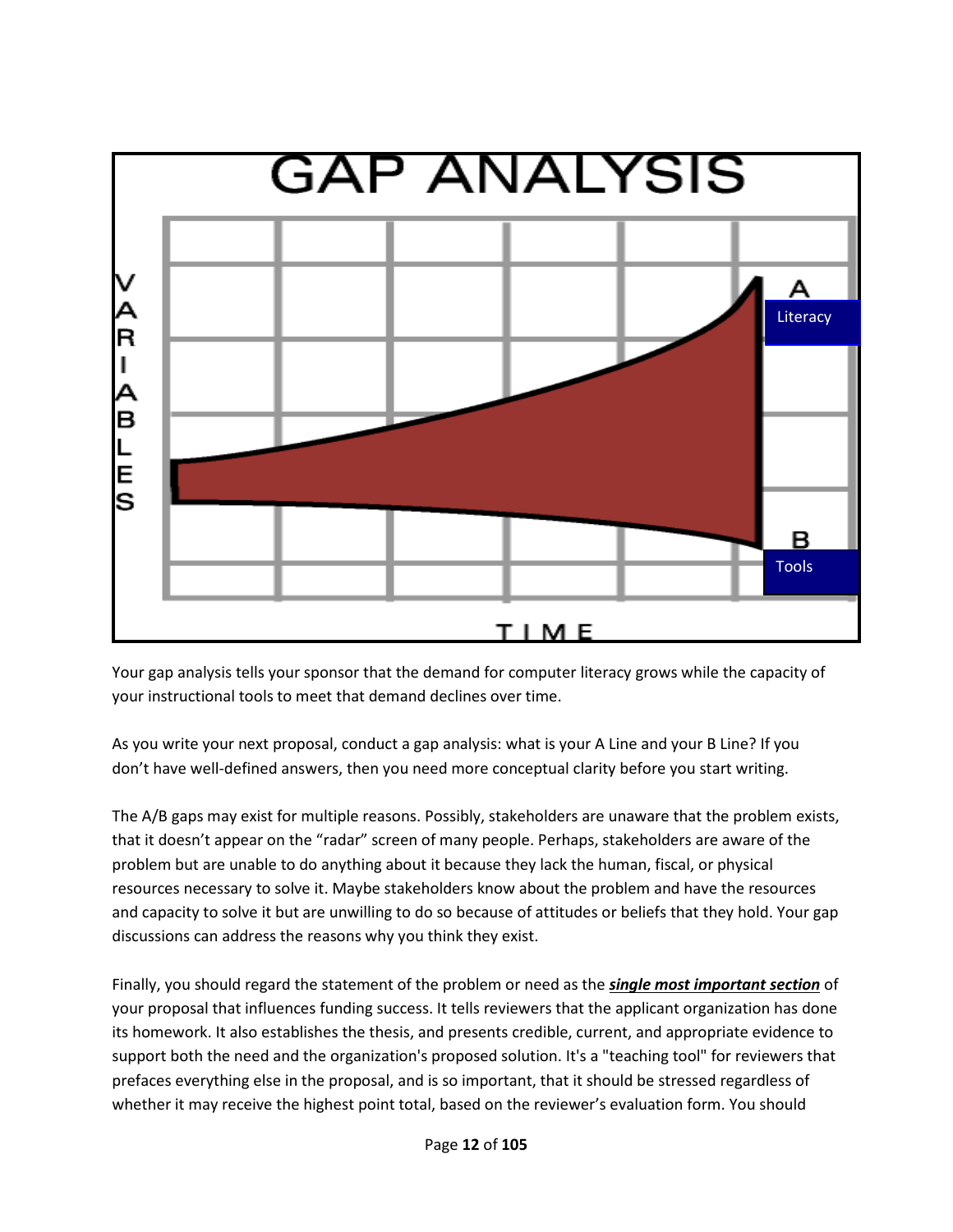consider it as the most important proposal section, since it will weigh most heavily in the minds of reviewers.

| <b>Statement of Problem/Need</b> | A Line                           | <b>B</b> Line                   |
|----------------------------------|----------------------------------|---------------------------------|
| Inadequate healthcare services   | Multiple indices show a growth   | The number of healthcare        |
| exist in Eastern Tennessee.      | in health problems and a         | providers has remained constant |
| despite the fact that access to  | decrease in the quality of life  |                                 |
| basic healthcare is a            |                                  |                                 |
| fundamental right                |                                  |                                 |
| Living Conditions in New         | Roads, utilities and habitable   | No multidisciplinary            |
| Orleans' Lower 9th Ward          | facilities are devastated        | comprehensive plan exists for   |
| remains devastated due to        |                                  | restoring, reconstructing, and  |
| Hurricane Katrina                |                                  | resettling the Lower 9th Ward   |
| Youth Suicide is a significant   | State vital records show suicide | The number of schools with      |
| health issue in Wyoming          | is the second leading cause of   | suicide prevention programs     |
|                                  | death among teenagers and is     | remains low and has remained    |
|                                  | growing each year                | constant over time              |

## *Need Statements for Basic Science Research*

The statement of need, as discussed so far, addresses immediate needs or problems that people have. However, not all grant proposals address immediate people needs. This is particularly the case in the basic sciences, which may address scientific questions that contribute to the stockpile of knowledge with no known immediate application to people. Examples would include the chemist who conceives of a new way to combine chemicals or create new reagents. In like manner, a mathematician may envision a new way to solve a long-standing and perplexing math problem with no direct use, or a neuroscience researcher may study brain chemistry thinking that eventually such research might lead us to new insights into Alzheimer's disease or drug addiction. Jonas Salk did years of basic science research before discovering the polio vaccine with no intent on searching for a cure when he started his research path**.** How then, do you justify the conduct of basic science research in proposal writing?

The frequency—severity—consequences troika used in solving immediate people problems doesn't work well with basic science proposals and a different strategy is needed. We cite five basic reasons below as to why scientists do basic research.

#### **1. To test hypotheses**

Hypothesis testing is a predominant domain of much of science. Researchers formulate "best guesses" (hypotheses) about the nature of some phenomenon and then conduct an experiment to see if their hunch was right. Hypothesis testing underlies much of scientific inquiry and is a legitimate reason to explore a problem, whether or not it will immediately give us something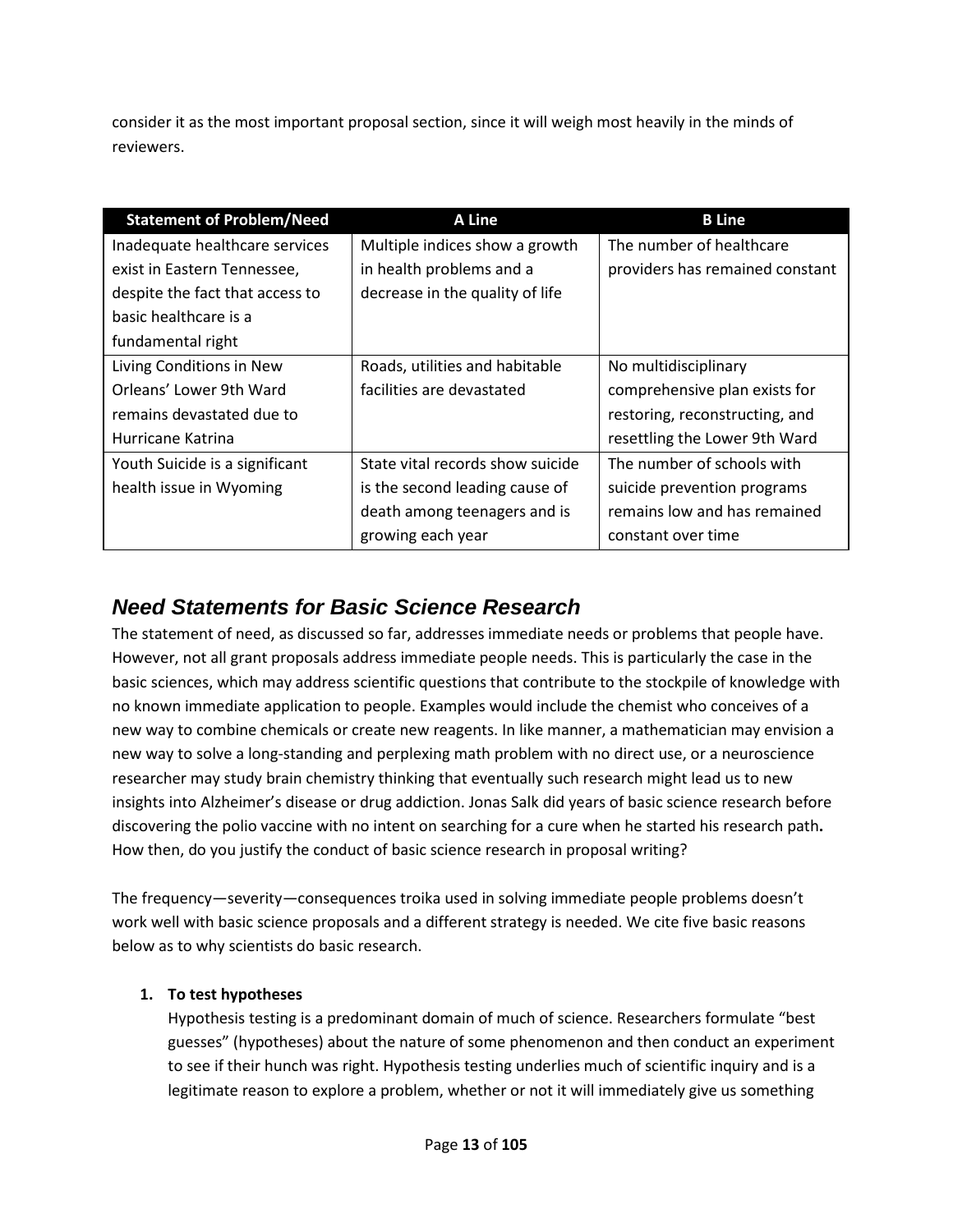that is better, cheaper, quicker, faster, broader, more comprehensive, more economical, or healthier.

#### **2. To indulge our curiosity**

Curiosity is just human nature. The average three year old child asks "Why, mommy?" over 100 times each day. Everyday curiosity often stops when the curiosity has been satisfied. Scientific curiosity goes beyond that and seeks out the methods by which the answers to its questions are obtained. Suppose a child asks "Why are all those bees in the garden?" and the father replies, "They are gathering pollen from the roses so that they can make some honey from it." The nonscientific child stops here because his curiosity is satisfied. The future researcher will wonder if bees are attracted by certain colors. Perhaps the shape of the petals is important. Perhaps the pollen that sticks to the bees' legs is only incidental to their search for some substance that makes them attractive to bees of the opposite sex. These possibilities can be resolved only by controlled observation and experimentation. Scientific curiosity is an essential part of the discovery process.

#### **3. To try out a new method or technique**

Sometimes we develop a new technique because we couldn't get the desired information by standard means. Other times we might try out a new technique to see what kind of data it will yield. Researchers recognize the desirability of technical advances, which may include improvements in measuring instruments, advanced methods of recording data, sophisticated data analysis, the design of specialized instrument to do a particular job or an extension of old techniques into new areas. Any of these outcomes could result from doing basic science research to try out a new method or technique.

#### **4. To establish the existence of a phenomenon**

Prior basic science experiments may demonstrate previously unobserved, unmeasured, or uncontrolled phenomena. In such cases, it is perfectly justifiable to conduct an experiment to demonstrate a particular effect. Science proceeds by manipulating variables in a systematic fashion and unifying the results of such manipulation with a conceptual framework. The demonstration of a particular phenomenon is a prelude to theory building.

#### **5. To explore the conditions under which a phenomenon occurs**

Any new experimental finding or promising theory remains in an intellectual silo, unrelated to other findings and theories, until one discovers the conditions under which the phenomenon occurs. This is the first step in theory integration. Scientific theories are built on a foundation of small findings, none of them necessarily world-shaking by themselves, but without which the final step could never have been taken. Often data are important only as they establish or refute the soundness of other data or of some conceptualization of natural phenomena. They serve to strengthen the internal consistency of science.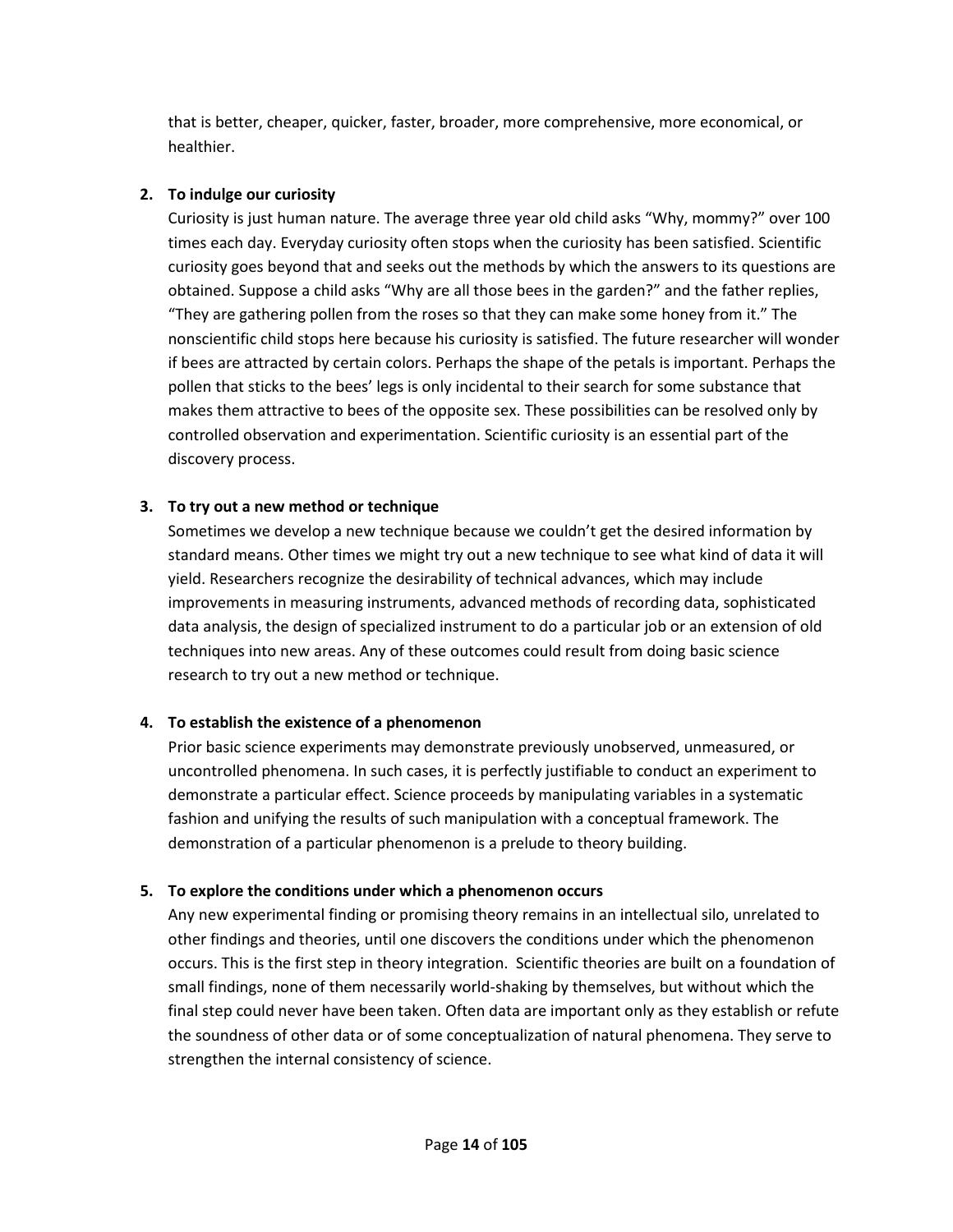If you are doing applied research or service delivery or training projects, it is relatively easy to explain your statement of need. It is more difficult to justify a problem when doing basic science research, but the solution lies in one or more of the five answers above. We once asked a prominent psychology professor at an east coast university why he did basic research. In response, he said, "When I conduct basic research, it is because basic research has the potential to impact the largest variety of practical problems. This is a subtle point and one that is often missed when contrasting basic with applied science: basic science is also applied, but the application is farther down the road and harder to see. In my opinion, this distinction varies from project to project; basic science will on average contribute to solving more problems than applied science will. For example, discovering the laws of physics was a basic science endeavor, but the practical consequences are enormous. Curing alcoholism solves one (important) problem, but understanding addiction impacts many (important) problems. The differences between basic and applied science are many, but three important ones are: (1) the immediacy of the application; (2) the variety of problems affected; and (3) whether the application is directly in mind during the conduct of the research."*Documenting the Need: Data Sources* Beyond searching the University of Hawai'i libraries and institutional repositories for scholarly literature to document your problem statement, you can explore these online tools.

- 1. **Education Resources Information Center** [http://www.eric.ed.gov](http://www.eric.ed.gov/)  An online digital library of education research and information
- 2. **Google Scholar** [http://scholar.google.com](http://scholar.google.com/) This scholarly version of Google searches across many disciplines and sources: articles, theses, books, abstracts and court opinions, from academic publishers, professional societies, online repositories, universities and other web sites
- 3. **HighWire** [http://highwire.stanford.edu](http://highwire.stanford.edu/) HighWire is the world'[s largest archive](http://highwire.stanford.edu/lists/largest.dtl) of free full-text science, containing over 2 million articles
- 4. **PubMed** <http://www.ncbi.nlm.nih.gov/pubmed> PubMed comprises more than 22 million citations for biomedical literature from MEDLINE, life science journals, and online books
- 5. **Scirus** [http://www.scirus.com](http://www.scirus.com/) Scirus contains 545 million scientific items that search not only journal content but also scientists' homepages, courseware, pre-print server material, patents and institutional repository and website information 6. **National Technical Information Service** – [http://www.ntis.gov](http://www.ntis.gov/)
- NTIS is the largest central resource for government-funded scientific, technical, engineering, and business related information available today, providing access to approximately 3 million publications covering over 350 [subject areas](http://www.ntis.gov/about/coverage.aspx)
- 7. **Children's Defense Fund** [http://www.childrensdefense.org](http://www.childrensdefense.org/) The U.S. State Data presents information basic statistical information about poverty, health, hunger, child welfare, early childhood development, education and youth at risk for children
- 8. **County Health Rankings** [http://www.countyhealthrankings.org](http://www.countyhealthrankings.org/)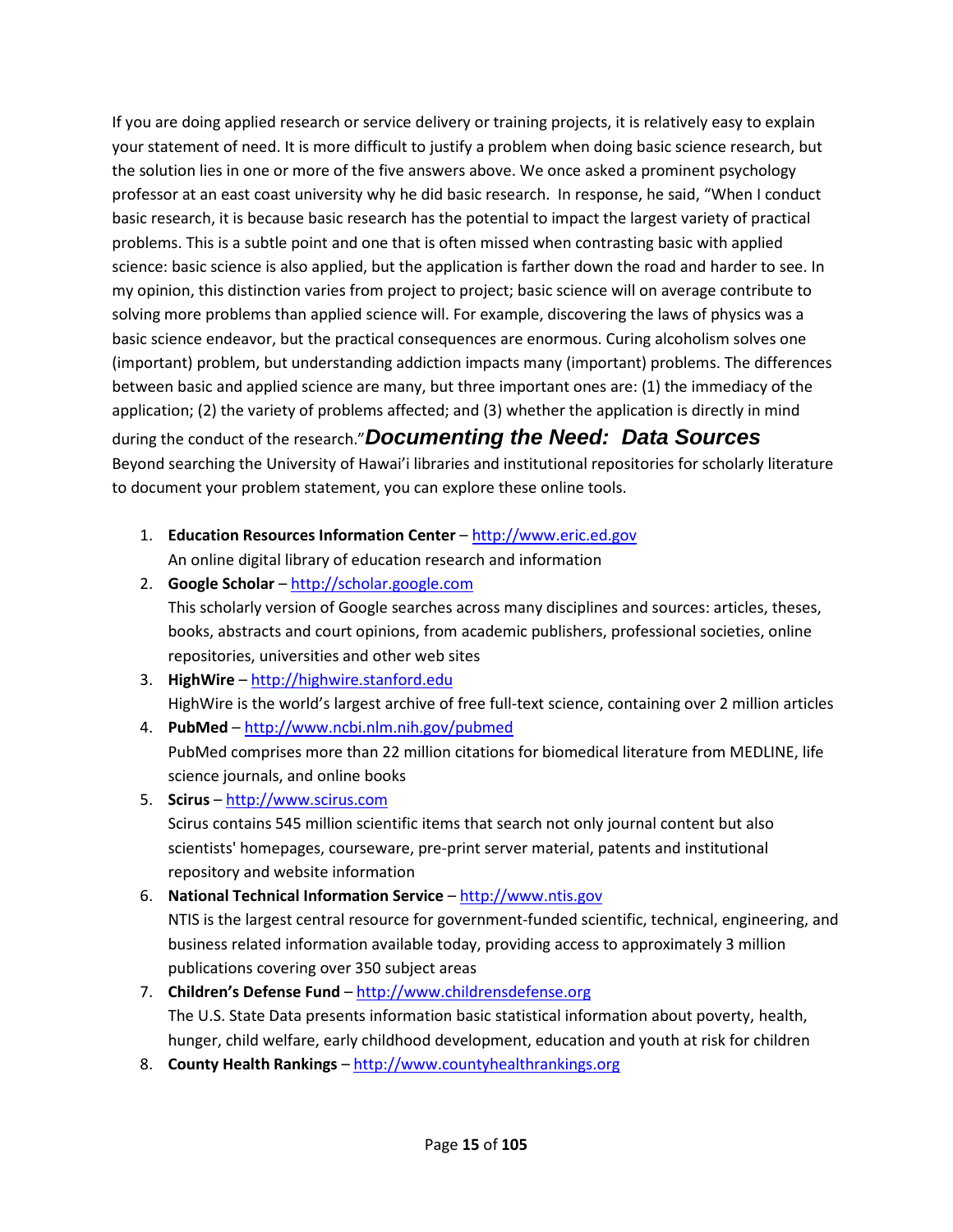County level data are presented for health factors (health behaviors, clinical care, social and economic variables and the physical environment) and health outcomes (mortality and morbidity information)

- 9. **KIDS COUNT** [http://www.kidscount.org](http://www.kidscount.org/) This Annie E. Casey foundation project presents information about national and state efforts to track the well-being of children in the United States
- 10. **State Health Facts** [http://www.statehealthfacts.org](http://www.statehealthfacts.org/) Through this Kaiser Family Foundation initiative, you can search for basic health information by state or 11 different health-related categories
- 11. **U.S. Census Bureau (General)** [http://census.gov](http://census.gov/) Thousands of data points dealing with people, business, geography, and more
- 12. **U.S. Census (Data Sets)** [http://factfinder2.census.gov](http://factfinder2.census.gov/) Community facts accessible by state, county, city, and zip code
- 13. **Bureau of Justice Statistics** <http://bjs.gov/> Extensive crime, criminal justice, law enforcement, victim, and corrections data
- 14. **Bureau of Labor Statistics** [http://www.stats.bls.gov](http://www.stats.bls.gov/) Subject areas include inflation & prices, employment, unemployment, pay and benefits, spending and time use, productivity, workplace injuries, and international activities
- 15. **Centers for Disease Control & Prevention** –<http://cdc.gov/healthyyouth> A prime source of information about youth health and risk behaviors
- 16. **Data.Gov** [http://www.data.gov](http://www.data.gov/) A federal government data portal for information on 11 major topic areas ranging from the environment to agriculture
- 17. **National Center of Educational Statistics** http:/[/nces.ed.gov](http://www.ed.gov/NCES) NCES is the primary federal entity collecting and analyzing data related to education
- 18. **National Center for Biotechnical Information** <http://www.ncbi.nlm.nih.gov/CBBresearch/Lu/search/> A NIH-based web site that links you to 28 different sources of biotechnical information

Beyond these information sources, consider approaching local and regional health planning councils; city, county, or regional planning departments; vocational rehabilitation agencies; crisis centers in your field; law enforcement and judicial departments; chambers of commerce; universities (libraries, academic departments, computer centers, research offices); national associations; other grantees; United Way (community resource file); and development departments in state and local governments. Don't overlook your state and federal legislators. They survive in large part by providing constituency services. They may be able to help you find government reports on your project topics.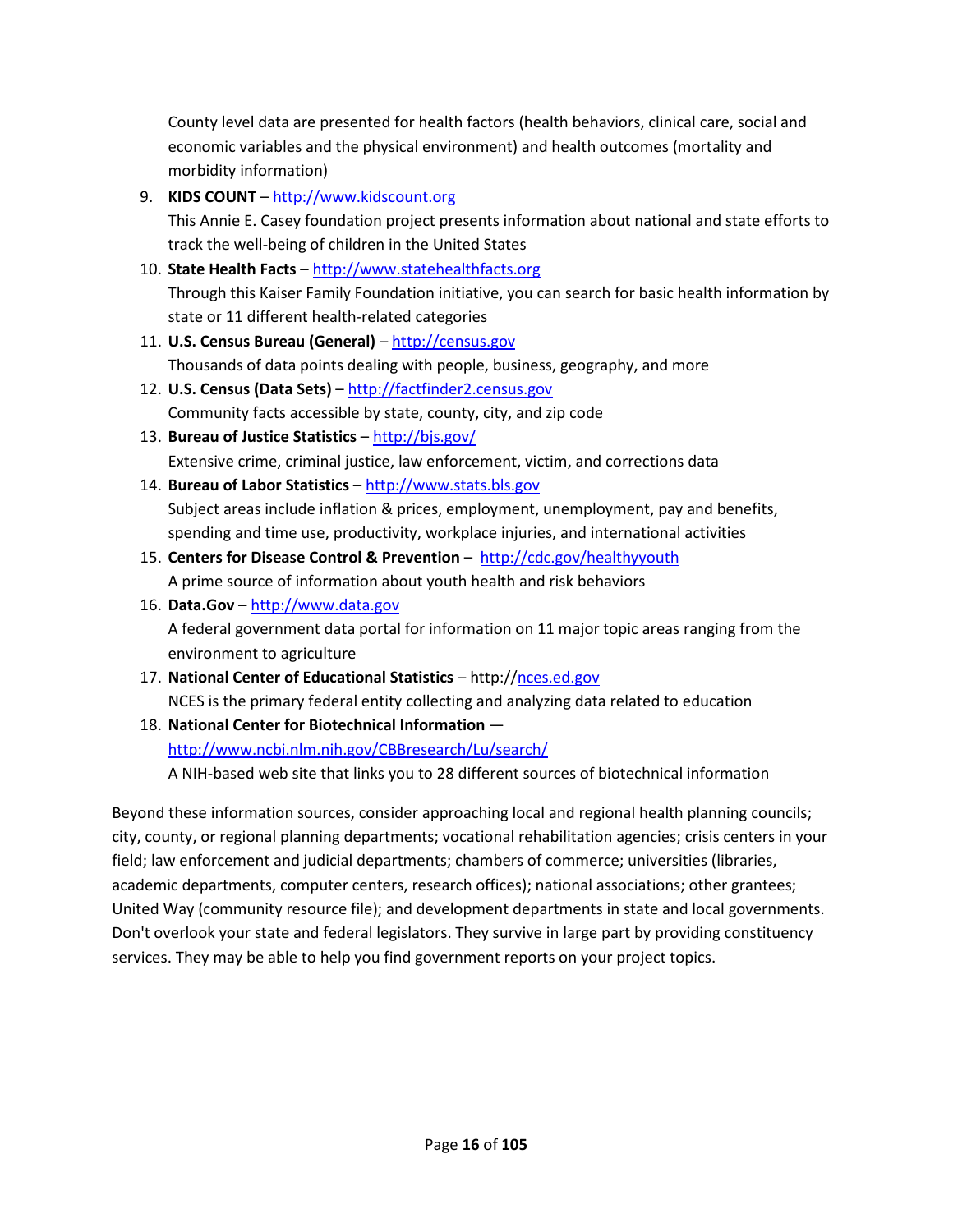## *Key Questions to Answer*

Does your proposal do the following?

- $\Box$  Specify the conditions you wish to change?
- $\Box$  Define the gaps in existing programs, services or knowledge?
- $\Box$  Include appropriate statistical data about the frequency and severity of the problem?
- $\Box$  Clarify what will happen if nothing is done about this problem?
- $\Box$  State the problem in terms of human needs, not your opportunities?
- $\Box$  Cite pertinent theoretical literature, research findings, or ongoing studies?
- $\Box$  Convey the focus of your project early in the narrative?
- $\Box$  Establish the importance and significance of the problem from the sponsor's perspective?
- $\Box$  Point out the relationship of your project to a larger set of problems or issues?
- $\Box$  Supply an appropriate and compelling introduction to the rest of the application?

Use this list both as a guide to develop your statement of the problem or need, and as a checklist to critique your draft, to make sure you have included all essential elements.

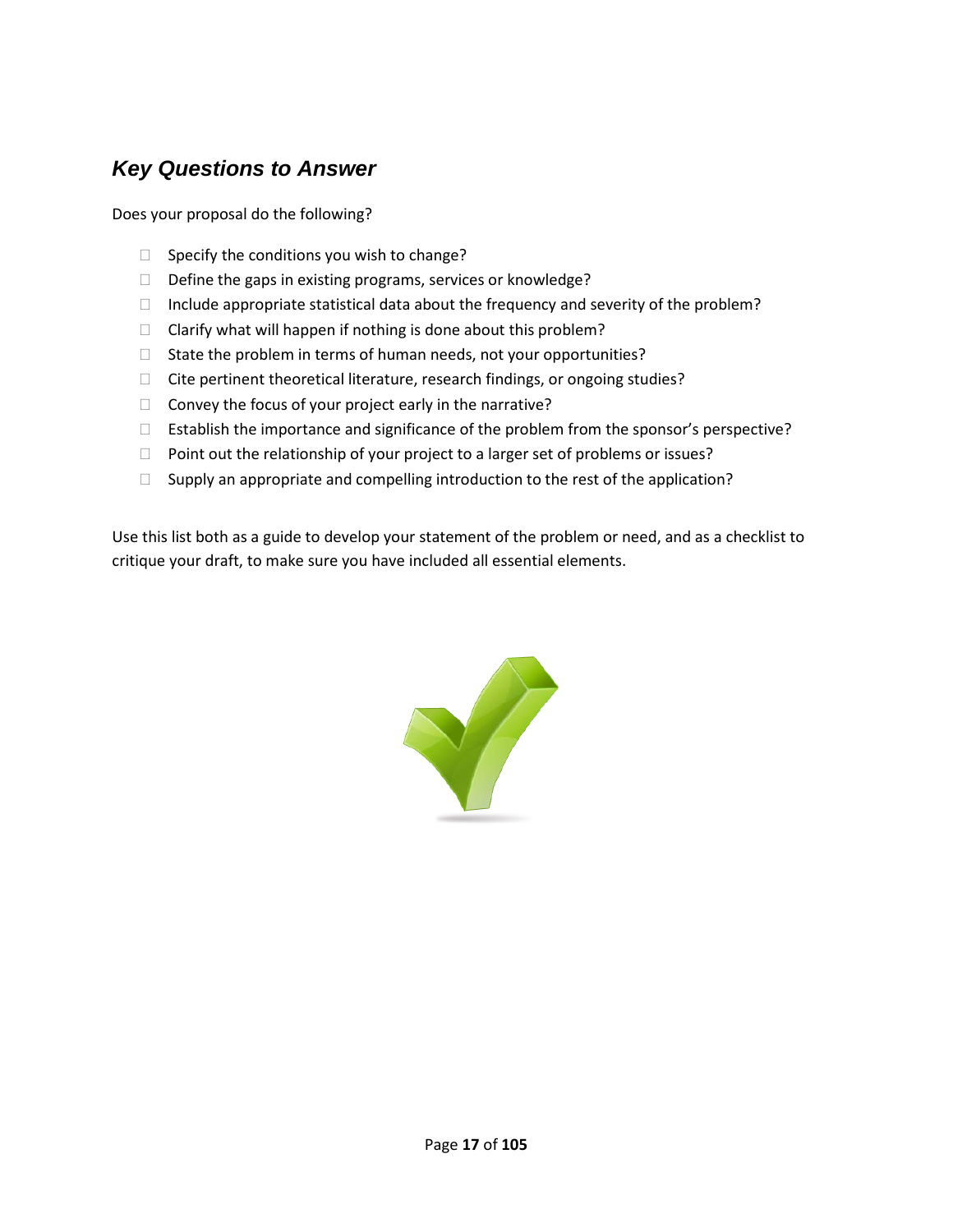# **Goals, Objectives, and Outcomes**

## *Key Definitions*

Your project **goals** represent the idealized dream of what you hope to accomplish. They are usually presented in terms of hopes, wishes, or desires. Goals represent the "big picture" vision of what you wish to accomplish, and also communicate global purposes. Typical goal-oriented words include advocate, analyze, appreciate, extend, illustrate, improve, integrate, participate, promote, or recommend. Goals are not observable or quantifiable. For instance, a recent health education proposal included the following four goal statements:

- To analyze the special needs of underserved populations and to develop new programs to meet those needs.
- To extend services to underserved target populations.
- To improve the quality of services while experiencing an increased demand for those services.
- To integrate new educational materials for special focus programs*.*

While these are valuable goals, they cannot stand by themselves. They need to be followed by concrete, measurable objectives that represent observable behaviors.

Your **objectives** (sometimes called "aims") specify the end products of your project. When sponsors fund your project, they are literally "buying" your objectives. That is why it is extremely important to state your objectives in clear and measurable terms. In essence, the objectives answer one fundamental question: "What will this project change?" The emphasis is on the "what." If you can't see the change, it may not exist.

When you write your objectives, follow the acronymic advice: "Keep them S-I-M-P-L-E." Your objectives should be:

- **Specifi**c: show precisely what you intend to change through your project. What will be different when your project is finished? What will people be able to do once the project is completed that they couldn't do before?
- **Immediate:** indicate the time frame during which a current problem will be addressed. Why should the project be acted on right now? How long will it take to achieve your goals and objectives?
- **Measurable:** specify what you would accept as proof of project success. What qualitative and quantitative data will you gather? What tools will you use to measure project success?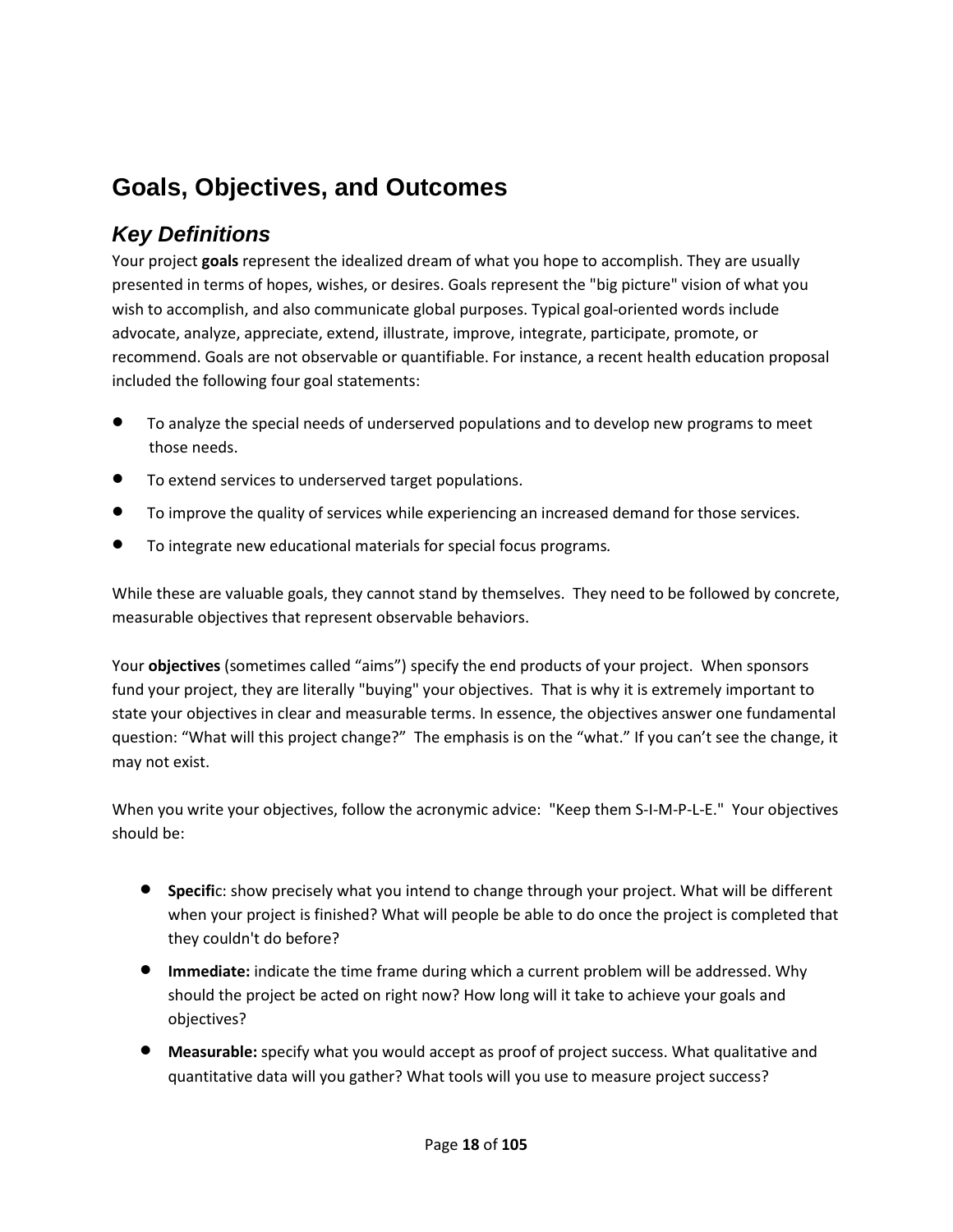- **Practical:** point out how each objective pinpoints a real problem requiring a solution–now. Are your objectives realistic and feasible? Does your organization have the skill, experience, qualifications, resources, and personnel to carry out each objective?
- **Logical:** describe how each objective systematically contributes to achieving your overall goal(s). Are you really doing what you think you're doing? Do your objectives relate to your sponsor's priorities? Does it make sense to do this?
- **Evaluable:** define how much change has to occur for the project to be effective. What are your criteria for success? What impact will your project make? What is the value of your project? How will you interpret the change you measured?

Although these categories are not mutually exclusive, each of your objectives should meet several of these criteria. For instance, given the goal of "improving the quality of life for homeless individuals in our city," a proposal objective might be stated as follows:

Midwest Home Shelter Agency will reduce the number of homeless [Specific] [Practical] [Logical] during the next 24 months [Immediate] by 15 percent [Evaluable] as noted in the Department of Social Welfare Homeless Survey Report [Measurable].

The following example of a goal and its objectives is taken from a demonstration project submitted to the U.S. Department of Education. The objective has several parts that meet each of the six criteria, with some overlap.

- **Goal.** The goal of this program is to prepare parents to function independently and effectively in helping their children develop to their own potentials.
- **Objectives**. During the next 18 months [Immediate] the parents who participate in the program will demonstrate the following behaviors [Specific]:
	- ° identify the education content in the events that occur in the home [Logical]
	- ° structure sequential and cumulative instructional tasks in the home for the child [Logical]
	- ° observe the child and use checklists to monitor progress [Measurable]
	- ° use available equipment and processes in the home to teach children specific skills [Evaluable]
	- $\degree$  use packaged materials prepared by the project or other agencies in teaching specific skills [Practical]

Your objectives represent the yardstick to evaluate your proposal results. That is, if you write your objectives in precise, measurable terms, it is easy to write your proposal evaluation section because you know exactly what will be evaluated.

**Outcomes** are the benefits, changes, or effects that occur to the target population due to participation in your project. Outcomes express project results in humanistic terms; they are the desired changes in peoples' knowledge, skills, attitudes, or behaviors. Identifying outcomes means going beyond outlining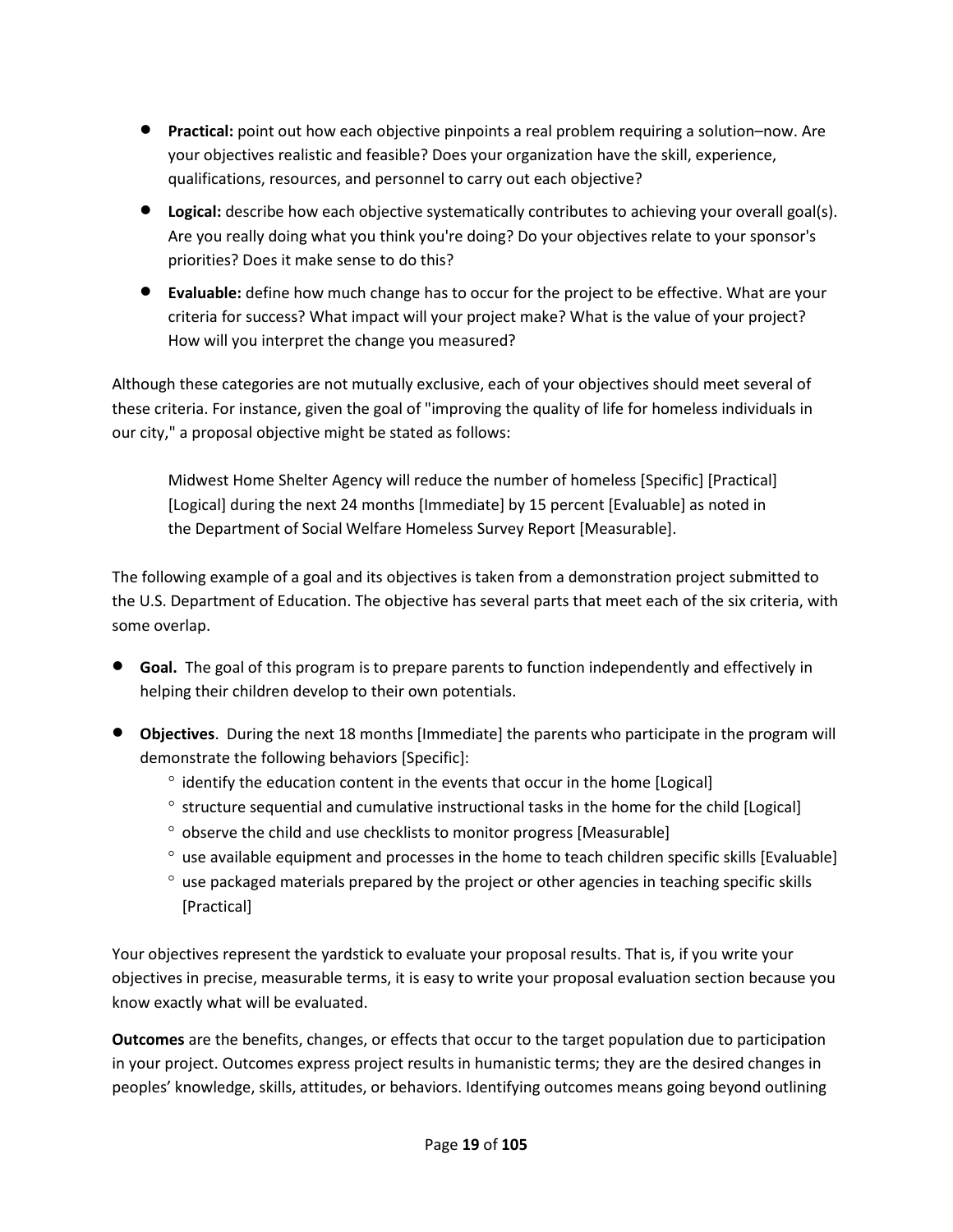how the project will operate to describing how participants will be able to think, do, act, or behave differently by the conclusion of your project.

In the increasingly competitive world of grantseeking, **accountability is key**. Sponsors want to know that their funds are being spent wisely and that your project is really making a difference in the lives of people; hence, your proposal must balance process and outcome objectives. Process statements answer "what?" What are you going to do? Outcome statements answer the question "so what?" What are the benefits of this project to the target population?

Consider the following pairs of statements: the first describes a process, and the second describes an outcome.

| <b>Process</b>                                    | Outcome                                           |
|---------------------------------------------------|---------------------------------------------------|
| Provide firefighters with new communications and  | Firefighters will increase coordinated service    |
| personal protective equipment.                    | delivery to the community and decrease average    |
|                                                   | response times.                                   |
| Conduct 10 cultural sensitivity training courses. | Employees will respect and value diversity.       |
| Enroll 6,000 at-risk youth in summer school       | Student's academic performance will improve.      |
| classes.                                          |                                                   |
| Provide 10,000 free meals to low-income senior    | Senior citizens are able to remain in independent |
| citizens.                                         | living.                                           |
| Have 60 undergraduate university students         | Students will make real world connections to      |
| contribute a total of 3,600 hours to service      | the local community through service,              |
| learning projects at the Hispanic Community       | educational outreach, and employment.             |
| Center.                                           | Continuing education adults at the Hispanic       |
|                                                   | Community Center will earn their General          |
|                                                   | Educational Development (GED) diplomas.           |
| Distribute 25,000 "So You're Having A Baby"       | Teen mothers immunize their newborns by age       |
| educational packets to pediatric physicians'      | two.                                              |
| offices.                                          | Teen mothers understand the value of              |
|                                                   | breastfeeding their babies during the first year  |
|                                                   | of life.                                          |
|                                                   | Teen mothers do not have a repeat pregnancy       |
|                                                   | until after age 18.                               |

The final two examples illustrate that even when projects appear on the surface to be similar, they may in fact target very different outcomes. That's why prior to developing intervention strategies, you must identify outcomes that will be meaningful to your project. Outcomes borrowed from or imposed by individuals external to your organization are unlikely to be valuable to your efforts. Section 2.5 takes a closer look at evaluation and outcomes, including outcome indicators—specific characteristics selected for measurement to demonstrate success in achieving project outcomes.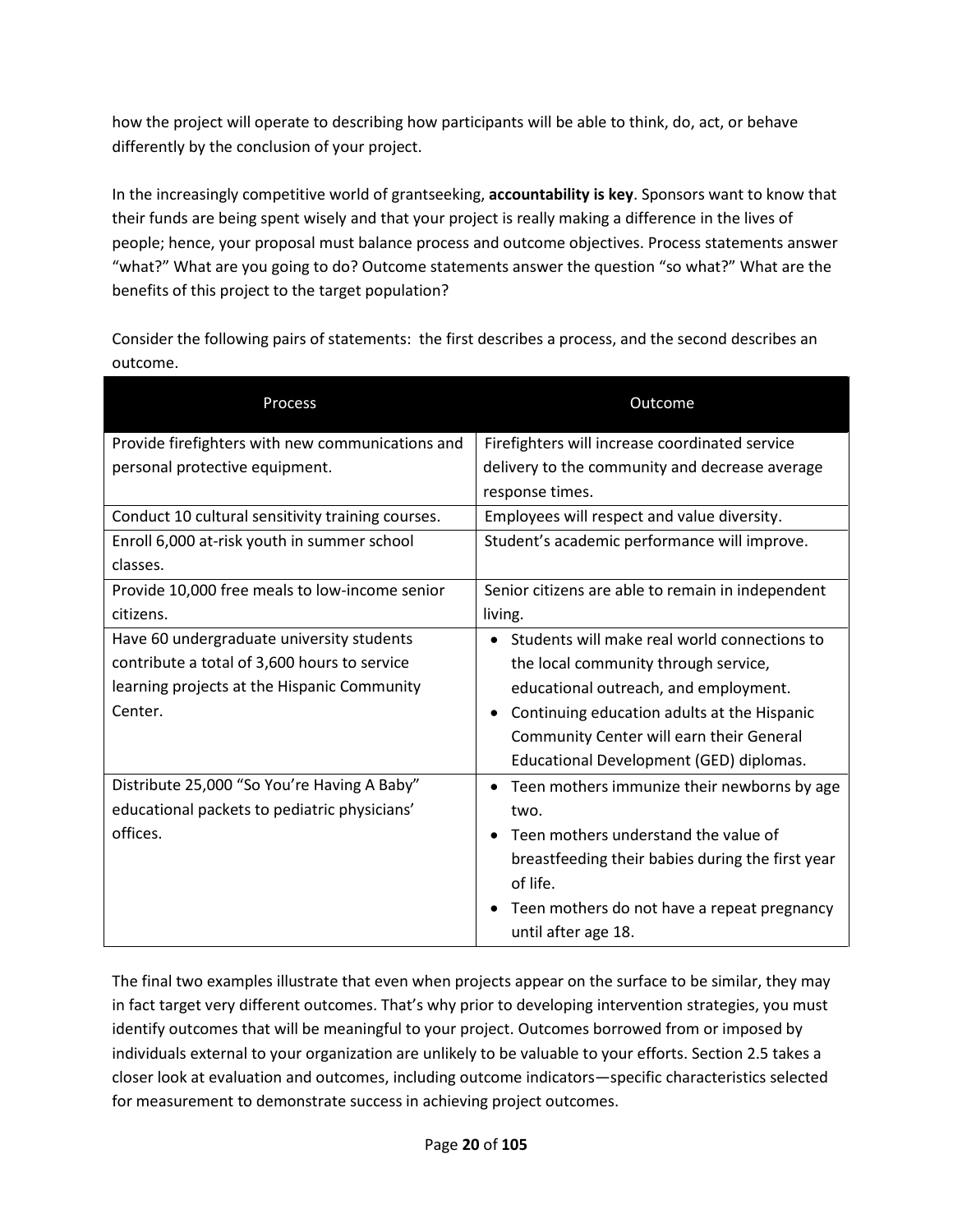## *Power Verbs*



In grant parlance, "power verbs" are action verbs that represent concrete, observable behaviors. To illustrate, a specific aim that says your purpose is "To study…." is not a power verb. Quite simply, you can't see people study; "study" is a concept that manifests itself in specific behaviors. You can describe, examine, test, and translate; those are specific, observable actions. Below is a list of power words often found in specific aim statements.

| Assess        | Describe  | Incorporate |
|---------------|-----------|-------------|
| <b>Build</b>  | Determine | Increase    |
| Compare       | Develop   | Measure     |
| Conduct       | Evaluate  | Obtain      |
| Contrast      | Examine   | Specify     |
| <b>Define</b> | Explore   | Test        |
| Delineate     | Extend    | Translate   |

## *Sample Templates*

In the three examples that follow, each from a different proposal, note that not only is the objective (aim) expressed in measurable terms, but the three bulleted sub-points enable the reviewer to foreshadow the other key elements in the proposal

### **Specific Aim 1: To determine the pattern of expression of insulin sensitivity and secretion in adolescent girls predisposed to Polycystic Ovary Syndrome (PCOS).**

- *Hypothesis:* Girls at high risk for PCOS will demonstrate abnormal patterns of insulin sensitivity and secretion with respect to pubertal maturation, when compared with control populations matched for developmental stage.
- *Methods:* Insulin sensitivity will be assessed using intravenous glucose tolerance tests. Insulin secretion will be evaluated by high-frequency entrainment assays.
- *Expected findings:* In contrast to control adolescent subjects, girls with high-risk backgrounds are expected to manifest an exaggerated and/or earlier tendency towards insulin resistance and β-cell dysfunction, and a failure to resolve their insulin resistance by the completion of puberty.

**Specific Aim 1: To evaluate the effectiveness of the sepsis bundle on elderly patients with sepsis receiving traditional care.**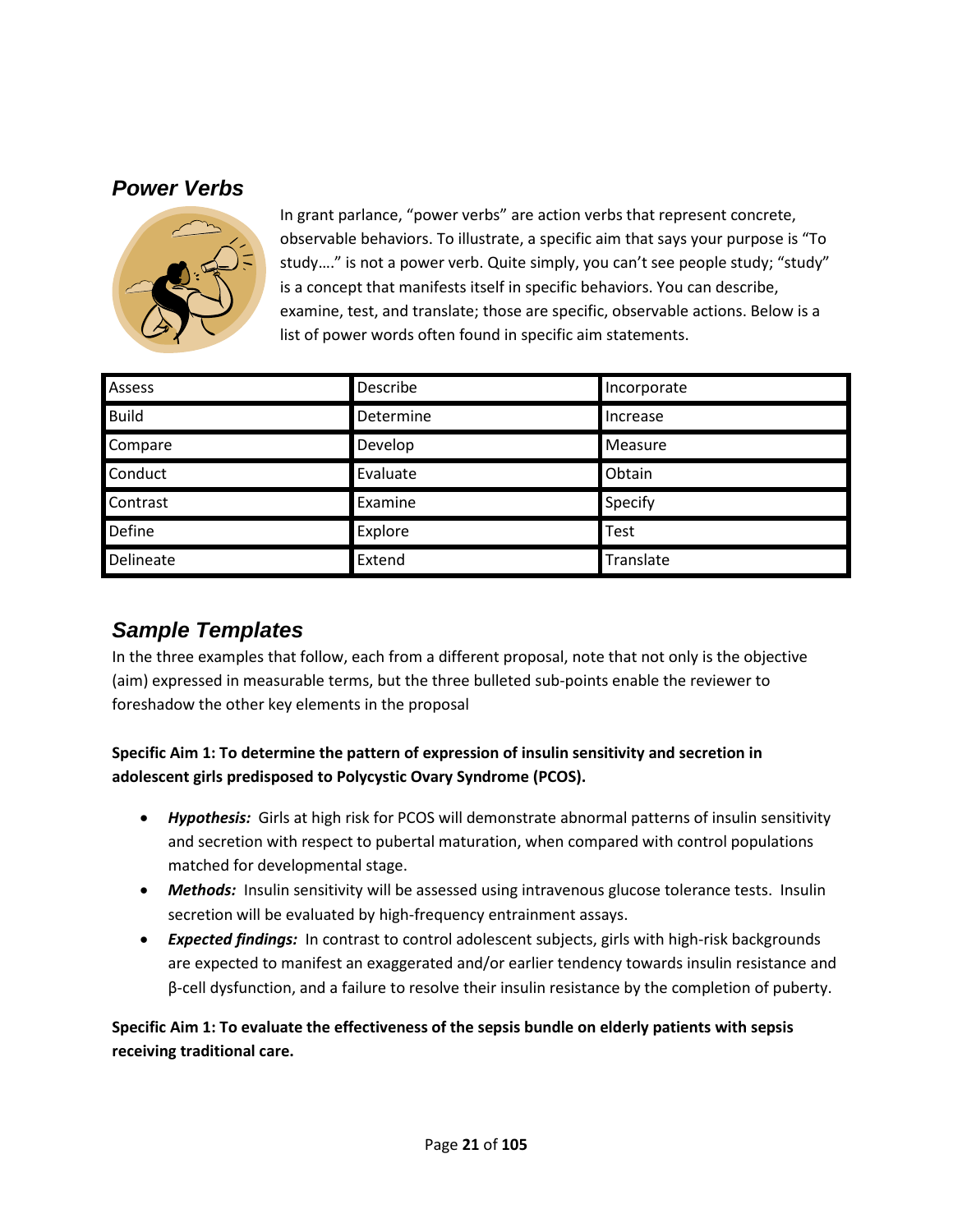- *Hypothesis*: Compliance with the sepsis resuscitation bundle improves patient care but produces a differential effect among hospitalized older and younger adults.
- *Methods:* A before/after study design will capture and analyze bundle compliance in two different adult populations (< and  $\geq$  65) receiving traditional hospital care.
- *Expected Findings:* Improved process of care in elderly patients with sepsis leads to improved sepsis bundle compliance, decreased hospital mortality rates, decreased ICU usage, reduced length of stay, and lower sepsis-related healthcare costs.

## **Specific Aim 1: To compare the clinical characteristics of patients who are and are not weather sensitive.**

- *Hypothesis:* Clinical differences exist between patients who are and are not weather sensitive.
- *Methods:* To compare the clinical characteristics between the two patient populations.
- *Expected Findings:* Thirty to fifty percent of individuals with migraines will be weather sensitive. These individuals will show different clinical characteristics than those who are not weather sensitive.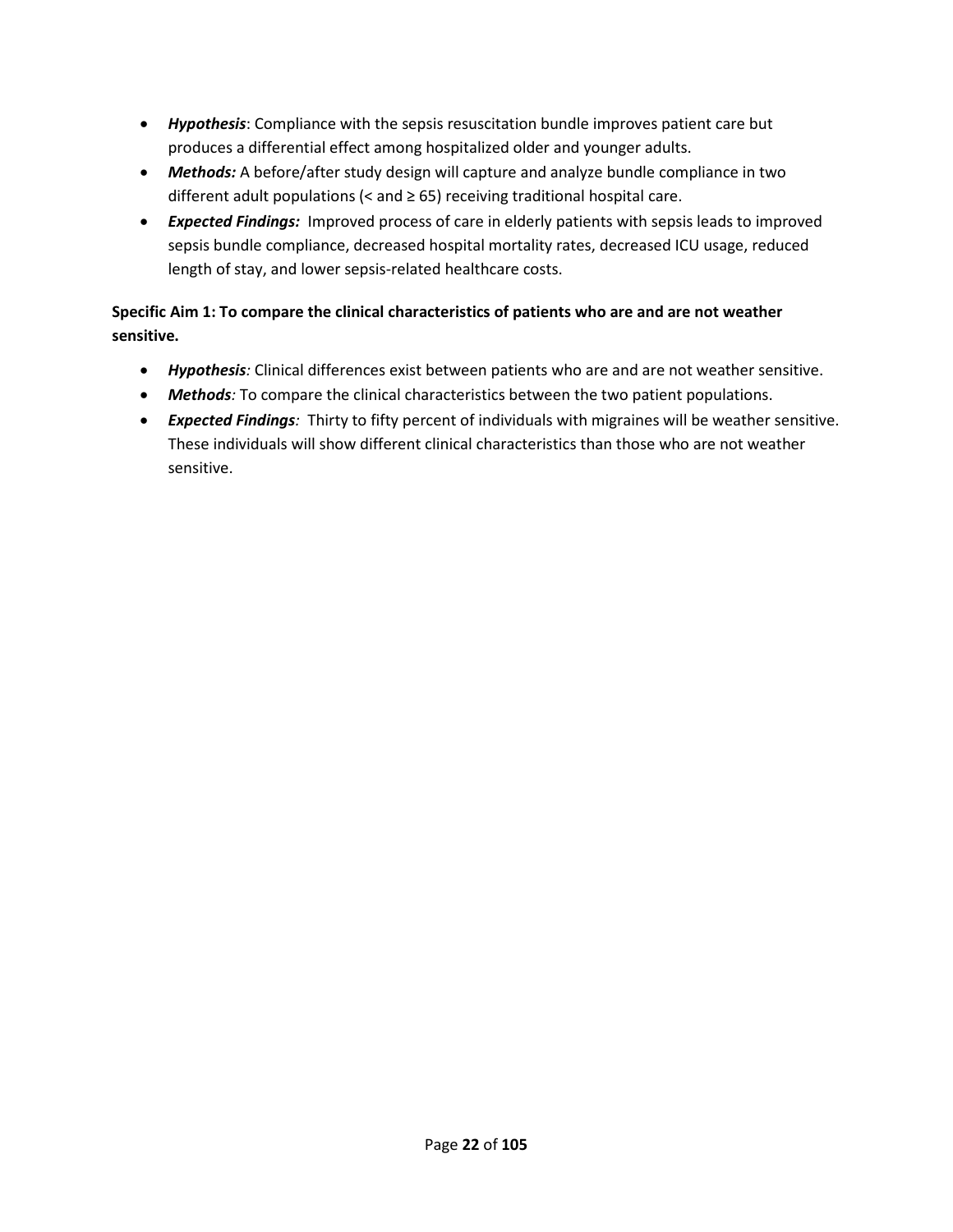## *Key Questions to Answer*

Does your proposal do the following?

- $\Box$  Clearly describe your project's objectives, hypotheses, and/or research questions?
- $\Box$  Identify observable behaviors that can be measured?
- $\Box$  Signal project objectives without burying them in a morass of narrative?
- $\Box$  Demonstrate that your objectives are important, significant, and timely?
- $\Box$  Directly address the chosen problem?
- $\Box$  Demonstrate why your project outcomes are appropriate and important to the sponsor?
- $\Box$  Reflect the need for the project and show clearly its purpose and direction?
- $\Box$  Include one or more objectives for each need discussed in the problem statement?
- $\Box$  State objectives in terms of outcomes and not methods or activities?
- $\Box$  State the time by which the objectives will be accomplished?

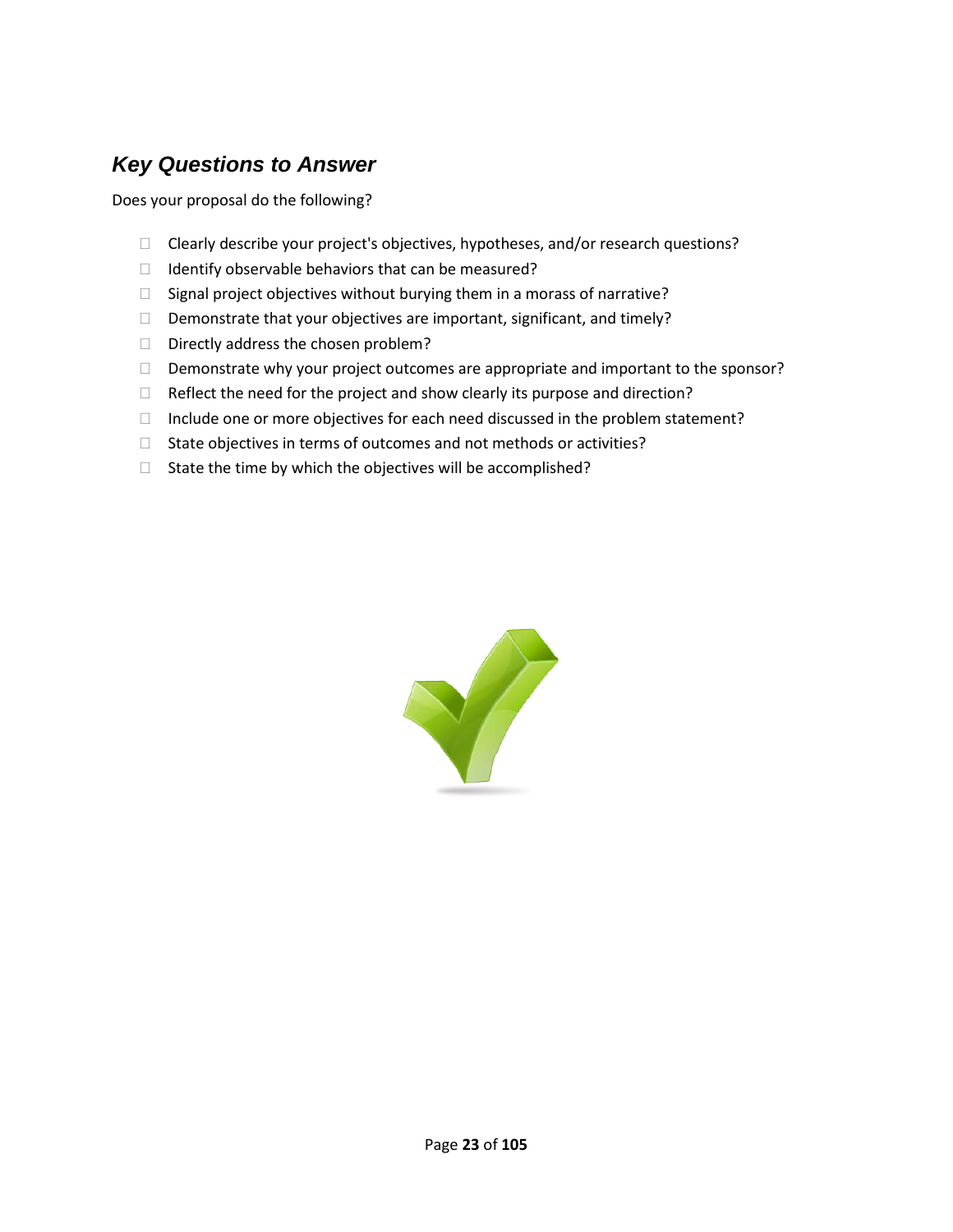# **Methodology**

## *Justifying the Selection of Methods*

Each project will have its own unique set of methods, activities, and tasks to accomplish the stated objectives. You should justify the selection of whatever methods you deem appropriate for your project. Reviewers will want to know why you chose your stated approach over other alternatives. A few sentences of methodological justification prior to describing specific project activities will anticipate and answer an important question in the minds of the reviewers: "Of the universe of possible methodologies, why did you pick this one?"

- The method of choice is to use a double blind study. It is the only experimental design available that can isolate the effects of the independent variable on project outcomes.
- This project is using the Grace Hope Scale to measure spirituality since according to the *Mental Measurements Yearbook*, published biennially by the Buros Institute of Mental Measurements, it is the only instrument with acceptable reliability, validity, and normative data for our target population.
- It is necessary for us to develop our own measurement instrument since no psychometric instrument exists to measure teenage attitudes toward learning a foreign language, according to the *Mental Measurements Yearbook*. Dr. Don Sprengel from the Department of Research Methodology at the local university has agreed to serve as a project consultant in this regard and has the requisite expertise in psychometric methodology.
- Since it is imperative we have the broadest possible community input in the most costeffective manner, our approach relies on the time-proven benefits of using focus groups, a survey procedure that the project director has used successfully in similar past situations.
- Mentoring is our preferred method to solve existing needs because research over the past 15 years documents that is the most cost-effective approach to integrate individuals with severe physical disabilities into the workplace.

Larger projects are sometimes difficult to understand, especially when reviewers might only skim read your proposal. One way to bring clarity to large-scale projects is to "chunk" it up into phases.

Our perinatal depression campaign consists of five phases. In this proposal, we seek funding for Phase IV, while appreciating the fact that proposal reviewers might like to see the scope of our entire initiative.

- Phase One: Public Awareness Campaign, 2009
- Phase Two: Best Practices Symposium, 2010
- Phase Three: Blueprint for Action, 2011
- Phase Four: Regional Conferences, 2012
- Phase Five: Collaborative Projects and Field Research, 2013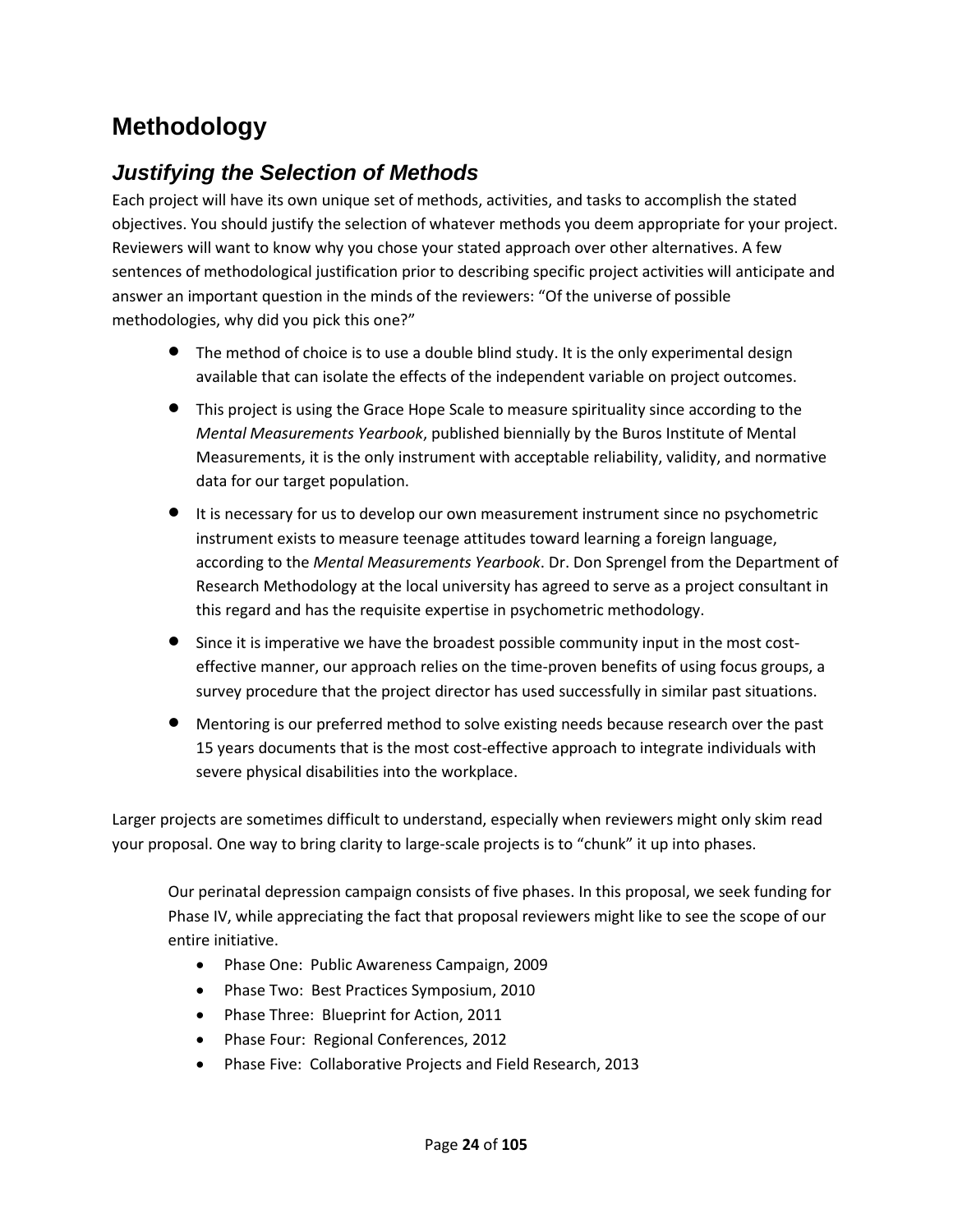The above example illustrates project phasing within the context of a large scale, multi-year maternal mental health initiative. The phasing concept can also be used within a single project. For example, the regional conference proposal itself could be presented as consisting of three phases: (1) to disseminate best practices to constituents, (2) to integrate best practices among constituents, and (3) to evaluate the adoption of best practices. The notion of proposal phasing is useful any time many activities will occur in a proposal and there is need to clarify and organize project tasks.

## *Data Collection Sources*

You will probably need to collect some data as a part of your project. Common types and sources of data collection include those listed below.

| Achievement tests       | $\bullet$ | Government records         | $\bullet$ | Referral forms              |
|-------------------------|-----------|----------------------------|-----------|-----------------------------|
| Archival information    | $\bullet$ | Historical program records | $\bullet$ | Reviews of literature       |
| Attendance records      | $\bullet$ | <b>Interviews</b>          |           | Role-playing exercises      |
| Case histories          | $\bullet$ | Personal diaries or logs   |           | Searches of news media      |
| Clinical examinations   | $\bullet$ | Physical tests             |           | Surveys                     |
| Controlled observations | ٠         | Psychological tests        |           | Telephone logs              |
| Daily program records   |           | Questionnaires             |           | <b>Tracking slips</b>       |
| Focus groups            |           | Ratings by program staff   | ٠         | University research offices |
|                         |           |                            |           |                             |

You can either construct your own data-gathering instruments or use existing ones. To find out if an appropriate instrument already exists (and avoid re-inventing the wheel), consider looking through the *Mental Measurements Yearbook*, a two-volume listing published biennially by the Buros Institute of Mental Measurements, which reviews consumer oriented tests in a variety of fields. The Buros's yearbooks review the various attitudes, behavior, and motor tests that are commercially available. Each review contains a description by the test author(s) and critiques by several experts in the field. The descriptions include the purpose, statistical characteristics, and, when available, the test norms. For example, if you are studying the relationship between spirituality and wellness, you could look in Buros's to see if any attitudinal measures of spirituality exist. The Buros's reference can be found in most university libraries or on the Internet at [http://buros.org.](http://buros.org/)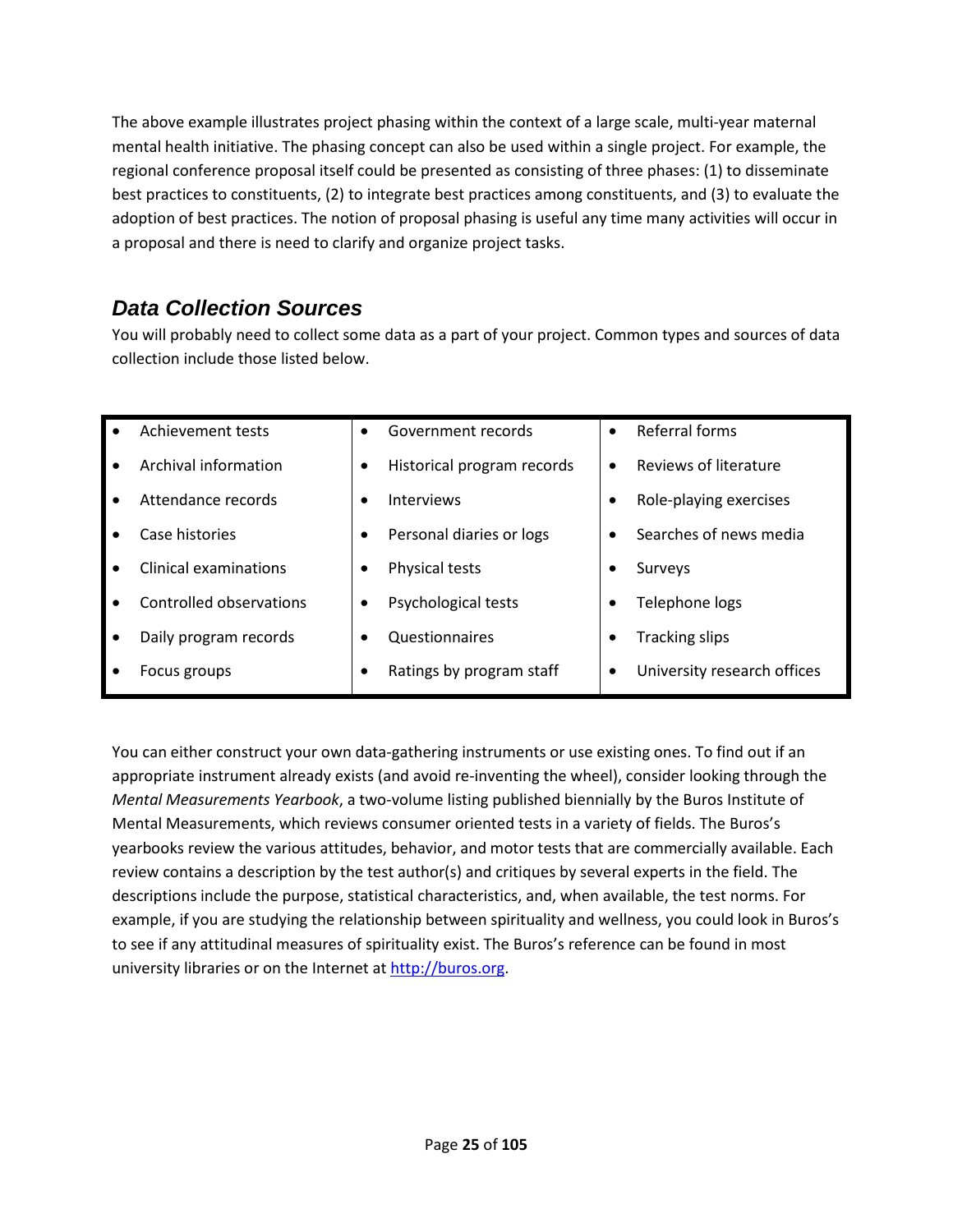## *Time and Task Charts*

Time and Task Charts are visual representations of your methodology section. When reviewers scan it, they will quickly get an overview of the specific activities you plan to do in your proposal. Five examples follow.

#### **Time and Task Chart # 1**

|           | Activity                                                                                  | <b>Begin Date</b> | <b>End Date</b> | Responsibility                               |
|-----------|-------------------------------------------------------------------------------------------|-------------------|-----------------|----------------------------------------------|
|           | Objective #1: Train 200 children on                                                       | <b>Jun 2008</b>   | Dec 2010        | Executive Director,                          |
|           | Houston's northwest side in a culturally                                                  |                   |                 | White's/Multicultural                        |
|           | competent early childhood program.                                                        |                   |                 |                                              |
| $\bullet$ | Activity 1.1. Develop and field test a                                                    | <b>Jun 2008</b>   | <b>Nov 2008</b> | Curriculum Consultant,                       |
|           | modular early childhood enrichment                                                        |                   |                 | <b>Health Education</b>                      |
|           | curriculum based on early brain                                                           |                   |                 | Center                                       |
|           | development research                                                                      |                   |                 |                                              |
| $\bullet$ | Activity 1.2. Train 10 trainers in the                                                    | Aug 2008          | Aug 2009        | <b>Curriculum Consultant</b>                 |
|           | curriculum modules                                                                        |                   |                 |                                              |
|           | Activity 1.3. Establish formal                                                            | Sep 2008          | Dec 2010        | Project Manager                              |
|           | collaborations between White's Child                                                      |                   |                 |                                              |
|           | Development Center, Multicultural Family                                                  |                   |                 |                                              |
|           | Services, Silver Lake Neighborhood                                                        |                   |                 |                                              |
|           | Center and affiliate family care                                                          |                   |                 |                                              |
| ٠         | <b>Activity 1.4.</b> Disseminate project findings                                         | Sep 2008          | Dec 2010        | Project Manager                              |
|           | through regular monthly meetings with                                                     |                   |                 |                                              |
|           | collaborators and quarterly newsletters                                                   |                   |                 |                                              |
|           |                                                                                           |                   | Dec 2010        |                                              |
|           | Objective #2: Coordinate education, training<br>and supportive services for parents of at | Dec 2008          |                 | Executive Director,<br>White's/Multicultural |
|           | least 200 young children.                                                                 |                   |                 |                                              |
|           | Activity 2.1. Explain curriculum to 50                                                    | Aug 2009          | Dec 2010        | HEC, Project Manager                         |
| ٠         | parents                                                                                   |                   |                 |                                              |
| $\bullet$ | Activity 2.2. Show 25 parents 1/2 hour                                                    | Sep 2009          | Dec 2010        | Project Manager                              |
|           | training video                                                                            |                   |                 |                                              |
| ٠         | Activity 2.3. Train 10 parents of special                                                 | Dec 2009          | Dec 2010        | <b>Curriculum Consultant</b>                 |
|           | needs infants and toddlers, and link them                                                 |                   |                 |                                              |
|           | with support services                                                                     |                   |                 |                                              |
| ٠         | Activity 2.4. Stimulate parental                                                          | Jan 2009          | Dec 2010        | HEC, Project Manager                         |
|           | involvement in education sessions,                                                        |                   |                 |                                              |
|           | parent-teacher meetings, and class                                                        |                   |                 |                                              |
|           | volunteers                                                                                |                   |                 |                                              |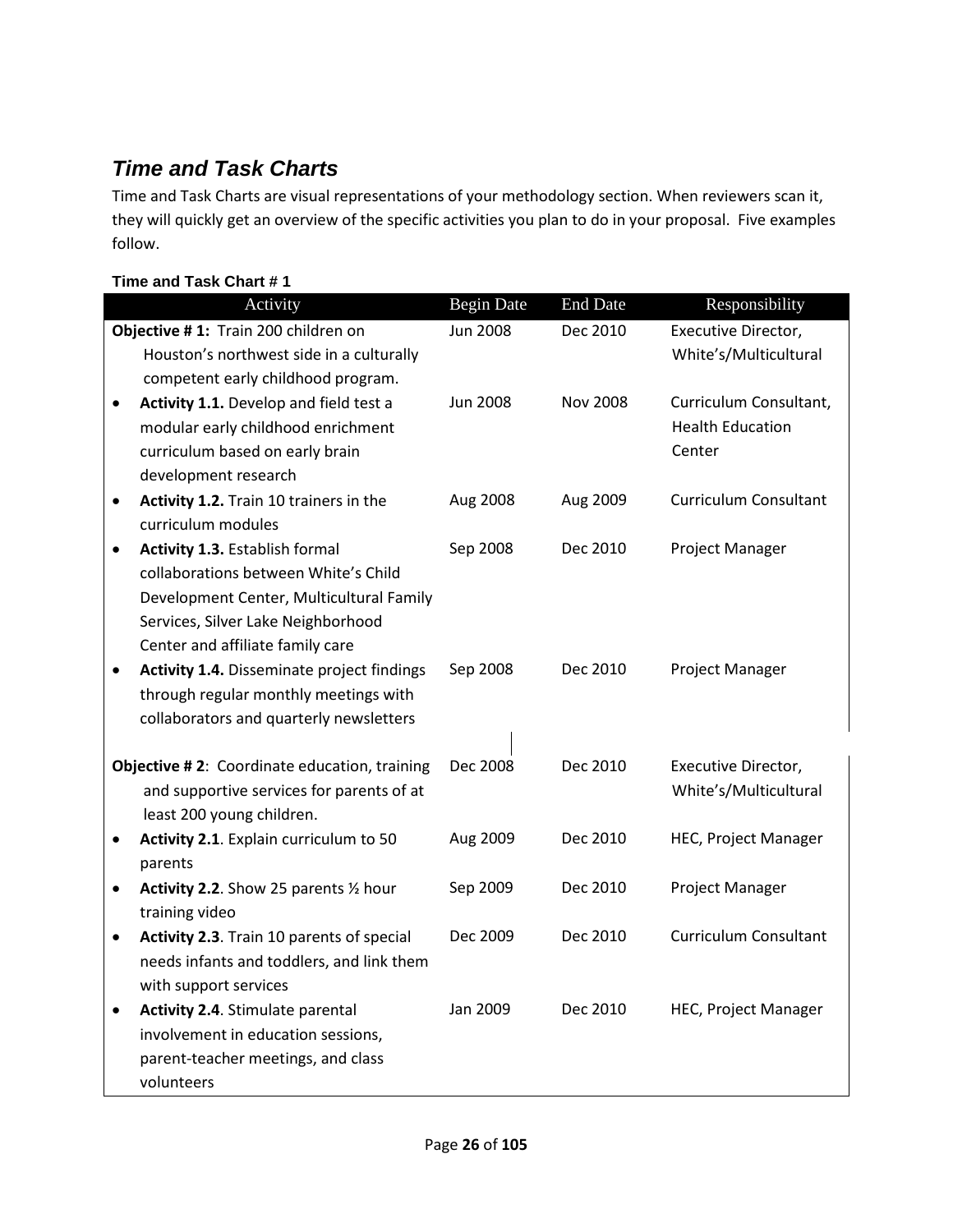## **Time and Task Chart # 2**

| Activities                                     | Responsibility                 | Duration               | <b>Budget</b> |
|------------------------------------------------|--------------------------------|------------------------|---------------|
| <b>Identify Target Urban Areas</b>             | Jane O'Connor, Project         | Month One              | \$3,345       |
|                                                | Director                       |                        |               |
| <b>Design Evaluation Tools</b>                 | Jane O'Connor                  | Month One              | 2,845         |
| <b>Survey Program Practices</b><br>$\bullet$   | Audra Hill, Assistant Director | Months One and Two     | 8,976         |
| Analyze Survey Data<br>$\bullet$               | J. O'Connor, A. Hill           | Months Three and Four  | 5,190         |
| <b>Draft Preliminary Report</b><br>$\bullet$   | Tera Maki, Technical Writer    | Months Five and Six    | 4,690         |
| <b>Publish Preliminary Report</b><br>$\bullet$ | Wise Publishing Company        | Months Seven and Eight | 7,345         |
| Disseminate Report<br>$\bullet$                | Wise Publishing Company        | <b>Month Nine</b>      | 3,238         |
| Seek Report Feedback<br>$\bullet$              | J. O'Connor                    | Months Nine and 10     | 4,345         |
| <b>Revise Preliminary Report</b><br>$\bullet$  | T. Maki                        | Months 11 and 12       | 5,805         |
| <b>Publish Final Report</b><br>$\bullet$       | Wise Publishing Company        | Months 13 and 14       | 11,690        |
| <b>Distribute Final Report</b>                 | T. Maki                        | Month 15               | 3,476         |
|                                                |                                |                        |               |
| <b>Total Direct Cost</b>                       |                                |                        | \$60,945      |
| + Administrative Cost                          |                                |                        | 11,520        |
|                                                |                                |                        |               |
| = Total Project Cost                           |                                |                        | \$72,465      |
|                                                |                                |                        |               |
| - Cost Sharing                                 |                                |                        | (2,888)       |
|                                                |                                |                        |               |
| = Amount Requested                             |                                |                        | \$69,577      |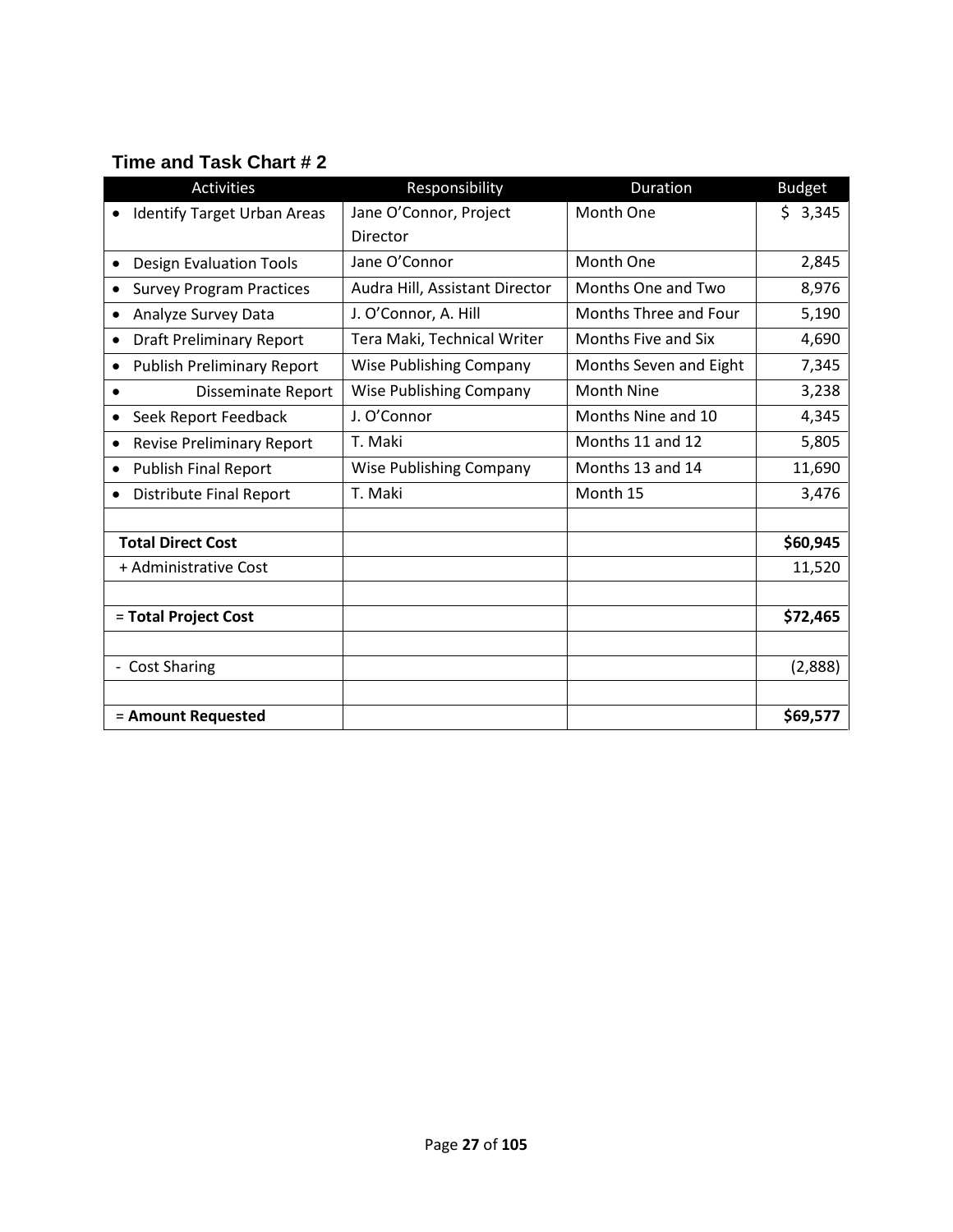|                  | <b>Task Name</b>                                     | Start       | Finish       | June | July             | August               | September October          |  | November December |  |
|------------------|------------------------------------------------------|-------------|--------------|------|------------------|----------------------|----------------------------|--|-------------------|--|
|                  | Kenya Technical Assistance Model                     | Mon 7/2/07  | Fri 12/28/07 |      |                  |                      |                            |  |                   |  |
|                  | <b>1 Basic Initiatives</b>                           | Mon 7/2/07  | Fri 12/28/07 |      |                  |                      |                            |  |                   |  |
| $\overline{c}$   | 1.1 Train The Trainers on Standardized Curricula     | Mon 7/2/07  | Fri 7/20/07  |      |                  |                      |                            |  |                   |  |
| 3                | 1.2 Module One: Prevent Mother To Child Transmission | Mon 7/9/07  | Fri 12/28/07 |      |                  |                      |                            |  |                   |  |
|                  | 1.2.1 Training                                       | Mon 7/9/07  | Fri 8/17/07  |      |                  |                      |                            |  |                   |  |
| 5                | 1.2.1.1 Intro to HIV/AIDS                            | Mon 7/9/07  | Fri 7/13/07  |      | <b>Dr. Jones</b> |                      |                            |  |                   |  |
| $\boldsymbol{6}$ | 1.2.1.2 Interventions to Prevent MTCT                | Mon 7/16/07 | Fri 7/20/07  |      |                  | <b>Dr.</b> Smith     |                            |  |                   |  |
| $\overline{7}$   | 1.2.1.3 Counseling, Testing, Supportive Care         | Mon 7/23/07 | Fri 7/27/07  |      |                  | Dr. Chan             |                            |  |                   |  |
| $\bf 8$          | 1.2.1.4 Infant Feeding                               | Mon 7/30/07 | Fri 8/3/07   |      |                  | <b>Du</b> , Griffith |                            |  |                   |  |
| 9                | 1.2.1.5 Advanced PMTCT                               | Mon 8/6/07  | Fri 8/10/07  |      |                  | Dr. Jackson          |                            |  |                   |  |
| 10               | 1.2.1.6 Program Implementation Overview              | Mon 8/13/07 | Fri 8/17/07  |      |                  |                      | <mark>g,</mark> Dr. Barker |  |                   |  |
| 11               | 1.2.2 Implementation                                 | Mon 8/20/07 | Fri 12/28/07 |      |                  |                      |                            |  |                   |  |
|                  |                                                      |             |              |      |                  |                      |                            |  |                   |  |

## **Time and Task Chart # 3 (Microsoft Project)**

## **Time and Task Chart # 4 (Milestone Chart)**

| <b>Activity</b>                      | <b>Responsibility</b> | <b>Timeframe</b> |  |  |  |  |  |  |
|--------------------------------------|-----------------------|------------------|--|--|--|--|--|--|
| <b>Objective 1: Train Teachers</b>   |                       |                  |  |  |  |  |  |  |
| <b>Recruit Teachers</b>              | Moe                   | Month 1          |  |  |  |  |  |  |
| <b>Hire Teachers</b>                 | Larry                 | Month 2          |  |  |  |  |  |  |
| <b>Conduct Training Sessions</b>     | Curly                 | Month 3          |  |  |  |  |  |  |
| <b>Test Trainees</b>                 | Shemp                 | Month 4          |  |  |  |  |  |  |
| <b>Objective 2: Recruit Clients</b>  |                       |                  |  |  |  |  |  |  |
| <b>Prepare Recruitment Materials</b> | Moe                   | Month 5          |  |  |  |  |  |  |
| <b>Distribute Materials</b>          | Curly                 | Month 6          |  |  |  |  |  |  |
| <b>Issue Press Releases</b>          | Larry                 | Month 7          |  |  |  |  |  |  |
| <b>Contact Other Agencies</b>        | Shemp                 | Month 8          |  |  |  |  |  |  |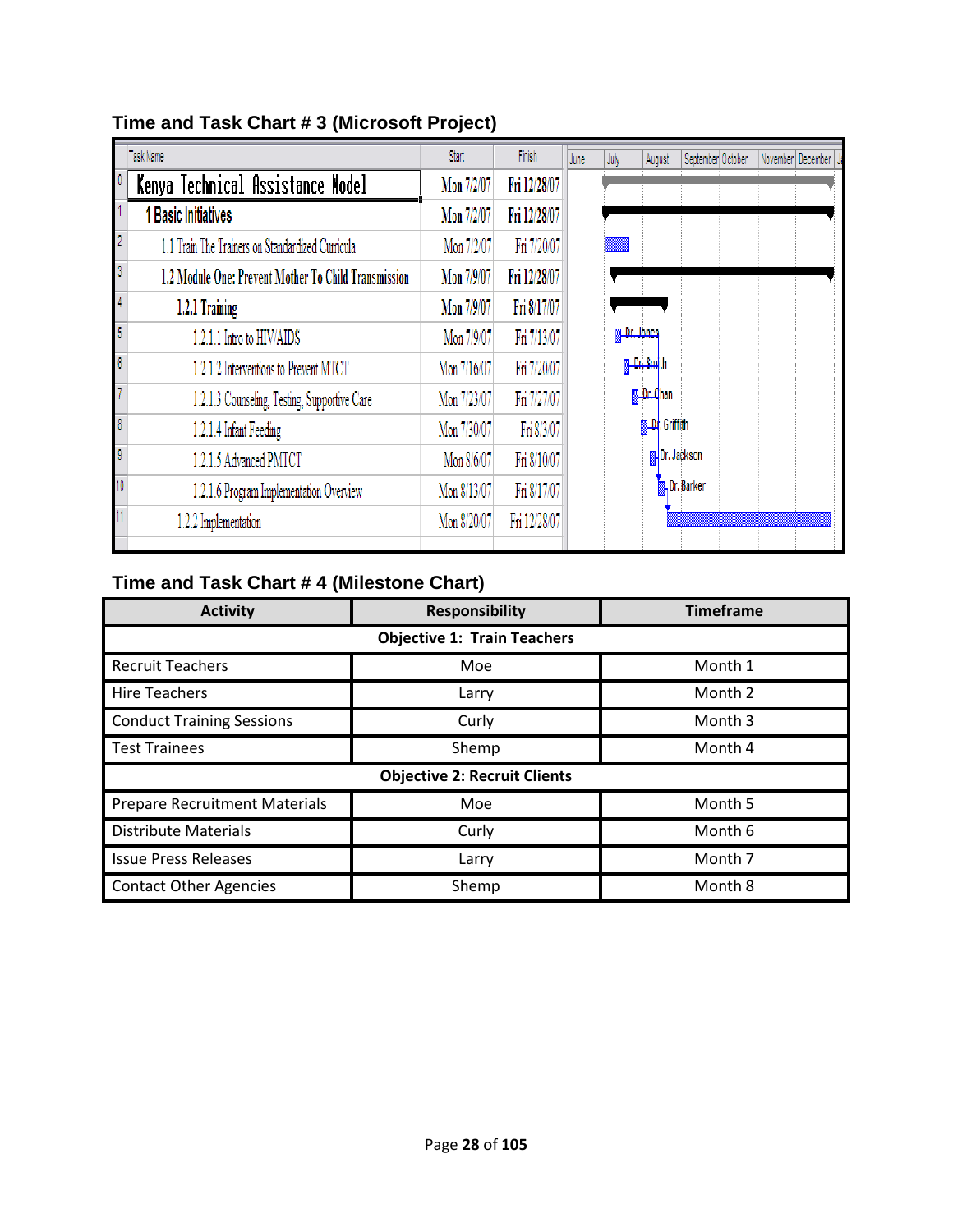## **Time and Task Chart # 5 (Pert Chart)**



## *Logic Models*

A logic model is a graphic tool to help you effectively plan, implement, evaluate, and communicate your project. In essence, it graphically presents your theory of change. Increasingly, sponsors are requiring that proposals include logic models. In order to develop a logic model, you must have spent some time strategically thinking about your project and conceptualizing its overview. In its most basic form, the conceptual map for a logic model is illustrated below. It is presented here to give you a theoretical overview of logic models that will help you develop your own. It illustrates how your available resources and activities will achieve your desired outcomes.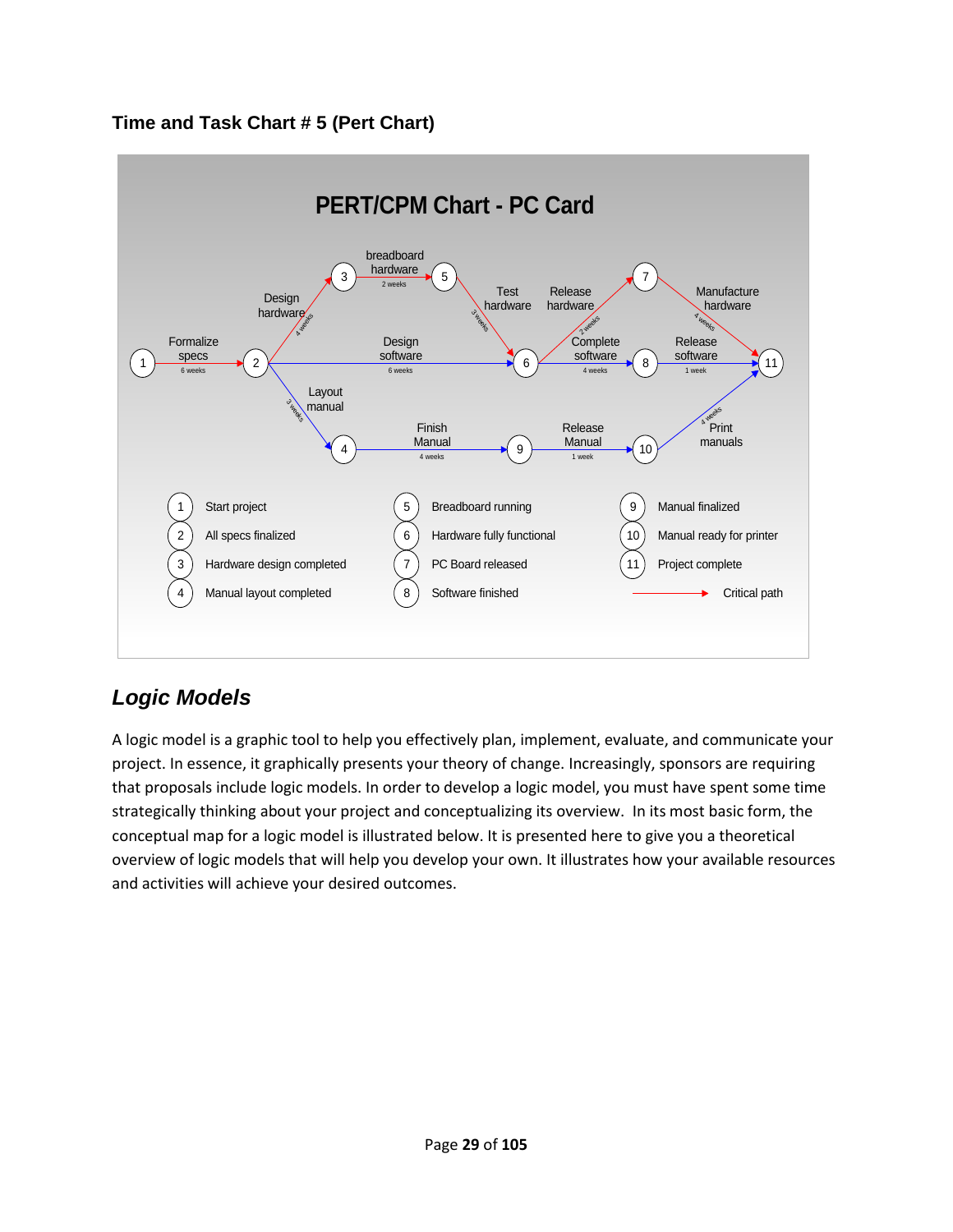#### **Logic Model Conceptual Map**



In logic models, the "Inputs" represent a list of the resources that you will have to support the project. The "Activities" are the main actions that the project will perform. The "People" segment indicates the people whose lives will be touched during the project. The "Short Term Outcomes" indicate which outcomes are expected to occur as a result of the activities and outputs, often producing changes in knowledge, skills, and attitudes. The "Medium Term Outcomes" show the results that should follow from the initial outcomes, often in the form of behaviors, policies, or practices. The "Long Term Outcomes" reflect the results that should follow from the initial outcomes, commonly changes in broader conditions.

There is no perfect logic model template. Your purpose, application (planning, implementation, evaluation, or communications), target audience, context, and available resources will dictate the level of specificity you need. A logic model for implementation or evaluation may be more detailed than one for planning or evaluation purposes. Complex or multi-level projects may require several logic models. Remember, it is only a model so it does not need to show all details. Logic models can bring clarity to what you propose, create project consensus, and help focus and evaluation.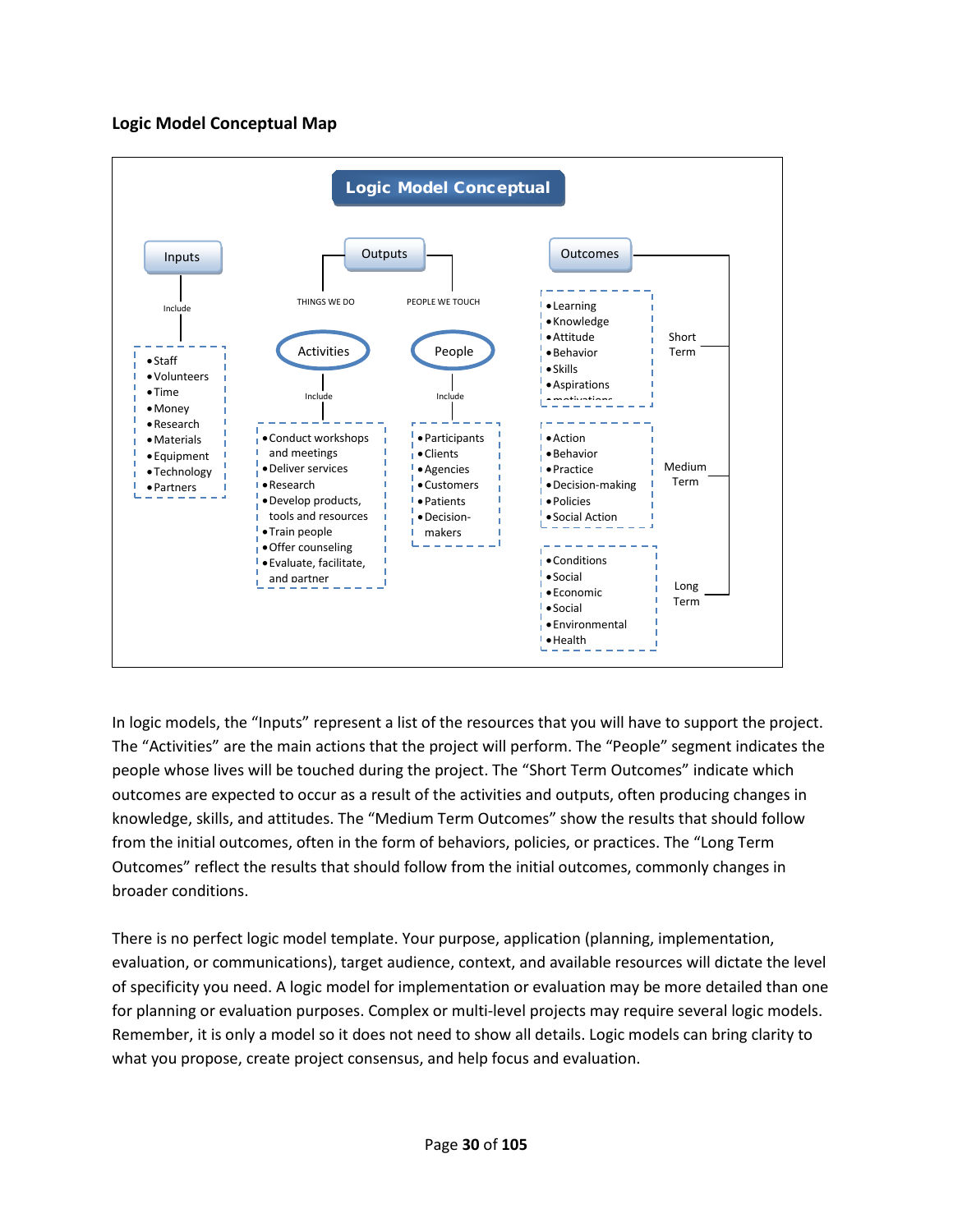| <b>Logic Model</b>                                                                                          |  |                        |  |                       |  |                       |  |                                       |
|-------------------------------------------------------------------------------------------------------------|--|------------------------|--|-----------------------|--|-----------------------|--|---------------------------------------|
| <b>Project Logic Model</b>                                                                                  |  |                        |  |                       |  |                       |  |                                       |
| <b>Intended Results</b><br><b>Work Planned</b>                                                              |  |                        |  |                       |  |                       |  |                                       |
| <b>INPUTS</b>                                                                                               |  | <b>ACTIVITIES</b>      |  | <b>OUTPUTS</b>        |  | <b>OUTOCOMES</b>      |  | <b>IMPACTS</b>                        |
| Human                                                                                                       |  | <b>Admin processes</b> |  | Project               |  | <b>During Project</b> |  | <b>After the</b>                      |
| <b>Resources</b>                                                                                            |  | $\bullet$ Finalize     |  | <b>Outputs</b>        |  | • Wireless data       |  | Project                               |
| • Project plans                                                                                             |  | subcontracts           |  | • Meetings            |  | transfer system       |  | For persons                           |
| • Admin Mgt                                                                                                 |  | • Organize mtgs        |  | $\bullet$ Conferences |  | evaluated             |  | with low vision                       |
| Team                                                                                                        |  | • Assemble             |  | • Journal             |  | • Prototype dynamic   |  | or blindness:                         |
| $\bullet$ Consumer                                                                                          |  | research teams         |  | articles              |  | tactile tablet built  |  | increased                             |
| Advisory                                                                                                    |  | • Quarterly            |  | $\bullet$ Training    |  | $\bullet$ New web     |  | capacity to                           |
| Board                                                                                                       |  | progress reports       |  | • Inter-project       |  | annotation software   |  | access                                |
| • External                                                                                                  |  | • Consumer Input       |  | linkages              |  | developed             |  | information and                       |
| Eval. Panel                                                                                                 |  | • Implement fiscal     |  | • Increased           |  | • Sign recognition    |  | improved ability                      |
| $\bullet$ Graduate                                                                                          |  | controls               |  | commercial            |  | algorithms tested     |  | to move in                            |
| <b>Students</b>                                                                                             |  | • Establish dist.      |  | interest              |  | • Students and        |  | environment                           |
| • Nationwide                                                                                                |  | Channels               |  | $\bullet$ User        |  | professors trained    |  |                                       |
| <b>Subject Pool</b>                                                                                         |  | $\bullet$ Conduct      |  | satisfaction          |  | • Low vision services |  | For                                   |
| • NFB Board                                                                                                 |  | systematic             |  | data                  |  | enhanced              |  | rehabilitation                        |
| $-50,000$                                                                                                   |  | evaluations            |  | • Formative,          |  | • Sensory interaction |  | <i>professionals:</i><br>new tool and |
| members,                                                                                                    |  |                        |  | summative             |  | characterized         |  | techniques to                         |
| Chapters in                                                                                                 |  |                        |  | evaluation            |  |                       |  | foster self                           |
| 50 states                                                                                                   |  | <b>Technical</b>       |  | data                  |  |                       |  | efficacy.                             |
|                                                                                                             |  | <b>Processes</b>       |  |                       |  |                       |  | functional                            |
| <b>Physical</b>                                                                                             |  | • Conduct projects     |  | Participant           |  |                       |  | independence                          |
| <b>Resources</b>                                                                                            |  | $\bullet$ Following    |  | <b>Outputs</b>        |  |                       |  | and economic                          |
| • University                                                                                                |  | hypothesis,            |  | • Project plans       |  |                       |  | self-sufficiency                      |
| research labs                                                                                               |  | timelines and          |  | · Admin. Mgt          |  |                       |  |                                       |
| • Commercial                                                                                                |  | budgets                |  | Team                  |  |                       |  | For policy                            |
| lab                                                                                                         |  |                        |  | $\bullet$ Consumer    |  |                       |  | makers: data to                       |
| • FB Tech                                                                                                   |  |                        |  | Advisory              |  |                       |  | shape improved                        |
| • Jernigan                                                                                                  |  |                        |  | Board                 |  |                       |  | rehabilitation                        |
| Institute                                                                                                   |  |                        |  | $\bullet$ External    |  |                       |  | policies                              |
| • Braille Res.<br>Center                                                                                    |  |                        |  | Eval. Panel           |  |                       |  |                                       |
|                                                                                                             |  |                        |  | • Grad students       |  |                       |  |                                       |
|                                                                                                             |  |                        |  |                       |  |                       |  |                                       |
| Primary Assumption: R & D activities for persons who are blind or have low vision should be consumer driven |  |                        |  |                       |  |                       |  |                                       |

**Formative Evaluation Summative Evaluation**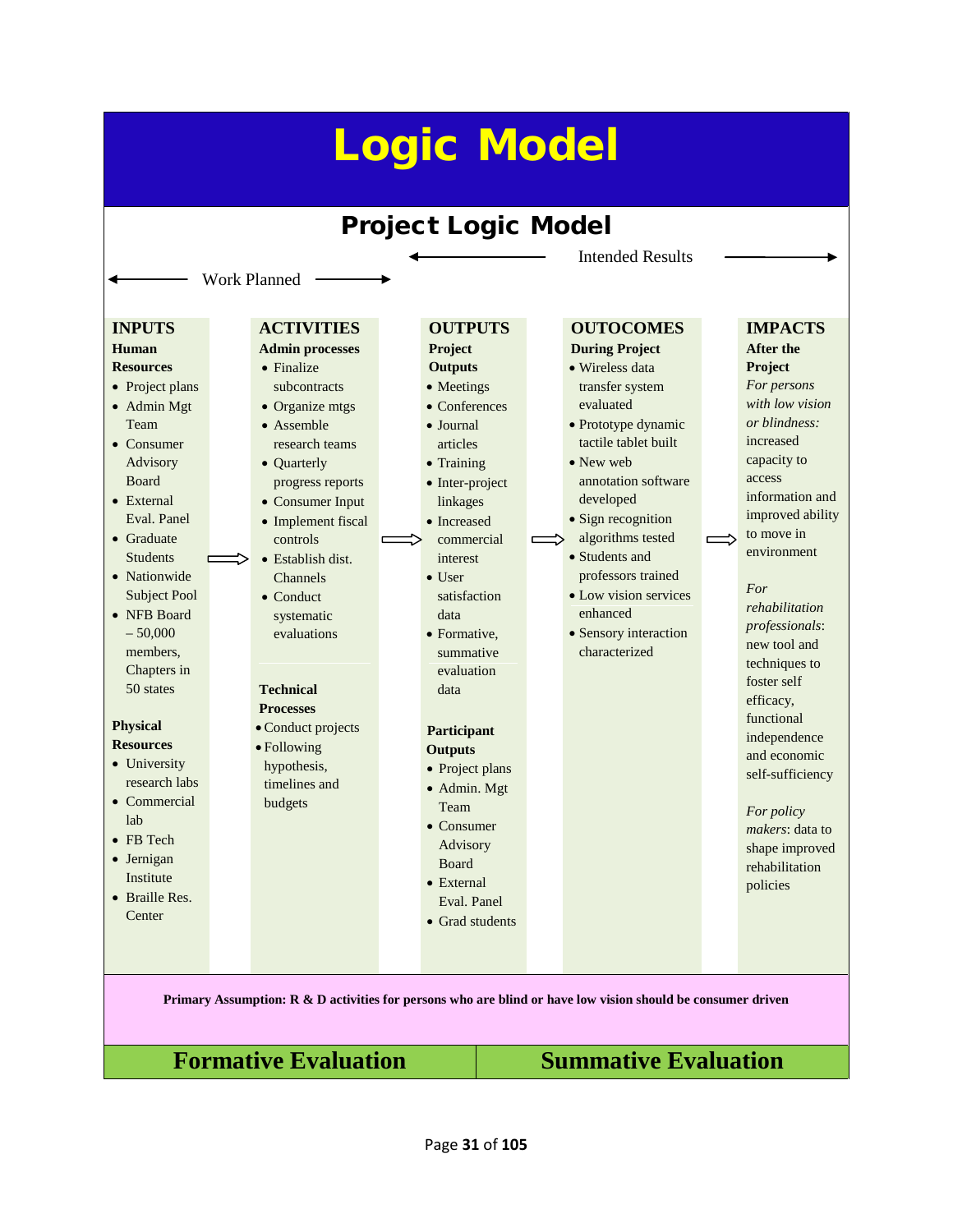For more information on and examples of developing logic models, consult the following references.

- 1. W.K. Kellogg Foundation Logic Model Development Guide [http://www.compact.org/wp](http://www.compact.org/wp-content/uploads/2010/03/LogicModelGuidepdf1.pdf)[content/uploads/2010/03/LogicModelGuidepdf1.pdf](http://www.compact.org/wp-content/uploads/2010/03/LogicModelGuidepdf1.pdf)
- 2. Innovation Network Logic Model Workbook [http://www.innonet.org/client\\_docs/File/logic\\_model\\_workbook.pdf](http://www.innonet.org/client_docs/File/logic_model_workbook.pdf)
- 3. The HUD Partnership Center's Capacity Building Workshop Series: Evaluation Strategies and Logic Model Module <http://portal.hud.gov/hudportal/documents/huddoc?id=FBCIEvalStratLogicMods.pdf>
- 4. Logic Model Builder FRIENDS National Resource Center for Community-Based Child Abuse Prevention & Child Welfare Information Gateway [www.toolkit.childwelfare.gov/toolkit](http://toolkit.childwelfare.gov/toolkit)
- 5. Reflect and Improve Tool Kit Innovation Center for Community and Youth Development [http://www.theinnovationcenter.org/files/Reflect-and-Improve\\_Toolkit.pdf](http://www.theinnovationcenter.org/files/Reflect-and-Improve_Toolkit.pdf)
- 6. Logic Model Resources CDC Evaluation Working Group <http://www.cdc.gov/eval/resources/index.htm>
- 7. Comprehensive Community Initiatives: Using a Logic Model [http://www.ccitoolsforfeds.org/getting\\_concept.asp](http://www.ccitoolsforfeds.org/getting_concept.asp)
- 8. University of Wisconsin –Logic Model <http://www.uwex.edu/ces/pdande/evaluation/evallogicmodel.html>

These sites contain various do-it-yourself guides, summaries, case studies, worksheets, and additional resources.

## *Grant Resource Inventory*

**Orienting Comments.** Collaborations are customarily sought with organizations that share our "values glasses." We operationally define "collaboration" as mutually beneficial interactions between the University of Hawaiʻi and others who share a common goal. To develop a successful grant proposal, we must identify the significant and specific contributions to the collaboration from all partners. The examples in each category represent specific, observable behaviors. One can easily determine whether a computer or a technician, for example, has been shared by a collaborator to achieve the project outcomes. Consider the following resources and communication tools used in collaborations.

1. **Tangibles**

Specialized equipment, instrumentation, facilities, furniture, space, sites, unique specimens or samples, data, databases, software, computers, or other technologies.

## 2. **Project Personnel**

Laboratory technicians, graduate students, work study students, statisticians, computer specialists, evaluation consultants, medical specialists, and access to other types of collaborators with special expertise.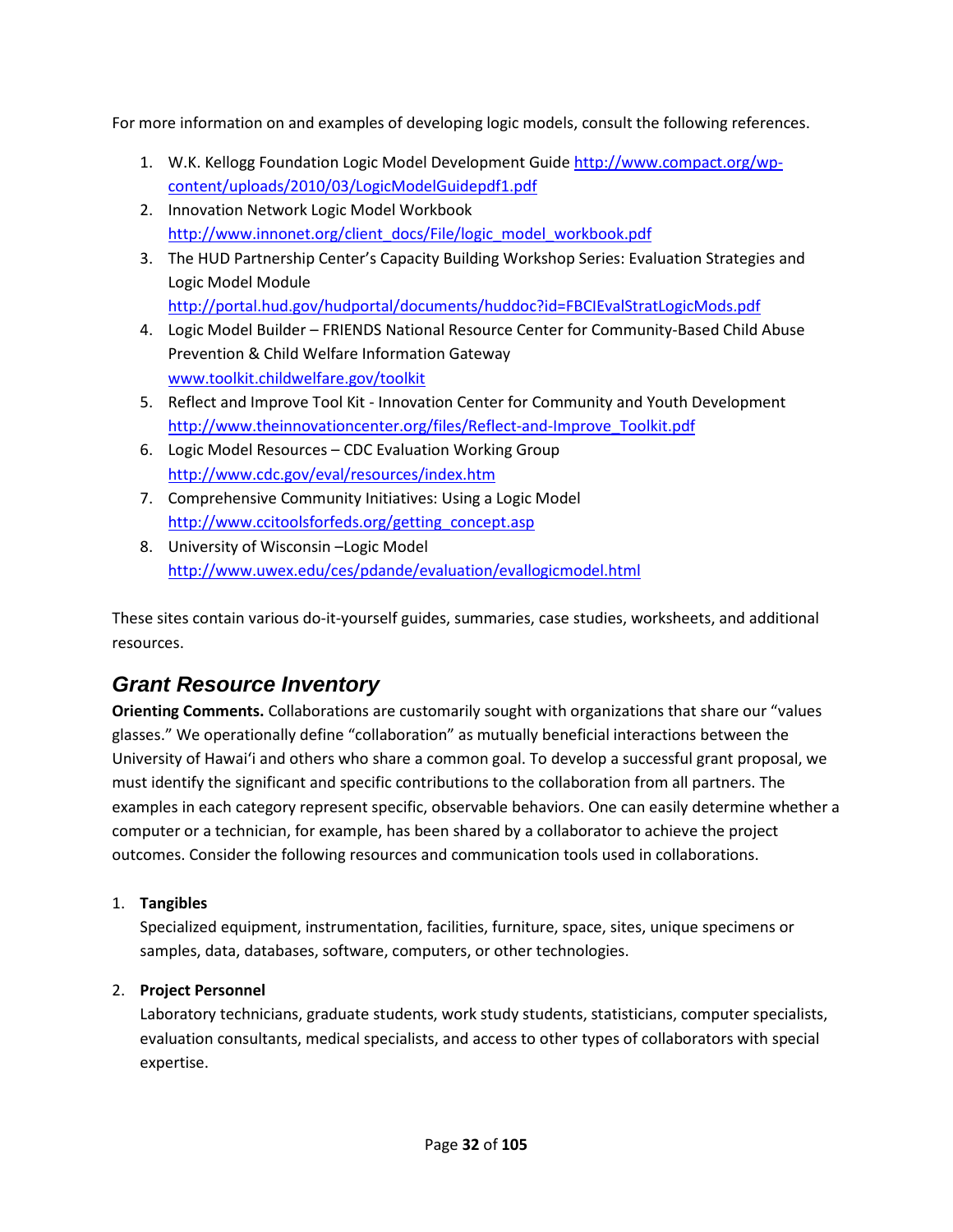#### 3. **Target Populations**

Minorities, handicapped, health disparities, frail elderly, persons with special needs, persons living in poverty, with HIV/AIDS, or homeless. Target populations are not necessarily human and could include animals or laboratory specimens used in basic science research.

#### 4. **Business Office Services**

Printing services, paper and envelopes, meter postage for mailings, loan of a calling card to minimize long distance telephone expenses, use of conference rooms, food, and similar items that facilitate the administration of collaborative grants.

#### 5. **Intellectual Property**

Patents, copyrights, trademarks, novel ideas, unique protocols, methods, approaches, shared materials, or educational opportunities,

#### 6. **Financial Resources**

Either in the form of cash or in-kind services such as volunteers, use of vehicles, value of frequent flyer miles, complimentary lodging, used furniture, or loan of executives or technicians.

#### 7. **International Connections**

#### 8. **Domestic Connections**

9. **Print and Electronic Media to Disseminate Project Progress and Outcomes** Journal articles, newsletters, pamphlets, press releases, interim working papers, executive summaries, conference papers, and reports pertaining to our project.

#### 10. **Group Communications to Disseminate Project Progress and Outcomes**

Workshops, colloquia, seminars, meetings, and conference presentations where the opportunity exists to disseminate project information.

#### 11. **Preferred Modes of Communication During Proposal Development**

Obviously frequent communication is essential during the development of successful collaborative proposals. As PI, you will want to communicate with your collaborators on a number of proposalrelated topics. Since we have many communication options, you will want to use methods that are within your zone of comfort. Consider the following ways to give or receive grant-related communications.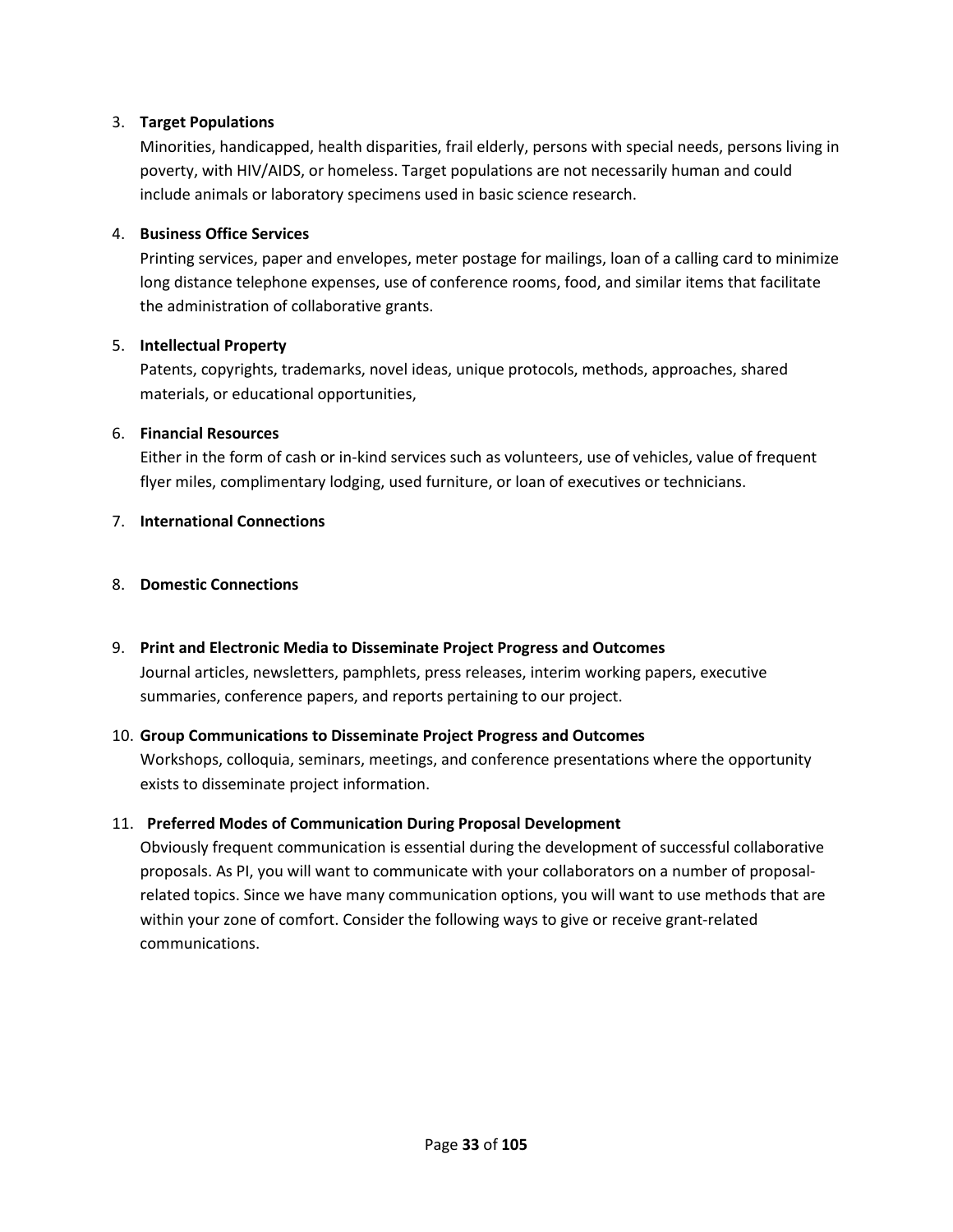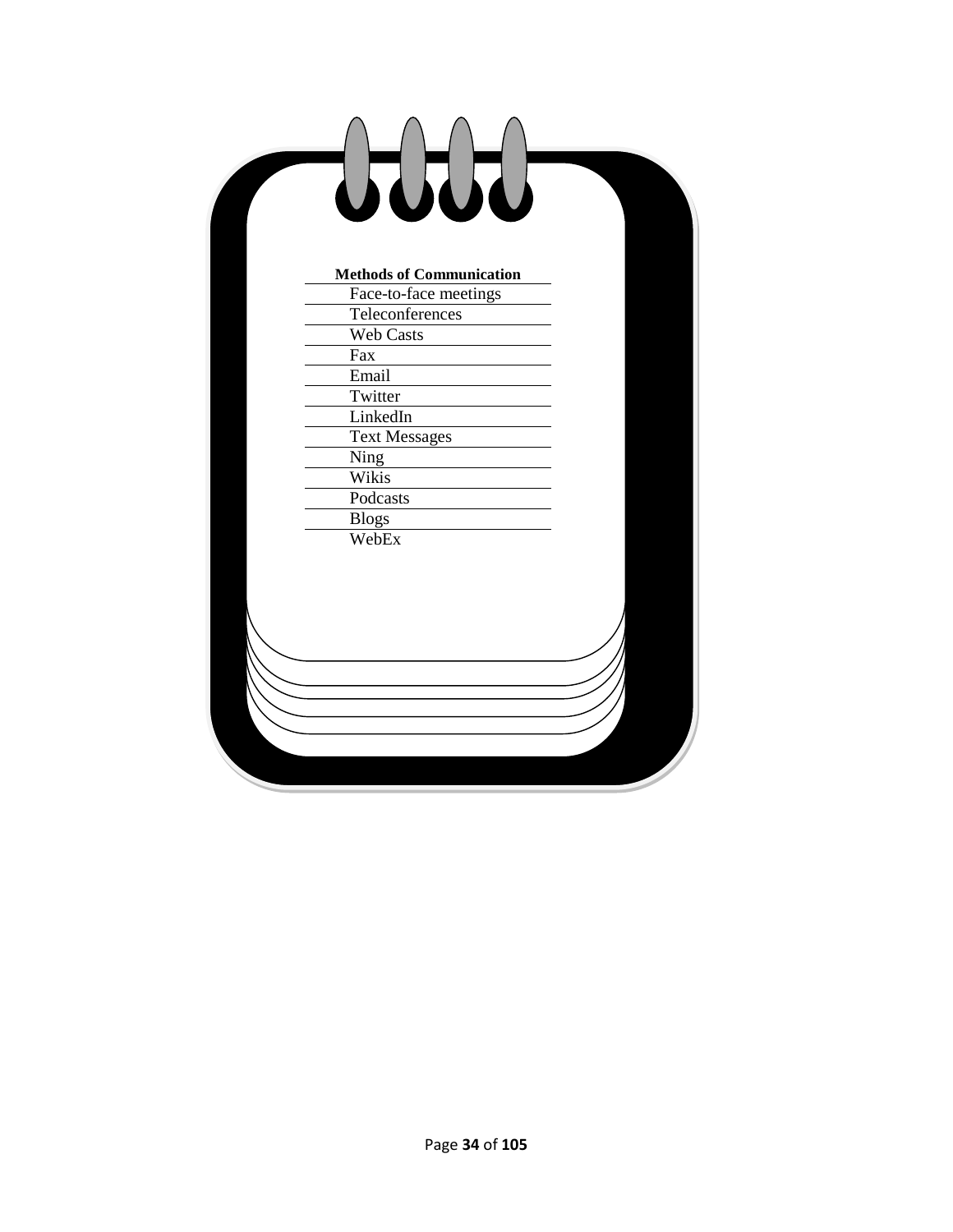## *Collaboration Strategies*



Collaboration is *an interaction between two or more persons or organizations directed toward a common goal that is mutually beneficial.* The key concepts are goal sharing and interaction.

- **Co-Existence Collaboration:** collaborators have a minimum amount of interaction and goal sharing
- **Coordination Collaboration:** collaborators bring the project components together as a result of appropriate interactions to ensure a successful outcome
- **Cooperation Collaboration:** collaborators see their future as linked together and agree upon rules to create stable relationships
- **Coalition Collaboration:** collaborators establish and are dependent upon a high level of goal sharing and interaction during the project period

**Reference:** An extensive discussion of collaborative grantseeking can be found in *Collaborative Grantseeking: A Guide to Designing Projects, Leading Partners, and Persuading Sponsors*, Jeremy T. Miner, Lynn E. Miner and Jerry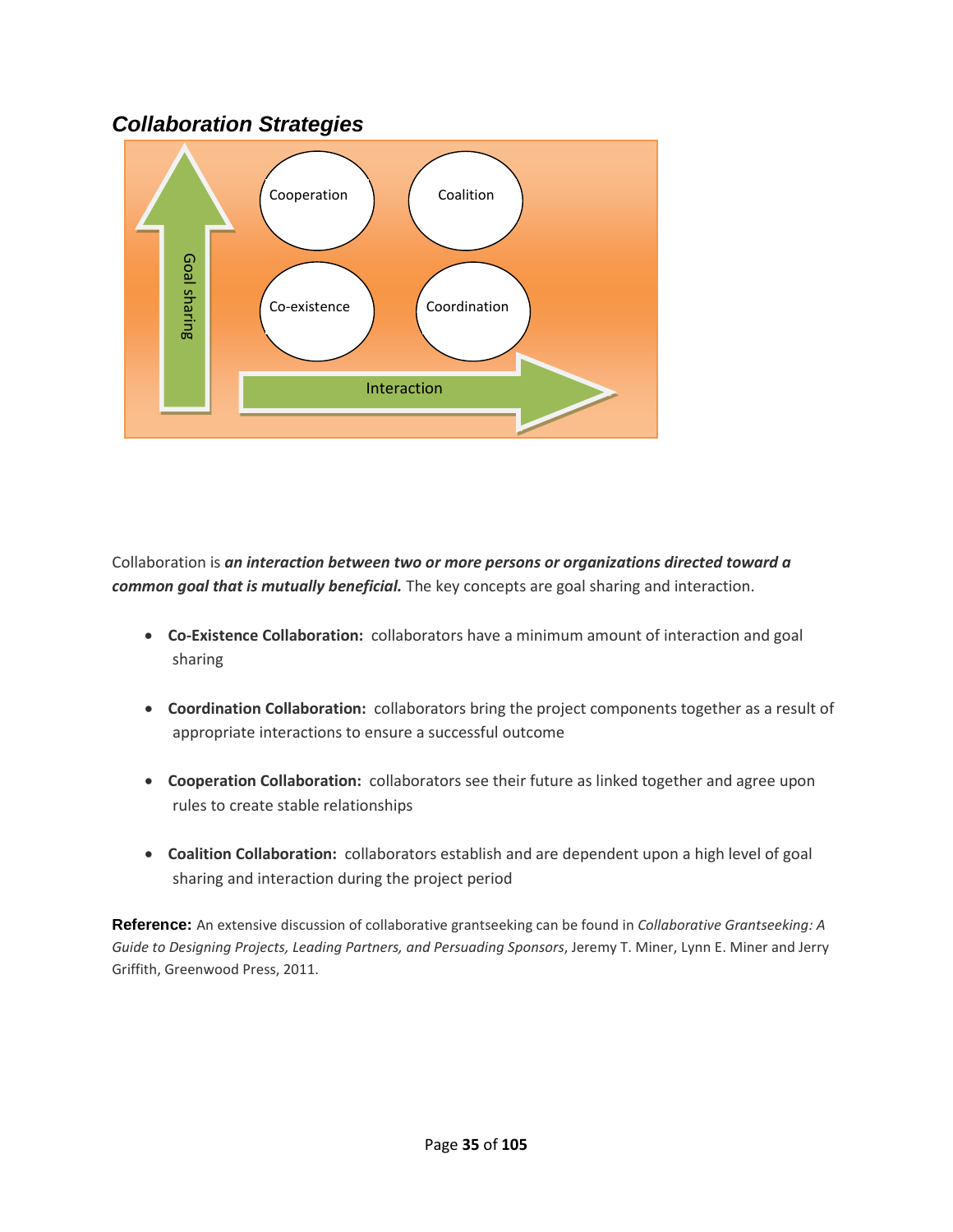## *Key Questions to Answer*

Does your proposal do the following?

- $\Box$  Explain why you chose one methodological approach and not another?
- $\Box$  Describe the major activities for reaching each objective?
- $\Box$  Indicate the key project personnel who will carry out each activity?
- $\Box$  Show the interrelationship among project activities?
- $\Box$  Identify the project data that will be collected for use in evaluation proposal outcomes?
- $\Box$  Link closely with the budget and budget narrative?

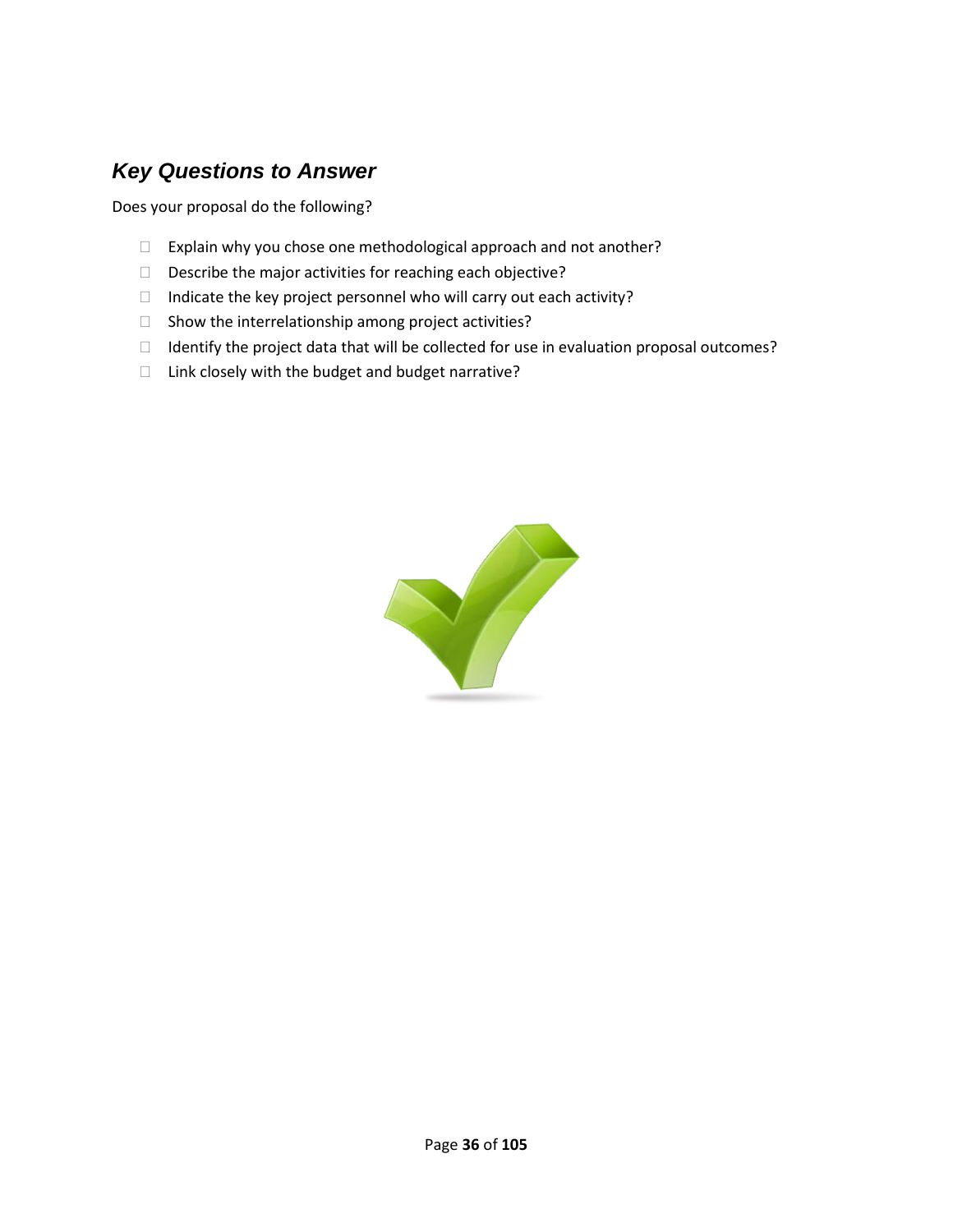# **Dissemination**

Sponsors want to know how you will disseminate the results of your grant project. Typically, beginning grant writers respond by saying they will publish a paper in a journal and present at a professional society meeting. Although these are essential documentation strategies many more exist. Consider starting out by saying, "Our project uses a strategic mix of active and passive dissemination strategies.", and then pick and choose ones that are appropriate from the following lists.

### *Active Dissemination Strategies*

- 1. Commercial Distributors 7. Site Visits
- 2. Conferences and Workshops 8. Teleconferences
- 3. Courses and Seminars
- 4. Demonstrations
- 5. Displays/Poster Sessions
- 6. Instructional Materials

### *Passive Dissemination Strategies*

- 1. Books and Manuals
- 2. CD-ROMs and DVDs
- 3. Conference Papers
- 4. Executive summaries
- 5. Interim Working Papers
- 6. Journal Articles
- 
- 
- 9. Web Casts & Chat Rooms Video Conferences
- 10. Web Sites, Blogs, Podcasts, & Video on Demand
- 11. Webinars & Instant Messaging
- 7. National Information Sources (See [www.ntis.gov\)](http://www.ntis.gov/)
- 8. Newsletters and Listservs
- 9. Pamphlets
- 10. Press Releases
- 11. Staff Presentations
- 12. Text Messaging and Social Media

## *Key Questions to Answer*

Does your proposal do the following?

- $\Box$  Clearly identify the intended results of the dissemination effort?
- $\Box$  Include a feasible and appropriate plan for dissemination?
- $\Box$  Succinctly describe any products to result from the dissemination effort?
- $\Box$  Demonstrate that you understand dissemination principles and practices?
- $\Box$  Provide sufficient detail to justify your dissemination budget request?
- $\Box$  Include imaginative and practical dissemination?
- $\Box$  Specify precisely who will be responsible for dissemination and why they are capable?
- $\square$  Discuss internal as well as external project dissemination?
- $\Box$  Evaluate the effectiveness of the dissemination efforts and products?
- $\Box$  Indicate how and when the audiences will get the timely and useful information?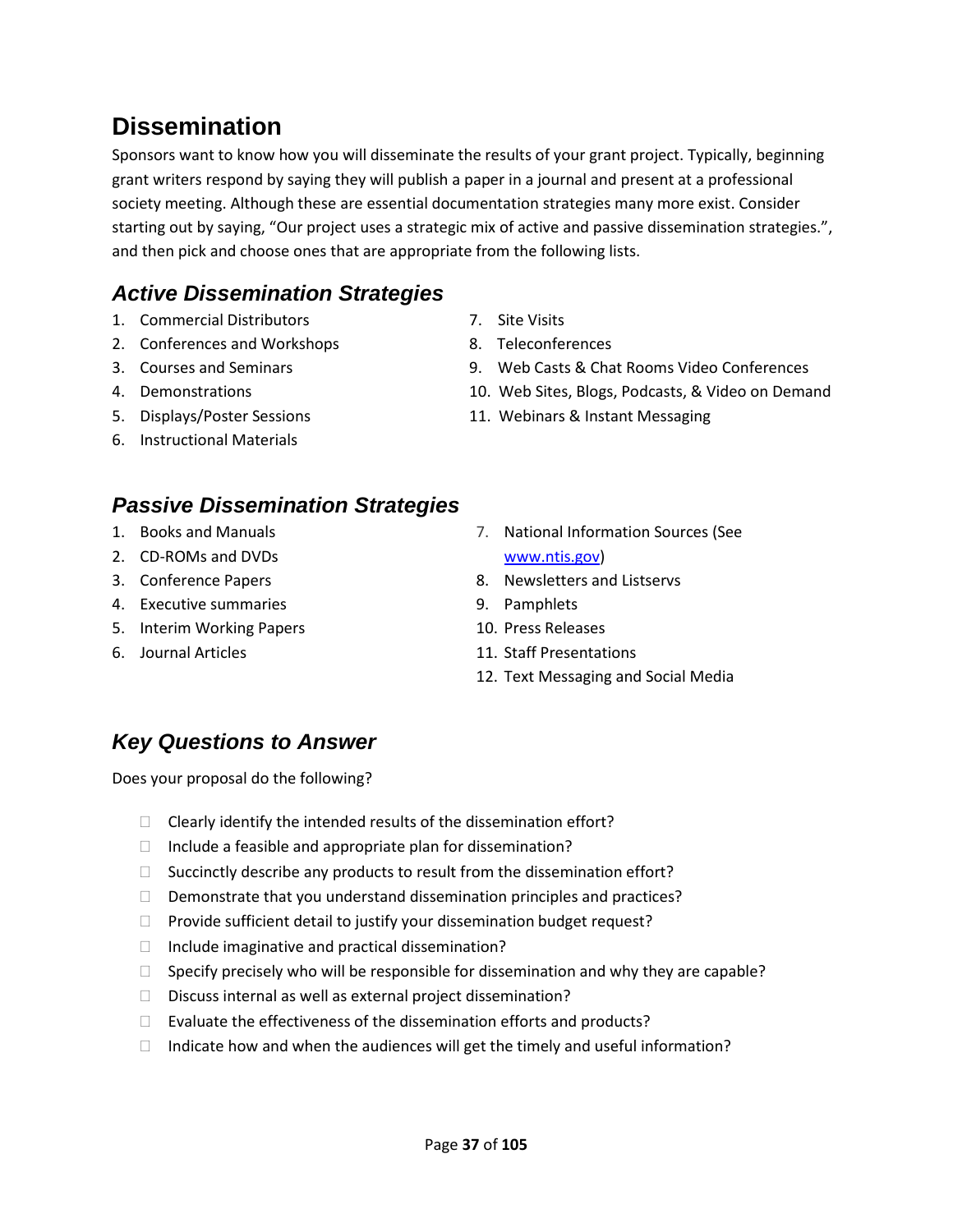# **Evaluation**

The semantics of evaluation terminology are not consistent among sponsors. The following table attempts to clarify different evaluation terms.

| <b>During the grant period</b>                   | <b>Conclusion of grant period</b>               | <b>Beyond the grant period</b> |  |
|--------------------------------------------------|-------------------------------------------------|--------------------------------|--|
| Process<br>Structure<br>٠<br><b>Process</b><br>٠ | Outcome<br>Outputs<br>п<br><b>Outcomes</b><br>■ | Impact                         |  |
| Formative                                        | Summative                                       | Impact                         |  |
| Immediate Outcomes                               | <b>Short-term Outcomes</b>                      | Long-term Outcomes             |  |
| Initial Outcomes                                 | <b>Intermediate Outcomes</b>                    | <b>End Outcomes</b>            |  |

### *Choosing an Evaluator*

Evaluations can be done using someone within or outside of your organization. An individual from within your organization conducting an internal evaluation has great intuitive knowledge of your program and is less likely to be seen as an intruder. Evaluation costs are usually less expensive when the evaluations are conducted in-house and the ability to communicate useful information is high. On the other hand, internal evaluations may be biased because of involvement with certain program aspects. Evaluation findings may be ignored, not seen as professional enough, or not be taken seriously. Your internal evaluator should have knowledge of and experience in research design and statistical analysis, data collection tools and techniques, psychometric methodology (if measuring attitudes), research ethics, and pertinent regulatory agency requirements.

Using external evaluators offers considerable objectivity. They often have a fresh perspective and can see things not noticed before. They have high autonomy, freedom, and specialized training. External evaluators usually have high professional and scholarly competence. They can mediate and facilitate activities with staff and management while ensuring public confidence in evaluation results. On the other hand, they may be perceived as a threat by the staff and may require extra time to understand the program rationale. Outside evaluation costs may be high. The findings may be ignored because the evaluator doesn't really know the program and can miss essential. Evaluation energies may distract from program activities.

## *Process (Formative) Evaluation*

Process evaluations generate information that will improve the effectiveness of the project during the project period. They systematically examine internal and external characteristics associated with the delivery and receipt of services. This may include evaluating structure, the environment and settings in which services occur. Understanding the strengths and weaknesses of the structure of your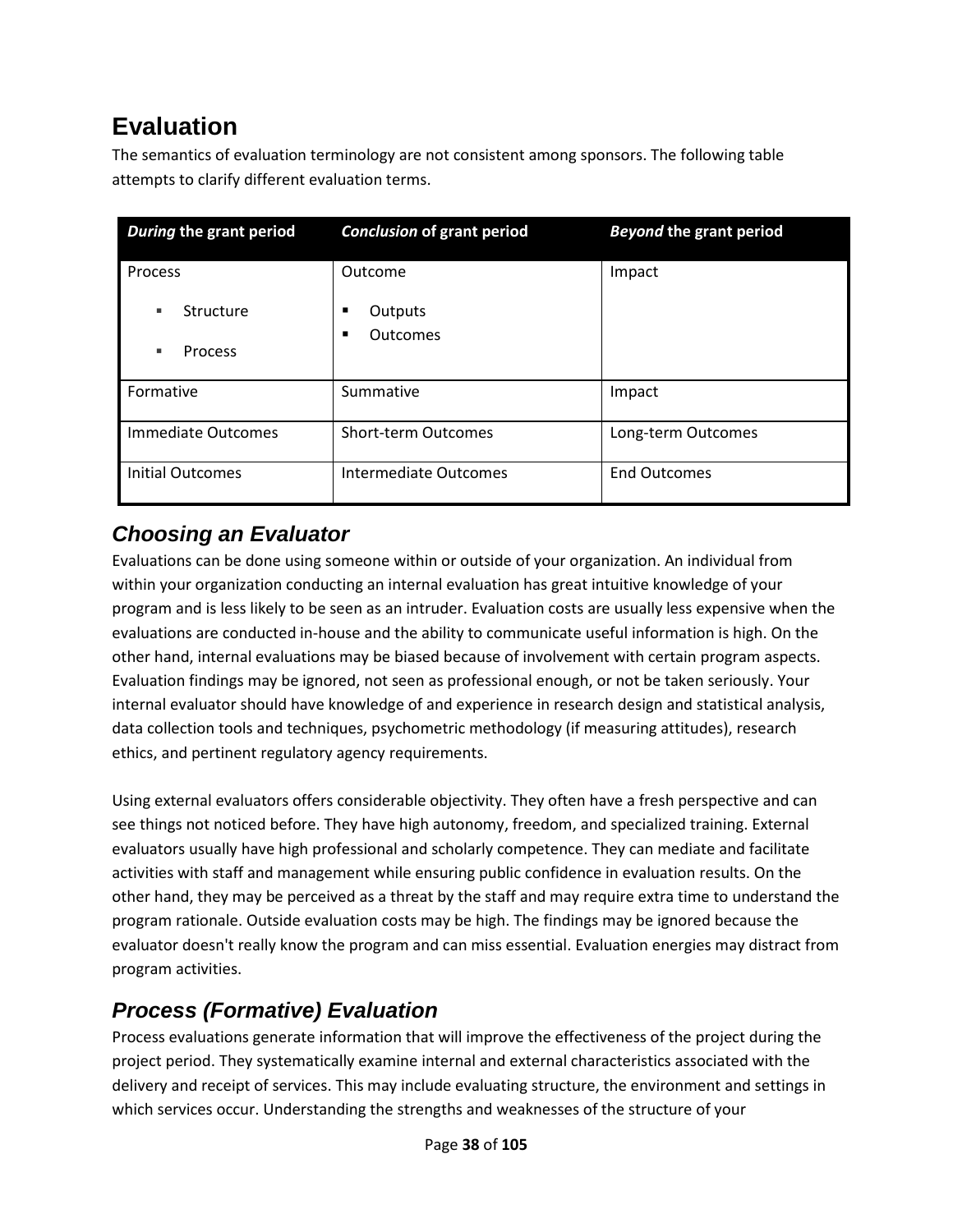organization, the target population and their community environment, and the procedures your organization is using to interact with the community will provide immediate feedback to help you meet project objectives. When writing a process evaluation, you'll need to consider the following types of questions.

- **Your Organization.** Are sufficient numbers of key personnel adequately trained to carry out the project? Do staff members reflect the ethnic, cultural, and linguistic make-up of the community? Are suitable facilities and equipment available? Do current services respond to the needs of the target population and community? What is your relation to other organizations who provide similar types of services?
- **Target Population & Community Environment.** Have individual and community needs been identified through a formal needs assessment or an informal survey of perceived needs? Has the community's knowledge, attitude, and behavior toward the problem been assessed? What is the prevalence and distribution of physical, social, and economic risks in the community? Does the community face any geographic, cultural, or linguistic barriers to overcome the problem? Does the target population have access to additional personal, family, or community resources that will help your project succeed?
- **Organization & Community Interaction.** What types of services are being provided to whom and how often? Who from your organization is collecting what type of evidence to document the quality and quantity of interactions? Is the target population satisfied with services? Are your staff members satisfied with their experiences? What barriers still need to be overcome in order to improve participant satisfaction?

Evaluation indicators are specific characteristics that you will track and measure to gauge project success. Process-level indicators may examine features such as the intensity of the intervention, quality of service provided, and cultural competence of the intervention.

Example: Suppose that you were trying to establish an interdisciplinary collaboration to address gang violence issues. Part of your process evaluation would include the frequency and substance of participation in collaborative meetings. Your data collection plan might include attendance logs and results from a meeting evaluation survey.

Structure-level indicators may assess elements such as who provided the intervention, what type of intervention was used, where the intervention occurred, when and how long the intervention took place, and length of participant involvement.

## *Outcome (Summative) Evaluation*

Outcome evaluations examine the end result of an intervention. The goal here is to document the extent to which the project did what it was designed to do. Outcomes are the benefits, changes, or effects that occur to the target population due to participation in your project. Outcomes are generally expressed in humanistic terms, e.g., improved health status, increased knowledge of parenting skills,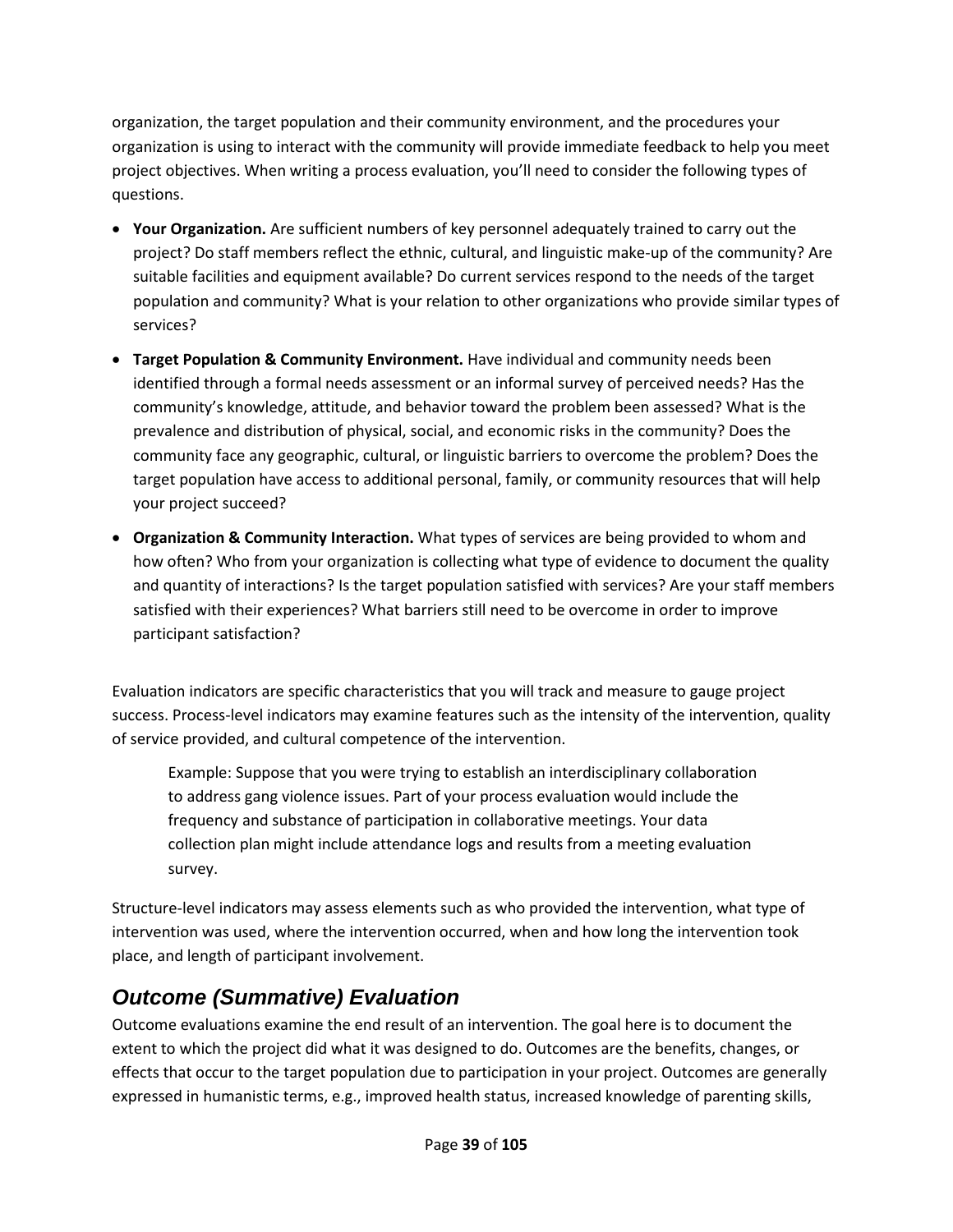and decreased youth violence. Some sponsors may also ask you to identify outputs, products generated as a result of program activities, e.g., a curriculum to teach oral health to middle school students, the number of conflict resolution classes taught, the number of volunteers recruited. Keep in mind that "ideal" outcomes can vary with perspective: your organization, the target population, and potential sponsors may value different outcomes. Your project might need to evaluate several types of outcomes simultaneously.

The core of outcome evaluations is measurement: collect data to document the extent to which project objectives were accomplished. Outcome indicators—specific characteristics selected for measurement—must best describe an associated end result.

Example: Suppose your grant project wanted to improve asthma-related quality of life. Your outcome measures could include participants having a written asthma action plan; using anti-inflammatory inhalers, spacers, and peak flow meters; reducing the amount of sleep; exercise; school days lost due to asthma; and reducing the number of hospital admissions and emergency room visits for asthma.

Participants who demonstrate these behaviors are the indicators of the project's success in achieving this outcome.

Example: a project whose desired outcome is to improve academic mastery of key science concepts by undergraduate students could use indicators such as results from Web-based polls administered during class; midterm and final exam results compared against classes taught in previous years and against course sessions taught in traditional formats by other instructors; performance on standardized exams (e.g., major field tests) compared against other course sections and against national norms; and electronic portfolios that track performance from freshman to senior year.

Four types of outcome indicators exist: economic, workforce, scientific, and social. Some possible metrics for each type are as follows:

**Economic Growth**. Observable, measurable metrics include invention disclosures submitted, patents received, new start-up companies, new jobs created, investment capital raised, payroll taxes paid, new markets assessed, copyrighted materials, new consulting agreements, new hires, investments in technology transfer/commercialization, acquisition of unique facilities and equipment.

**Workforce Growth.** Quantifiable metrics that would measure mobility in the workforce and related employment markers include employment statistics (total and by subgroups), retention rates, unemployment records, job training programs, transitional jobs, minimum wage figures, average placement wages, workforce legislation, job placement programs, wage progression, average family income, job placement costs, and legislative authorizations and appropriations.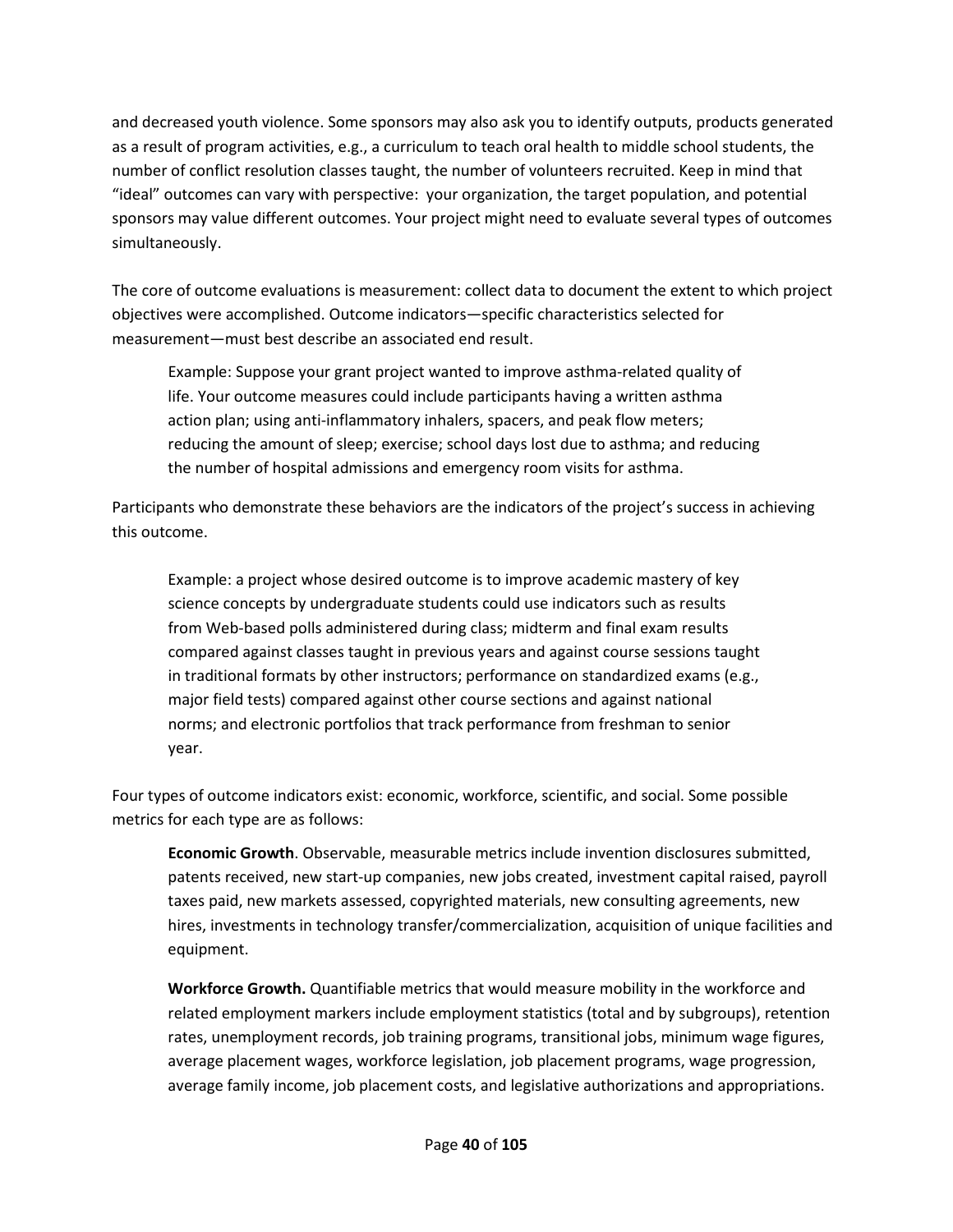**Scientific Growth.** Micro and macro metrics that measure scientific growth include publications, grants, citations, honors and awards, and presentations at scientific meetings. Multiple databases exist to record scientific achievements and verify the accuracy of the results.

**Societal Growth.** Societal growth is measured long-term through health and environmental impacts; often qualitative metrics must be used to address the social impact criterion and include subjective impressions, unsubstantiated opinions, panel reviews, case study projects, and inferential logic. A better quality of life might be approached through increased longevity and reduced healthcare costs. Society benefits from transformative events that create new knowledge or uniquely apply existing knowledge. Societal growth metrics demonstrate that, as a result of the grant, the client's quality of life improved in a meaningful way, albeit health, education, communication, transportation, or other aspects of quality of life.

### *Impact Evaluation*

Impact evaluations generate information to measure the overall worth and utility of the project beyond the project period. An impact evaluation goes beyond assessing whether goals and objectives were achieved and focuses on the project's larger value—long-term, fundamental changes in participants' knowledge, attitudes, or behaviors. That is, improving outcomes at the program level may impact change over time at the community level. By their nature, many outcomes are delayed, occurring beyond the project period. Impact evaluations attempt to attribute outcomes exclusively to an intervention, although data may be difficult to obtain over the long-term.

Impact can be demonstrated at several levels: the target population, the community at large, and beyond. Lasting changes in the target population demonstrate the project's overall value. Inclusive participation by the community may contribute to long-term project sustainability. Regional and national buy-in for targeted interventions and outcomes can promote large-scale project replication. Consider the following types of questions when writing an impact evaluation:

- **Overall Value.** What enduring changes will occur in participants' knowledge, attitudes, or behaviors as a result of this project? Over the long term, will you be able to demonstrate that the project's impact extended beyond the target population to the entire community, area, or region? Will this project serve as a catalyst for other related community actions, services, and programs?
- **Sustainability.** Will project activities continue beyond the project period? Will you be able to mobilize continued support for the project internally and/or externally? Will your organization institutionalize strategies deemed effective? Will key champions for the project be able to increase levels of community involvement and fiscal support? Will your project influence changes at provider, policy, or system levels?
- **Replicability.** Will key findings be disseminated to local, regional, and national stakeholders so that the project can be replicated? Does the project's design have flexibility to be adapted to other populations or topics? Could your organization serve as a national clearinghouse to educate and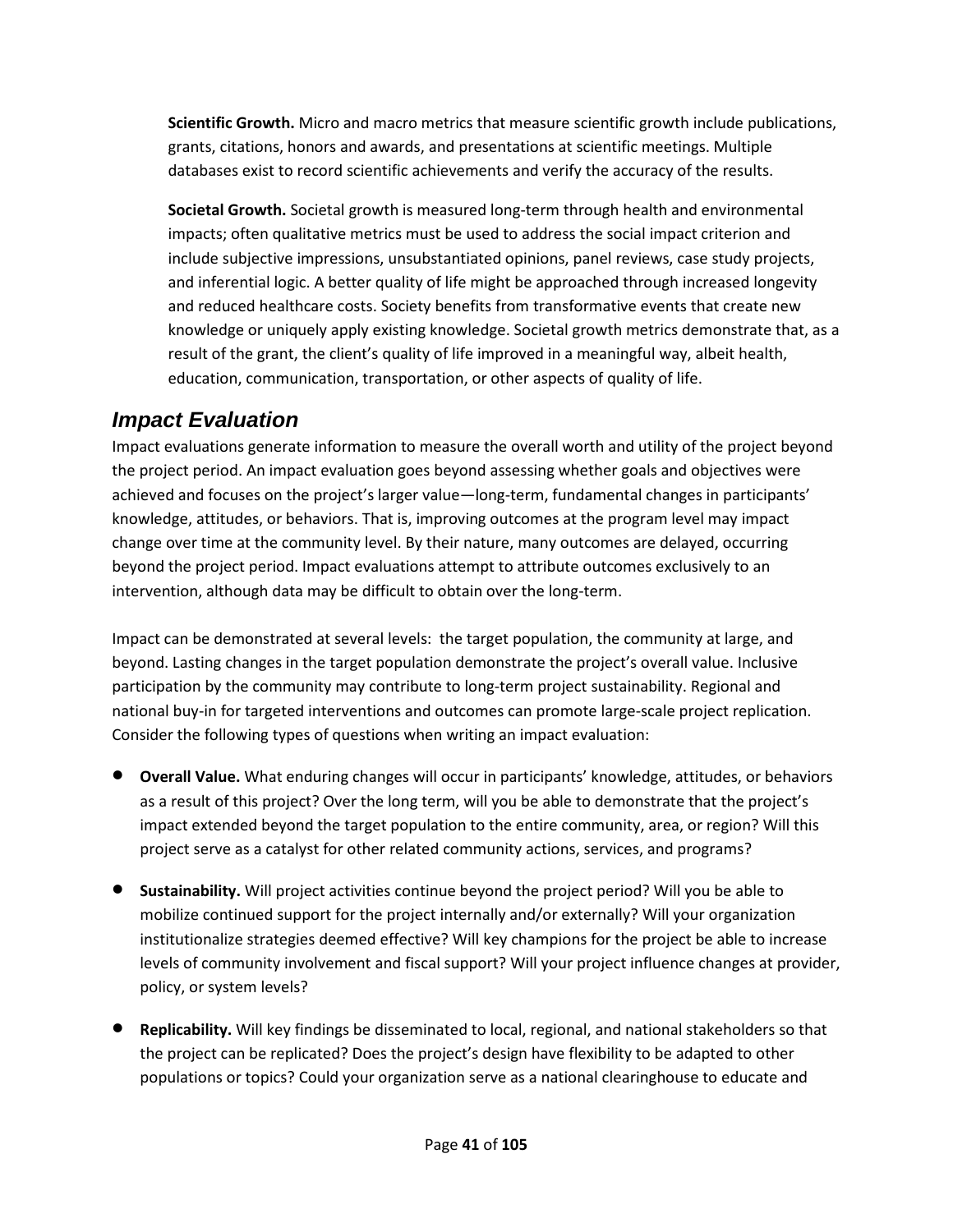train other communities about implementing your program? Does your project have the potential to serve as a public policy model?

Collectively, conducting process, outcome, and impact evaluations is a strategy to achieve a competitive grantseeking advantage by increasing project accountability. These assessments also provide essential information about the direction that the project should take in the future and if additional public and private funding will be needed. As evaluation data are generated, be sure to disseminate relevant findings to key constituents.

### *Key Questions to Answer*

Does your proposal do the following?

- $\Box$  Provide a general organizational plan or model for your evaluation?
- $\Box$  Identify the type and purpose of your evaluation and the audiences to be served by its results?
- $\Box$  Demonstrate that an appropriate evaluation procedure is included for every project objective?
- $\Box$  Demonstrate that the scope of the evaluation is appropriate to the project? To what extent is the project practical, relevant, and generalizable?
- $\Box$  Describe the information that will be needed to complete the evaluation, the potential sources for this information, and the instruments that will be used for its collection?
- $\Box$  Define standards that will be used in judging the results of the evaluation?
- $\Box$  Summarize any reports to be provided to the funding source based on the evaluation, and generally describe their content and timing?
- $\square$  Discuss who will be responsible for the evaluation?
- $\Box$  Establish the credentials of your evaluator, including pertinent prior experience and academic background?
- $\Box$  Describe mechanisms to disseminate the results of your evaluation?

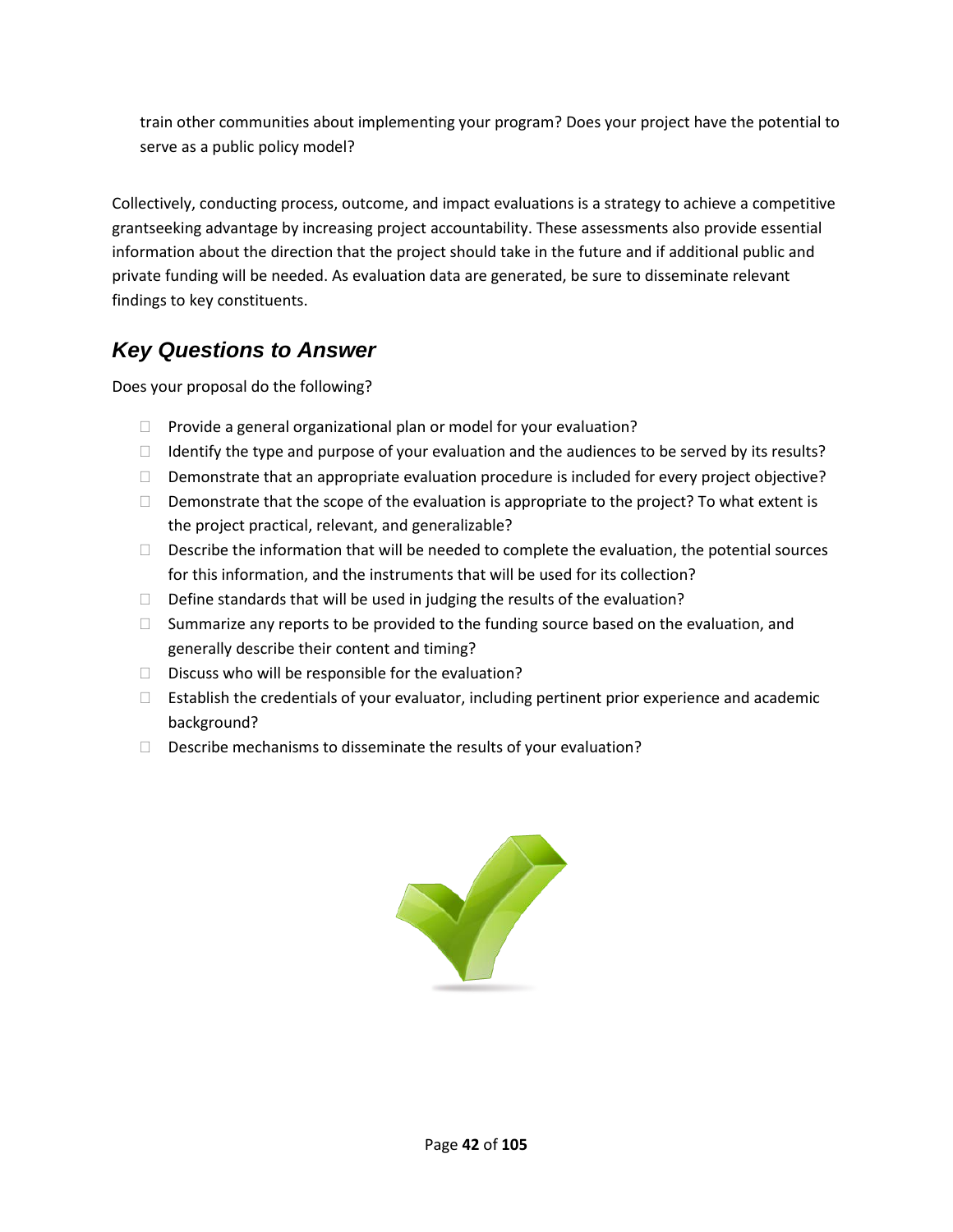## **Budgets**

### *Direct Cost Components*

Direct costs are explicit project expenditures listed as line items in the budget. Direct costs are usually categorized into personnel (people) and non-personnel (things) components. Personnel costs include such items as salaries, wages, fringe benefits, consultant fees, and contractor/subcontractor charges. Non-personnel costs include such items as equipment, supplies, travel, and publication charges. Usually, direct cost figures are easy to pinpoint. For example, grant-funded salaries are calculated as a percentage of the time and effort devoted to the project relative to one's annual salary. Salary calculations follow this mathematical formula.

• Grant Salary = base salary x percent effort x duration

To illustrate, if a key project person had an annual base salary of \$60,000 and was going to spend 25% effort on a grant for one year, the formula says:

• Salary =  $$60,000 \times 25\% \times 1$  or  $$15,000$ .

If the grant were to be for 18 months, the formula says:

• Salary =  $(560,000 \times 25\% \times 1) + (562,400 \times 20\% \times 0.5)$  or \$21,240

This latest calculation assumes in the last six project months (duration = 0.5), the key project person received a 4% salary increase (base salary = \$62,400) and percent effort reduced slightly (20%).

As another illustration, travel costs can be computed on the basis of reimbursement costs per mile or round trip airfare, as appropriate. UH's current mileage and per diem rates can be found at th[e UH](http://www.hawaii.edu/etravel/index.html)  [eTravel Site](http://www.hawaii.edu/etravel/index.html) on the "Allowable Rates and Memos" page.

Fringe benefits are typically expressed as a percentage of salaries and cover such things as social security, health insurance, dental and vision insurance, retirement, unemployment compensation, and disability insurance. UH estimates the fringe benefit rates and cost sharing fringe benefit rates for each class of employee (faculty, staff, graduate assistant, casual hire, student help, and overload) annually. The current rates are available on the ORS websit[e here.](http://www.ors.hawaii.edu/index.php/apply/budget-development/fringe-benefit-rates)

Consultant costs may be expressed on an hourly, daily, or project basis. Keep in mind that State of Hawai'i procurement laws and UH's rules and regulations will apply. Your department or school's Fiscal Administrator (FA) is available to provide guidance and assistance in this area, as well as to answer questions on the allowability and allocability of program costs.

Space and utilities may be reflected either as direct costs or included as a part of your indirect cost rate, which is described next.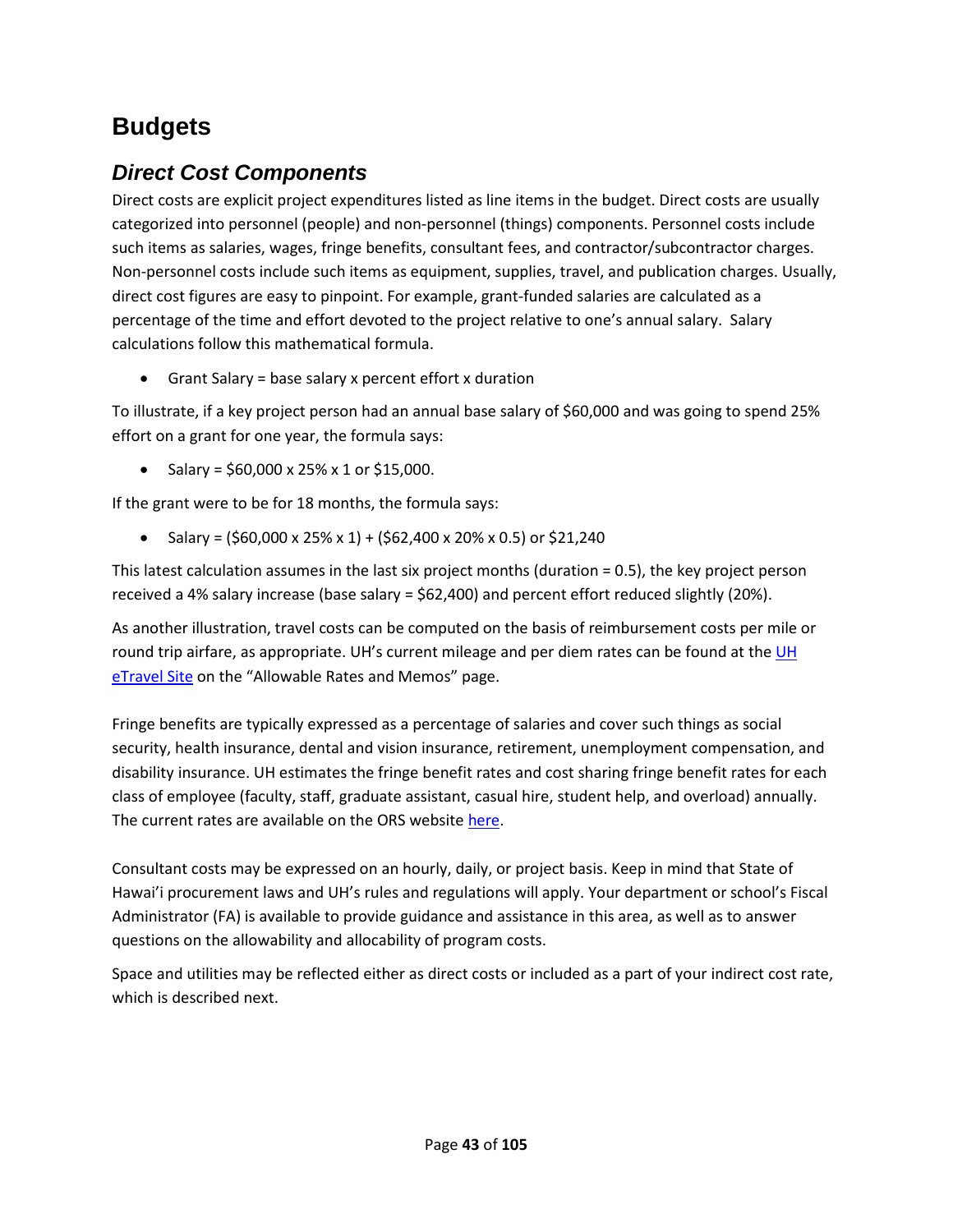## *Understanding Facility and Administration (F&A) Costs*

Facility and Administration (F&A) costs (also called "Indirect Costs") are perhaps the most perplexing cost component to include in grant budgets. It is perplexing for grantseekers because (1) it is not always clear what cost components should be included in such calculations, and (2) indirect cost policies vary among sponsors so no single strategy will work in all circumstances. To help clarify matters, we begin this discussion topic with a conceptual map of indirect costs, followed by in-depth discussions.



#### **Figure 1 Conceptual Map of Indirect Costs**



Indirect costs represent other project costs not itemized as direct costs. Typically, grant budgets do not list *all* of the costs associated with a project because some costs are hard to pin down, e.g., payroll and accounting, library usage, space and equipment, and general project administration. Costs such as those associated with preparing payrolls or the time your boss spends talking with you about your project are difficult to quantify, but at the same time, are real project costs, e.g., someone has to write your payroll checks. Rather than calculating a strict cost accounting of these nebulous factors, many sponsors allow you to compute them as a percentage of your direct costs and add them to your budget request as indirect cost items.

**Federal Indirect Costs.** Semantically, most federal agencies use the term "facilities and administration costs (F&A)" instead of "indirect costs" to refer to these additional project operating costs. These F&A grant costs are usually calculated on a percentage figure assigned to an institution by the federal government as a result of an indirect cost audit.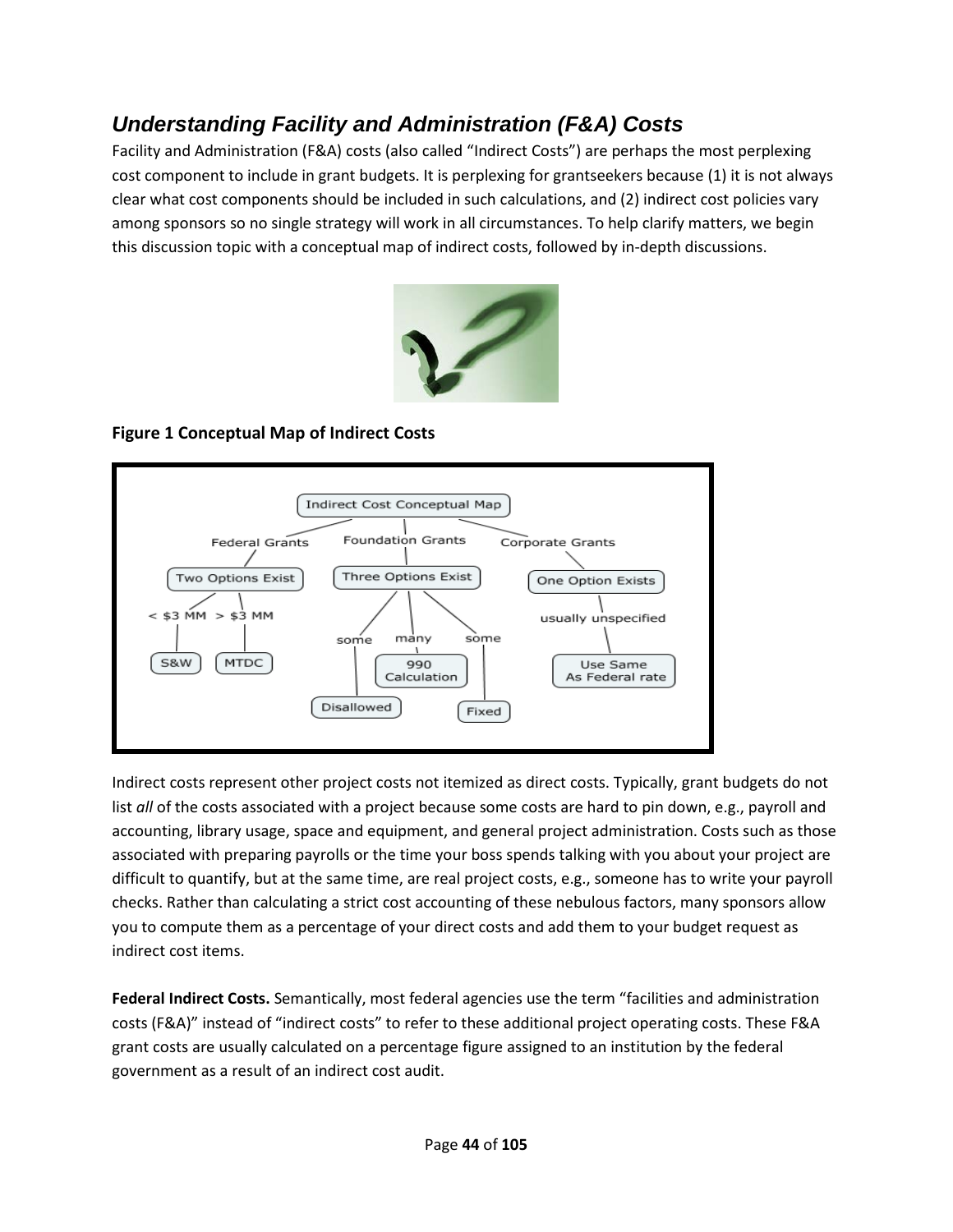ORS has a special section in its office (Cost Studies and Rate Analysis) that compiles and analyzes data on actual UH operating costs and develops reports for UH leadership and the federal government. Based on its analyses, ORS proposes and negotiates F&A rates with the federal government through its "cognizant agency." The federal cognizant agency for UH is the San Francisco-based Division of Cost Allocation (DCA), an office of the U.S. Department of Health & Human Services.

The following is a list of generally what UH considers F&A costs:

- Centralized and departmental contracts and grants administration;
- Research compliance functions (e.g., protection of human and animal subjects, environmental health and safety, etc.);
- Use of offices, labs, classrooms, conference rooms, and other facilities on the ten UH campuses;
- Related building and grounds maintenance and utilities; and
- Use of campus and departmental libraries.

When the rates are approved, DCA sends signed rate agreements to ORS, which are then posted on the ORS website. These federally approved rates must be used in proposal budgets on all federally funded projects unless the sponsor explicitly limits or prohibits F&A or indirect costs.

Generally, administrative and clerical costs are considered to be F&A costs and should not be budgeted or charged as a direct cost of the project. There are exceptions. Some large projects and major activities require an extensive amount of administrative support beyond the level that departmental administrative staff typically provides. When individuals can be specifically identified with a particular project or activity, it may be appropriate to include the expenses associated with their salaries and benefits in the direct cost section of the proposal budget. This must be well justified in the budget narrative.

Sometimes even if an award is made based on the budget as submitted, those costs could later be deemed unallowable and therefore denied. (Exhibit C of OMB Circular A-21 provides examples of situations in which the federal government acknowledges that direct charging of such costs may be allowable.)

To learn more about F&A rates, visit the Office of Management and Budget Web site [www.whitehouse.gov/omb/grants/attach.html#cost.](http://www.whitehouse.gov/omb/grants/attach.html#cost)

**Foundation Indirect Costs**. Foundations often use the term "administrative costs" rather than the term "indirect costs" or "F&A costs" when referring to additional project operating expenses, although the terms are interchangeable. Foundations hold three different policies regarding administrative costs. Some will pay fixed administrative costs on grants and their application guidelines will specify the allowable percentage of total direct costs. Other foundations will say explicitly in their application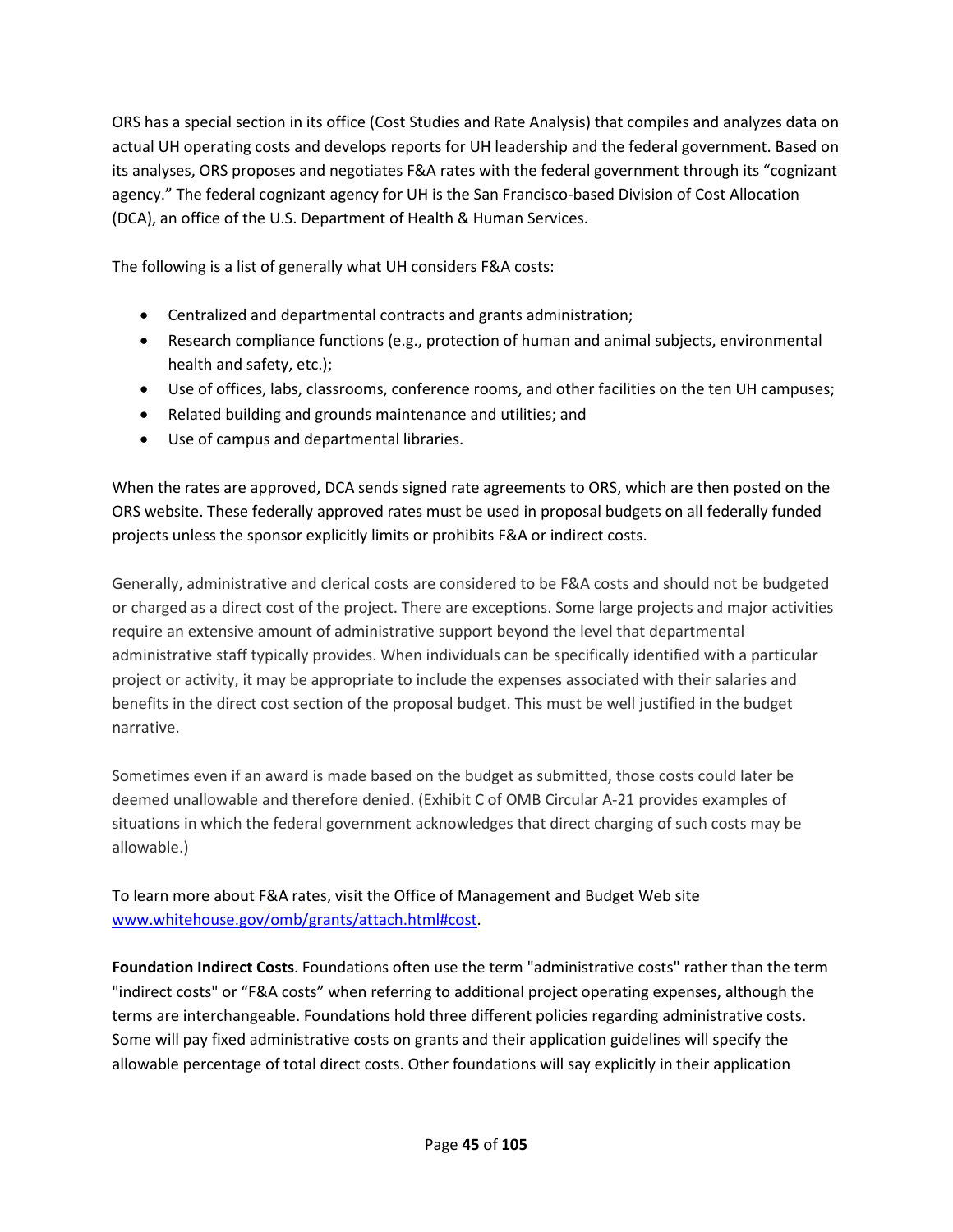materials that they disallow or do not fund administrative costs. The majority of the foundations tend to remain silent on this budget issue.

It is UH policy to recover full F&A costs unless the sponsor explicitly limits or prohibits recovery. However, there are individuals at UH who are authorized to approve reductions or waivers of established rates. This is generally the chancellor of the campus, but for Manoa, it is the Vice Chancellor for Research and Graduate Education. Discuss the situation with your dean or director before you request a reduction or waiver of an approved F&A Rate.

You must provide written documentation of a sponsor's rate restriction when you submit your proposal to ORS. Also, make sure you obtain and submit to ORS written documentation of any approved reductions or waivers from the appropriate UH official.

**Corporate Indirect Costs.** In contrast to governments and foundations, corporations use the term "overhead" to mean the same thing as administrative, indirect, or F&A costs. In most instances, the corporate application materials do not specify a policy regarding the payment of overhead. As business professionals, they are accustomed to the concept of overhead and are apt to have a high overhead rate themselves. Normally, the federally negotiated indirect cost rate can be used for corporate sponsors.

Use F&A rate that best fits your situation. The rates can be found at the ORS website [\(http://www.ors.hawaii.edu/index.php/rates\)](http://www.ors.hawaii.edu/index.php/rates).

## *Cost Sharing*

The costs that your organization will contribute to the total project costs are called "shared costs" or "matching costs." You may contribute partial personnel costs, space, volunteer time, or other costs toward the total project expenses. Your cost sharing may be in the form of a "hard" dollar match or inkind contributions -- costs not requiring a cash outlay to your organization (although they would represent real dollars if you had to pay for services rendered, e.g., the value of time contributed by volunteers). Use fair market value to calculate in-kind contributions, by determining what it would cost you if you had to buy those volunteered services or goods outright. For example, if you have a volunteer attorney giving you *pro bono* services to evaluate a new rental contract, you would calculate the value of the cost share by using that person's hourly billing rate multiplied by the number of donated hours.

Because expectations about cost sharing vary considerably, check with your program officer to determine their preferences. In fact, pre-proposal contact (see section 1.2) is essential to determine the value that cost sharing carries in evaluating budgets. Many sponsors still look upon cost sharing as evidence that your organization is committed to your proposed project to the extent that you are willing to absorb some of its expenses. Some sponsors will require a minimum amount of cost sharing, as indicated in their proposal guidelines. For instance, most equipment grant proposals to the National Science Foundation require a 50 percent cost sharing effort on the organization's part. On the other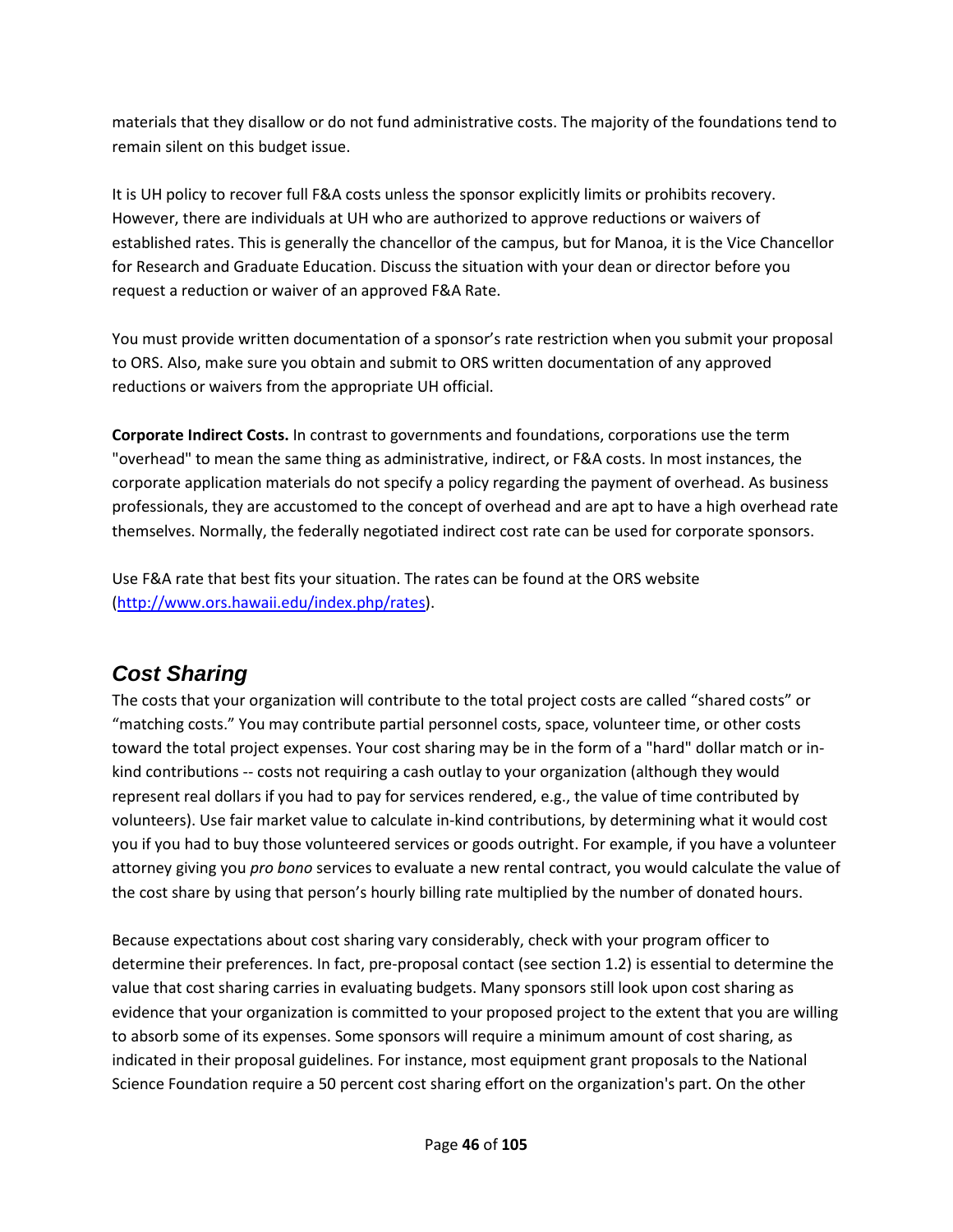hand, some sponsors do not place a high value on cost sharing, even to the extent of insisting that cost sharing be dropped from the proposed budget as a condition of awarding a grant.

If cost sharing is required, the PI should be conservative and realistic in the effort to satisfy the sponsor's requirements. Only non-federal funds may be used to share costs, such as General, Trust, or Special Funds, and PIs should not commit indirect personnel costs such as those associated with executive offices, maintenance, accounting, or administration. It is a good idea to discuss cost sharing and obtain approval of your dean or director, as applicable for any cost sharing commitment prior to developing a budget.

Keep in mind that shared costs must be:

- Verifiable from university records
- Not included as a contribution on another federally funded project or grant
- Not paid for by another federal award, unless allowed by statute
- Necessary to accomplish the project objectives

Federal grants are governed by regulations which dictate what can and cannot be cost shared. The following are just a few examples of what is allowed or not allowed. ORS has developed several documents that can be found at the ORS website [\(http://www.ors.hawaii.edu/index.php/start-up-a](http://www.ors.hawaii.edu/index.php/start-up-a-manage/manage-award/cost-sharing/80-apply/134-cost-sharing)[manage/manage-award/cost-sharing/80-apply/134-cost-sharing\)](http://www.ors.hawaii.edu/index.php/start-up-a-manage/manage-award/cost-sharing/80-apply/134-cost-sharing)

Examples of the kinds of costs that can generally be cost shared:

- Salaries and fringe benefits of personnel who perform technical work on the grant (e.g., faculty, researchers, research associates, educational specialists, technicians, postdocs that are paid salaries, and graduate assistants)
- Volunteers, as long as the time spent on the project is documented with timesheets or sign-in logs with start and end times
- The depreciated value of equipment purchased within the project period with non-federal funds to carry out the scope of work; provided it is "special purpose" equipment, such as scientific, medical, and machining equipment
- Costs that can be charged directly to the grants (i.e., laboratory supplies, long distance charges, animals, animal care costs, and travel costs)
- Unrecovered indirect costs, if allowed by the sponsor
- Third party cost share, so long as the cost commitment is summarized in a letter on company letterhead and signed by an authorized signatory

Examples of costs that cannot be cost shared:

- Costs of constructing, acquiring, or renovating space, regardless of the source of funding
- Office supplies, postage, and local telephone costs (these costs are generally considered indirect costs)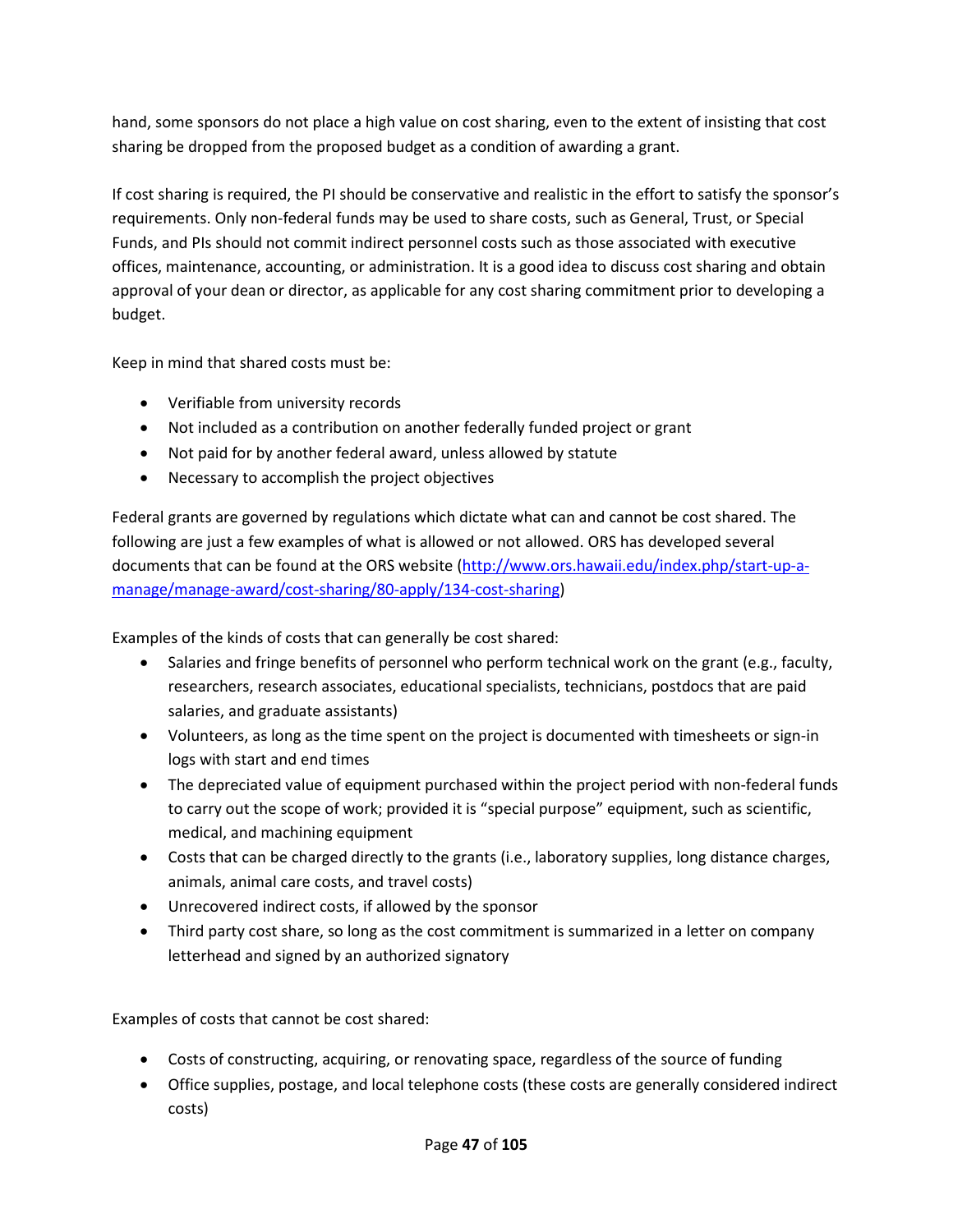- Salaries of maintenance personnel, administrative staff (fiscal officers, personnel officers, secretaries, clerks, administrative assistants), and executive administrators (presidents, chancellors, deans, directors)
- Stipends for post-doctoral fellows or researchers

The following flow chart shows the decision-making pathway that one follows relative to cost sharing. As the following figure shows and is discussed next, you may end up with one of several options.



**Mandatory vs. Voluntary Cost Sharing.** The starting point in the above decision tree is to determine whether cost sharing is mandatory or voluntary. Mandatory cost sharing is often referred to as "matching funds," and it is required, whereas voluntary cost sharing is optional.

**Mandatory**—As an eligibility requirements of the grant, the sponsor requires you to share a certain percent of the total project costs. For example, "Local organizations are required to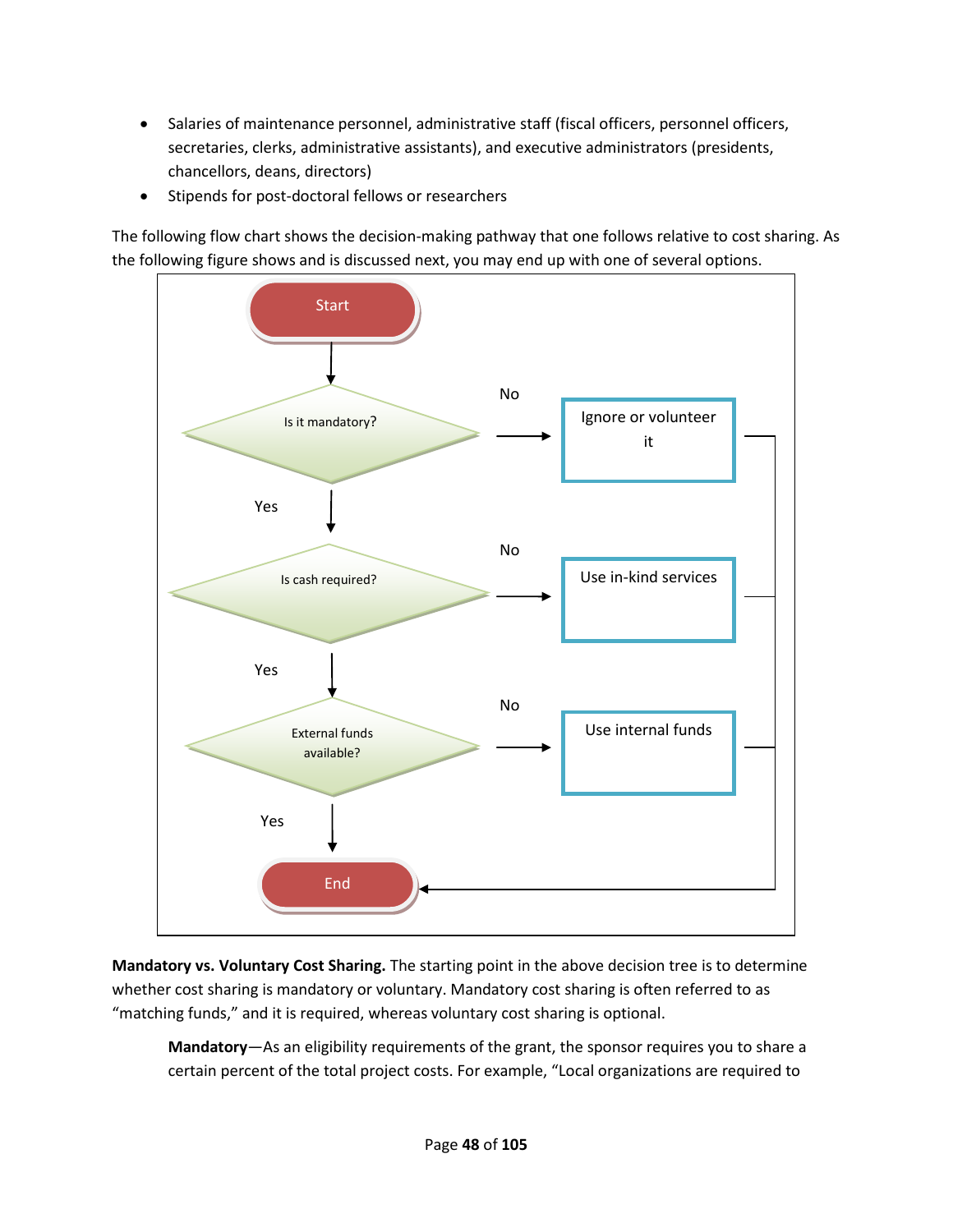provide a match totaling 75 percent of the requested grant funds." In this case, if a sponsor provides \$20,000, the required match is \$15,000 toward the total project cost of \$35,000.

**Voluntary**—You offer cost sharing in your proposal as an incentive to get the grant award. For instance, a sponsor may indicate, "Consideration will be given to organizations with in-kind contributions." When developing proposals for extramural support, the University discourages PIs from making cost sharing commitments unless such commitments are necessary to meet sponsor requirements.

Cost sharing can be inadvertently committed by the way UH resources are described in the proposal narrative. To avoid this pitfall, ORS offers sample proposal language of how best to describe UH resources without committing these resources as shared costs. Samples can be found at:

[http://www.ors.hawaii.edu/files/acceptable%20narrative%20in%20lieu%20of%20cs%20\\_5-](http://www.ors.hawaii.edu/files/acceptable%20narrative%20in%20lieu%20of%20cs%20_5-09.pdf) [09.pdf](http://www.ors.hawaii.edu/files/acceptable%20narrative%20in%20lieu%20of%20cs%20_5-09.pdf)

**Cash vs. In-Kind Cost Sharing.** The second level in your cost sharing decisions tree is to determine if it may be in the form of a cash match (hard dollars) or an in-kind contribution (soft dollars).

**Cash**—Your organization contributes so-called "hard dollars" toward your proposed project. Perhaps you were planning to purchase some equipment with your regular internal budget. If the equipment will be used directly on the project and is purchased during the project period, the purchase price of the equipment can be allocated toward your project. Ideally, you had already planned to spend the money; now, in a tactical budget building mode, you link those planned expenditures to your proposal.

**In-kind**—These "soft dollars" do not require a cash outlay by your organization, yet represent real dollars you would have to pay if the costs were not absorbed elsewhere. Personnel effort is perhaps the most common form of cost sharing, since it can include salaries, fringe benefits, and associated indirect costs. To illustrate, Ms. Ida Know, Project Director, may allocate 50 percent of her time (salary and fringe benefits) to a project grant, yet request sponsor funding for only 10 percent effort. The remaining 40 percent of her salary and fringe benefits could be cost shared. As a further example, you can also cost share indirect costs. So, if your organization has a 26 percent indirect cost rate and your sponsor only allows a maximum reimbursement of 20 percent on direct costs, you can show the 6 percent difference as cost sharing.

**Internal vs. External Cost Sharing.** Your final level on the cost sharing decision-making tree is the source of the funding. Assuming you've decided to cost share on your proposed budget, the funds may come either from internal or external sources -- or both.

**Internally**—You may allocate a portion of your direct or indirect costs to your proposed project. These shared costs may take on the form of cash or in-kind contributions. Consider this internal cost sharing example: assume you decide to cost share 20 percent of the project director's salary towards your proposed project. This means that instead of your project director receiving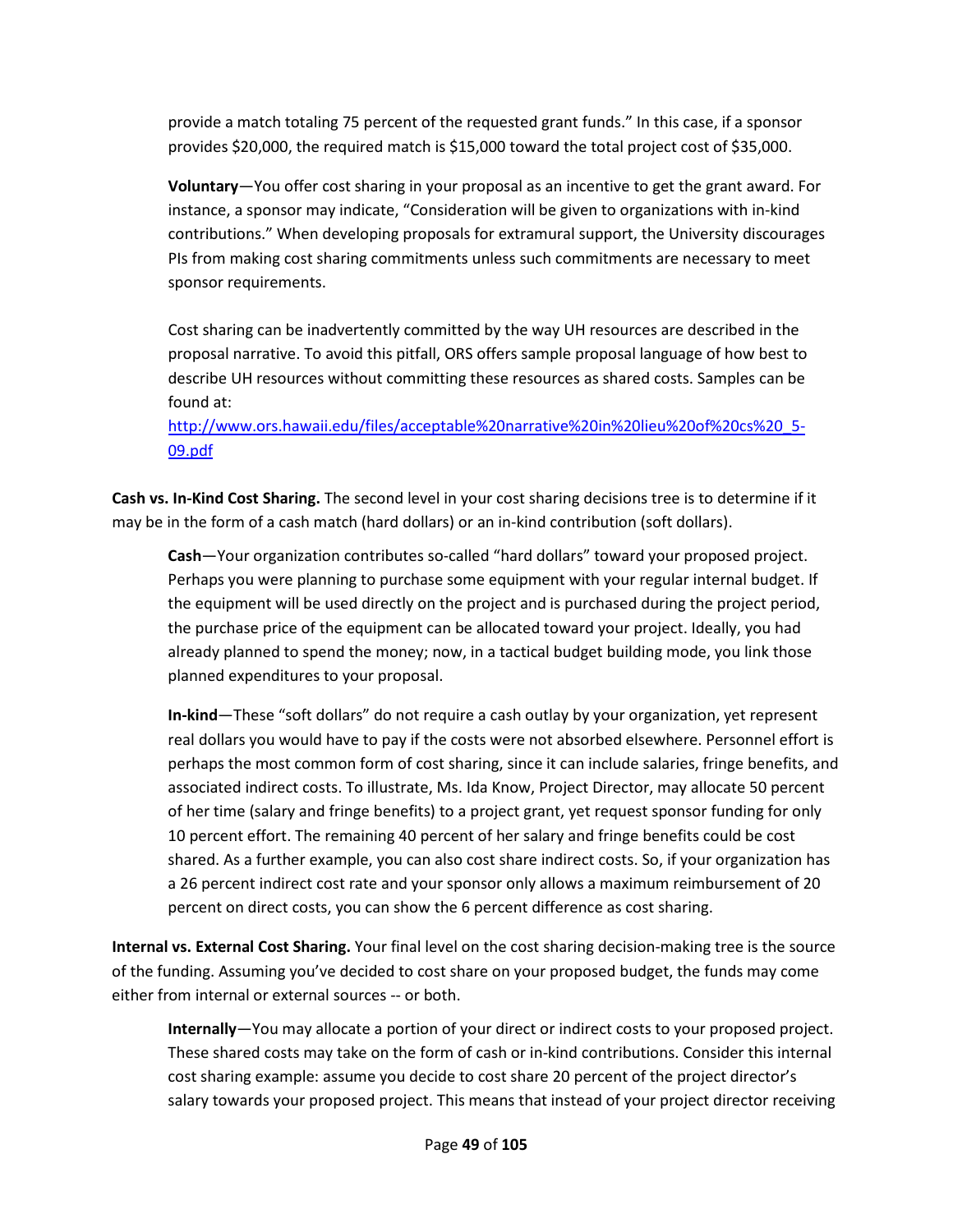100 percent of her salary from your agency personnel budget, she will now receive 80 percent from that source and the remaining 20 percent from the cost sharing account on the grant. You merely reallocate a portion of her salary and her income remains the same.

**Externally**—You may allocate extramural dollars from third party sources to the project, as indicated in the following three examples.

- You have a matching grant from another sponsor.
- A wealthy philanthropist has given you unrestricted dollars that can be earmarked to this project.
- Revenue is generated from a fundraising activity, e.g., an alumni golf tournament directed to this project.

In each case, you can redirect dollars from those sources to help support the total costs of your proposed project, thereby showing your sponsor you are financially committed to supporting your proposal.

Keep in mind it is the responsibility of the PI to obtain a written letter on company letterhead from the person authorized to bind the third party. The letter should explicitly state the dollar amount of a cash commitment. If the item in question represents a large part of your cost sharing commitment or is based on estimates (e.g., appraised value), you should obtain copies of the documentation supporting the valuation (e.g., purchase documents, appraisals, volunteer hours, or related values) and retain of the documentation in the project file.

**Cost Sharing Example.** If your sponsor requires or strongly encourages cost sharing, then you need to discuss this with your dean or director. Your dean or director will help you to determine whether cost sharing is an option and where the cost sharing dollars can be found. Cost sharing is often done through a portion of salary, fringe benefits, and indirect costs. For instance, assume that a project director will spend 20 percent of her time on the project, but is only requesting the sponsor to fund 10 percent of that effort. The other 10 percent of the project director's salary can be shown as cost sharing. In addition to the cost sharing on salary dollars, additional cost sharing can be shown on the fringe benefits and indirect costs associated with the salary dollars, as the following exhibit shows.

| Item                                              | Amount    | <b>Cost Sharing</b> | <b>Total Amount</b> |
|---------------------------------------------------|-----------|---------------------|---------------------|
|                                                   | Requested |                     |                     |
| Project Director (\$30,000/yr x 1 yr z 20% effort | \$3,000   | \$3000              | \$6,000             |
| Fringe benefits (28% of salary)                   | \$840     | \$840               | \$1,680             |
| Indirect Costs (30% of salary)                    | \$900     | \$900               | \$1,800             |
| Total \$                                          | \$4,740   | \$4,740             | \$9,480             |

This exhibit shows how one budget could be put together, but one size does not fit all. There are many variations in assembling meaningful grant budgets. Looking at past winning proposals and talking with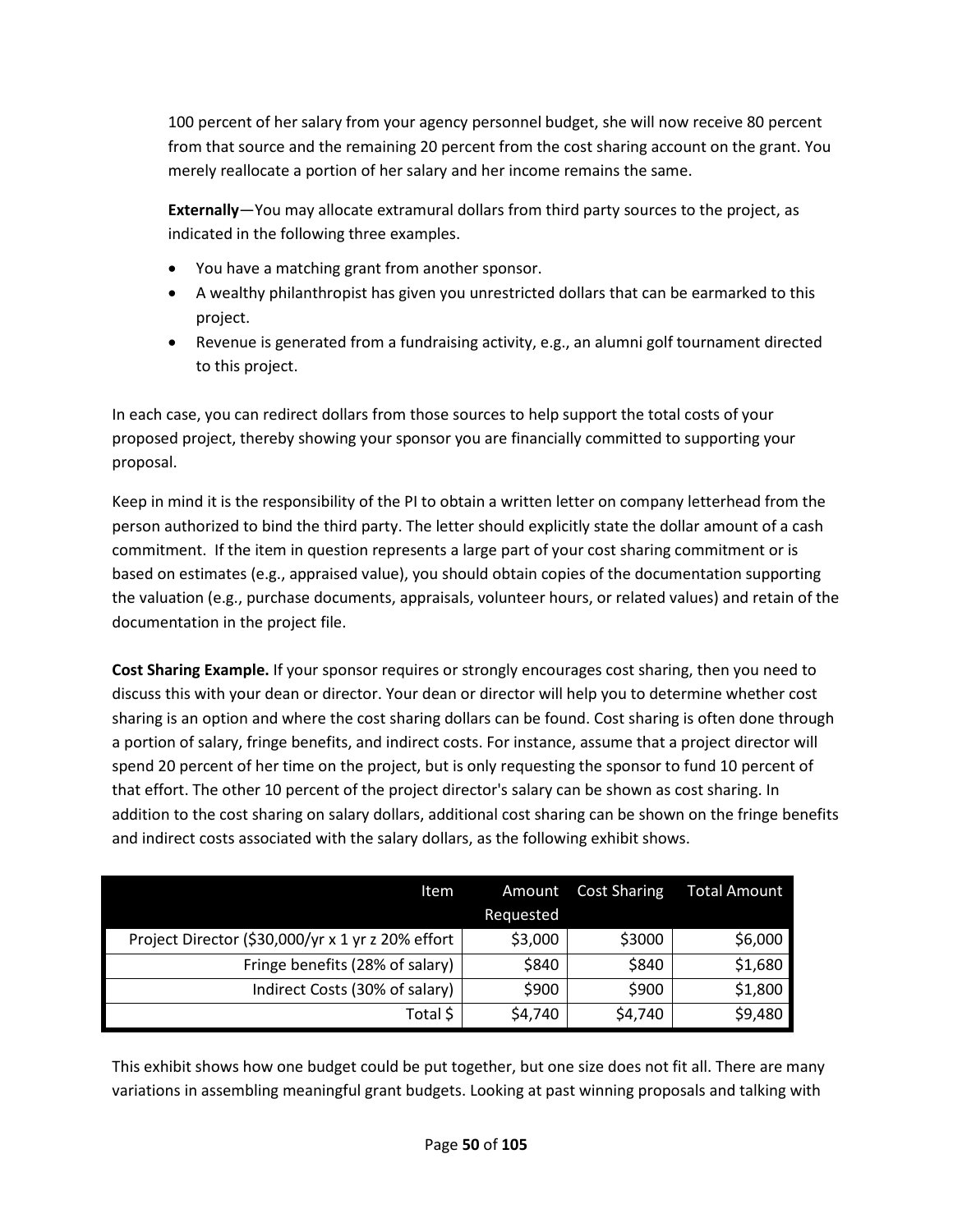your program officer will help clarify expectations. The following websites will suggest other budget models that may be adapted to your situation.

- A university-based sample budget page [http://www.indstate.edu/osp/Grant%20Proposal%20Process/Budget%20Development/Bud](http://www.indstate.edu/osp/Grant%20Proposal%20Process/Budget%20Development/Budget_Development.htm) [get\\_Development.htm](http://www.indstate.edu/osp/Grant%20Proposal%20Process/Budget%20Development/Budget_Development.htm)
- Grants.gov sample SF 424 R&R (research & Related) forms <http://apply.grants.gov/apply/FormsMenu>
- National Endowment for the Humanities sample budget form <http://www.neh.gov/grants/manage/organizations>
- National Institutes of Health sample modular budget forms <http://grants2.nih.gov/grants/funding/424>
- U.S. Department of Education sample budget narrative [http://www.ed.gv/admins/grants/apply/techassist/resource\\_pg8.html](http://www.ed.gv/admins/grants/apply/techassist/resource_pg8.html)

To look for other budget models, use the phrase "grant budget forms" in your favorite internet search engine.

Public and private sponsors vary within and among themselves regarding the cost categories they use on budgets. Some require more detail than others. Occasionally, a sponsor may request a list of other sponsored support.

## *Budget Narrative Template*

Here is a very detailed budget narrative that was used in a proposal to create a virtual care pediatric intensive care unit. Only identifiers have been changed. The proposal was eventually funded. Your proposal may not require the level of detail that this one did, but you can use this template as a starting point. The main purpose of the budget narrative is to let the reviewers know how you arrived at each cost element and why each element is needed to successfully carry out the proposal.

# **Budget Narrative**

### *VPS Data Collection Center*

Virtual PICU LLC (VPS) proposes a five-year project budget totaling \$4,239,565 over the project period, distributed as follows.

| Year | <b>Dates</b>                   | <b>Amount</b> |
|------|--------------------------------|---------------|
|      | Apr $1, 2005 -$ Sep 30, 2005   | \$337,374     |
|      | Oct 1, $2005 -$ Sep 30, $2006$ | \$910,936     |
| 2    | Oct 1, 2006 – Sep 30, 2007     | \$991,523     |
|      | Oct 1, $2007 -$ Sep 30, $2008$ | \$999.735     |
|      | Oct 1, $2008 -$ Sep 30, $2009$ | \$999.997     |
|      | Total                          | \$4,239,565   |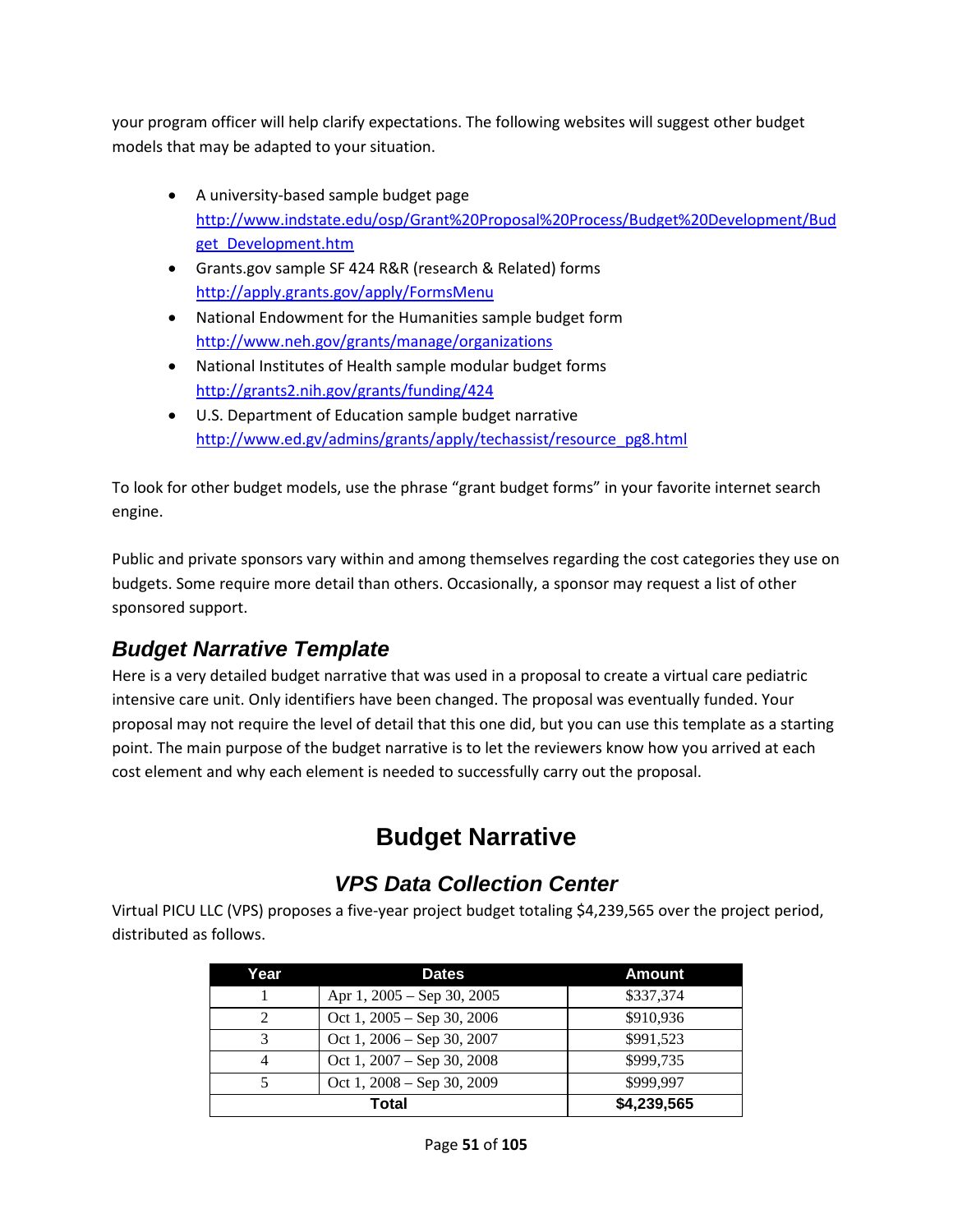The requested funds will support the VPS Data Collection Center, one component of the Collaborative Pediatric Critical Care Research Network. While these funds represent the VPS' most precise and experienced-based calculations, this budget has the prudent flexibility and existing VPS resources to expand or contract to meet the needs of the Network, assuming adjustments in funding.

As the budget details are presented below, note that the initial funding cycle is for six months only. Requested salaries and fringe benefits are adjusted to reflect the duration of each funding period for all five years. Further, FTEs cited below refer to the full time effort expended for each project year (initially six months, then 12 months). To illustrate, assume a key project person has an annualized salary of \$100,000 and spent 75% FTE on the grant for Year One (a six month period). Then the requested salary would be \$100K\*0.75FTE\*0.5(one-half year) or \$37,500 in salary, plus applicable fringe benefits. Put differently, requested salaries are the product of three variables: (1) annual base salary, (2) duration, and (3) percent effort.

#### **I. Personnel**

**A. Project Administrative Staff-** Eight staff positions represent the Project Administrative Leadership Team and are included in the Project Administration section of the budget. The Principal Investigator and the Administrative Staff are critical to the success of this endeavor as they collectively represent a commitment to project leadership that is shared among nationally known pediatric intensivists, a biostatistician, an epidemiologist, an administrator of a pediatric critical care database and senior program personnel. This unique combination of expertise will assure a focused outcome of facilitating pediatric critical care research. Percent FTE Totals: Yr 1 = 180%; Yr 2 = 305%; Yr 3 = 372%; Yr 4 = 352%; and Yr 5 = 340%

**Principal Investigator** - **Evelyn M. Alpha, PhD**, will serve as the PI, devoting a total of 75% FTE (6 months in year one) to this effort throughout the five project years. Dr. Alpha is a senior biostatistician with the National Outcomes Center, presently working on VPS related projects. As PI, she is directly responsible for the development, implementation, monitoring and day-to-day supervision of the project. She will ensure that all project research protocols receive the necessary design and infrastructure support for project success. She will also serve as the primary liaison between the project and NICHD, the Clinical Centers, and the National Steering committee. Her Year 1 grant base salary is \$59,507, resulting in a Year One request of salary and fringe benefits of \$29,902; a 3% increase is projected in subsequent project years. (This same COLA increase is used for all project personnel.) Five Year Percent FTE: 75%-- 75%--75%--75%--75%.

**Senior Pediatric Research Mentor - Ramesh Bravo, MD, PhD, JD, MBA** is Executive Vice President of the National Outcomes Center and a Vice President for Research in VPS. He is a pediatric critical care physician and has a doctorate in epidemiology, focusing on health policy/management and biometry, emphasizing study design, health economics, decision analysis and statistical modeling. Dr. Bravo will support the protocol design and analysis to help ensure that the resulting research studies are high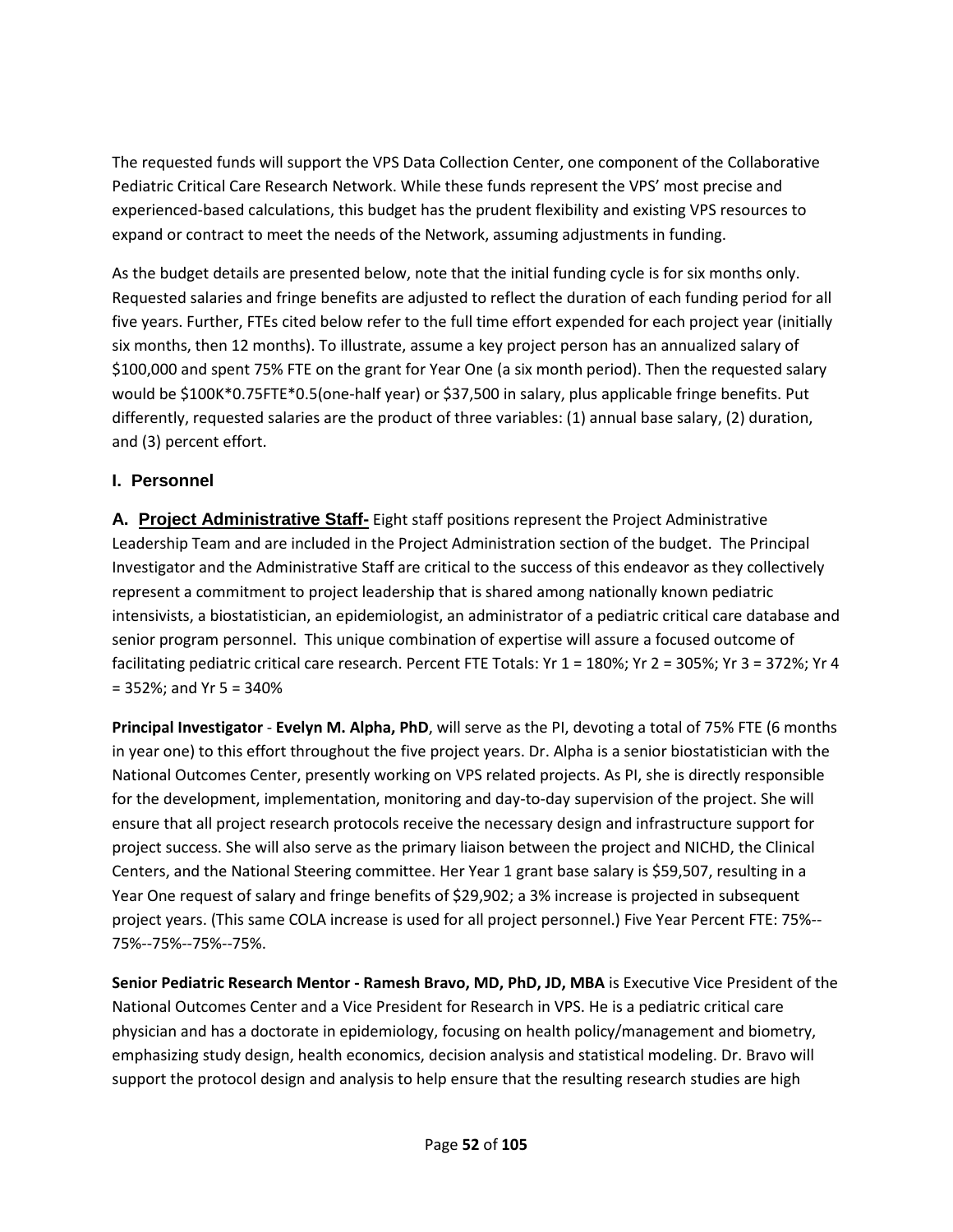quality, culturally sensitive, and statistically valid. With a grant base salary of \$175,700, a Year One budget of \$9,418 is requested. Five Year Percent FTE: 8%--10%--8%--8%--10%.

**Senior Pediatric Research Specialist - Tom B Charlie, MD.** is Medical Director of Critical Care and Lung Transplants at Children's Hospital of Wisconsin, Chief of Pediatrics (Critical Care) at the Medical college of Wisconsin, and a principal in VPS. His specialties and board certifications are in pediatrics and pediatric critical care medicine. His project role will be to help support the protocol design and analysis to ensure valid and reliable pediatric critical care research is being conducted. With a grant base salary of \$175,700, a Year One budget of \$9,418 is requested. Five Year Percent FTE: 8%--10%--8%--8%--10%.

**Senior Pediatric Research Specialist - Randall C Delta, MB, BS, FCCM, FAAP** is Chair of Anesthesiology Critical Care Medicine, the Anne O'M. Wilson Professor of Critical Care Medicine, Professor of Pediatrics and Anesthesiology at the Keck School of Medicine at the University of Southern California, Director of the Laura P. and Leland K. Whittier Virtual Pediatric Intensive Care Unit, and Chairman of the Board at VPS. As a specialist in critical care medicine, he will focus his project efforts on protocol design and analysis to ensure the clinical utility of approved research projects. With a grant base salary of \$175,700, a Year One budget of \$9,347 is requested. Five Year Percent FTE: 8%--10%--8%--8%--10%.

**Senior Management Specialist - Mary Epilson, MBA, MPH** is Vice President of the National Association of Children's Hospitals and Related Institutions (NACHRI) and Managing Director of VPS. Her NACHRI responsibilities include Management Information Services, Education, Members Services, and Information Technology. Her knowledge of and relationships with children's hospitals provide a valuable resource when analyzing data. Her role in this project is to serve as a senior administrative management advisor. With a grant base salary of \$175,700, a Year One budget of \$8,673 is requested. Five Year Percent FTE: 8%--10%--8%--8%--10%.

**Program Coordinator - Lesley Frank, MPIA** (Master's of Public and International Affairs) is currently the Associate Director for Applications Development in the Management Information Services Department at NACHRI. Ms. Frank has a decade of experience in data coordination, collection, and review and has significant skills in programming, database management and report generation. For the past six years, she has been the lead developer responsible for technical oversight for NACHRI's data collection system. During the last two years, she has managed the VPS critical care data collection system, including its development and operations. Her VPS project role is to provide overall program coordination for protocol development and programming; technical support; data management, analysis, and reporting; and general logistics, including meetings, participant communications, and publication support. With a grant base salary of \$82,845, a Year One budget of \$10,223 is requested. Five Year Percent FTE: 20%-- 30%--50%--40%--40%.

**Project Facilitator - Lynne George, MS (Nursing Administration), BS (Nursing)**, is presently the Field Director of FOCUS Group Initiatives, at NACHRI. She has extensive experience in hospital-based pediatric patient care services, including reengineering and redesign efforts to successfully open the "new children's hospital" Her research efforts for NACHRI focus on nurse retention. Her VPS role will be to serve as project coordinator, ensuring administrative efficiency; improve support systems, records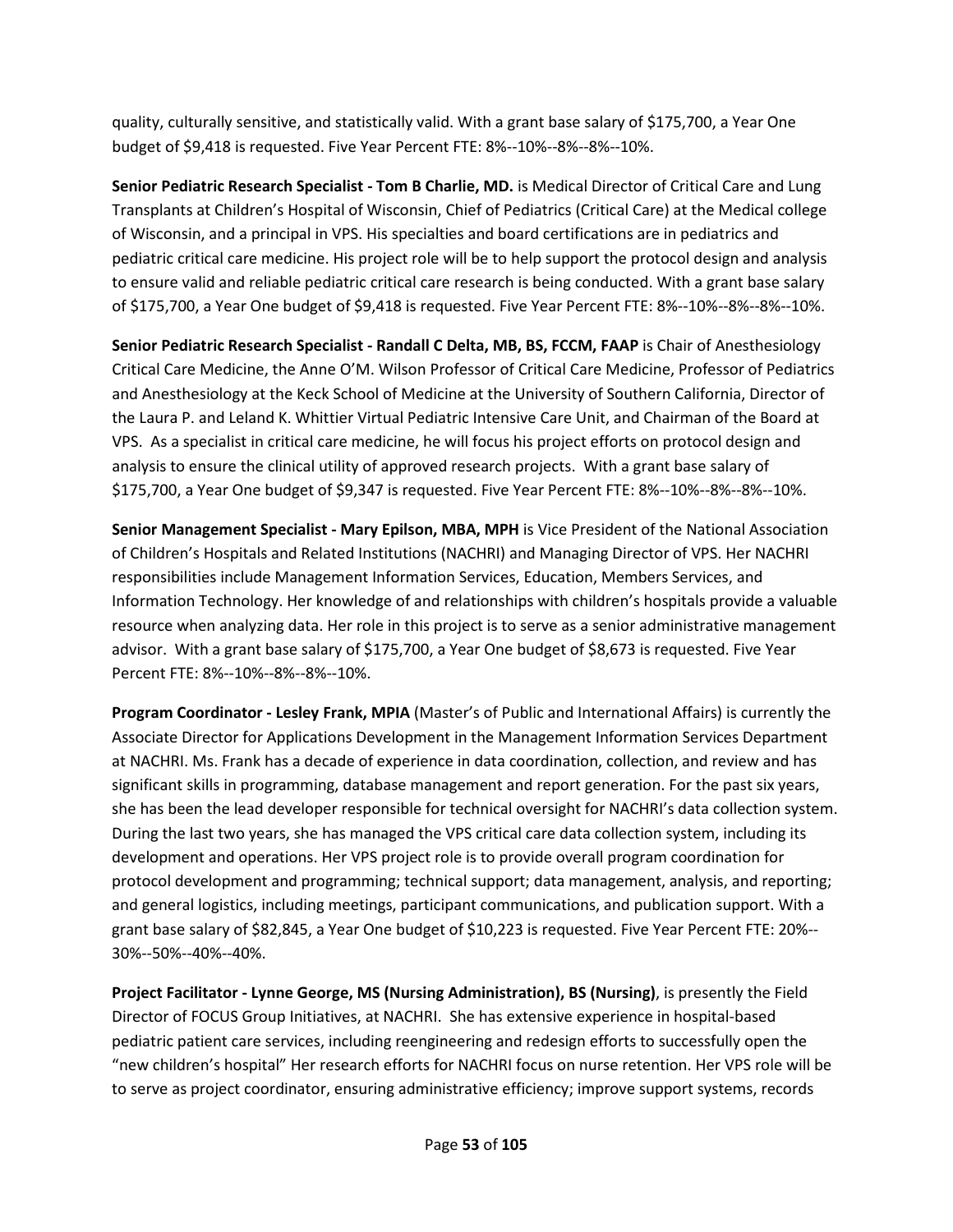management, and control of confidential records; provide senior project personnel with crucial information for resource planning and reallocation; and facilitate problem-solving. With a grant base salary of \$94,760, a Year One budget of \$29,233 is requested. Five Year Percent FTE: 50%--50%--100%-- 100%--75%.

**Project Facilitator - Patrick Harry, PhD.** is presently the Director of the Leadership Fellowship Program and the Director of Professionalism and the Practice of Medicine Course at the USC Keck School of Medicine. His role will be to use his leadership development skills to facilitate team building, interpersonal communications, and professional development for members of the National Steering Committee. With a grant base salary of \$50,000, the initial Year Two budget of \$66,000 is requested. Five Year Percent FTE: 0%--100%--100%--100%--100%.

**Administrative Coordinator - Lisa Icycle** currently serves as the Executive Assistant for the National Outcomes Center at Children's Hospital of Wisconsin. Her overall project responsibility is to provide administrative support and coordination for the project administrative staff. More precisely, she will help maintain accurate documentation of administrative records, ensuring consistently high results; effectively control paperwork; establish effective information retrieval systems; make appropriate use of formal and informal communication systems; accurately estimate costs; maintain effective cost controls; and ensure that deadlines are met. With a grant base salary of \$45,747, a Year One budget of \$1,533 is requested. Five Year Percent FTE: 5%--10%--15%--5%--10%.

**B. Project Training Coordinators.** Three staff positions representing 60% FTE in Years One and Five with 100% FTE in Years Two through Four are included in the Project Training section of the budget. The Data Quality coordinator and training staff provide crucial support to ensure the integrity of the data capture: its accuracy, reliability, and security.

**Data Quality Coordinator - Maureen Jones, MS, RD** presently works as an Outcomes Specialist at the National Outcomes Center. Her VPS project role is to monitor data quality, ensuring that it is captured in a timely manner, missing data elements are secured, interrater reliability is repeatedly achieved at high levels, needs for new data fields are clearly defined, and data confidentiality is preserved. Additionally, she will maintain operational definitions for the VPS multi-institutional database. With a grant base salary of \$55,399, a Year One budget of \$3,712 is requested. Five Year Percent FTE: 15%--20%--35%-- 35%--20%.

**Training Coordinator - Krista Kangaroo, RN** presently works as an Outcomes Specialist at the National Outcomes Center. Her VPS role is to work in close cooperation with the six Clinical Centers to provide training and follow-up support relative to data collection, entry, and scrubbing while consistently ensuring compliance with IRB and HIPAA requirements. With a grant base salary of \$55,349, a Year One budget of \$1,854 is requested. Five Year Percent FTE: 5%--10%--30%--30%--20%.

**Training Coordinator - Christine Fitz-Leopard, MSN** presently works as an Outcomes Specialist at the National Outcomes Center. Her VPS role is to work in close cooperation with the six Clinical Centers to provide training and follow-up support relative to data collection and entry, while consistently insuring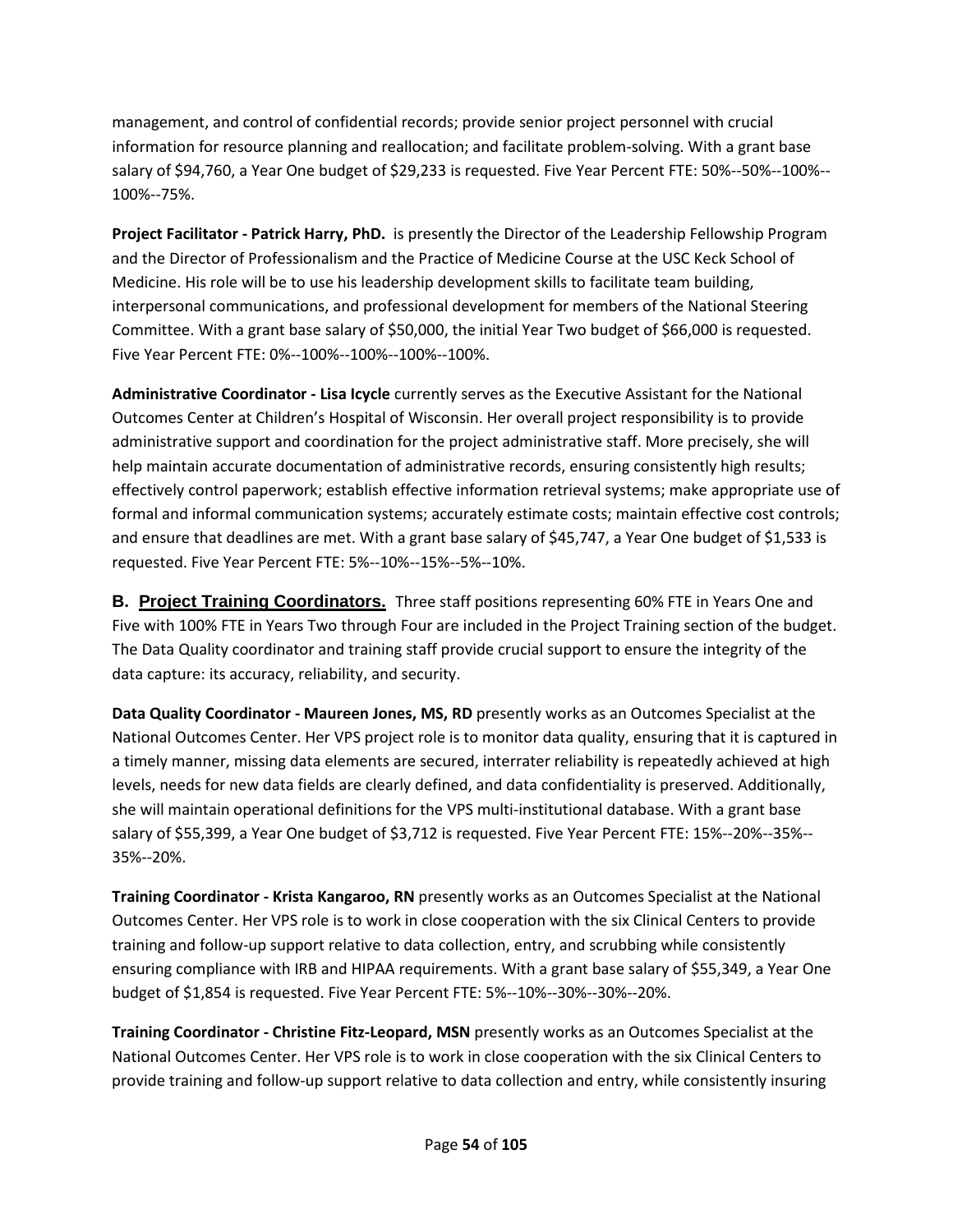compliance with IRB and HIPAA requirements. With a grant base salary of \$57,953, a Year One budget of \$5,824 is requested. Five Year Percent FTE: 15%--30%--35%--35%--20%.

**C. Project Data Managers.** Five staff positions representing 50% FTE in Year One and expanding to 250% in Years Two through Four and concluding with 300% in Year Five are included in the Project Data Management section of the budget. The Data Managers provide essential VPS infrastructure support to maintain the data captured by insuring its electronic integrity, proper back up properly, and searched quickly and efficiently to serve the multiple needs for data reports.

**Data Technology Coordinator - Sam Mouse, BS** holds a bachelor's degree in Information Sciences and Management and is experienced in software development, business statistics, simulation, optimal solution modeling and data management. Currently, he serves as an Associate for Information Programs in the Management Information Services Department at NACHRI. His VPS project role concentrates on data coordination, technical development, and participant operations support. With a grant base salary of \$46,062, a Year One budget of \$11,368 is requested. Five Year Percent FTE: 40%--50%--50%--50%-- 60%.

**Data Technology Coordinator - Essie Blankson-Nickel, MSW, MPH** currently serves as Assistant Director, MIS and FOCUS Group Initiatives for NACHRI. She is actively involved in a multi-institutional research project to study understanding, communication and satisfaction with Rounding Goals and its possible effect on factors such as length of stay, discharge time and mechanical ventilation. Her VPS project role concentrates on data coordination, technical development, and participant operations support. With a grant base salary of \$53,000, a Year One budget of \$8,175 is requested. Five Year Percent FTE: 25%--50%--50%--50%--60%.

**Data Management Coordinator - Marilouise Owl, RHIA** (Registered Health Information Administrator) presently works as a Senor Outcomes Informatics Analyst at the National Outcomes Center. Her VPS project role is to provide data management support in such areas as ensuring quality, consistency, currency, completeness, and correctness of all reported data. With a grant base salary of \$66,651, a Year One budget of \$4,466 is requested. Five Year Percent FTE: 10%--50%--50%--50%--60%.

**Data Communications Coordinator - Casey Pickle, BBA** presently works as an Outcomes Data Analyst at the National Outcomes Center. His VPS project role is to provide data management support in such areas as data management, data system support, writing queries to retrieve data, and data system support. He will devote approximately 50% FTE throughout most of the project period. Five Year Percent FTE: 5%--50%--50%--50%--60%.

**Assistant Data Management Coordinator, Lisa Quinkleberry, RHIT.** Ms. Quinkleberry presently works as an Outcomes Specialist at the National Outcomes Center. Her VPS project role is to provide data management support, receive and follow-up on requests for queries, cross-check data quality, and monitor interrater reliability With a grant base salary of \$38,480, a Year One budget of \$2,578 is requested. Five Year Percent FTE: 10%--50%--50%--50%--60%.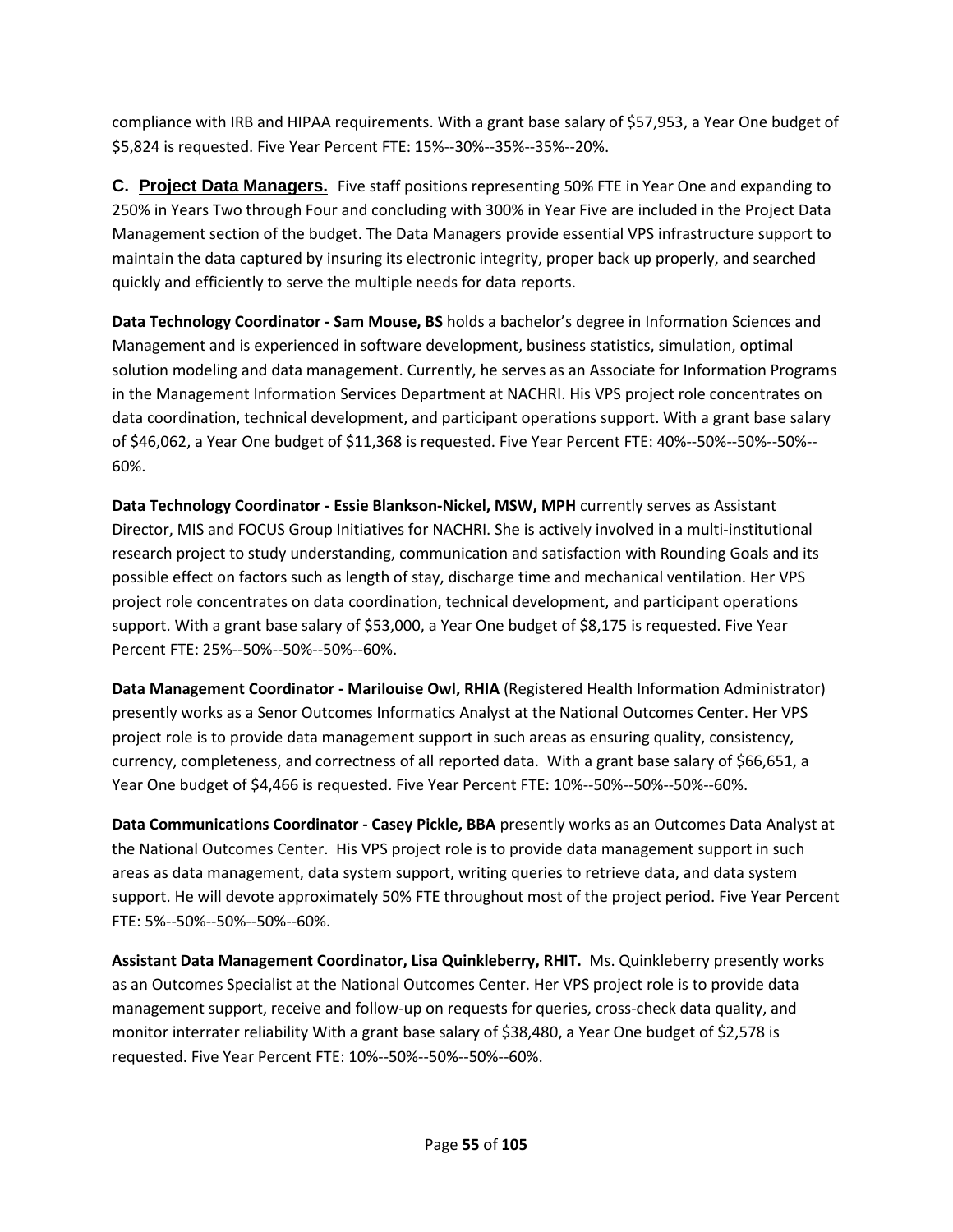**D. Logistical Support Coordinators.** Two staff positions representing 20% FTE initially and expanding to 50% over the course of the grant are included in the Project Logistical Support Coordinators section of the budget. The Logistical Support Coordinators provide essential VPS tactical services to ensure project continuity and administrative crispness. In general terms, they provide indispensable meeting and records support.

**Planning Coordinator - Patricia Robin, BS** currently serves as Director of Education and Member Services for NACHRI with a background in speech communications and two decades of experience in adult education programming, her VPS project role is to provide oversight for meeting planning and education. With a grant base salary of \$91,670, a Year One budget of \$5,656 is requested. Five Year Percent FTE: 10%--15%--25%--25%--25%.

**Logistics Coordinator - Bea Sousa, MPA** (Master's of Public Administration) currently serves as an Assistant Director of Education for NACHRI. As a Certified Meeting Professional (CMP), she will provide such essential VPS services as site selection, meeting minutes, contract negotiation, housing, registration, and contracting vendors for outside services. With a grant base salary of \$66,752, a Year One budget of \$4,119 is requested. Five Year Percent FTE: 10%--15%--25%--25%--25%.

#### **II. Fringe Benefits**

Since VPS is a new organization, it does not have an established fringe benefit rate. For the purposes of this project, fringe benefits are calculated based on the actual rates project personnel are currently receiving.

- National Outcomes Center at Children's Hospital and Health System in Memphis: fringe benefit rate is 34%
- National Association of Children's Hospitals and Related Institutions (NACHRI): fringe benefit rate is 23.4%
- The Virtual PICU at Children's Hospital of Los Angeles (CHLA): fringe benefit rate is 32%

Accordingly, Year One fringes are as follows:

|                                        | <b>Year One</b> | <b>Fringe</b>  | <b>Year One</b>  |
|----------------------------------------|-----------------|----------------|------------------|
| Person                                 | Requested       | <b>Benefit</b> | <b>Requested</b> |
|                                        | <b>Salary</b>   | Rate           | <b>Fringe</b>    |
|                                        | <b>Support</b>  |                | Amount           |
| Dr. Alpha, Principal Investigator      | \$22,315        | 34.0%          | \$7,587          |
| Dr. Bravo, Senior Pediatric Advisor    | \$7,028         | 34.0%          | \$2,390          |
| Dr. Charlie, Senior Pediatric Advisor  | \$7,028         | 34.0%          | \$2,390          |
| Dr. Delta, Senior Pediatric Advisor,   | \$7,028         | 32.0%          | \$2,249          |
| Ms. Epilson, Senior Management Advisor | \$7,028         | 23.4%          | \$1,645          |
| Ms. Frank, Program Coordinator         | \$8,285         | 23.4%          | \$1,939          |
| Ms. George, Project Coordinator        | \$23,690        | 23.4%          | \$5,543          |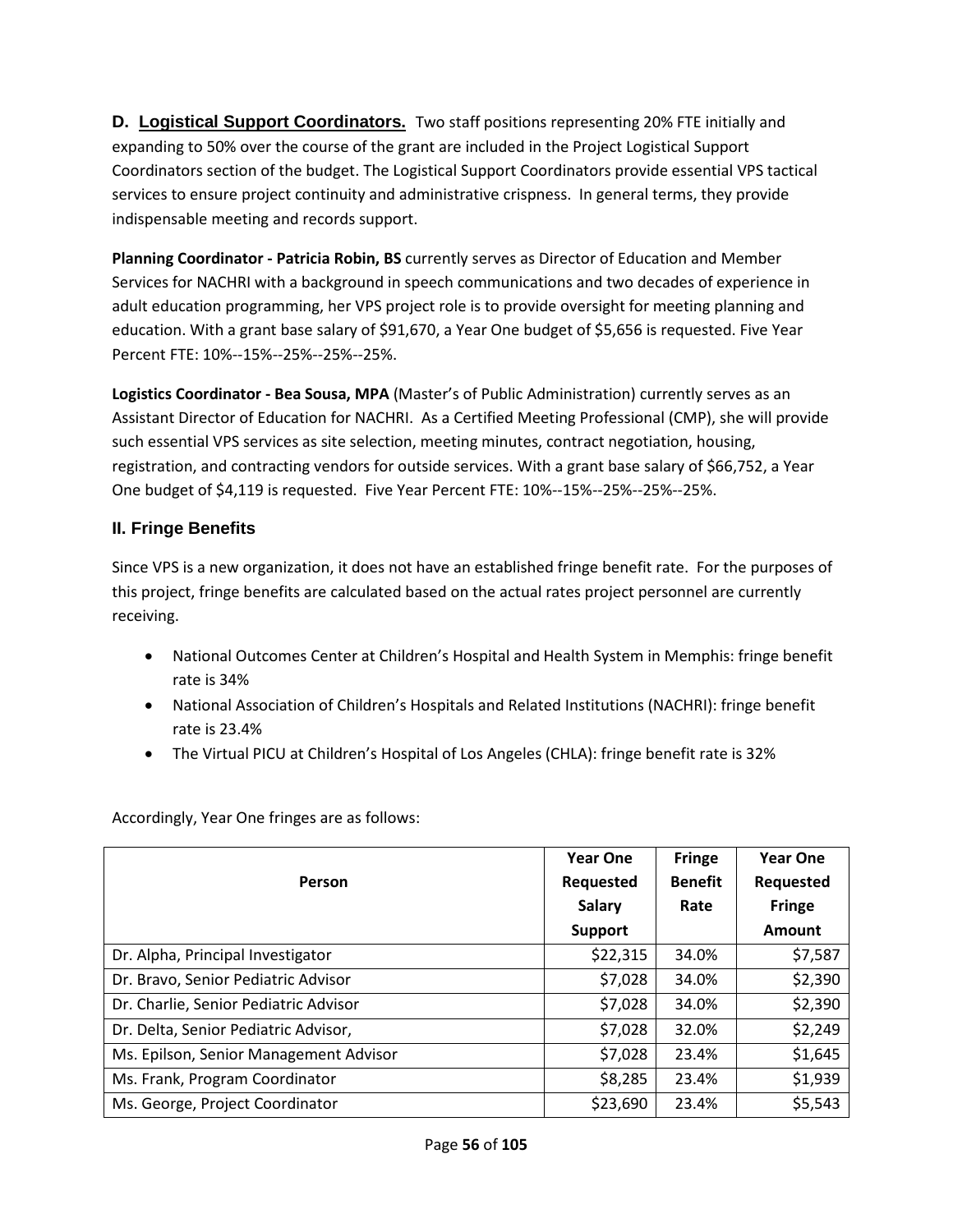| Ms. Icycle, Administrative Coordinator                  | \$1,144  | 34.0% | \$389   |
|---------------------------------------------------------|----------|-------|---------|
| Ms. Jones, Data Quality Coordinator                     | \$2,770  | 34.0% | \$942   |
| Ms. Kangaroo, Training Coordinator                      | \$1,384  | 34.0% | \$471   |
| Ms. Fitz-Leopard, Training Coordinator                  | \$4,346  | 34.0% | \$1,478 |
| Mr. Mouse, Data Technology Coordinator                  | \$9,212  | 23.4% | \$2,156 |
| Ms. Blankson-Nickel, Data Technology Coordinator        | \$6,625  | 23.4% | \$1,550 |
| Ms. Owl, Data Management Coordinator                    | \$3,333  | 34.0% | \$1,133 |
| Ms. Quinkleberry, Assistant Data Management Coordinator | \$1,924  | 34.0% | \$654   |
| Mr. Pickle, Data Communications Coordinator             | \$915    | 34.0% | \$311   |
| Ms. Robin, Planning Coordinator                         | \$4,584  | 23.4% | \$1,073 |
| Ms. Sousa, Logistics Coordinator                        | \$3,338  | 23.4% | \$781   |
| <b>Total Requested Fringe Benefits for Year One</b>     | \$34,679 |       |         |

Similar fringe benefit calculations were made for subsequent years that also reflected increases in FTE. Accordingly, the resulting **fringe benefit calculations** were as follows:

| Year             | <b>VPS</b> |
|------------------|------------|
| 2007: Year Two   | \$127,362  |
| 2008: Year Three | \$164,881  |
| 2009: Year Four  | \$166,789  |
| 2010: Year Five  | \$182,403  |

#### **III. Consultant Costs**

In Year Two, \$5,000 for technical support and consultation regarding advice on statistical approaches for handling specialized designs and analyses, e.g., development of a complex randomization scheme for a clinical trial involving treatment subgroups. Selection of the most appropriate statistical consultant will depend on the studies being conducted.

#### **IV. Equipment**

Office Furniture and Equipment

- **Year One**: \$50,000: a dedicated SQL server (\$15-20K), backup system (\$10K), internet access (connection and router: \$8K) that has the capacity to handle data base growth and management for the duration of the project. LCD projector (\$3K) to support presentations at multiple committee meetings, site visits, and a color printer (\$6K) maintenance contract.
- **Year Two**: \$40,000: software packages (\$5-10K), advanced statistical packages, project management software, laptops (5@\$4-5K) for DCC staff to support on-site visits, another LCD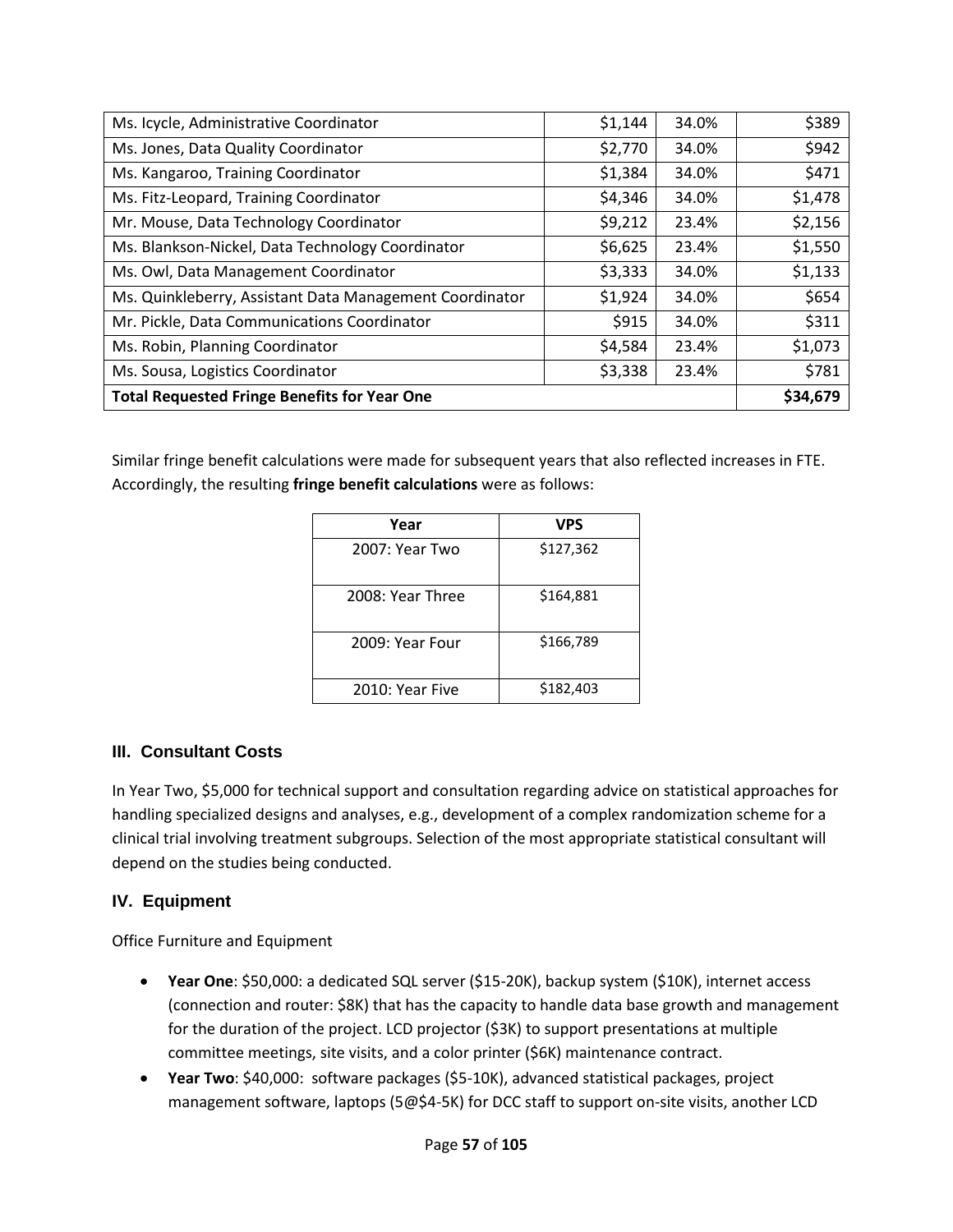(\$3K) to support presentations when multiple protocols are running concurrently, maintenance contracts.

- **Year Three**: \$10,000: Laptop (\$4K), printer (\$2K0, maintenance contract
- **Year Four**: \$10,000: laptop replacement, server memory/capacity expansions (\$8-10K), CD replicator(\$1.5K)
- **Year Five**: \$5,000: laptop replacement, server memory/capacity expansions (\$8-10K), CD replicator(\$1.5K)

| <b>Item</b>            | Year One | Year Two | Year Three | Year Four | Year Five |
|------------------------|----------|----------|------------|-----------|-----------|
| Printing/Copies        | \$3,600  | \$7,200  | \$9,600    | \$9,600   | \$12,000  |
| Postage                | \$2,400  | \$4,800  | \$6,000    | \$6,000   | \$7,200   |
| <b>Office Supplies</b> | \$7,400  | \$3,600  | \$4,800    | \$4,800   | \$3,600   |
| <b>Totals</b>          | \$13,400 | \$15,600 | \$20,400   | \$20,400  | \$22,800  |

#### **V. Supplies (itemized by category)**

Printing of reports for multiple audiences— NIH, steering committees, meeting materials, publication preparation and support. Projected 36,000 pages year one.

Office supplies—printer consumable, CD's , markers/flipcharts for many, many meetings, PDA's to support to support site visits, general office supplies, including consumable paper, pens, and pencils, averaging to \$320 per key project person per year, based on prior comparable VPS records.

#### **VI. Travel**

| Item            | Year One | Year Two | <b>Year Three</b> | Year Four | <b>Year Five</b> |
|-----------------|----------|----------|-------------------|-----------|------------------|
| National        | \$33,450 | \$22,300 | \$22,300          | \$22,300  | \$36,000         |
| <b>Steering</b> |          |          |                   |           |                  |
| Committee       |          |          |                   |           |                  |
| Advisory Board  | \$8,000  | \$0      | \$0               | \$0       | \$0              |
| DCC Other       | \$6,400  | \$11,200 | \$16,000          | \$16,800  | \$11,200         |
| <b>Totals</b>   | \$47,850 | \$33,500 | \$38,300          | \$39,100  | \$47,200         |

**Year One Travel Assumptions**: *Six Steering Committee Meetings* with 17-20 people (1 VPS, 6 CC PIs, 1 NICHD Project Scientist, 3 CC RNs, 1 NSC chair, 2 additional VPS staff, and other NIH staff). Cost per meeting is \$5,575, including travel for DCC staff, hotel, meeting rooms, and meals. *One Advisory Board Meeting* involving 11-14 people (2 VPS, 3 NIH, 6 CCs) at \$8,000 including travel for VPS staff and Clinical Centers and hotel meeting space and meals. *Other DCC Travel* includes eight individual trips to CCs and NIH at \$1,800/trip.

In **Year Two**, travel assumptions include four steering committee meetings (\$5575@) and six individual VPS trips (\$1800 @). In **Years Three and Four**, travel assumptions include four steering committee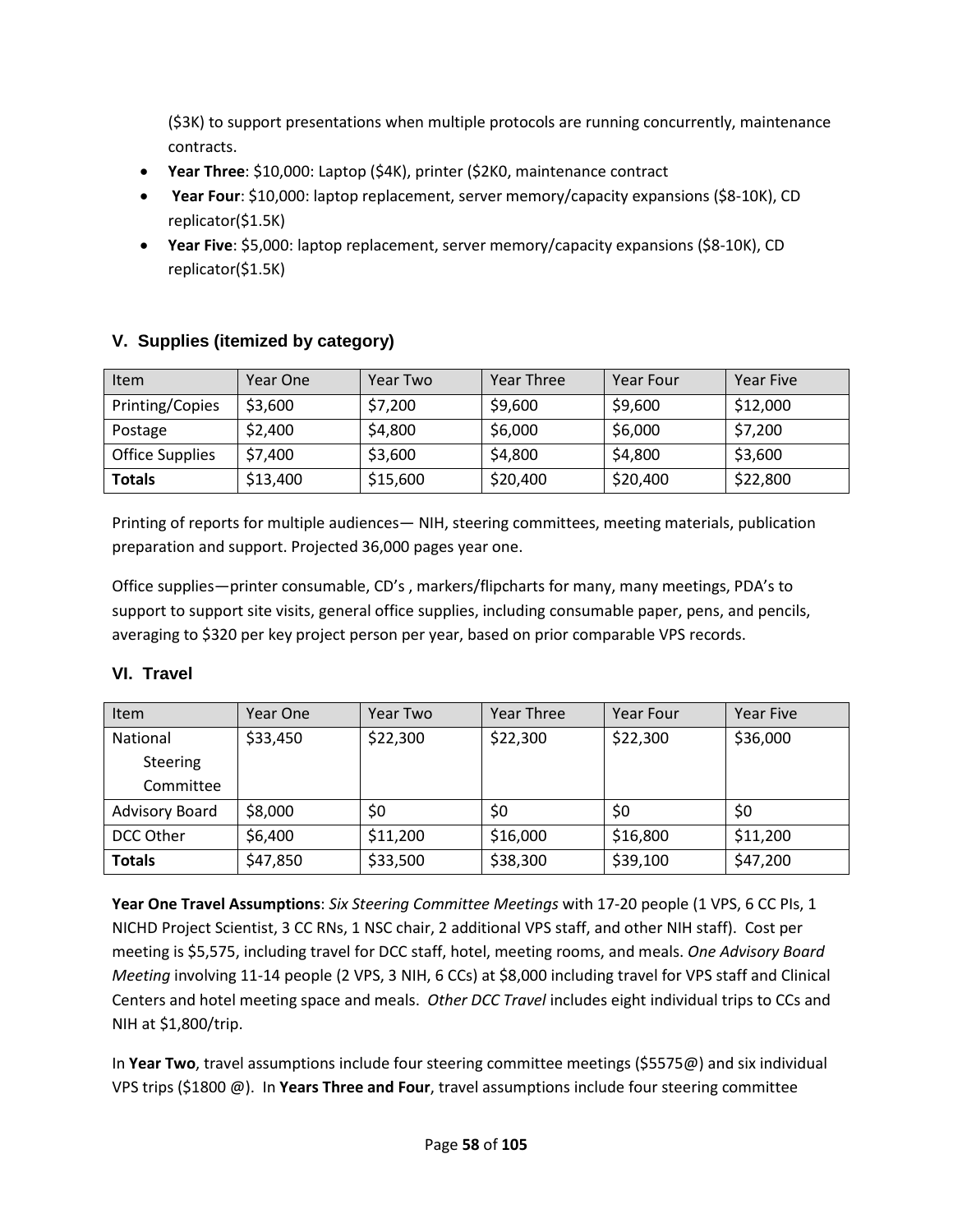meetings (\$5,575@) and 16 VPS trips (\$1,050 @). In **Year Five**, travel assumptions are six steering trips (\$6,000@) and 11 individual VPS trips (\$1,000@).

#### **VI. Alterations and Renovation.**

None.

#### **VII. Other Expenses (Itemize by Category)**

VPS other project expenses fall into two categories. First, certain telecommunications and computer technology costs will be incurred. Second, since VPS, as a new organization has not had time to establish a federally negotiated Facilities and Administrative Cost Rate (F&A), and recognizing that those costs are real, partial recovery is requested as direct costs for space and utilities usage.

| Item                        | Year One | Year Two  | <b>Year Three</b> | Year Four | <b>Year Five</b> |
|-----------------------------|----------|-----------|-------------------|-----------|------------------|
| Conference                  | \$11,400 | \$41,500  | \$48,100          | \$48,100  | \$37,200         |
| Calls/Telephone             |          |           |                   |           |                  |
| Computer/Web/Internet       | \$48,000 | \$99,000  | \$93,000          | \$93,000  | \$75,000         |
| Usage/eRoom 7               |          |           |                   |           |                  |
| <b>Facilities</b>           | \$10,000 | \$48,000  | \$45,600          | \$45,000  | \$41,400         |
| <b>Training Conferences</b> | \$0      | \$10,000  | \$10,000          | \$10,000  | \$10,000         |
| <b>Totals</b>               | \$69,400 | \$198,500 | \$196,700         | \$196,700 | \$163,600        |

**Conference Call Assumptions**: *Year One*: 21 calls at \$500/call, including 12 steering committees, 3 protocol committee, three site implementation, 3 site monitoring, and other telephone calls at \$1000/mo. *Year Two:* 47 calls at \$5002, including eight steering committee, 2 advisory board, four protocol committee, nine site implementation, 12 site monitoring and 12 VPS, plus others at \$1,500/mo. *Years Three and Four:* 53 calls at \$600 each including 8 steering committee, 2 advisory board, four protocol committee, 9 site implementation, 18 site monitoring and 132 VPS, plus additional calls at \$2,000/mo. *Year Five* includes 32 calls at \$700 each with 6 steering committee, three advisory board, 9 site monitoring 2 project wrap up, 12 VPS plus other calls at \$1,800/mo.

**Computer Technology Assumptions**. The eRoom 7 electronic conferencing costs include a one-time \$625/seat with 20 participants cost, plus 18% annual maintenance (\$2,250) and an initial personnel training cost of \$5,000. Beyond eRoom 7, the additional Web, Internet Usage costs are based on actual figures that VPS currently encounters.

**Facilities Assumptions.** As a new organization, VPS does not have a negotiated Facilities and Administration (F&A) cost rate. Accordingly, partial facility costs are requested as a direct cost item, amounting to less than \$2,500 per key project person per year.

#### **VIII. Contractual**

**Pharmaceutical.** While the nature of the 13 approved protocols presently remains unknown, it is likely that at least two will involve randomized clinical trials (RCTs). For budget forecasting purposes, it is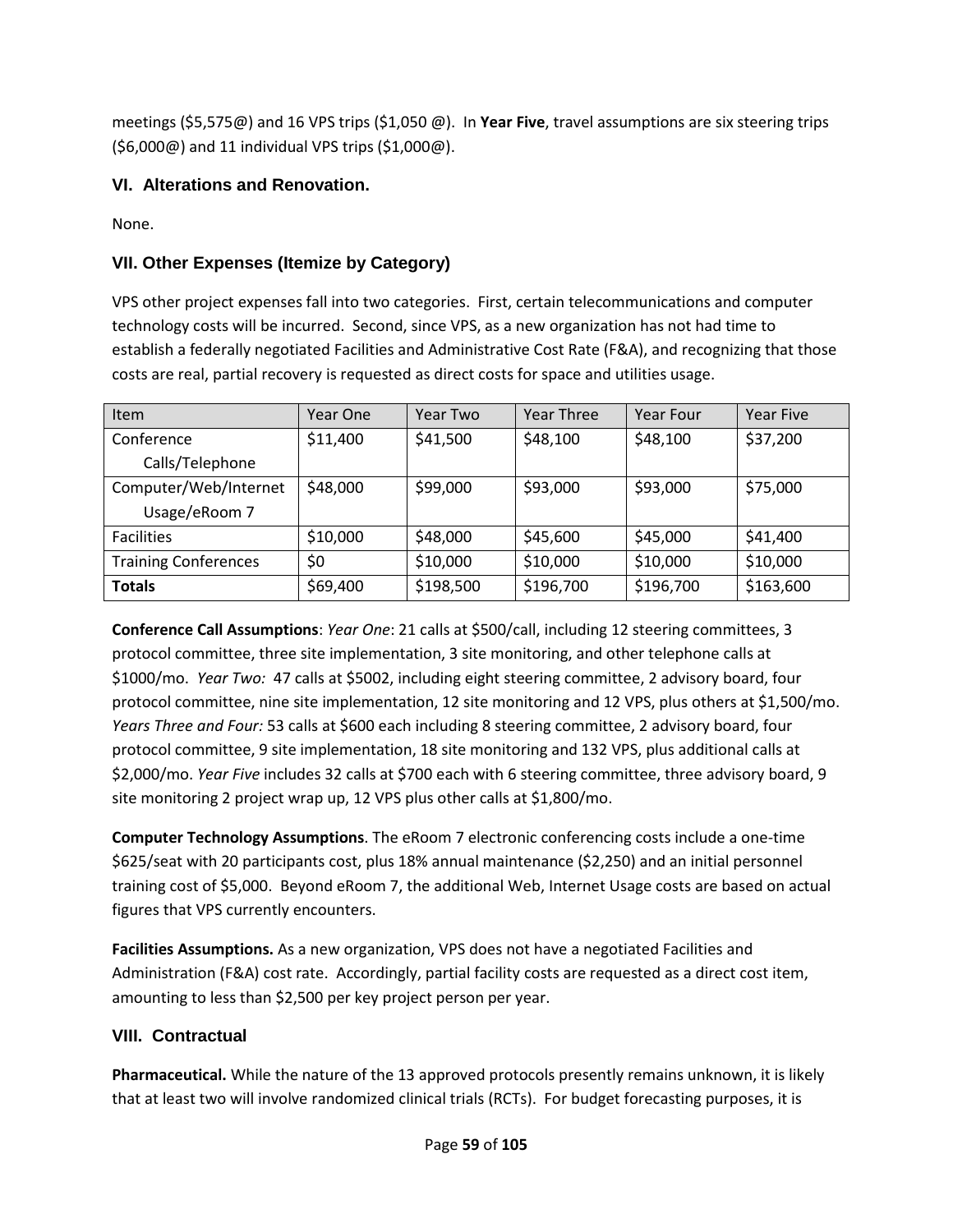estimated that \$150,000 over five years is needed to cover RCT protocols, including placebo medication. See the Fisher letter of commitment in Attachment Five.

### *Key Questions to Answer*

Does your proposal do the following?

- Follow all pertinent guidelines governing your project's budget?
- $\Box$  Provide sufficient resources to carry out your project?
- $\Box$  Include a budget narrative that justifies major budget categories?
- $\Box$  Present the budget in the format desired by the sponsor?
- $\Box$  Show sufficient detail so reviewers know how all budget items were calculated?
- $\Box$  Separate direct costs from indirect costs and describe their components?
- $\Box$  Relate budget items to project objectives?
- $\Box$  Specify the type and amount of any cost sharing?
- $\Box$  Include any attachments or special appendices to justify unusual requests?
- $\Box$  Identify evaluation and dissemination costs?

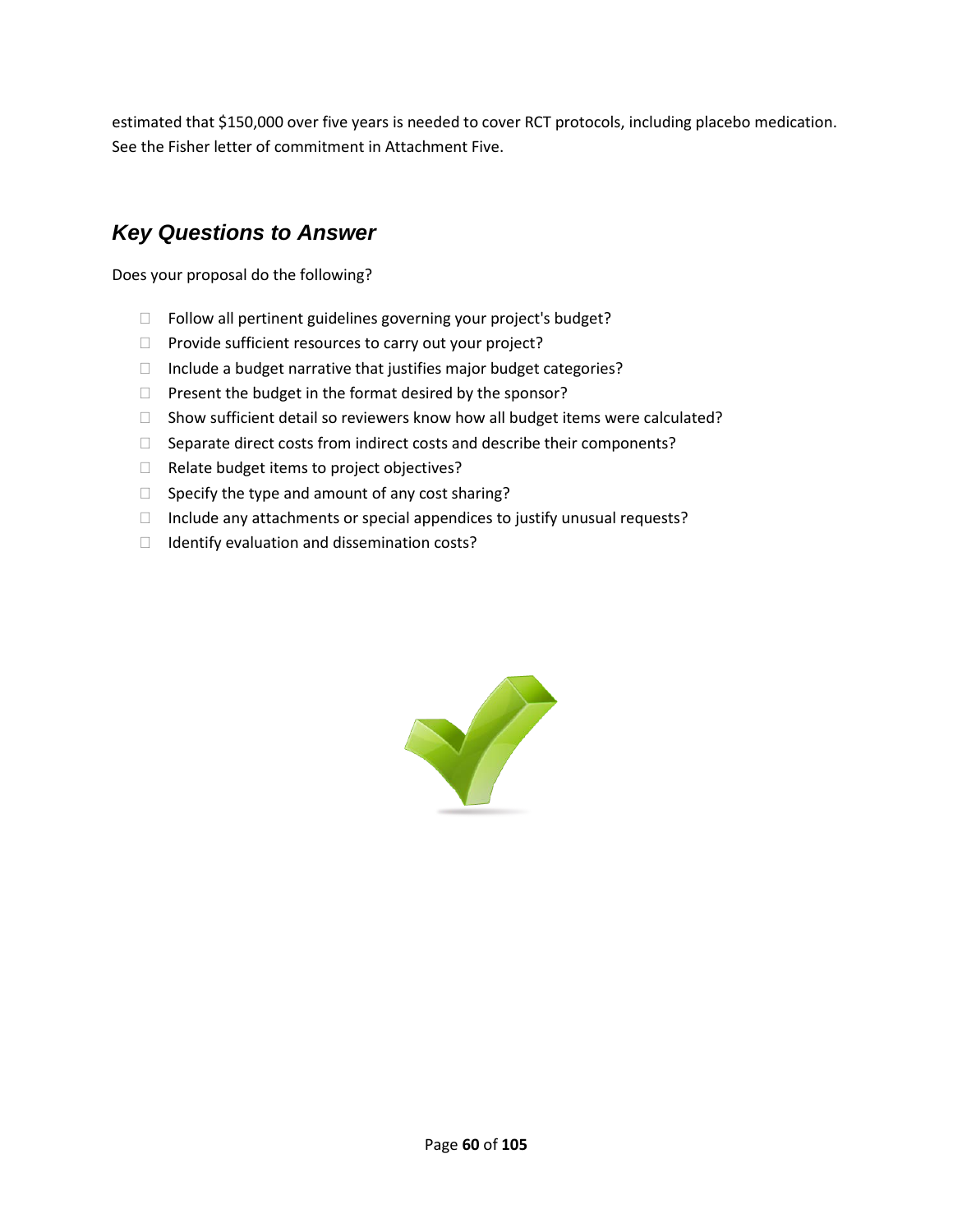# **Sustainability Plan**

No sponsor likes to think that their grant will only fund a project for a short time. While some grants are awarded to address a specific question or conduct research trials on a one-time basis, others are broader in scope and carry an expectation that projects/programs begun with extramural funds will continue after the original award is expended. Before investing in your project, your sponsor will want to know your plans for carrying the project into the future, with or without this particular sponsor's help.

You should think of the sustainability part of your grant (or the future funding plan) as the sequel to the story you told throughout your proposal. Make sure that your future funding section provides a solid and specific blueprint of how you intend to continue operating its programs and continuing to serve its clients and community. (Taken in part from Cheryl A. Clarke, author of the very useful, Storytelling for Grantseekers Second Edition, Jossey-Bass, 2009)

Online Resources:

[How to Write the Sustainability Section of Your Proposal](http://nonprofit.about.com/od/foundationfundinggrants/a/grantsustainabi.htm)

[Strategies for Sustainability of Grant-funded Programs](http://www.google.com/url?sa=t&rct=j&q=&esrc=s&source=web&cd=2&ved=0CDkQFjAB&url=http%3A%2F%2Fextension.usu.edu%2Fhtm%2Fpublications%2Ffile%3D15028&ei=SABXUsYDsPWKAriagYgK&usg=AFQjCNFkjKabEZUXL3rEDg2VQN15Jz81Pw&bvm=bv.53899372,d.cGE)

[The Foundation Center –](http://www.google.com/url?sa=t&rct=j&q=&esrc=s&source=web&cd=4&ved=0CEYQFjAD&url=http%3A%2F%2Fwww.uic.edu%2Fcuppa%2Fgci%2Fprograms%2Fprofed%2Firn%2Ffederal%2Fpdf%2Ffgw_mod4_sect1.pdf&ei=SABXUsYDsPWKAriagYgK&usg=AFQjCNH_-_wjiwEbaXzLCP96omdF62Xojw&bvm=bv.538) What is Sustainability?

[Writing Your Sustainability Plan \(Sample Provided\)](http://technology-grants.com/profiles/blogs/writing-your-sustainability-plan)

Proposal reviewers are not looking for 100 percent proof positive that you can provide future project funding. Rather, they want specific evidence that you have a tentative plan. Such a plan also shows that you have an extensive project network of support, thereby enhancing your credibility. Some types of research grants may not need extensive funding beyond the grant. Nevertheless, this proposal section may be used to lay the groundwork for future support requests.

#### *Structural Sustainability*

Structural sustainability borrows the notion from engineering that projects should be rooted in permanence. When applied to grant projects, this means that infrastructure, systems, and procedures must be in place in order for services to be delivered and received in a particular setting. In some instances, you will already have these elements in place, such as access to the target population, service sites in the community, a means for communicating regularly with stakeholders, institutional policies to guide training in research conduct, an established database, validated survey instruments, processes for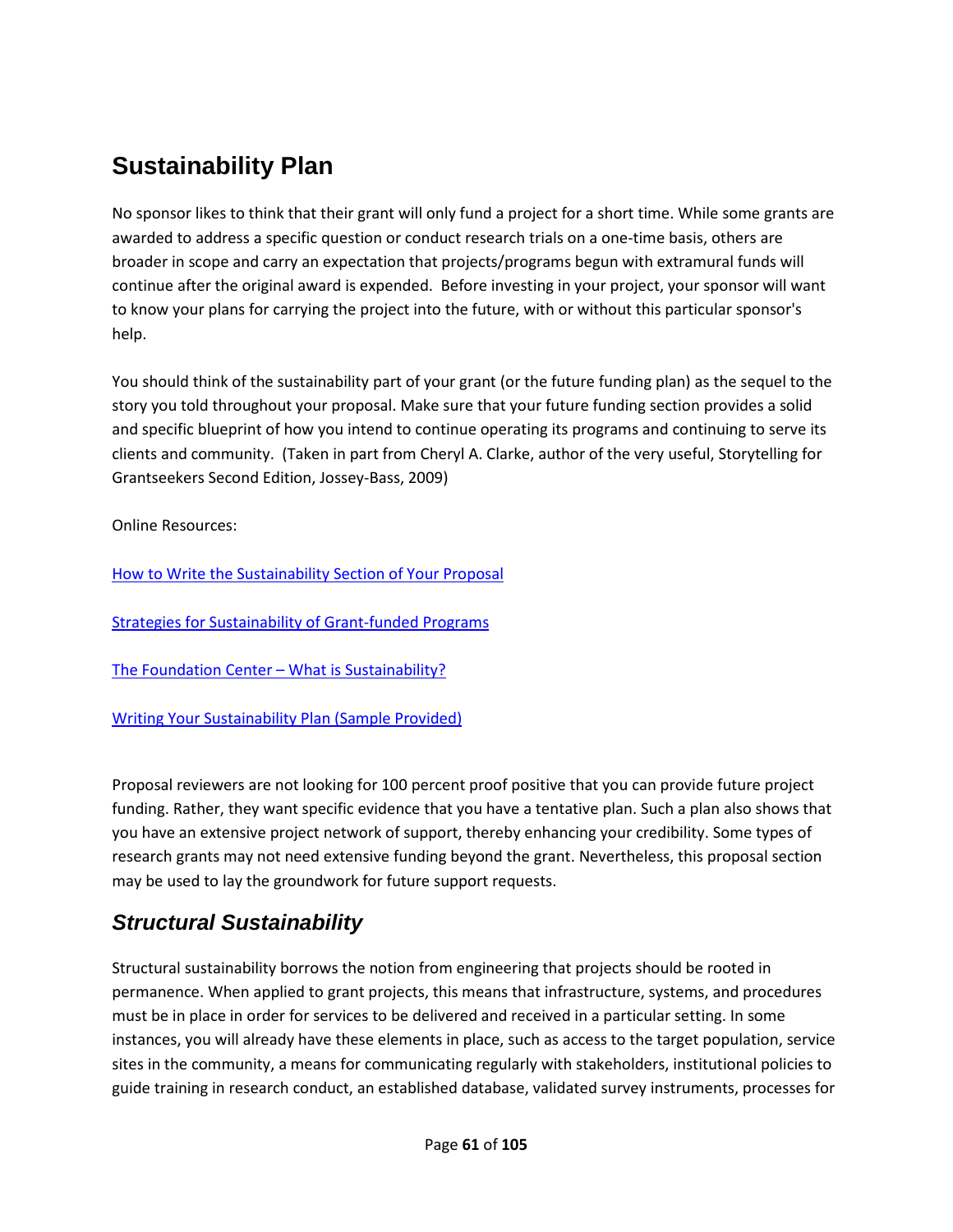collecting data, a ready supply of volunteers, and laboratory equipment. In other cases, you will need to develop, enhance, or acquire these elements so that the project can be implemented as planned. Regardless of whether the elements came into existence before or during the project period, structural sustainability means describing the extent to which they will exist beyond the conclusion of the grant.

To get more "bang for their buck," many public and private sponsors strongly encourage (if not outright require) collaboration in grant applications. Collaboration is one way to increase the odds that the project will continue in some form even after the grant ends. Sponsors hope that partners will be so invested in the project that they will continue to commit resources to keep it going. To earn the grant award, collaborators may have made changes internal to their respective organizations so that personnel time, physical space, and financial resources could be pledged toward the project. When these elements can be continued into the foreseeable future, you have a commitment to structural sustainability. An example of grant structural sustainability language follows and calls attention to an established history of collaboration in the community.

While many community-based organizations have high personnel turnover, our project is rooted in an organizational structure that offers long-term stability and sustainability. Accordingly, this project has the potential for substantially change systems for health care beyond the project period. With initial government grant support, we have sustained an effective environmental lead prevention coalition. We anticipate that your generous support will have a similar impact on health care systems in our community.

### *Social Sustainability*

Social sustainability focuses on people, examining the humanistic benefits that will continue to accrue beyond the end of the project period. Benefits may extend to direct and indirect audiences and vary by type of grant (e.g., research, service delivery, training). For instance, longer-term benefits experienced by a direct audience of scholarship/fellowship winners may include acceptance into highly competitive graduate schools and career placements. International travel grantees may increase appreciation for other cultures and for their place as global citizens. Families in sub-Saharan Africa may gain long-lasting insecticide treated nets for malaria prevention as part of a service delivery project.

Grants may produce enduring advantages not only for direct project participants but also for secondary, indirect audiences. For example, a conference grant may directly increase awareness among nurses of evidence-based practices for early detection and prevention of perinatal depression, which ultimately improves a child's development and the mother-infant relationship. A research grant may lead to synthesizing a new compound that improves the efficacy of medications for cancer patients who have developed a drug resistance. A capacity building grant may train an organization's staff in marketing and communications, which in turn raises community responsiveness to incidents of cyberbullying among adolescents. The following example of social sustainability highlights the benefits that a training program will have on the primary audience (teachers) and a secondary audience (students). This strategy allows you to show a greater human impact over a longer period of time.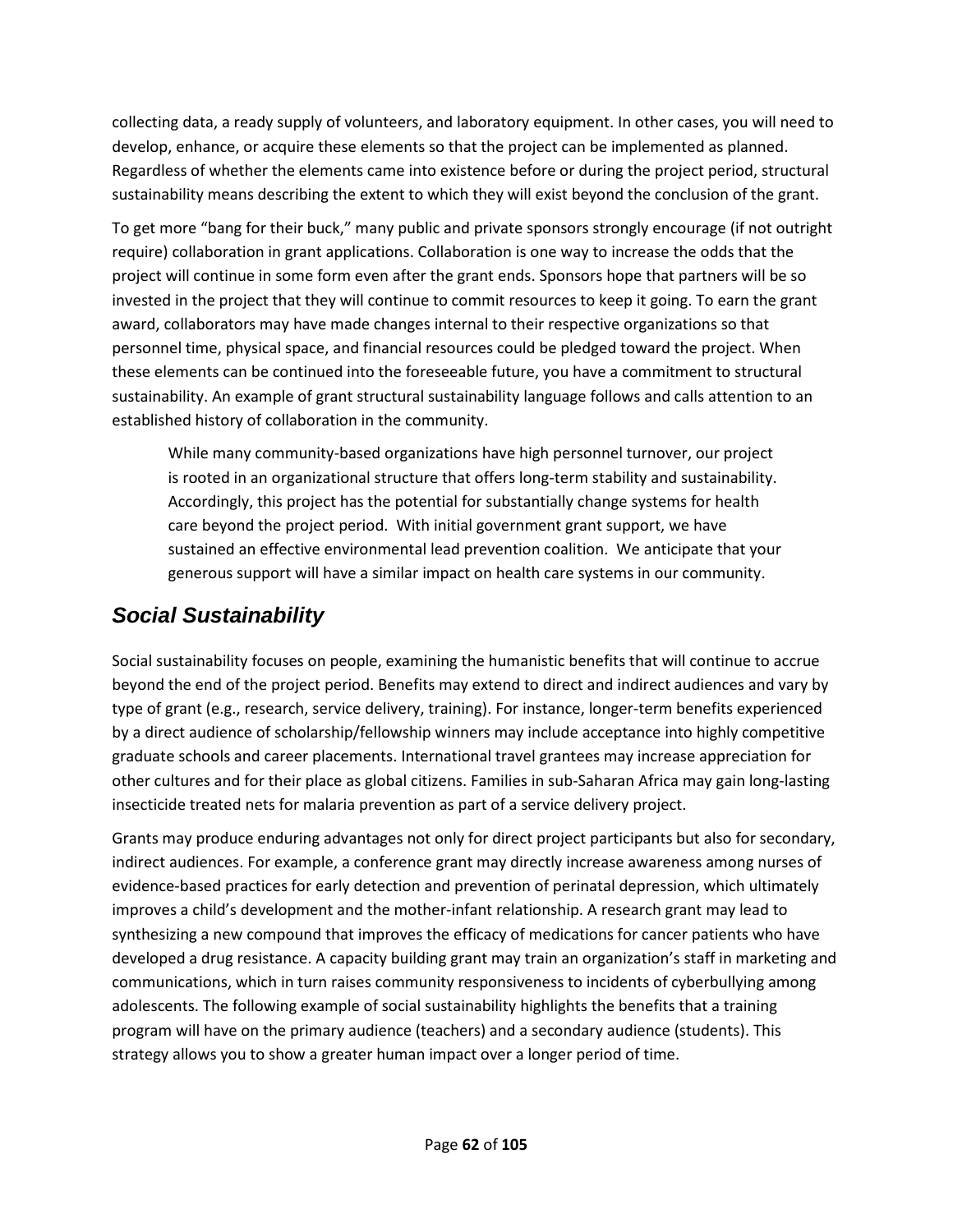This training program will have a multiplier effect that will continue to touch the lives of participants well beyond the yearlong grant period. Specifically, during the summer, 25 teachers will be immersed in an "Academic Boot Camp" to enhance their content and pedagogy skills. During the next school year, each teacher will apply these new skills in their respective classes, reaching about 20 students each. Over the next five years, this translates to 2,500 students who will benefit from enriched learning experiences.

### *Technological Sustainability*

For some grant projects it may be necessary to purchase technology to implement and monitor proposed activities. Technological sustainability describes the extent to which technology—such as equipment, instrumentation, smart TVs, laptops, tablets, software, databases, and apps—will continue to be used, maintained, repaired, and replaced after the grant ends. Imaginably, once a behavioral database has been purchased, it will become the institution's principal management tool for administrators and officers to use for collecting and reporting data on stalking, threats, sexual harassment, sexual assault, and physical violence. To further strengthen students' research and writing skills, perhaps use of laptops will be expanded to additional sections of 6th grade English as well as to all sections of 7th grade English. Perhaps plans are in place for the confocal laser scanning microscope to be used in the future by other researchers in the chemistry department, as well as disciplinary colleagues in biology, geology, and materials science, and with opportunities for inter-institutional collaboration with scientific counterparts at nearby universities.

Beyond continued technology use, sustainability includes a description of plans for maintenance, repair, and replacement. Devices may come with standard warranties that will still be in effect at the conclusion of the project period. Manufacturer extended warranties may be purchased (with grant funds!) to expand and lengthen protection coverage. Existing IT staff may have the technological know-how to service common device issues. Scheduled and unscheduled maintenance costs may be subsumed into departmental operational budgets. User fees may be reinvested to support direct repairs. One proposal to a private sponsor included the following language about technological sustainability, which reflects an institutionalization of database use.

In this information age, it is counterintuitive to dedicate staff time to chasing down students via email and cellphone to collect health information when students will voluntarily input it on their own, if given a secure portal. Automated scheduling and record maintenance will free up staff time to engage in higher order tasks, such as tracking immunizations, assessing complications, conducting surveillance, and investigating disease outbreak. Streamlined operations will help provide more time for staff to engage in data collection and analysis, and thus ensure a high quality of care.

### *Environmental Sustainability*

Environmental sustainability considers long-term impacts to one's natural surroundings, including the land, water, and air. Methodological choices during the grant period can influence the sustainability of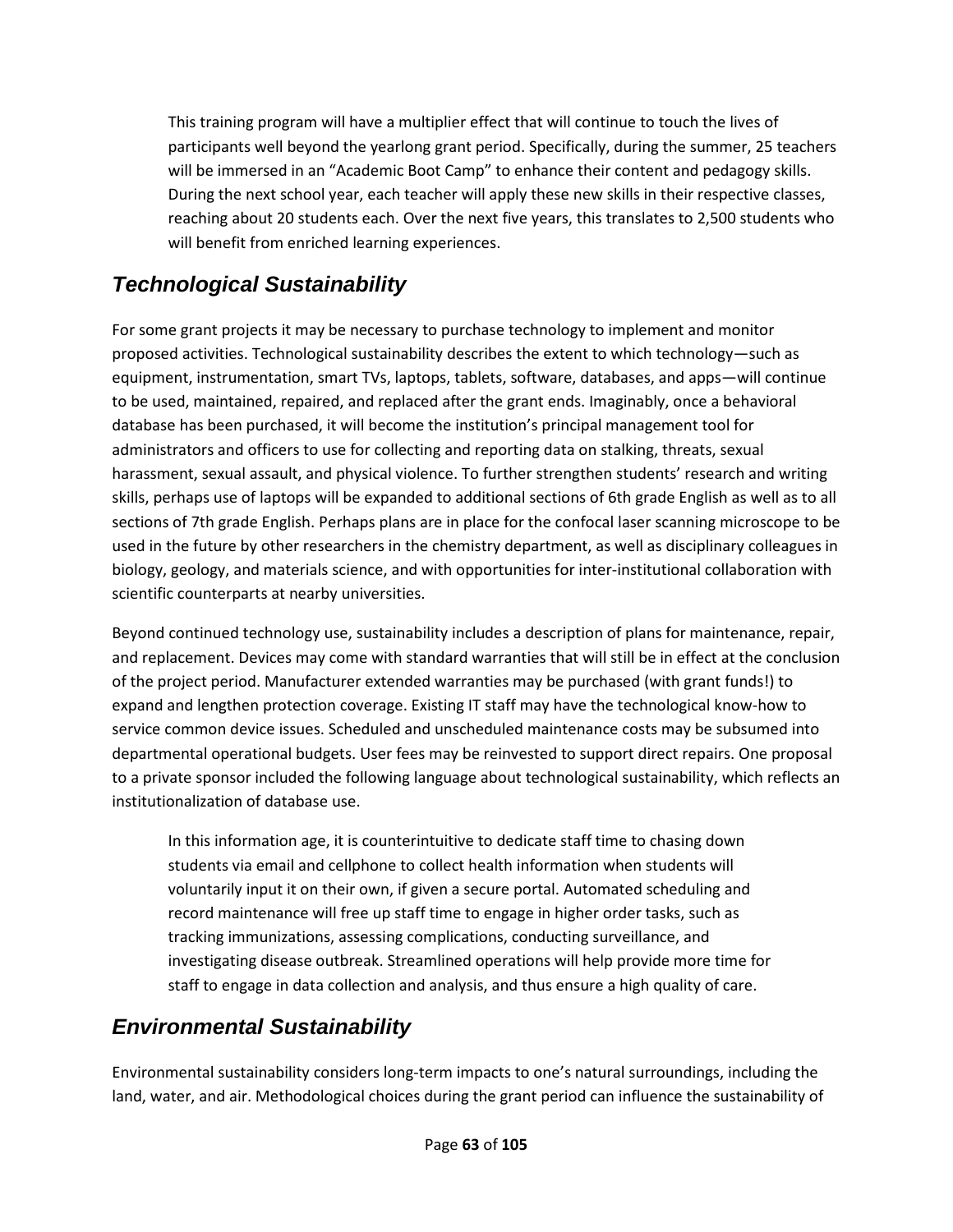our natural environmental in subtle and in significant ways. For instance, a construction project may install large windows to allow in plenty of natural light and install special roofing to reduce internal heating and cooling loads. A research project may use ground-penetrating radar to map archaeological features rather than physically disturbing a historical site. A service delivery project might collect gently used professional attire to redistribute to jobseekers from disadvantaged backgrounds, thus diverting tons of clothing from landfills. An outreach initiative might recruit citizen scientists to help preserve ash trees by running an emerald ash borer trapping program. As part of an educational program that promotes healthy lifestyles, children might learn to get outside, grow their own garden, and eat fresh fruits and vegetables. A training program might show farmers best management practices to reduce soil erosion. Below is an operative paragraph on environmental sustainability that was included in a K-5 education project.

Children of today will inherit the earth of tomorrow. As elementary school teachers, we want our children to hit the ground running so they understand words like "carbon footprint" and "global warming" as easily as the name of the current pop star. As a responsible corporate citizen, funding from your grant will allow us to secure the lesson plans that span our entire elementary school grades. Our elementary science curriculum will be modified to include such lesson plans as planet science, climate change, earth day games, recycle city and wildlife fund. These lesson plans are a necessary but not totally sufficient condition of providing our students with an "eco-education." To sustain this project we will need a broad range of consumable supplies, e.g., recycled paper, water supplies, and harmless chemicals. Fortunately, the local Parent Teacher Organization has accepted the responsibility to conduct an annual "Eco Roundup" campaign that would encourage parents to donate common household items that can be used to continue our environmental science initiative. In sum, no additional funding is needed since volunteers will generate the required instructional resources.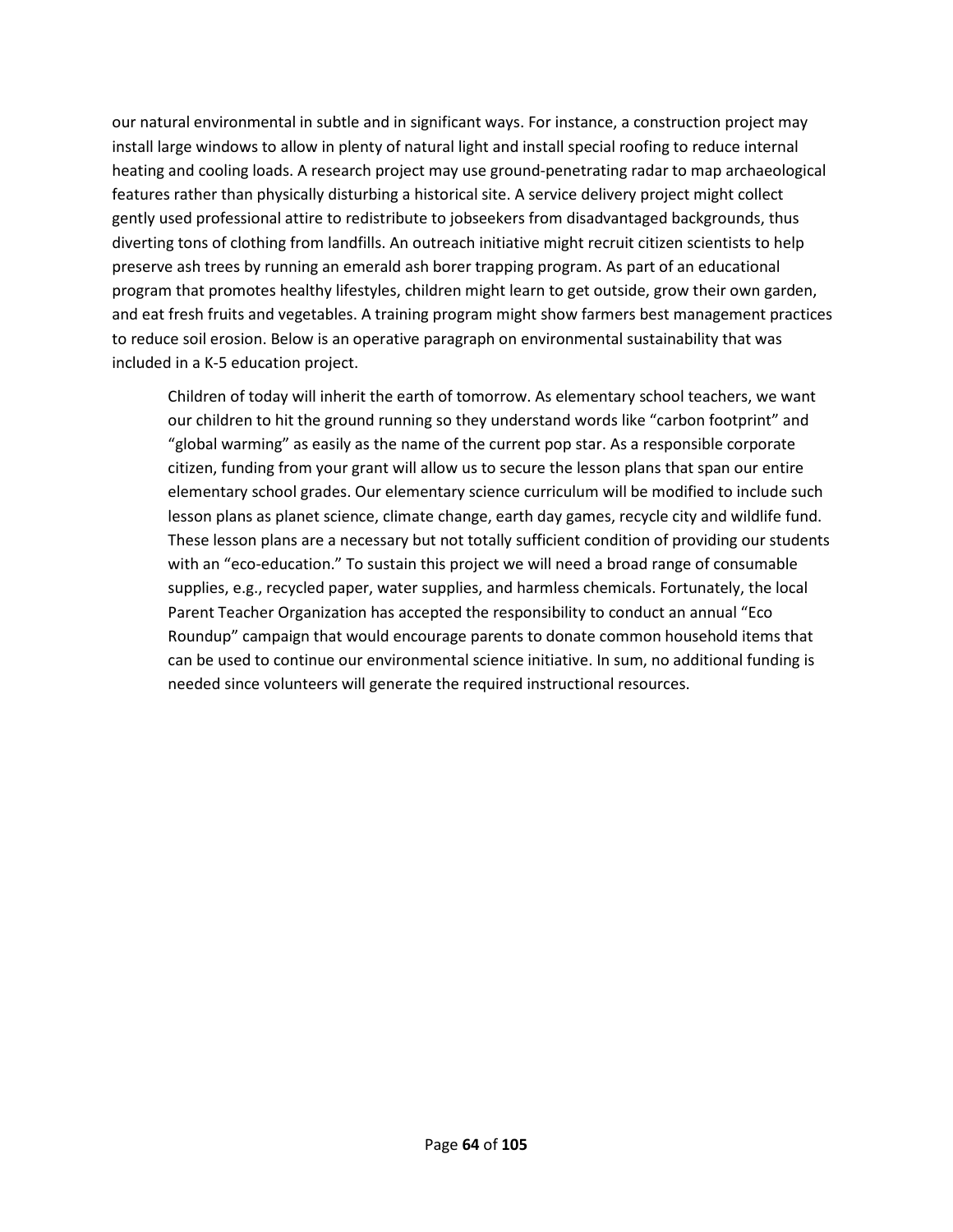### *Key Questions to Answer*

Does your proposal do the following?

- $\Box$  What level of financial support will be required in the year after the grant ends? Two years? Three years?
- $\Box$  Which elements of the project can be institutionalized?
- $\Box$  Which project activities can continue with the support of collaborative partners?
- $\Box$  Which elements of the project do not need to be continued in the future?
- $\Box$  Will an infrastructure, systems, procedures, and networks live on beyond the grant?
- $\Box$  Will your project serve as a model that can be replicated in other settings?
- Will project participants continue to experience humanistic benefits beyond the conclusion of the project period?
- $\Box$  Will enduring advantages accrue for secondary, indirect audiences?
- $\Box$  Is there a plan to continue to used, maintained, repaired, and replaced technology after the grant ends?
- $\Box$  Do methodological choices contribute to preserving and protecting the environment?

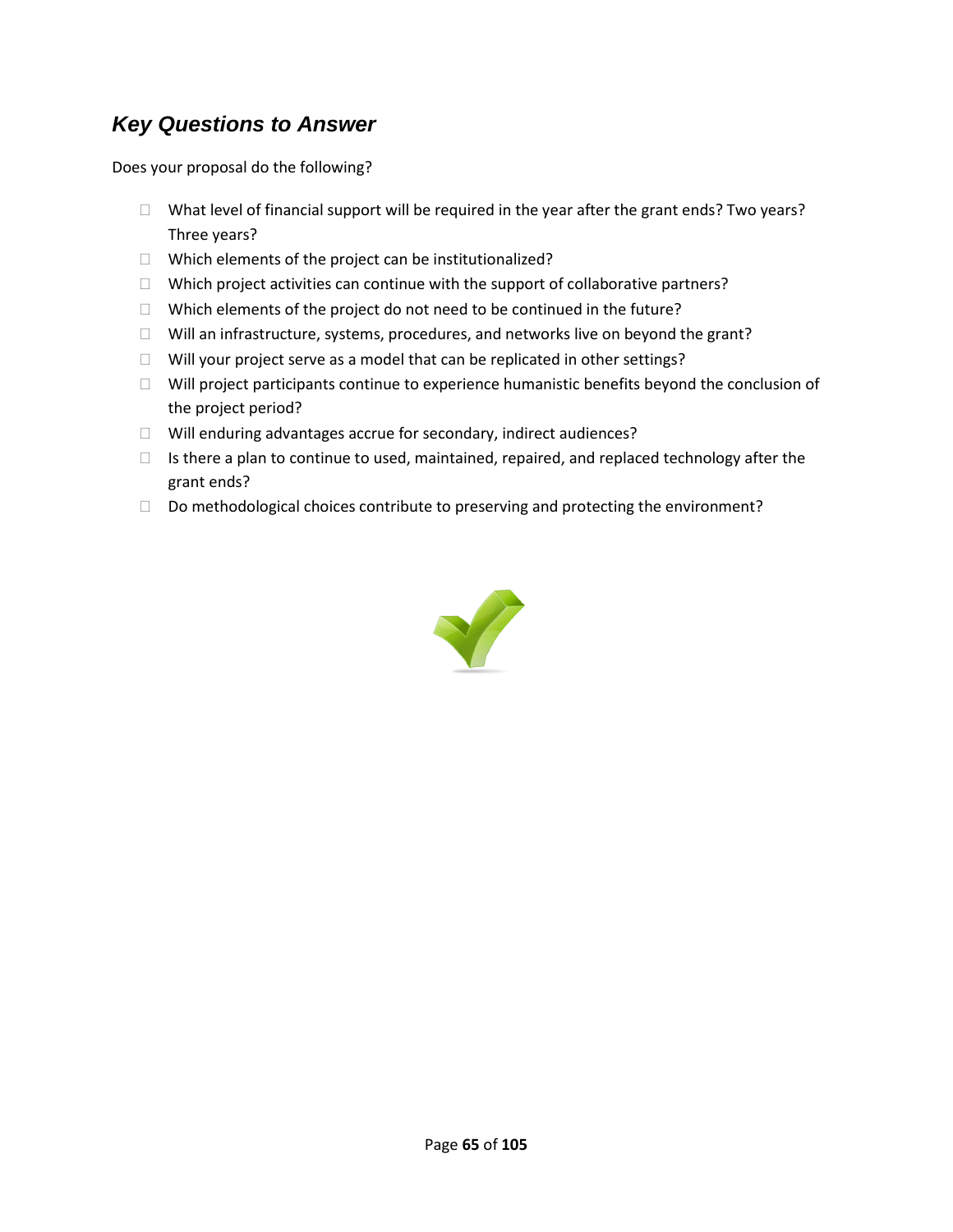# **Appendices**

Appendices contain supportive information relevant to your proposal. Certain appendices may be required by the sponsor, but can also be optional. Sponsors vary in the number and type of appendices they will allow. The following are a few examples.

### *Consortium Agreements*

A *consortium agreement* is appropriate when the collaborating party will be performing substantive programmatic work. The investigator at the consortium institution provides scientific input which could affect the direction of the project. Under this arrangement the parent applicant organization must obtain and include in the application separate budgets for each consortium institution involved.

[Address separate letters to Chancellor of each consortium partner]

Dear Chancellor:

The three neighbor island community colleges within the University of Hawaii system—University of Hawaii Maui College (UHMC), Hawaii Community College (HawCC) and Kauai Community College (KauCC)—have joined together to support the [Name of Grant Here].

University of Hawaii Maui College is the lead for the consortium and is responsible for the submission of all deliverables and required reporting to DOL. All consortium members are committed to working together to accomplish the grant objectives and intend to carry out their respective goals and objectives contained in the project proposal. The two consortium members will provide UHMC, as the lead institution, all information required to meet the reporting requirements of the grant. Institution-specific roles and responsibilities follow, as well as funding amounts requested:

#### **University of Hawaii Maui College (UHMC)**

#### Amount requested: \$xxx,xxx

UHMC is the lead institution on the grant and will serve as the primary point of contact for the consortium. UHMC will provide support and oversight of the proposed programs and Project Coordinator positions, with direct management of these activities by the Program Manager. Add additional description of roles and responsibilities and project deliverables, including all deliverables in connection with administrative functions including quarterly reports, annual reports, and data required for evaluation purposes.

#### **Hawaii Community College (HawCC)**

Include: Amount requested; Role on the project; and required deliverables

#### **Kauai Community College (KauCC)**

Include: Amount requested; Role on the project; and required deliverables

As consortium members, we recognize the important role filled by each college to leverage grant funding in addressing Hawaii's most pressing needs. We are optimistic that the programs outlined will result in [insert text here].

Sincerely, XXXX Community College Consortium Partners

Insert a signature line for each consortium partner leader (Chancellor)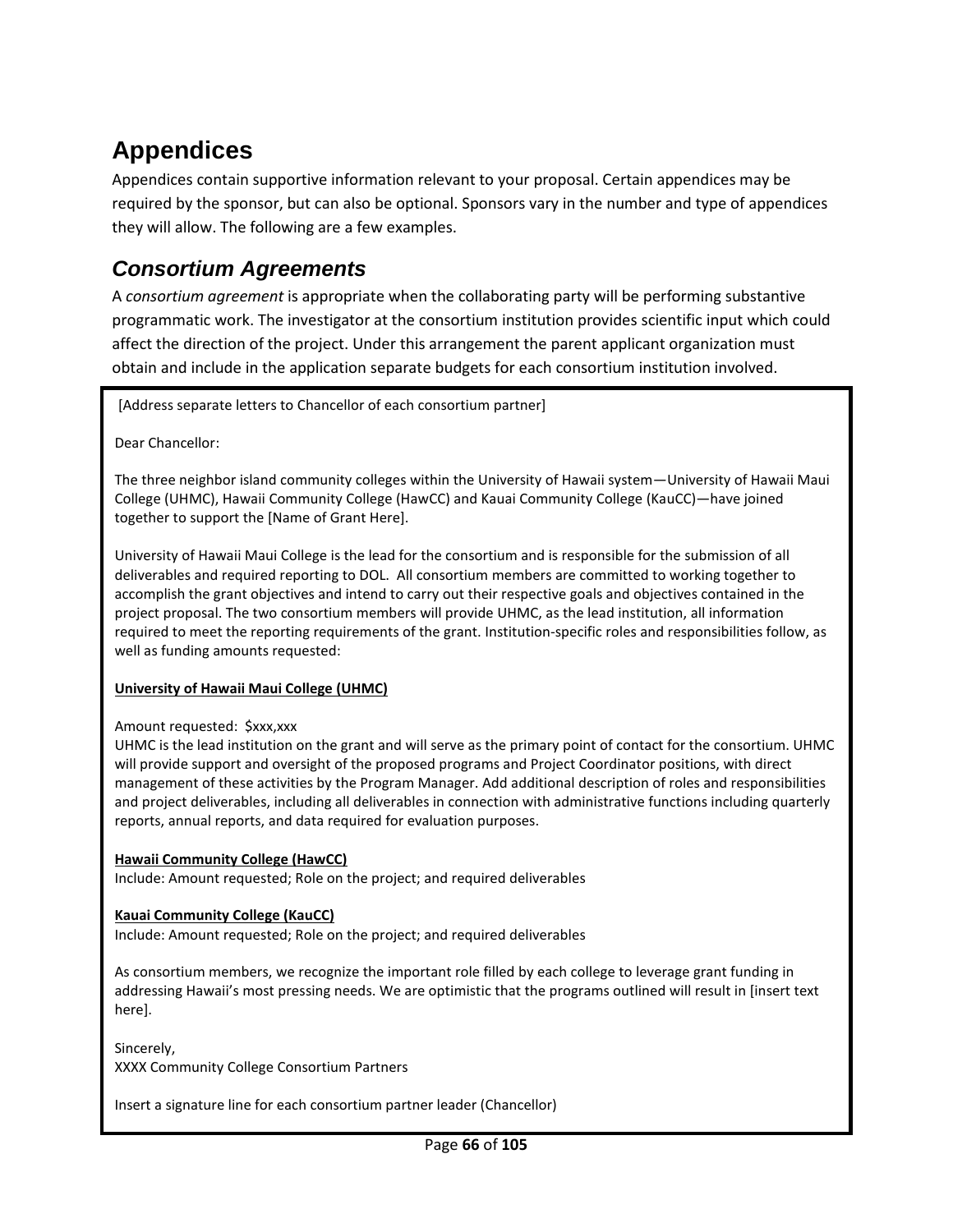### *Letters of Commitment*

To persuade reviewers, you should obtain letters of commitment that actually spell out what project partners will do to contribute to project success. An example follows.

#### Current Date

Mr. Peter Barnett, Project Director Organization Name Street Address City/State/Zip

Dear Mr. Barnett:

I was pleased to learn about your project to address health literacy in Hawai'i, an issue that many health professionals are very concerned about. I am writing this letter of commitment that the XYZ Health System will partner with you in your grant proposal, Reducing Health Disparities by Improving Health Literacy: A Model for Collaboration.

As you know, we have a network of 128 HealthAlert centers distributed throughout the state. Collectively, we have more than 300 healthcare professional that are affiliated with our umbrella organization. We have been serving communities statewide since 1964. Our tenure has afforded us opportunities to build a strong network of individuals who share the values reflected in this project. Your Health Literacy project represents a continuation of your decade long collaboration on various health-related projects.

We are dedicated to partnering in this project by:

- 1. Appointing a representative to the Health Literacy Advisory Council, which would meet semi-annually in Portland for three years to monitor and evaluate the progress of this project;
- 2. Provide opportunities for project partners to meet with our staff to obtain input into the development of this project, as needed;
- 3. Working with project partners to increase awareness of health literacy in Hawai'i hospitals by emphasizing project progress in our bi-weekly newsletter and including you prominently in our annual conventions; and
- 4. Communicating knowledge gained and relevant products developed through this project to hospitals throughout the state.

We look forward to working with all partners on this grant and believe this is a much-needed and innovative initiative.

Sincerely,

Doris Eggerding, MD University of Hawai'i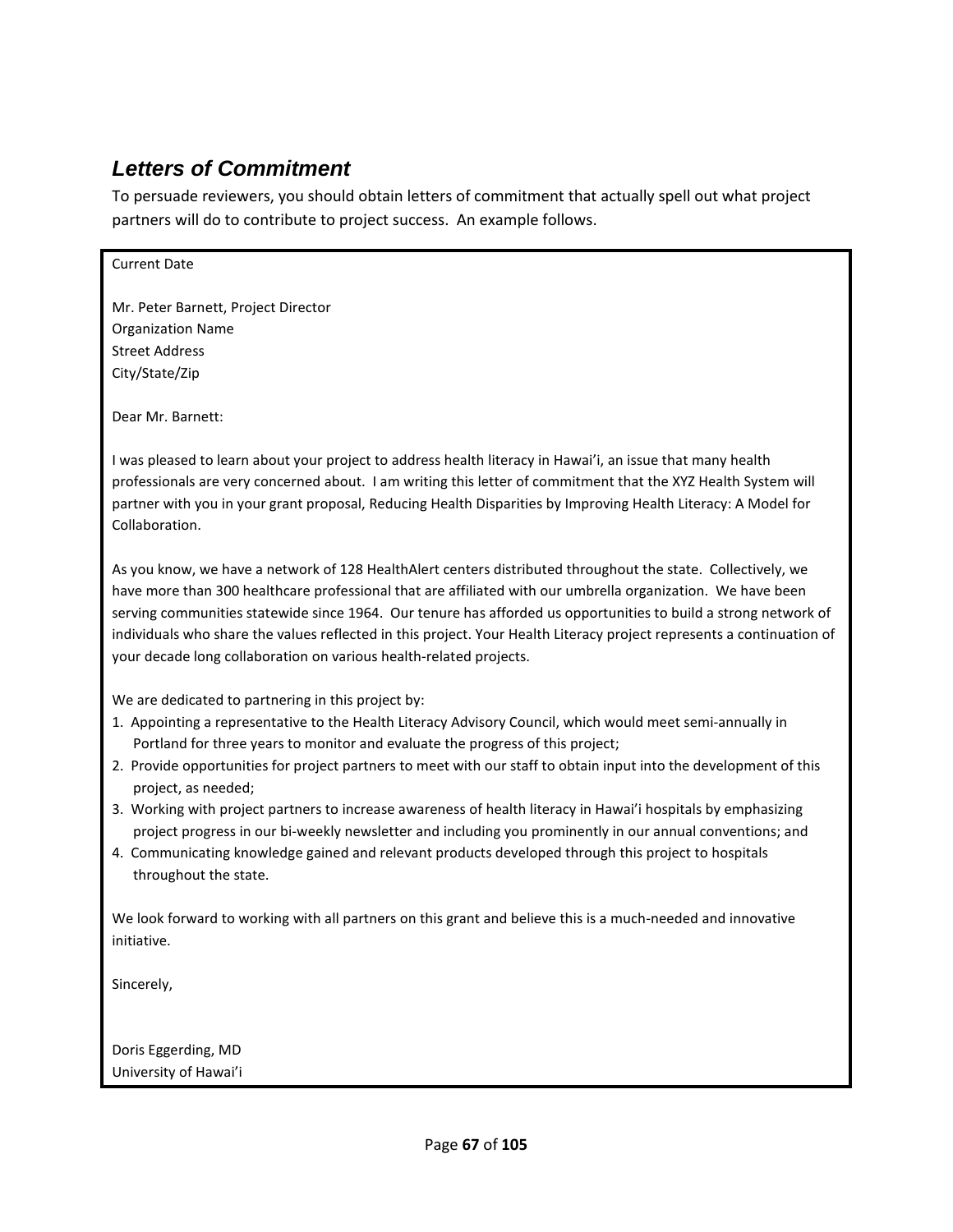The typical letter of commitment contains an opening paragraph, a statement of past relationship between the collaborating organization and the sponsor, a precise listing of what the collaborator will contribute to the project, and a closing paragraph. The following sample paragraphs endorse various projects. Each paragraph below came from a separate letter. Typically, these letters contain a polite opening a closing paragraph and one more substantive paragraph as exemplified below.

#### **Commitment Letter # 1: Opening Paragraph**

I am pleased to lend official support from our agency to your project. I welcome this opportunity to blend our interests with your very real needs. I enthusiastically endorse the involvement of my agency. All will profit from this cross-pollination of ideas. I know from experience that multiple viewpoints are needed to traverse the milieu you face.

#### **Commitment Letter # 2: Opening Paragraph**

I have just finished reviewing your proposal. Your emphasis will certainly be of benefit to your agency and ours. Bringing together the interdisciplinary expertise you have assembled in this proposal can only augment the richness of your project. I enthusiastically endorse the involvement of our agency and will personally assure the administrative support required to reach your project objectives. We eagerly await the formal beginning of your project.

#### **Commitment Letter # 3: Opening Paragraph**

For more than a decade, our agencies have worked cooperatively on a variety of social service projects. In that context, I see your current proposal as a systematic continuation of our past joint efforts. The human and physical resources are in placeand have been for years-to achieve your desired project objectives.

#### **Commitment Letter # 4: Opening Paragraph**

Thank you for the opportunity to review your proposal. You have identified some very significant local problems. As you address these problems in your agency, I am particularly pleased that we can contribute our organizational strength: (specify). Our agency personnel have a demonstrated concern for and proven expertise in this area. In total, you have assembled an excellent interdisciplinary cadre of professionals to make this project quite promising. I want you to know that this project has the highest levels of support and commitment to success. We eagerly await active participation.

#### **Commitment Letter # 5: Opening Paragraph**

I enthusiastically support your proposal. Its interdisciplinary approach to addressing the ever-increasing challenges we face promises valuable guidance. Your leadership role provides you with unique experience and insights with which to direct this project. Your past efforts will serve as an indispensable resource to professionals and enrich the delivery of services. Your proposal has my strong support, and I will continue to allocate time for my personnel to participate in your project activities.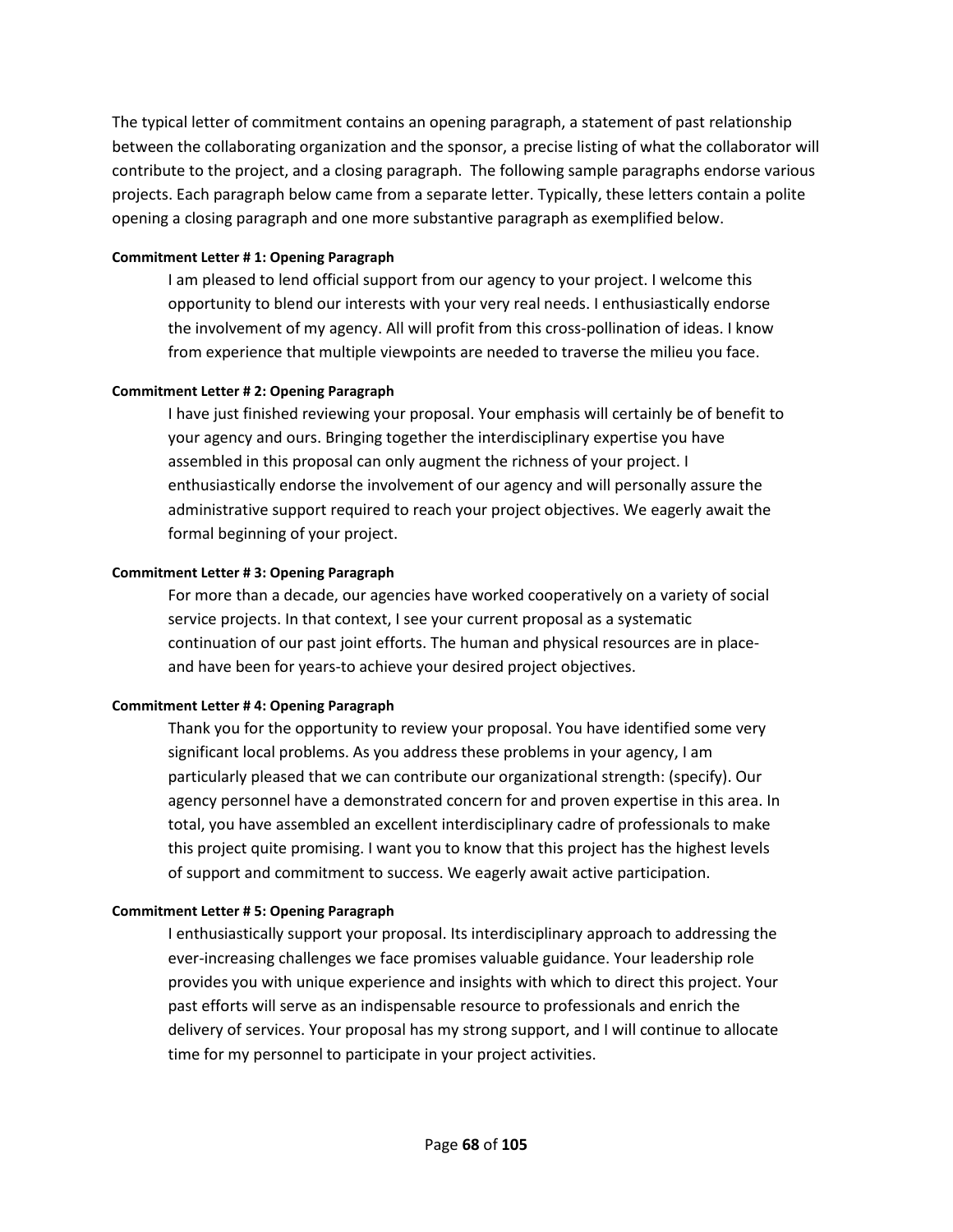You can mix and match sentences from these five different examples to craft opening and closing paragraphs. However, the heart of the letter is the specific commitments that might be made. What might your collaborator be able to bring to your project? Your answer lies in one or more of the following areas, as the following table indicates with 18 different examples.

| <b>Financial Funds</b>  | <b>Human Resources</b>                 | <b>Professional Expertise</b> |
|-------------------------|----------------------------------------|-------------------------------|
| Cash Support            | <b>Advisory Council Participation</b>  | Disseminate Knowledge Gained  |
| In-Kind Support         | <b>Access to Special Populations</b>   | <b>Fiscal Accounting</b>      |
| Tuition                 | <b>Facilitate Partnership Linkages</b> | Programmatic Competence       |
| Scholarships            | Loan of Personnel                      | <b>Testing Samples</b>        |
| Use of Credit Cards     | <b>Attendance at Meetings</b>          | Legal Counsel                 |
| <b>Excess Equipment</b> | Graduate Students/Lab Technicians      | <b>Medical Advice</b>         |

Viewed broadly, the letters of commitment should address collaborator roles before, during, and after the proposed project. Persuasive commitment letters will cite specific activities during the folowing project phases and demonstrate the full potential of the collaboration:

- *Before*: What have you done to collaborate before the grant was submitted?
- *During*: How will you propose to collaborate during the grant?
- *After*: To what extent are you willing to commit to project sustainability after the grant is over?

#### *Resumes and Biosketches*

Many federal sponsors, such as NIH, NSF, USDA, just to name a few, require that you submit a biosketch in their required format. However, if one is not required, for consistency you should settle on a standardized format for proposal resumes. The choice of format is not as important as the fact that all of your organizational resumes match in order to show project cohesiveness. The format you ultimately choose should emphasize the skills that are essential to conduct the proposed project. Most grant applications call for an abbreviated resume or biosketch, often two to four pages. A sample biosketch form exists at<http://grants.nih.gov/grants/funding/424/>.

To enhance the readability and persuasiveness of the personal statement section in your biosketch, you may wish to include headings such as the following, which includes several exemplary starter sentences.

- **Professional Background.** I have over two decades of experience in the healthcare field, including eleven years with the XYZ Hospital system, the eighth largest in the nation.
- **Project Relevance.** The primary project aim is to identify patients who are at risk for falls, which is central to my current responsibilities for patient safety.
- **Professional Credentials.** By profession and training, I come from a clinical background as opposed to being a publishing researcher. I have a track record of experience that is directly relevant to this project as evidenced in these three examples. (Insert examples.)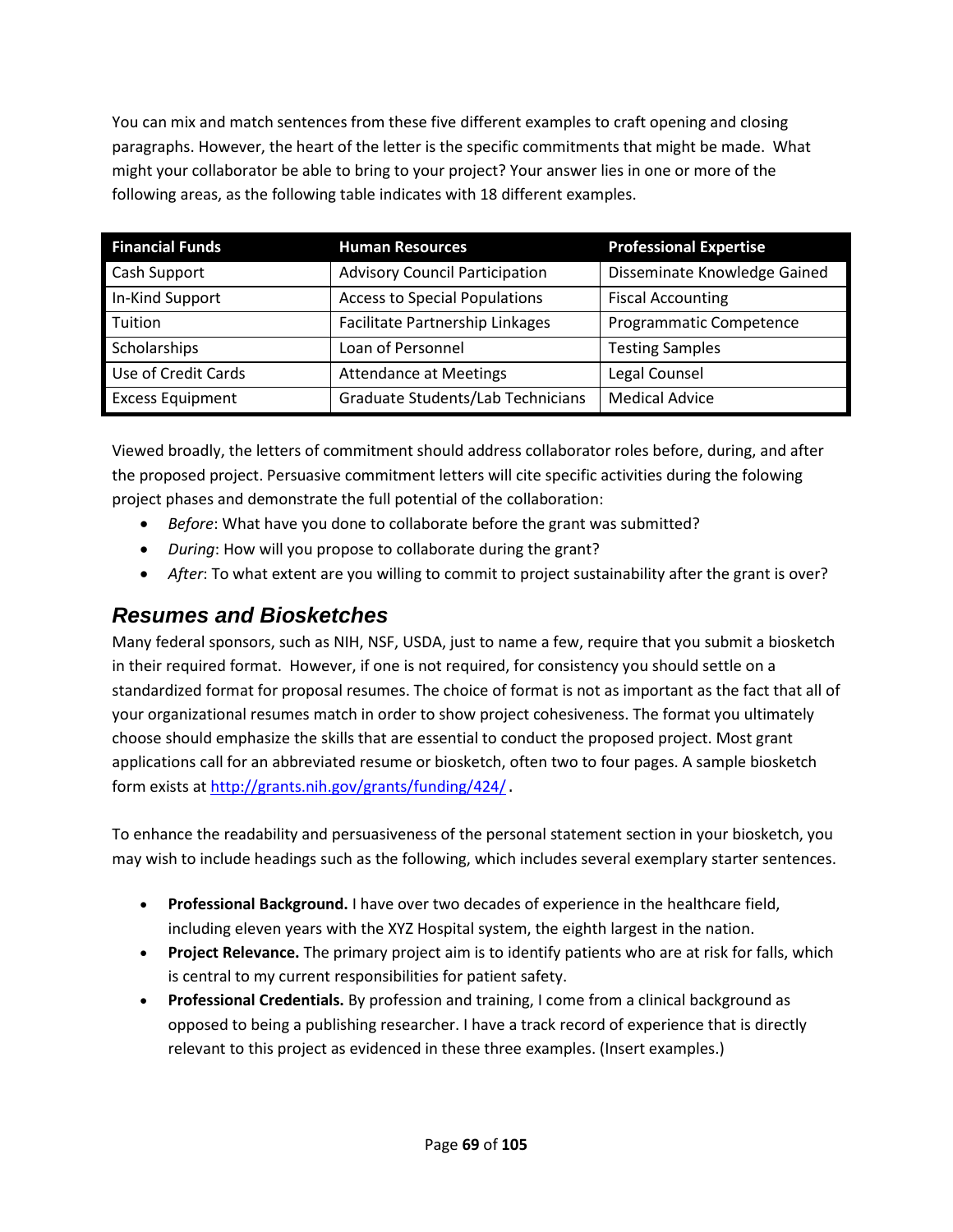### *Key Questions to Answer*

Does your proposal do the following?

- $\Box$  Can reviewers evaluate the proposal without any appendix information?
- $\Box$  Have you included strong letters of commitment and not just support?
- $\Box$  Are assurances of cooperation provided in instances of partnership projects?
- Are resumes included for all key project personnel and consultants?

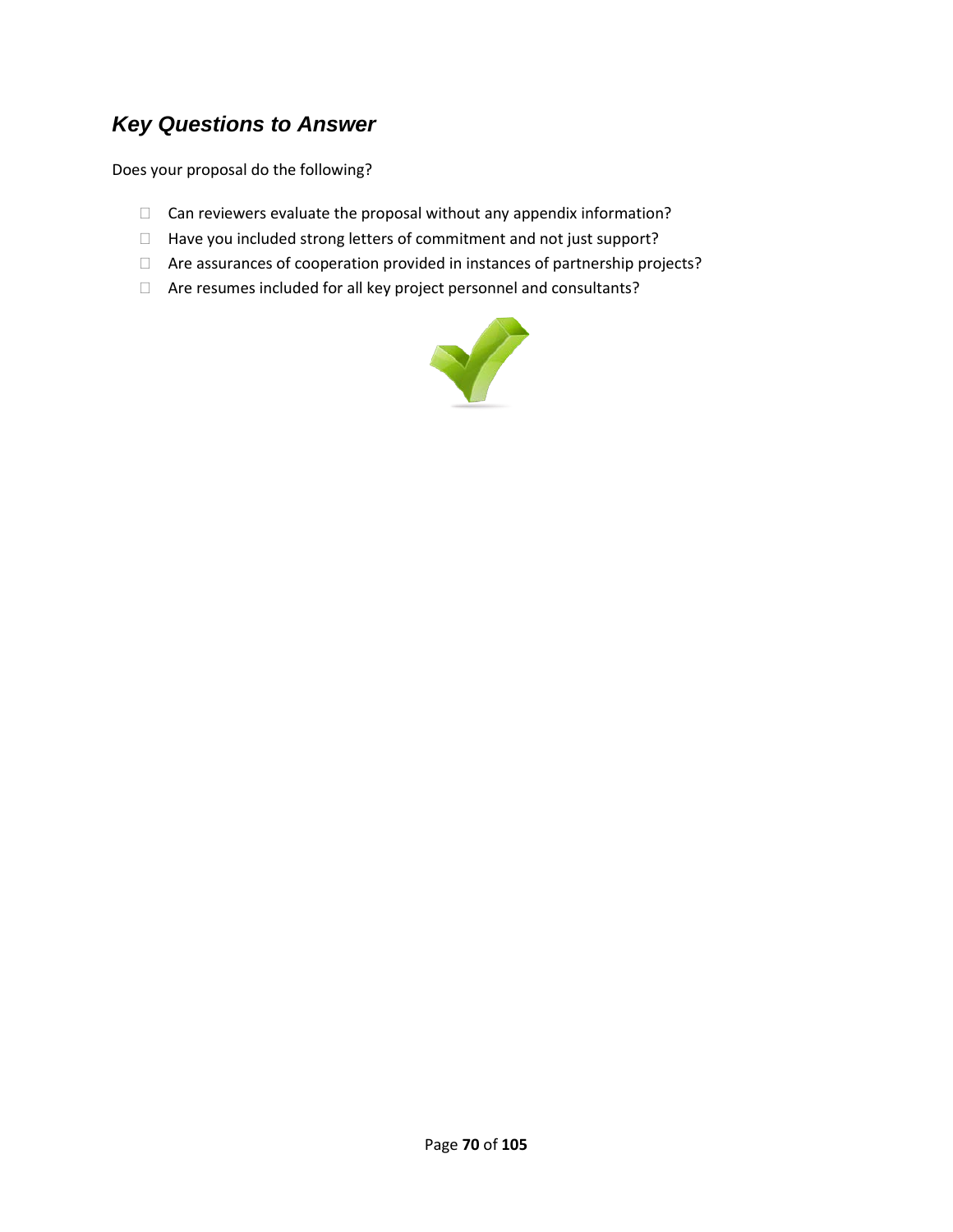# **Abstracts**

### *Key Components*

A thorough yet concise abstract includes the following information elements:

- **Subject**: What is the project about?
- **Purpose**: Why is the project being done? What is the problem or need being addressed?
- **Activities**: What will be done? What methods will be used?
- **Target Population**: What special group is being studied or served?
- **Location**: Where is the work being performed?
- **Outcomes**: What types of findings will result? To whom will these be useful?

#### *Formatting*

Inexperienced grant writers often make two major mistakes in writing proposal abstracts. First, they compress their information into one or two paragraphs, paying little attention to readability. Second, they fail to include subheadings into their text, thereby making it difficult for reviewers to obtain a clear project overview.

The proposal abstract should be the last written proposal section. An easy way to craft the abstract is to first identify the primary subheadings, such as those listed above, and repeat one or two key sentences from your project narrative that addresses each element. Among other things, this approach enables the readers to foreshadow the entire proposal. The length of your abstract will vary, depending on sponsor requirements. The range varies from 250 words to 3 pages.

## *Key Questions to Answer*

Does your proposal do the following?

- $\Box$  Does my abstract effectively summarize the project?
- $\Box$  Does it place appropriate emphasis on the various proposal components?
- $\Box$  Does it enumerate project outcomes?
- $\Box$  Does it comply with the length or word requirements of the sponsor?
- $\Box$  Does it use key subheadings to highlight proposal sections?

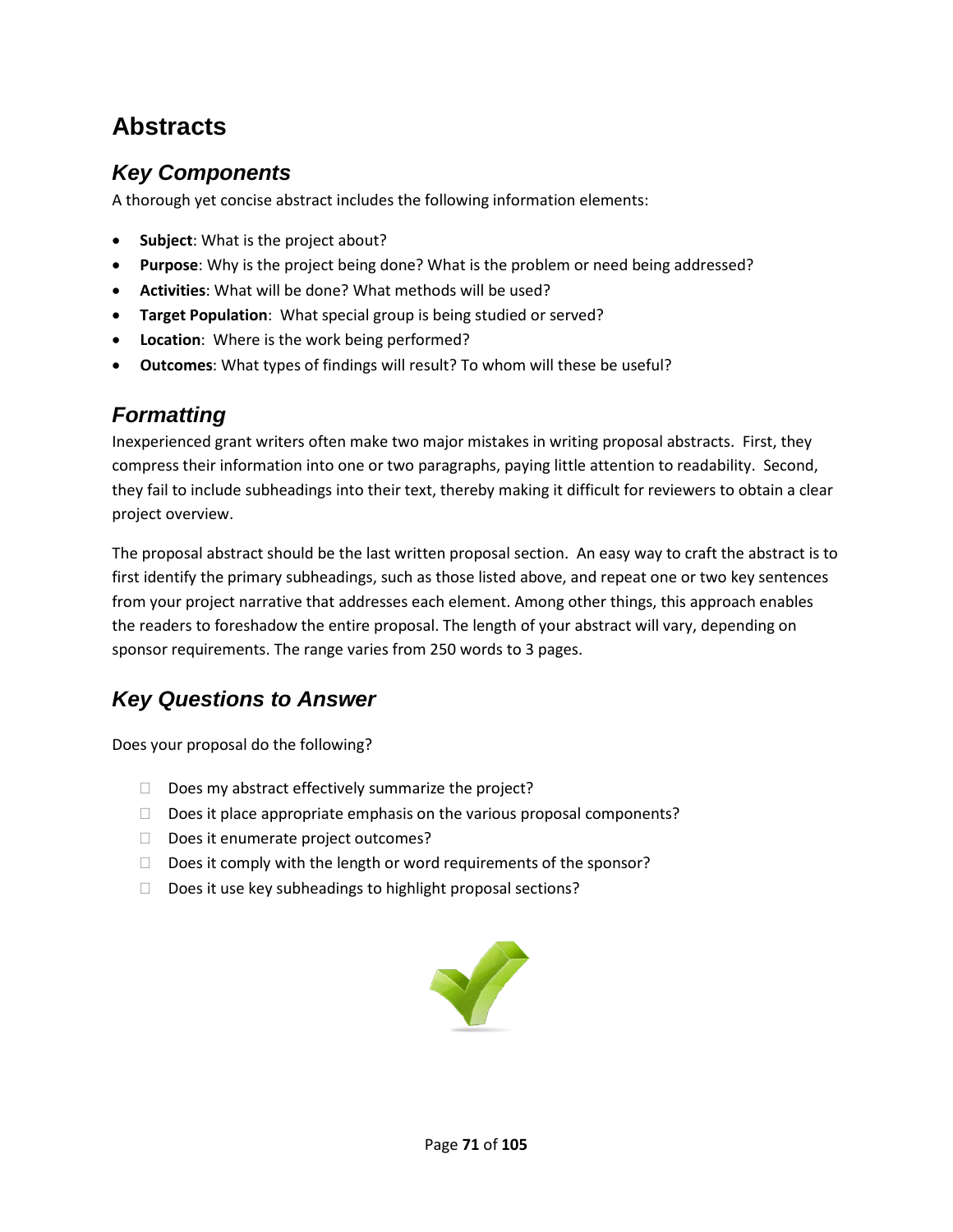## *3.0 Writing Tips*

## **Headings**

Headings and subheadings act like a table of contents placed directly in your proposal text. That is, at a glance they reveal the main ideas and the organization of your proposal to the reader. Ask your program officer for a copy of the reviewer's evaluation form, and use those same headings and subheadings in your proposal. If a reviewer's evaluation form is not available, use headings and subheadings that are specific to your proposal. Generic headings such as "Introduction," "Background," "Materials," "Methods," "Results," "Conclusions," and "Recommendations" are not unique to your proposal. Short, specific headers such as these will have more impact on your readers:

- **The Problem: Overcoming Distance Barriers**
- **Eliminating the Shock Waves**
- **Our Credentials: 125 Years of National Experience**
- **Benefits of Youth Programming**
- **Capabilities: 75 New Volunteers**

Specific heading give reviewers an overview of your entire project, even if they are merely skimming your proposal. Note that the headings are in a different type style (Arial Boldface in the above examples) than the proposal text (Calibri in this paragraph).

# **Levels of Organization**

You can use vertical and horizontal white space to create up to three levels of organizational headings. Do not use more than three levels of headings because you may lose the reader in the structural detail of your proposal. Effective use of white space sets off headings and enhances readability.

- Level one headings should be centered, 16 point font, sans serif type face (e.g., Arial), all capital letters, and 12-point boldface font double spaced before further text follows.
- Level two headings should be left justified, sans serif type face (e.g., Arial), keywords capitalized and italicized, 14-point boldface font. Single space before further text follows.
- Level three headings should be indented, serif typeface (e.g., Times New Roman), keywords capitalized, and 12-point boldface font. Punctuate and continue with paragraph copy.

An example follows of all three levels of headers:

# **THIS IS A LEVEL ONE HEADING**

The rest of the proposal would continue here.

#### *This Is a Level Two Heading*

The rest of the proposal would continue here.

**This Is a Level Three Heading**. The rest of the proposal would continue here.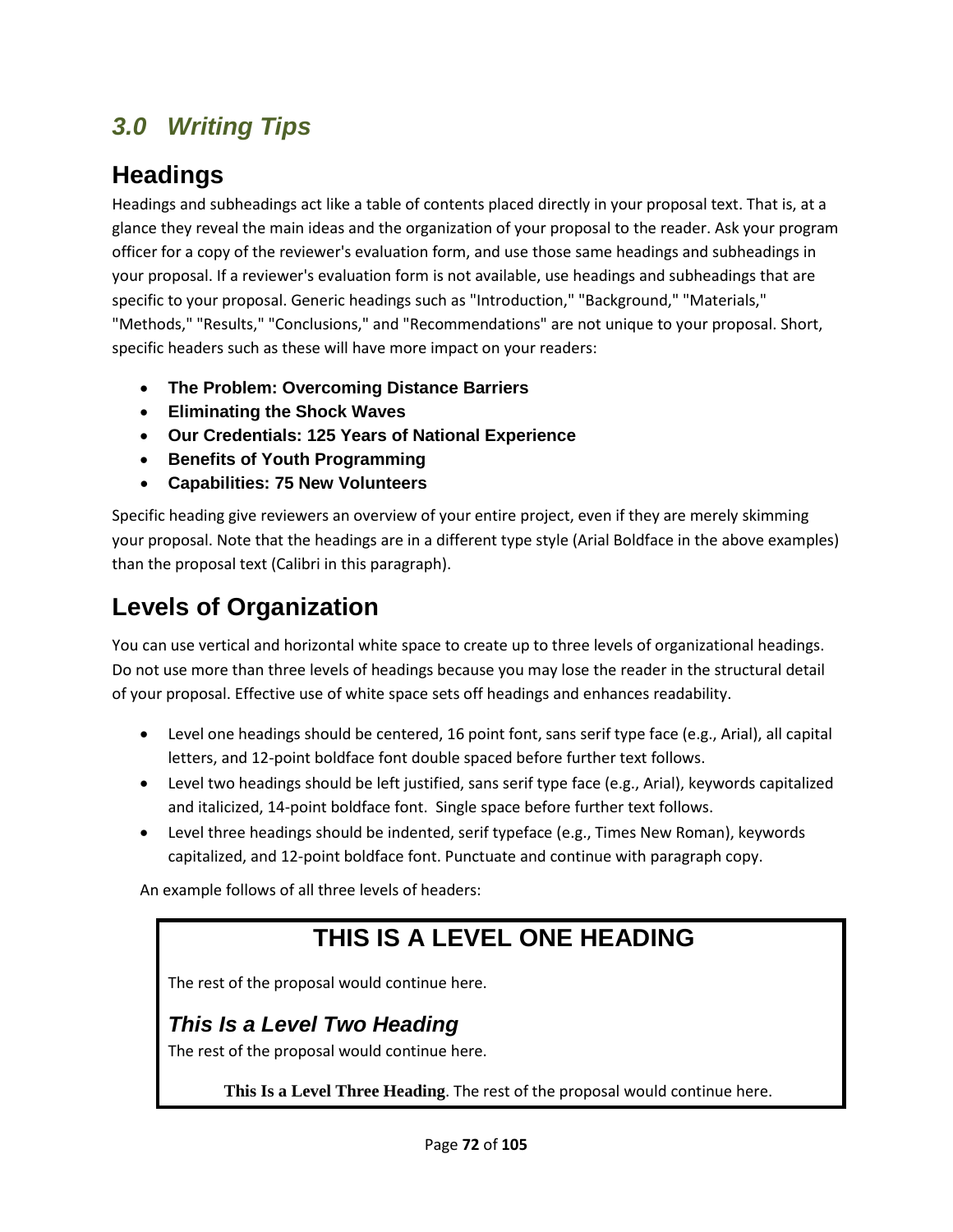Note the spacing between the three heading levels. This visual chunking strategy is highly readable and facilitates reviewer skimming.

Level one headings signal new topic areas, whereas levels two and three indicate subtopics within level one. The headings should be concise but informative. Too few or two many headings make the proposal difficult to read.

# **Margins**

A ragged right margin is preferable to a right margin justified. The justified right margin requires proposal spacing and causes the appearance of little white "rivers" to flow down the page, making the proposal more difficult to read. You want to avoid reviewer fatigue when reading your proposal. Pay particular attention to the margin requirements in the sponsor guidelines. If margins are not specified, the margins should be one inch on all four sides. While smaller margins allow more words per page, the proposal narrative becomes too difficult to read.

# **Font Type and Size**

Unless sponsor guidelines dictate differently, we recommend using 12 point Times New Roman (a serif font) for your proposal narrative and Arial (a sans serif font) for your headings and subheadings. Since NIH doesn't allow the use of Times New Roman, we suggest you use the closest allowable font, which is Georgia.

# **Sentence and Paragraph Length**

While sentence length varies, your average sentence length should be under 20 words. If you have any sentences over 30 words, they become difficult to follow on a skim reading basis. Word processing software have tools that allow you to perform word counts on sentences, a block of text, or a document. Say it as simply as possible, for example:

*Too Long*: The elastic fabric surrounding the circular frame whose successive revolutions bear you onward in space has lost its pristine roundness.

*Better*: You have a flat tire*.*

Paragraphs should be approximately eight to twelve lines long. Short paragraphs allow for use of white space that enhances proposal readability.

# **Transitional Words, Sentences, and Paragraphs**

Transitional expressions -- words and phrases that signal connections among ideas -- can help you achieve coherence in your writing. Each expression is a signal to the reader that explains how one idea is connected to the next. Business writers suggest that the use of transitions makes the difference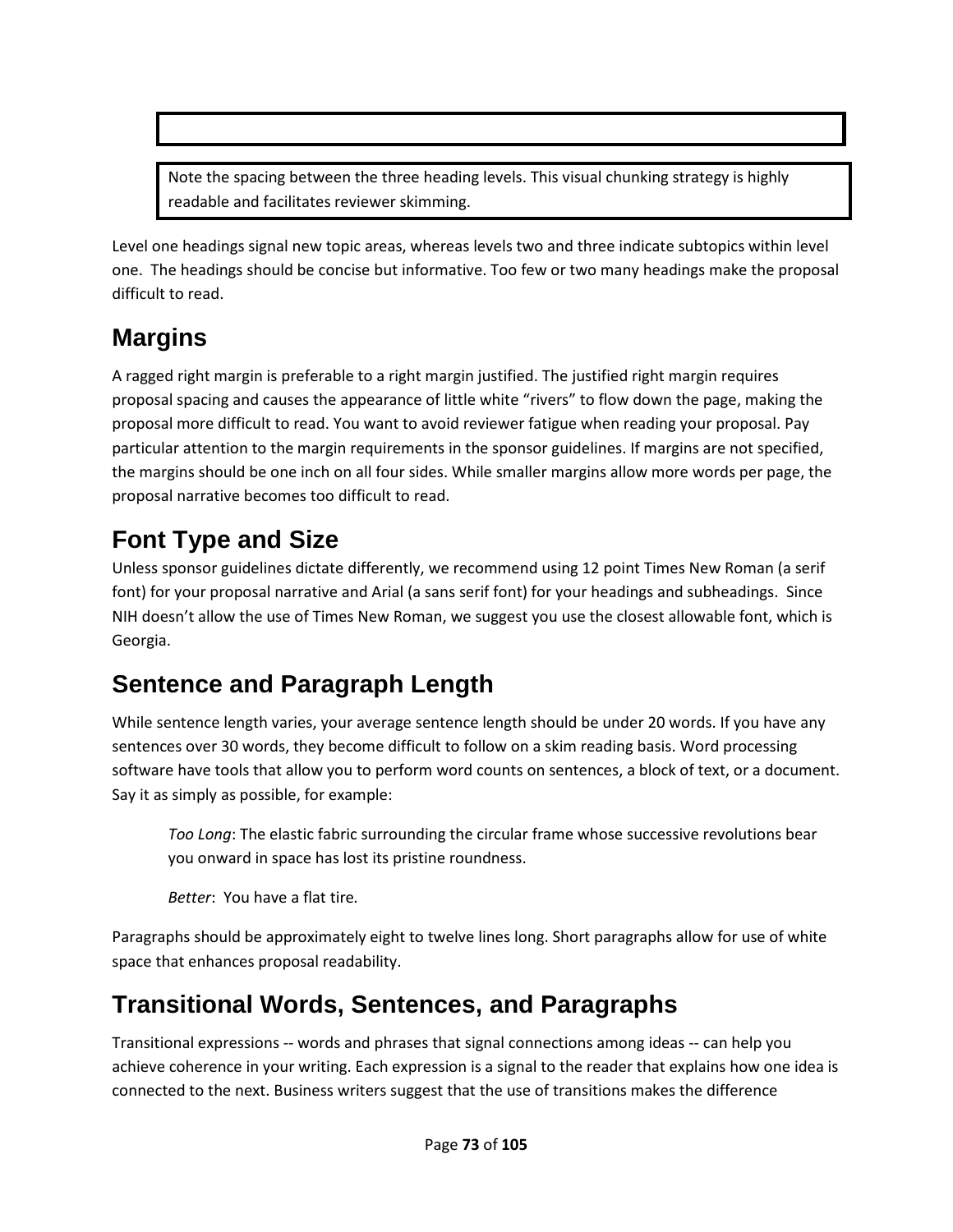between average and persuasive copy. Common transitional words and phrases examples included below can indicate:

- *Addition*: also, in addition, again, and, and then, too, besides, further, furthermore, equally important, what's more, next, then, finally, likewise, moreover, first, second, third, last, indeed, more precisely, what is more, besides
- *Comparison*: similarly, likewise, in like manner, in the same way, in comparison
- *Concession:* after all, although this may be true, at the same time, even though, of course, to be sure, certainly, naturally, granted
- *Contrast:* but, yet, however, on the other hand, nevertheless, nonetheless, conversely, in contrast, on the contrary, still, at the same time, after all, although true, and yet, in spite of, notwithstanding
- *Example:* for example, for instance, thus, as an illustration, namely, specifically, in particular, incidentally, indeed, in fact, in other words, said differently, that is, to illustrate, of note
- *Location:* in the front, in the foreground, in the back, in the background, at the side, adjacent, nearby, in the distance, here, there
- *Restriction:* despite, contrary to, although, while, provided, in case, if, lest, when, occasionally, even if, never
- *Result:* therefore, thus, consequently, so, accordingly, due to this, as a result, hence, in short, otherwise, then, truly, that caused, that produced
- *Sequence:* first, firstly, second, secondly, third, thirdly, next, then, finally, afterwards, before, soon, later, during, meanwhile, subsequently, immediately, at length, eventually, in the future, currently, after a short time, as soon as, at last, at the same time, earlier, in the meantime, lately, presently, since, temporarily, thereafter, thereupon, until, when, while
- *Summary*: as a result, hence, in short, in brief, in summary, in conclusion, finally, on the whole, to conclude, to sum up, thus, therefore, as a consequence, at last
- *Time*: now, later, meanwhile, since then, after that, before that time

Extending this notion, we recommend using transitional sentences and paragraphs to ensure that your proposal reads smoothly and fluently. Transitions will blend separate proposal segments into one continuously flowing copy. Insert them wherever you are making major content shifts within your proposal. These overview paragraphs provide signals that the current ideas are shifting to something else:

1. A transitional bridge from a problem section to a solution section in the proposal.

In sum, a combination of school and community poverty, health disparities, and shortage of health care providers are preventing children from leading healthy lifestyles. School-based health centers can bridge these gaps in order to provide comprehensive primary and preventive health care to this medically underserved community.

This transition paragraph reminds reviewers of the problems as a prelude to discussing solutions.

2. An introductory statement to a methodology section.

This section summarizes our plans, and is supplemented with concise statements that provide the motivation behind this plan of action.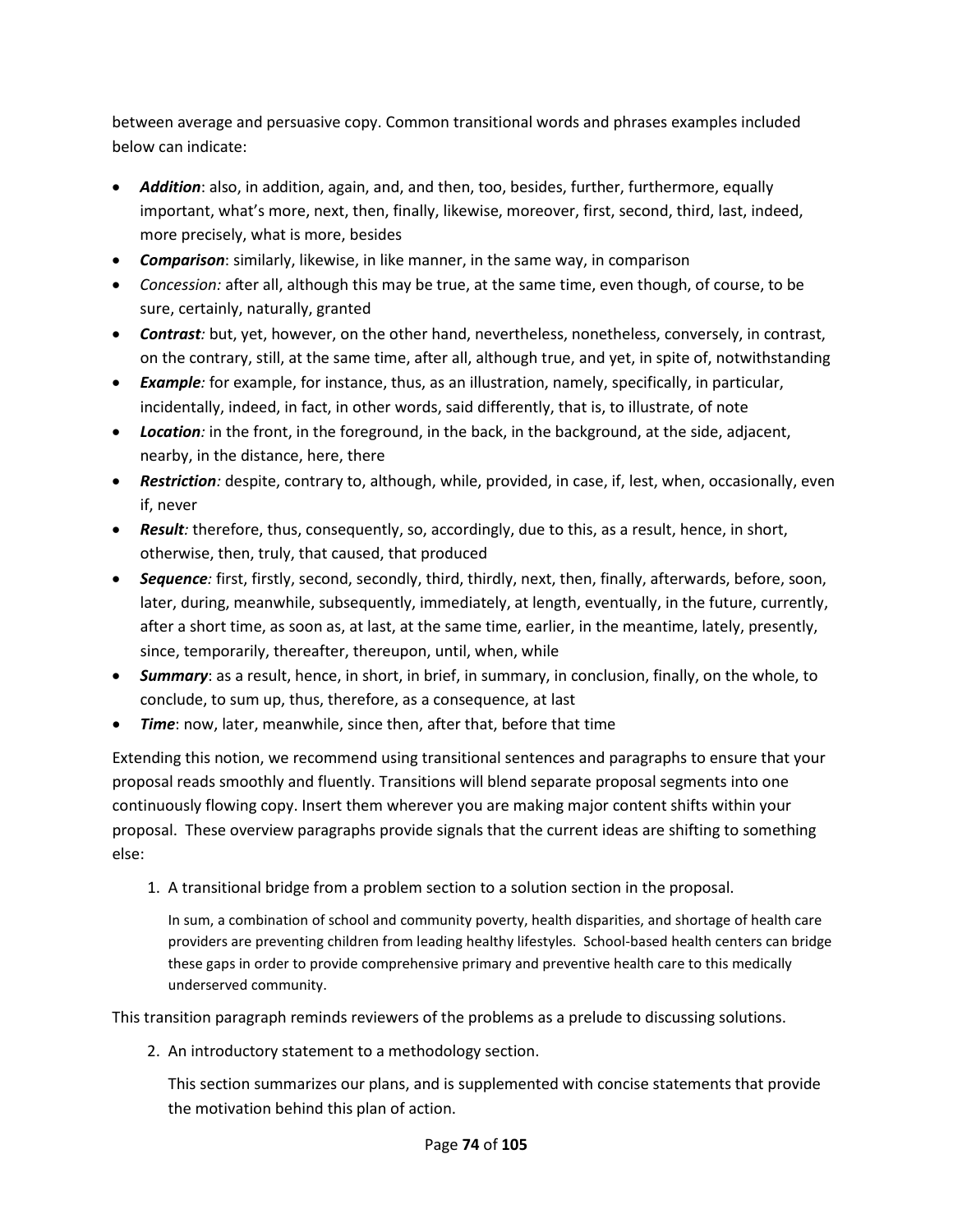This sentence does two things: it foreshadows the upcoming proposal section for the reviewer and it alerts the reviewer that the rationale for selecting this particular methodology will be explained, an important inclusion that is often overlooked.

3. A proposal section that establishes the credibility of the project co-directors.

One added value of the co-directors is that they have experienced the challenges of managing multi-faceted project. They know what works and doesn't work. Based on their experience, and a concern that reviewers might feel the co-directors are already "overextended," considerable thought has gone into this carefully crafted project organizational structure, which includes strategic highly-trained professionals as key support personnel.

This section tells the reviewers that the key project personnel are not only experienced project managers, but also are not over committed.

4. A proposal section that alerts the reviewer to the structure of the methodology section.

Each of these activities is written in a way that is consistent with the agency scoring system*.*

This sentence signals the reader that the proposal writers obtained a copy of the reviewer's evaluation form from the Program Officer and follow it in their discussion of the methods section, thereby simplifying the reviewer's task.

5. These proposal writers had a pretty good idea who their competition might be and wanted to posture themselves favorably against their competition.

Our plan of activities is built on a careful reading of the RFP priorities, and of activities of the existing center at the XYZ Institute. While their activities are appropriate, we believe we have the infrastructure in place that enables us to aim higher.

In a very professional manner, this section says "we're better than our competition."

## **Starter Sentences**

## *Orienting Comments*

Perhaps one of the biggest challenges in proposal writing is getting started. Often times, people will stare at a blank computer screen for a long time before getting that first sentence down. If one could overcome the mental block that sometimes accompanies writing that first sentence, the rest of the paragraph would flow easier.

This document is intended to help you jump-start your proposal writing by suggesting possible starter sentences for the proposal sections. Whether you use one of these sentences verbatim or see it as a trigger to write your own sentence, the important thing is to start writing. Remember, your first draft is not your final draft. Your first draft is for getting it down, not getting it perfect, which comes through the subsequent editing process. Pick and choose among these sentences as needed.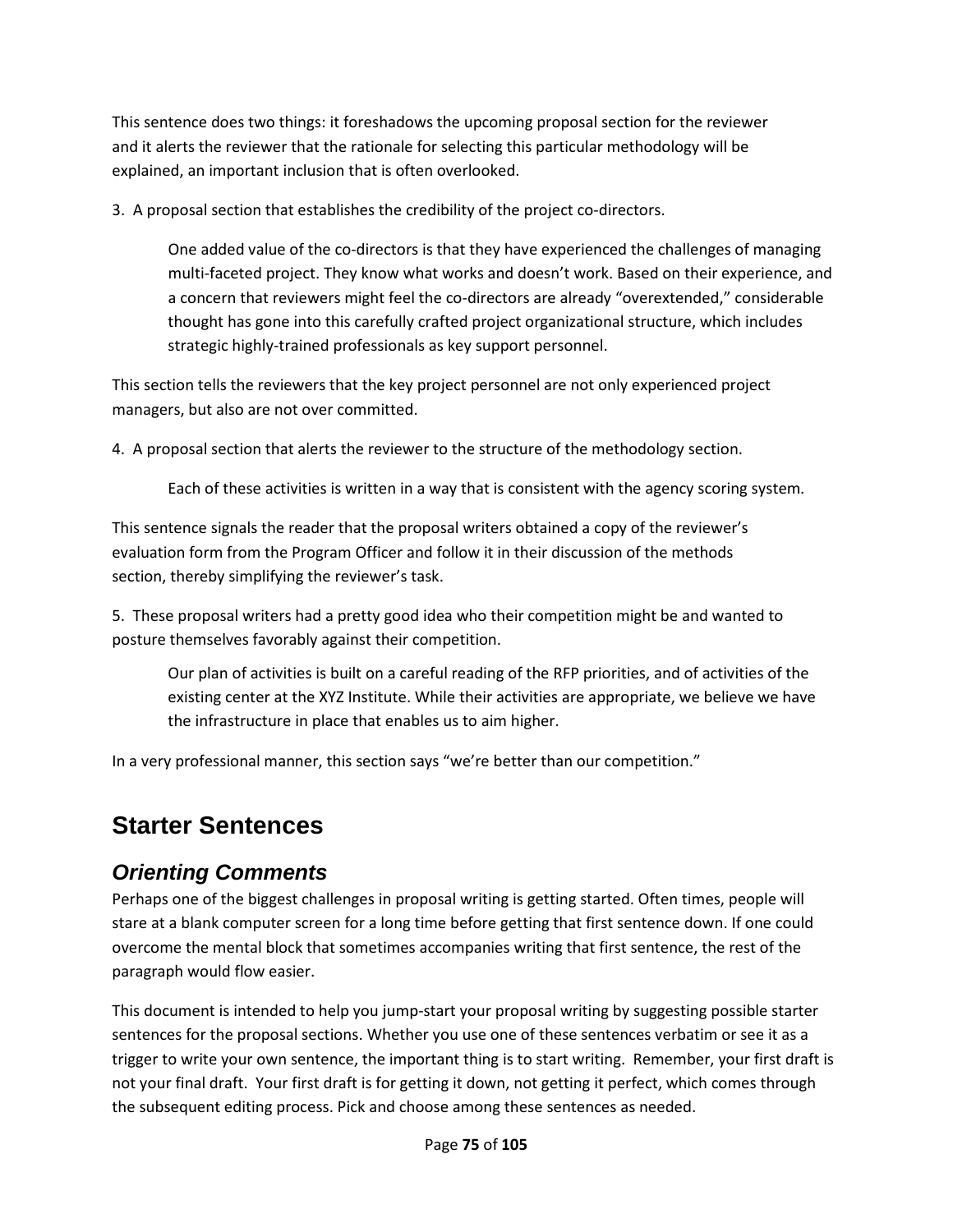### *Need*

- 1. A spiraling gap exists between A and B………
- 2. A growing body of evidence suggests three major problems exist…….
- 3. Despite the increase in technology, we continue to lag behind………
- 4. XXX is a formidable obstacle to solving major needs in the area of…….
- 5. We are in dire need of innovations to combat several increasingly prevalent problems that voraciously devour our social and economic resources
- 6. A current limiting factor to solving this problem regards …………
- 7. Nationally, the frequency of the problem is xxx. Statewide, it is even worse at xxx. But, locally the incidence is an overwhelming xxxx.
- 8. Our understanding of this problem is currently hindered by a lack of a clear relationship between xxx and yyy.
- 9. To overcome this barrier, new insights into are xxx and yyy are essential.
- 10. Our preliminary studies have highlighted the need to address this urgent problem.

### *Goals, Objectives, and Outcomes*

#### **Goals**

- 1. Our goal of this proposed project is to ……………..
- 2. Based on our preliminary data, our project goal is to……..
- 3. We will pursue four measurable objectives, detailed below, to achieve our goal of ………..
- 4. Our project goal (to do something) represents our "big picture" vision of what we wish to accomplish
- 5. To achieve this goal, our broad vision of what we hope to accomplish of (doing something), we will pursue three specific, measurable objectives…

### **Objectives**

- 1. Our three specific aims (objectives) are ……….
- 2. In this proposal, we will test the hypothesis that………….
- 3. This proposal presents two major goals with three specific objectives for each goal….
- 4. To assess the extent to which the proposed project solves the problems noted above, the project's effectiveness will be measured using the following project objectives:
- 5. By October 31, 2015, we will accomplish the following measurable objectives.

### **Outcomes**

- 1. We will advance fundamentally our understanding of …….
- 2. Specifically, the outcomes of this project will enable us to better identify……
- 3. Achieving our goals and objectives will result in three major benefits. First,…..
- 4. At the end of the project period, three significant changes will occur. First, .....
- 5. Here's what will be different upon project completion:……….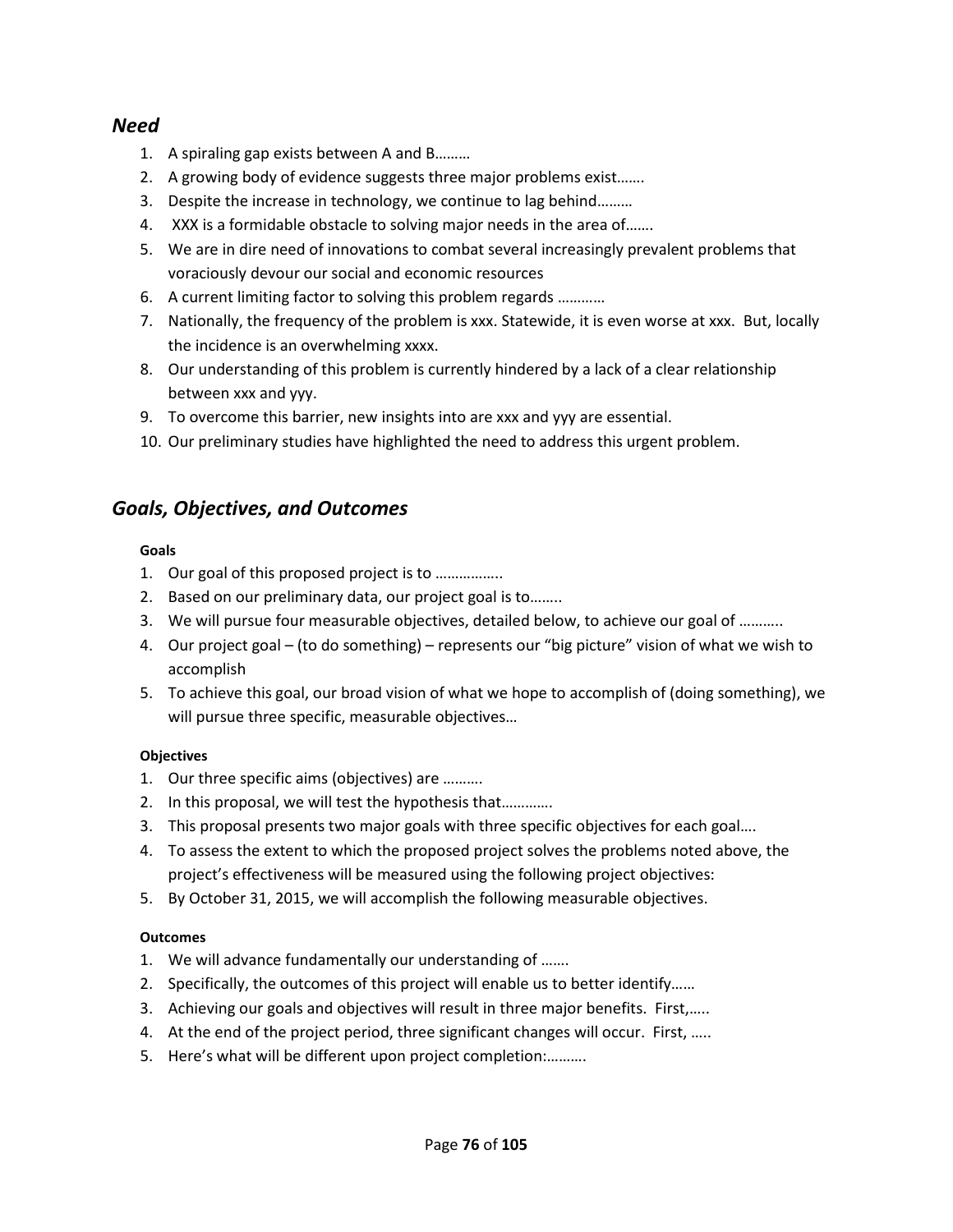### *Methods*

- 1. Our methodological approach will produce a paradigm shift in…
- 2. Viewed broadly, this project will provide an innovative approach to the study of ……
- 3. Recent advances in XXX approaches justify…
- 4. We will validate the most promising…
- 5. Our approach combines the power of XXX to investigate YYY
- 6. This innovative and ambitious project will integrate …..
- 7. If successful, our method would represent a novel therapeutic approach to ....
- 8. The innovative approaches of this proposal capitalize on our unique expertise in ..........
- 9. Our approach offers a cost effective solution to the problem of ……
- 10. Three distinguishing features characterize our approach. First,…….Second,………..Third,………..

### *Evaluation*

- 1. Our evaluation protocol uses a strategic mix of qualitative and quantitative methods.
- 2. We will conduct a process evaluation to make any necessary "mid-course" corrections and an outcome evaluation to ensure that we achieve our final project results.
- 3. To ensure full project accountability, we will conduct both internal and external evaluations.
- 4. To ensure the appropriateness and comprehensiveness of our evaluation methods and the use of objective performance measures to produce quantitative and qualitative data, this project follows an evaluation model (Brinkerhoff*, et. al*, 1983).
- 5. Our evaluation model poses specific questions, states outcome criteria clearly, adopts an information plan, analyzes data, interprets results and disseminates outcomes.
- 6. We will conduct formative evaluations to assess the effectiveness of the project during the grant period as well as summative evaluations to judge the ultimate success of the completed project.
- 7. To achieve our project evaluation goals, we will appoint an Evaluation Steering Committee, consisting of the project director and seven additional individuals representing the affiliate institutions, agencies, and professions.
- 8. Our evaluation protocol serves two purposes: (1) to provide feedback during program operation, and (2) to provide quantifiable data regarding the short- and long-term effectiveness of the program
- 9. Our outcomes evaluation plan involves collecting data to document the extent to which objectives and activities were achieved.
- 10. We will conduct a rigorous evaluation in order to gain feedback that will be used to modify childcare programming, trainings, and technical assistance to improve the likelihood of accomplishing project goals.

## *Dissemination*

1. Our project uses a strategic mix of active and passive dissemination strategies to communicate our results to all stakeholders.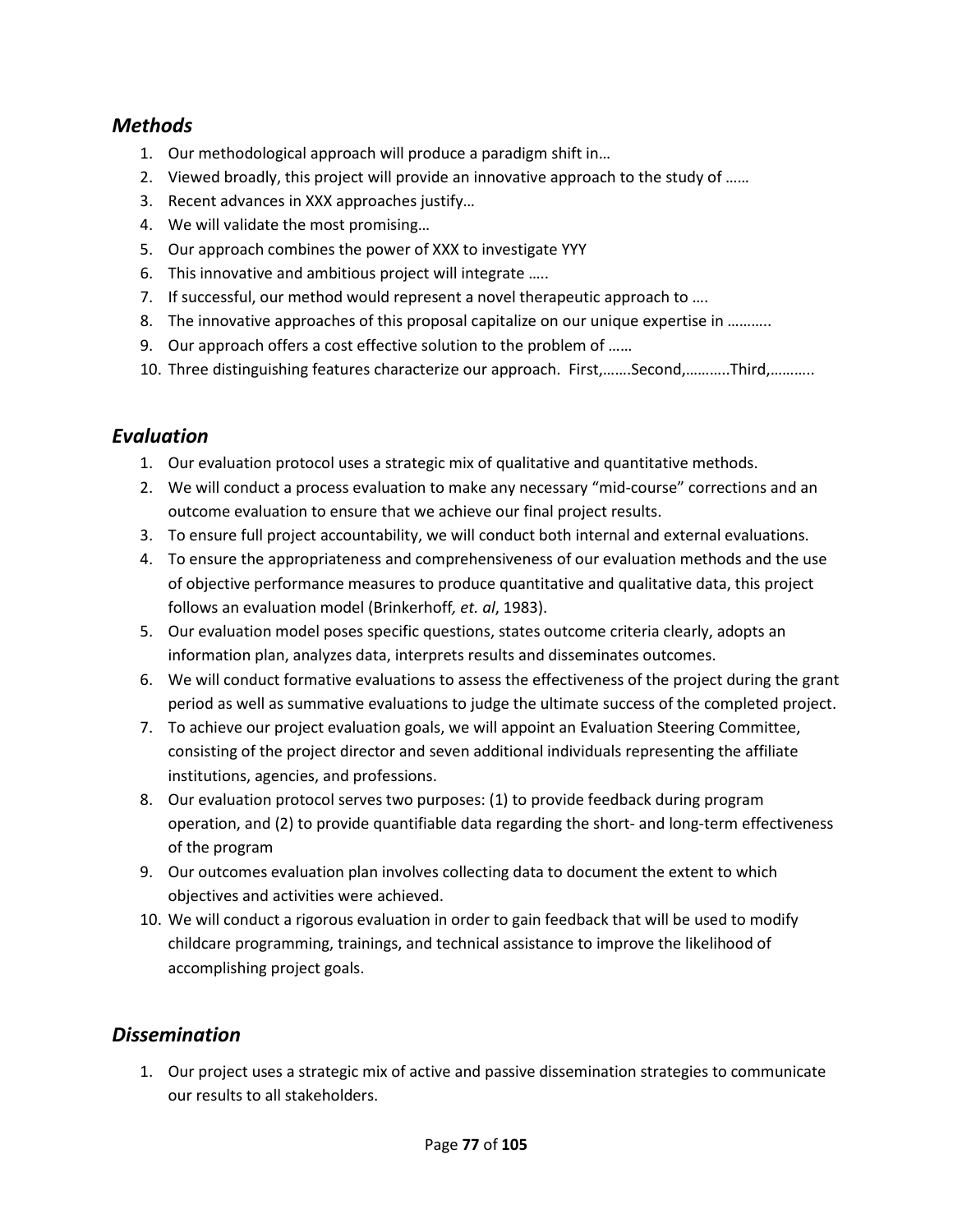- 2. Since our target audience of teenagers relies heavily on social media as a communication tool, we will disseminate our health education program to them in short segments via Facebook and Twitter.
- 3. Traditionally, academics rely on publications in journal articles and presentations at large conventions to disseminate their research findings. In this project, we will go beyond the standard strategies and host a webinar, issue press releases, and make our data instantly available through the National Technical Information Service.
- 4. Since our primary project purpose is to advocate for a new temporary jobs policy, we will issue interim working papers to state legislators and invite them for a site visit to see firsthand the employability and work productivity of these formerly incarcerated persons.
- 5. Through the dissemination of study results in peer-reviewed publications, the project will inform and strengthen the education of Occupational Therapy students and other practitioners working with older adult patients.
- 6. Because dissemination has such a positive multiplier-effect, we have formed a Dissemination Steering Committee consisting of the Project Director, head of our Department of Media Communications, and a news reporter from our local ABC-TV affiliate to ensure widespread distribution of project results through the mass media.
- 7. Our strategic dissemination plan targets both internal and external audience. Our internal staff will monitor project progress through weekly staff meetings and *ad hoc* emails. Our primary external audience of elementary school teachers and parents will be kept abreast of project progress through web site postings and an annual open house. More specifically, we will…….
- 8. The distinctive feature of our dissemination plan is its cultural sensitivity. Since our DVD will disseminate infant nutrition information to new Hispanic mothers, we will first ensure that our script will be translated into "street level" Spanish and spoken on the DVD by Hispanic mothers. The DVD will be made available free to the maternity wards in all three local hospitals for playing on their in-house closed circuit TV system on-demand.
- 9. Since our key project collaborators are geographically spread over 1000 miles, we will disseminate interim project status reports by use of a group web conferencing system such a WebEx or GoToMeeting. They have the capacity to handle large numbers of participants. For smaller group discussions, we will use Skype.
- 10. To effectively disseminate our project results, we have created an information architecture that will provide the key intellectual content and delivery systems for transferring our research findings to practitioners. Our information architecture represents the knowledge base generated from our three phase project.

## *Budget*

- 1. The following itemized budget requests \$xx,xxx in direct costs (xx%) and \$xxxx (xx%) in indirect costs for a project total of \$xx,xxx.
- 2. With the demonstrated concern that you have shown in the delivery of quality services, we are requesting a grant of  $\zeta x$ , xxx, which represents a cost of  $x\mathcal{L}$  per individual served over the next three years.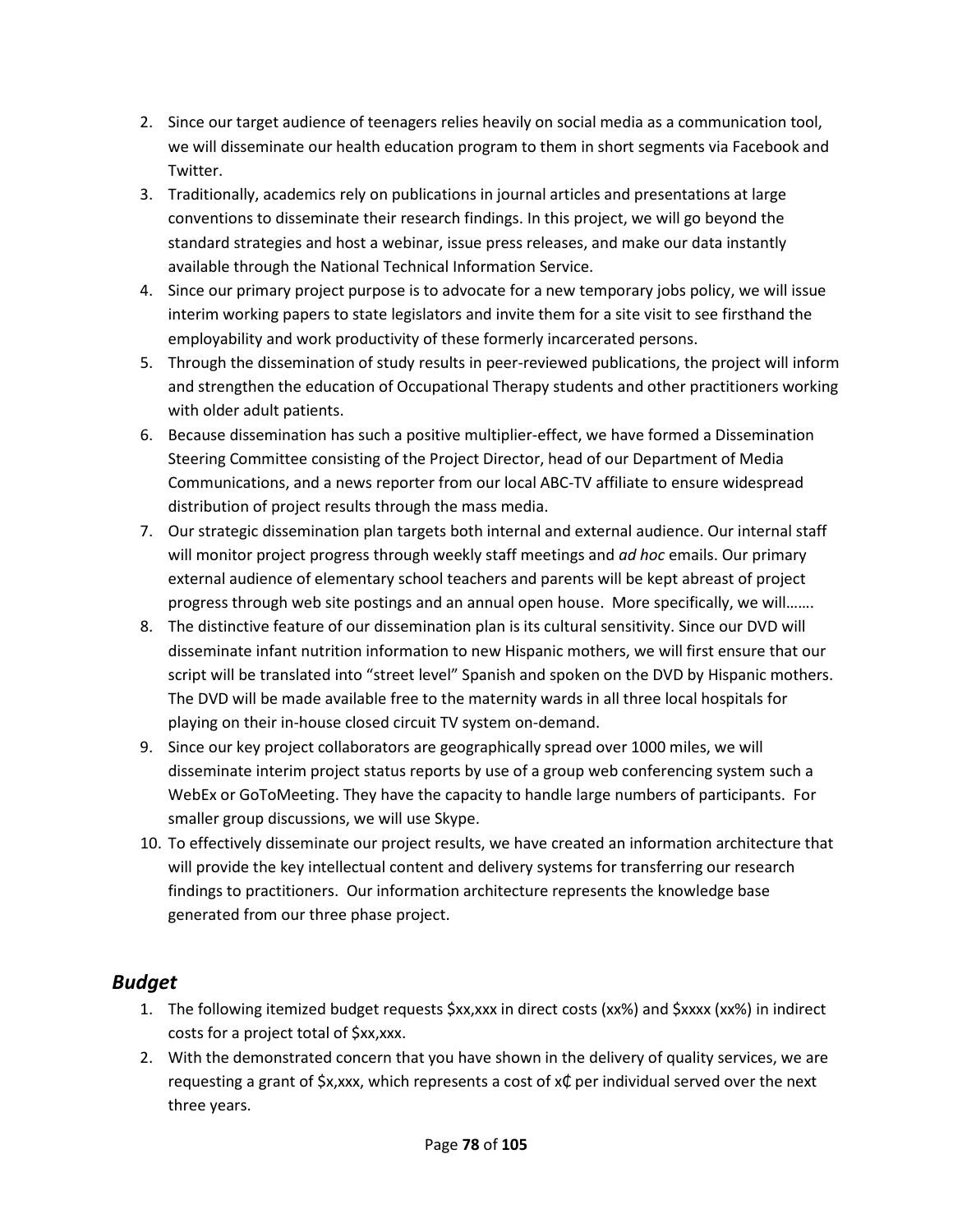- 3. To close the spiraling gap, we are requesting \$xx,xxx towards the construction of a new building that costs \$500,000 in total. The requested funds represent the cost of one 25 x 25 square foot room in the new building
- 4. Since this current project extends beyond our financial boundaries, we must reach out to the community for a grant of \$x,xxx to support this vital service.
- 5. Although we are expanding our budget allocations to this project as rapidly as possible, it is our itent to build an endowment that will provide ongoing, long-term support. To that goal, we are request your support of \$x,xxx.
- 6. In the first year of operation, this may look like an investment of \$xx,xxx, but over a five-year period, we will train xxx students who will use this equipment, resulting in a per student cost of \$yy.
- 7. Over a 10 year period, your equipment gift of \$xx,xxx will touch the lives of zzz handicapped persons. Such a gift will assure the quality and regularity of the programs to be provided and will enrich the lives of all whom those programs reach.
- 8. In the spirit of beneficial synergism between business and the nonprofit community, I respectfully request the Foundation to grant \$xxx,xxx, payable over three years to provide funds for……….
- 9. Mindful of your great interest in incorporating state-of-the-art computer technology into the learning experiences of students, we are requesting a grant of \$xxx for…………
- 10. Maintaining adequate facilities is quickly becoming prohibitive for our 50 year old building. Quite frankly, the costs extend beyond our financial boundaries. Accordingly, we must reach out for assistance of \$x,xxx in what surely is a vital service to our entire community.

### *Sustainability*

- 1. In order to sustain project services beyond the termination of the grant, we will…
- 2. We are committed to the long-term success of this project. The generosity of your support will allow us to hire an associate director in the first year of this initiative. Over the three years of funding we will put up an increasing share of the associate director's salary and fringe benefits with the aim to full institutionalize the position in year four.
- 3. To ensure long-term sustainability, we will implement a planned giving program that integrates personal, financial, and estate planning with the individual donor's plans for lifetime giving in order to leave a legacy embracing this project.
- 4. During the three project years, our clients will learn the value of our services pro bono and have time to build budgets to absorb nominal fee-for-service costs commensurate with their ability to pay. Our business model assumes only a level of modest fee support to sustain this project.
- 5. The proposed project uses a distinctive blend of financial, structural, and technological sustainability to ensure that activities, outcomes, and impacts will continue well into the future. Specifically, …
- 6. The proverb is well known: "Give a man a fish, and you feed him for a day; show him how to catch a fish, and you feed him for a lifetime." This proverb effectively summarizes our sustainability approach: we teach functional life skills to youth with disabilities. We don't drive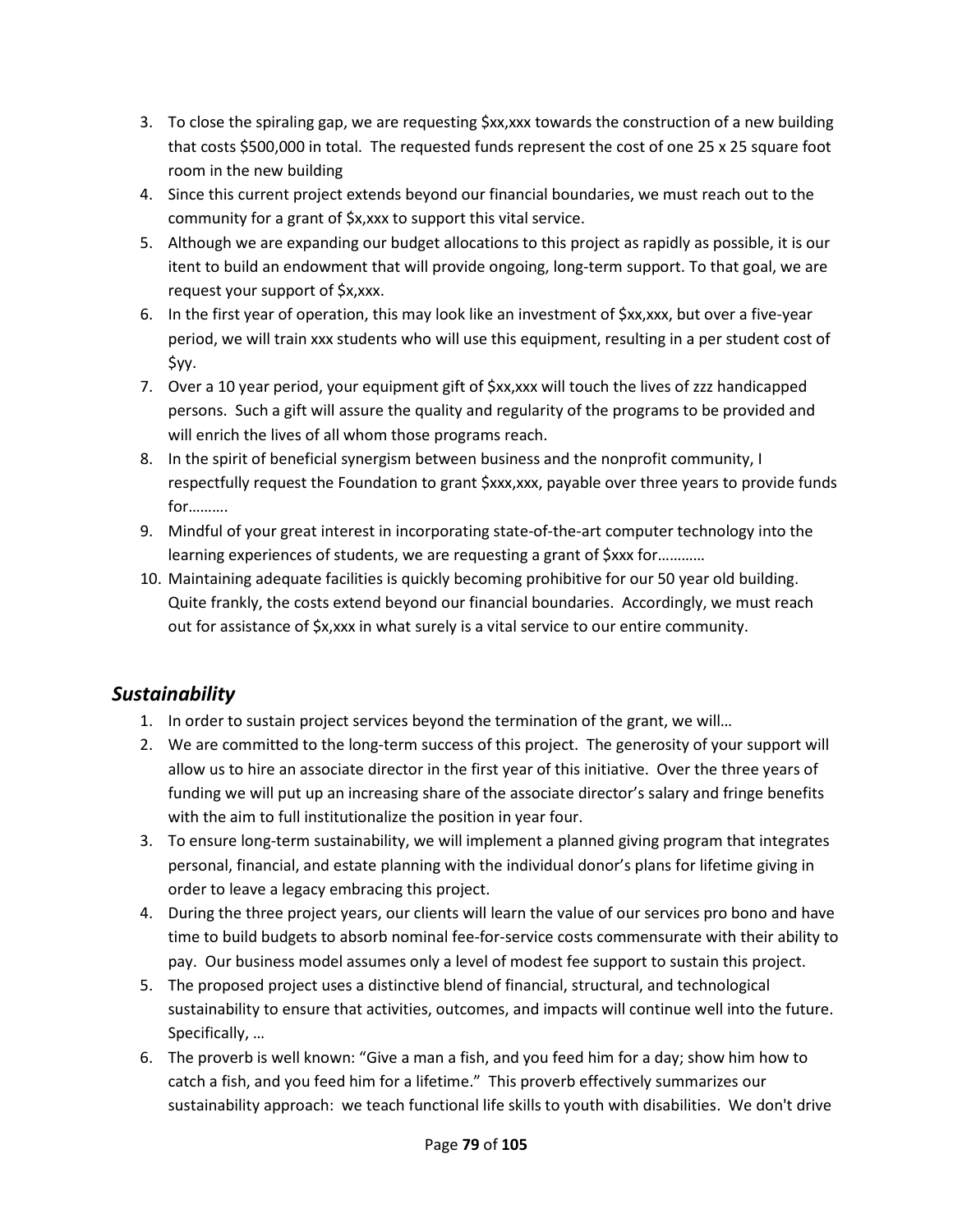them to their jobs, we teach them to ride the bus. We don't feed them, we teach them how to grocery shop. We don't manage their money, we teach them to develop and stick to a budget.

- 7. In the words of President John Kennedy, "The supreme reality of our time is…the vulnerability of our planet." It is with this in mind that our sustainability plan takes an environmentally friendly approach and includes the following…
- 8. Once the instrument is set up, we anticipate that it will be used up to 16 hours per day by faculty researchers, post docs, graduate students and undergraduate students. It will be available by online scheduling and accessible during supervised hours (6:00 a.m. – 6:00 p.m.) and after hours by special permission. Annual maintenance costs run about \$2,500 per year and will be covered through departmental funds (a combination of indirect cost returns and alumni gifts).
- 9. We are fortunate to have a deep pool of volunteers, which once trained, will be able to continue outreach services beyond the initial grant year. The lead volunteer coordinator will be responsible for developing the protocol handbook to guide future community engagement activities. This combination of infrastructure and talent will allow us to serve an estimated 6,000 people over the next three years.
- 10. For more than a decade, project partners have worked together on a variety of education, intervention, and research initiatives in the state, including participating in two federally funded cooperative agreements. Collaborators recognize and embrace their role in affecting change at the local level. Trusting relationships and a strong sense of community ownership drive our long-term commitment to success.

## *Appendix*

The following starter sentences reflect language that you can use to craft opening and closing paragraph in letters of commitment. The intellectual heart of the letter is the specific commitment that will be made to the project.

- 1. I am pleased to lend official support from our agency to your project. I welcome this opportunity to blend our interests with your very real needs. I enthusiastically endorse the involvement of my agency. All will profit from this cross-pollination of ideas. I know from experience that multiple viewpoints are needed to traverse the milieu you face.
- 2. I have just finished reviewing your proposal. Your emphasis will certainly be of benefit to your agency and ours. Bringing together the interdisciplinary expertise you have assembled in this proposal can only augment the richness of your project. I enthusiastically endorse the involvement of our agency and will personally assure the administrate support required to reach your project objectives. We eagerly await the formal beginning of your project.
- 3. For more than a decade, our agencies have worked cooperatively on a variety of social service projects. In that context, I see your current proposal as a systematic continuation of our past joint efforts. The human and physical resources are in place – and have been for years -- to achieve your desired project objectives.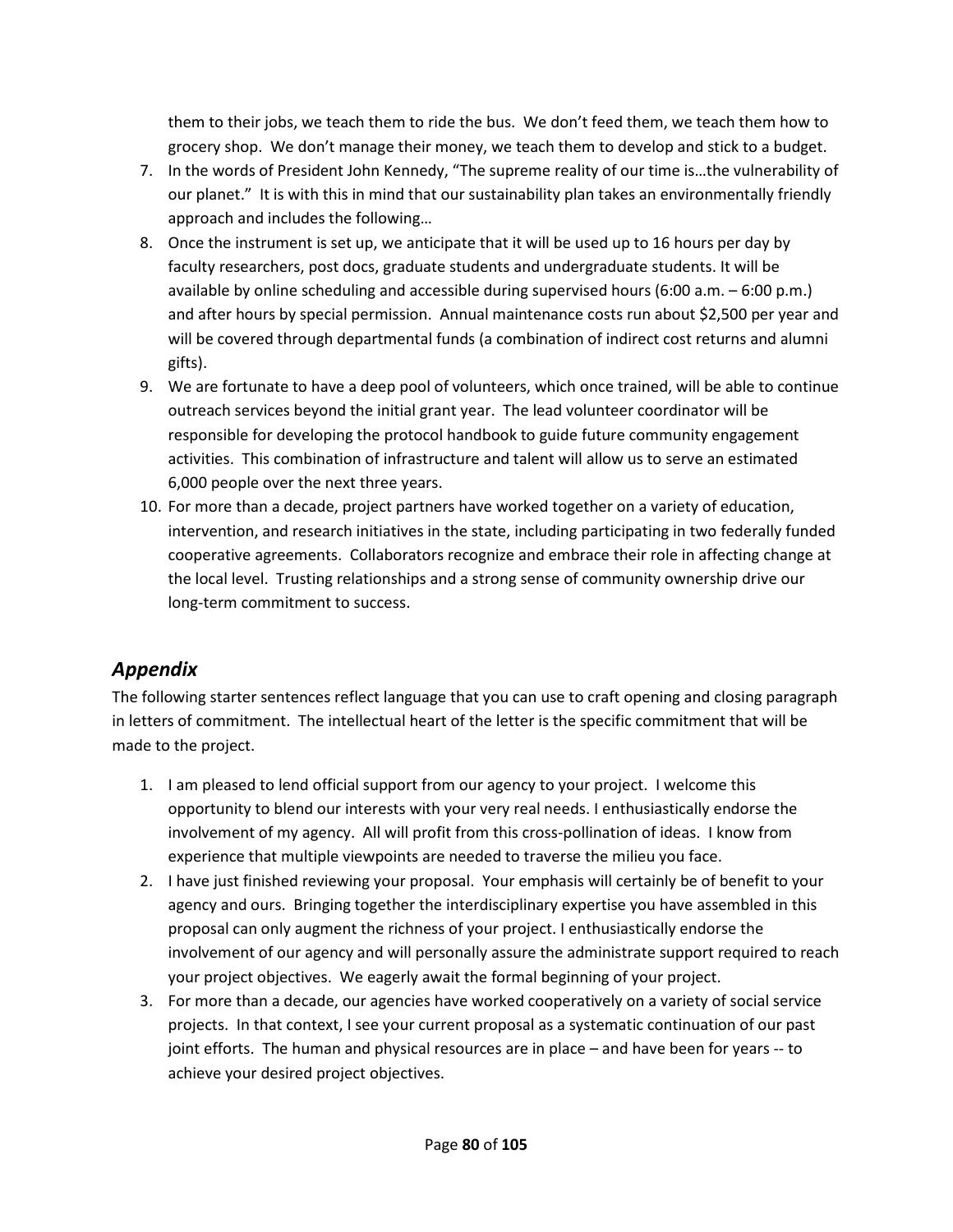- 4. Thank you for the opportunity to review your proposal. You have identified some very significant local problems. As you address these problems in your agency, I am particularly pleased that we can contribute our organizational strength: (specify). Our agency personnel have a demonstrated concern for and proven expertise in this area. In total, you have assembled an excellent interdisciplinary cadre of professionals to make this project quite promising. I want you to know that this project has the highest levels of support and commitment to success. We eagerly await active participation.
- 5. I enthusiastically support your proposal. Its interdisciplinary approach to addressing the everincreasing challenges we face promises valuable guidance. Your leadership role provides you with unique experience and insights with which to direct this project. Your past efforts will serve as an indispensable resource to professionals and enrich the delivery of services. Your proposal has my strong support, and I will continue to allocate time for my personnel to participate in your project activities.
- 6. As dean and vice president of Academic Affairs at Woodland University, I am thrilled to be a formal partner in the project titled, "Paper TIGERS: turning Infinities and Geometries into Exceptional Results for Students." This project meets a pressing need for our students, and, as a result, it will have the highest levels of institutional support.
- 7. LGBTQ Foundation is deeply concerned that intimate partner violence remains a leading cause of injury and death in our state. Our participation in the Health Department's "Caring Relationships" project represents a natural extension of the types of educational and outreach initiatives in which we've been engaging over the past two decades aimed at curbing dating violence. Our statewide professional networks and database of 37,000 volunteers will allow us to disseminate information quickly to providers and peer mentors.
- 8. We are delighted to work with the Gerontological Institute on the proposed projected "Decreasing Falls among the Frail elderly." Over the course of this three-year initiative, we will train 60 coaches who, in turn, will serve an estimated 720 seniors in the community. We have partnered with the Gerontological Institute on three previous grant-funded projects and have the types of trusting relationships in place to ensure this project, too, is a success.
- 9. On behalf of the Anytown School district, I write this letter of commitment for the Tobacco Free Coalition's application to the Wellnitz Foundation. Based on my involvement on their advisory council and having participated in the community SWOT analysis, I can say without reservation that "Breathe Deep" will meet the needs of school-aged youth. There's no better way to connect with student than to use an integrated approach of meeting them where they're at  $-$  in the home, at school, and in the community.
- 10. For more than a decade, DoubleDown and BlackJack College have partnered together on a variety of educational initiatives. Our success is built on a foundation of shared values – quality services and relationships, mutual trust, integrity, and financial strength. That's why it is with great pride that I write this letter of commitment for the "Aces Project." I am committed to the success of Aces professionally and personally, including serving as a role model and mentor, answering questions, sharing knowledge, providing encouragement, and fostering growth and development.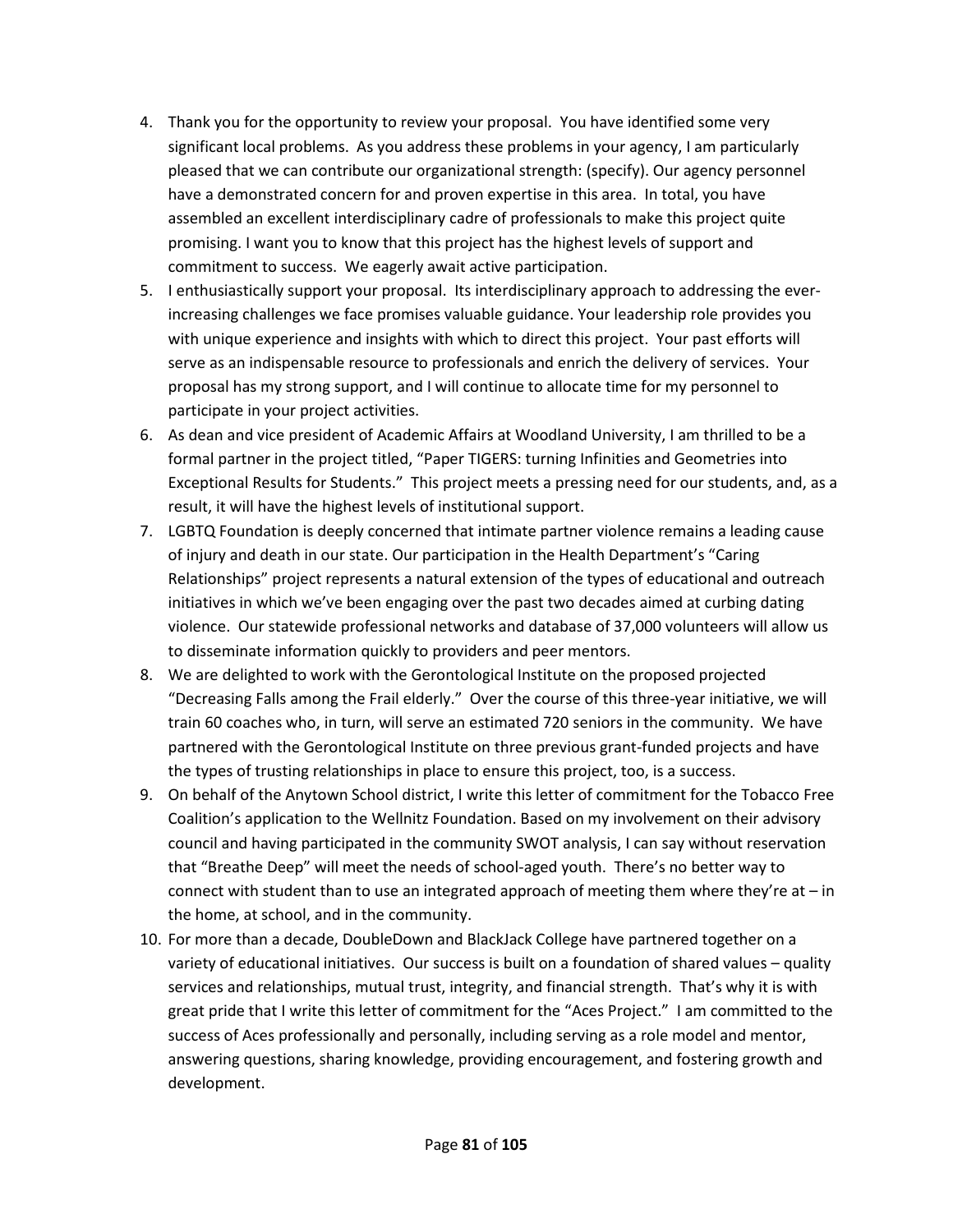### *Abstracts*

Over 90% of your abstract should be sentences lifted from your proposal narrative. Nevertheless, the follow sentences might help jumpstart writing your abstract.

- 1. Community Eats, the only food bank in west central Ohio, invites your investment of \$xx,xxx to alleviate hunger in Seneca County
- 2. Obesity in the United States has become epidemic: more than one-third of adults and approximately one-fifth of children are obese. North Carolina ranks # 16 in the nation with the percentage of adults and children who are obese and overweight.
- 3. In partnership with the University of Noodlenoggen, the Center for Big Brains aims to increase the mathematics and reading achieve of Native American students in grades 4-8.
- 4. The community Health Rankings recently bestowed a dubious honor on Cook County" the worst possible community health score in the state. Resident suffer from high rates of cardiovascular disease, type 2 diabetes, cancer, and premature death.
- 5. The purpose of this pilot program is to engage, educate, and encourage African American teens to make health decisions about sexual health behaviors.
- 6. The Central School District seeks a grant of \$xx,xxx to enhance the teaching skills of K-12 educators who work with children with disabilities.
- 7. According to a recently completed general preservation assessment survey, environmental monitoring is required immediately to preserve the library's special collections, which include a significant number of pre-1600 and pre-1700 imprints. The goal of this project is to improve the environmental climate surrounding these rare materials through training and the purchase and installation of environmental monitoring equipment.
- 8. Social inequality and income growth varies considerably more across households in development economies than conventional economic factors can explain. The researchers undertaking this interdisciplinary research project hypothesize that environmental, social, cultural, and historical variations interact with economic factors to…
- 9. With foundations in three existing campus service/leadership programs, the "First Year Student Program" is a new initiative that integrates citizenship and scholarship through these primary goals" (1) Improve retention rates and academic success of first-generation and low-income students who transfer from two-year institutions; (2) Develop a peer network that enables students to serve as agents of civic engagement to respond effectively to local community issues; and (3) Foster a deep appreciation of democratic values and citizenship among students.
- 10. Griffin College requests \$xx,xxx to improve teaching about Islam in the Independent School district. This grant will enable yyy in-service teachers to participate in a comprehensive graduate seminar series on Islam, broadening their knowledge of beliefs and practices and helping them translate that knowledge into improved classroom instruction for zz,zzz students. Curriculum planning for the seminar series will begin in September 2015 with the seminars and the ensuing dissemination to the wider education community to be completed by December 2016.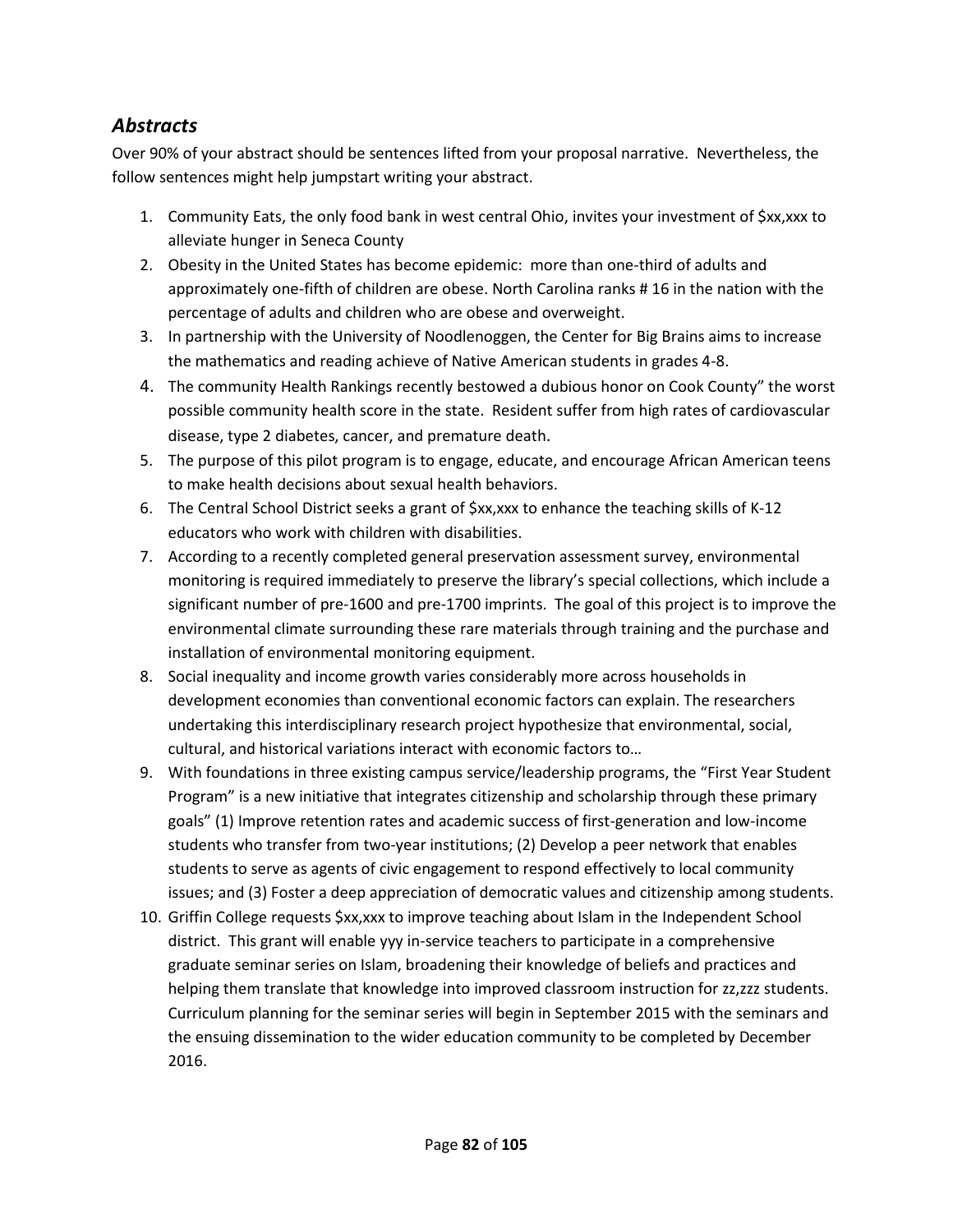## *National Institutes of Health (NIH): Significance*

Usually, NIH research grant application guidelines ask you to describe the significance of your proposal. Like many words, "significance" is a multiple meaning term. Below, we lift up three questions from NIH and offer a starter sentence to get you going.

**Significance Question # 1.** Does the project address an important problem or a critical barrier to progress in the field?

**Starter Sentence.** This project addresses a critical barrier severely constraining progress in the field of xxxxxxxxxxxx. Specifically……………

**Significance Question # 2.** If the aims of the project are achieved, how will scientific knowledge, technical capability, and/or clinical practice be improved?

**Starter Sentence.** Achieving the three project aims will not only contribute to the stockpile of scientific knowledge, it will significantly improve the delivery of services in the field of xxxxxxxxxxxxxxxx. Specifically……….

### *National Institutes of Health (NIH): Innovation*

**Innovation Question # 2**. Are your concepts, approaches, methodologies, instrumentation, or interventions novel to one field of research or novel in a broad sense?

**Starter Sentence**: The project outcomes are initially applicable to the field of widget analysis and can potentially be extended to freemoology and pickle juice within the next three years.

**Innovation Question # 3:** Is a refinement, improvement, or new application of theoretical concepts, approaches or methodologies, instrumentation or interventions proposed

**Starter Sentence:** This project goes well beyond a systematic extension of existing approaches and represents a transformative intervention to the field of fetal brain analysis."

## *National Science Foundation (NSF): Intellectual Merit*

**Intellectual Merit Questions # 1 and 2.** Will your proposal advance knowledge or technology. If knowledge is advanced, does it apply to one field only or does it advance knowledge in several fields? What is the specific new knowledge and which fields will benefit the most? The same perspective applies to technology. If your proposal advances technology, what are the specific technological improvements? What are the range of applications for this new technology? What will be better, cheaper, faster, or healthier as a result of this new technology tool?

**Starter Sentence**. This proposal advances knowledge in the field of widget analysis. Specifically, the project outcomes accelerate insights into conditions under which widget phenomena occur,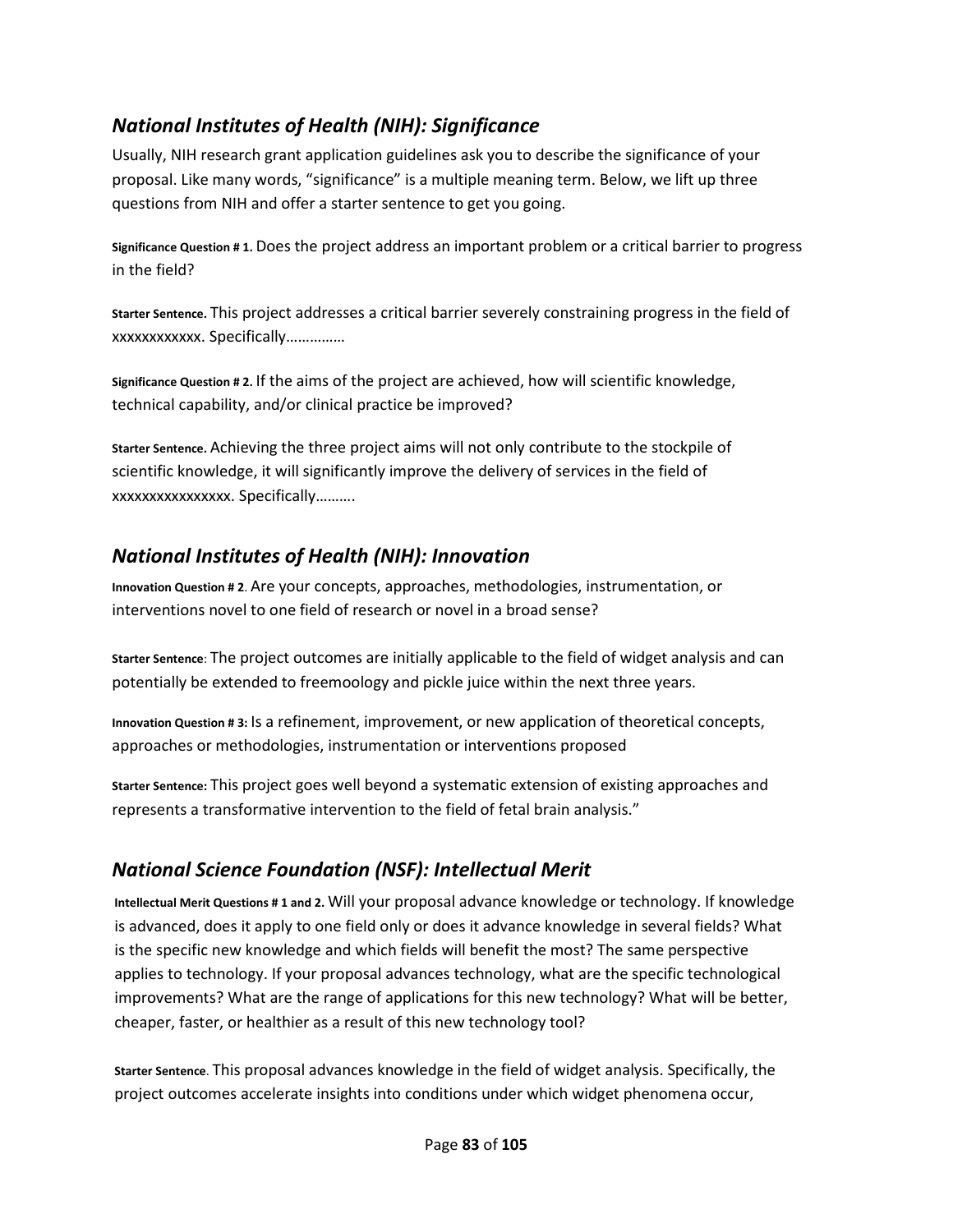thereby benefit the fields of widgetology, freemonology, and pickle juice." (Notice the similarity between what NSF means regarding Intellectual Merit and NIH means regarding Innovation.)

**Intellectual Merit Questions # 3**. Have you assembled a distinguished team of experts to guide your project progress?

**Starter Sentence.** A distinguished team of experts will guide our project progress. Our Interdisciplinary Advisory Board includes nationally recognized scholars in the fields of information technology, cyberlearning, and electronic medical records.

**Intellectual Merit Question # 4.** Will the project result in new collaborations, equipment, laboratories, or services? What will exist at the end of the project that didn't exist at the beginning?

**Starter Sentence.** One major project result establishes a new interdisciplinary collaboration that merges expertise in information technology, cyberlearning, and electronic medical records; our collaborators new share common research goals and mechanisms of interaction that systematically extends their previous "silo" work. The collaboration is a real one, not a "phantom collaboration."

**Intellectual Merit Question # 5.** Have you built in rigorous internal and external evaluation procedures? Can you ensure that appropriate evidence will be available to document project progress and outcomes?

**Starter Sentence:** We will conduct process evaluations internally and outcome evaluations externally through use of an independent evaluator. Our Evaluation Steering Committee will oversee a strategic mix of qualitative and quantitative methods.

### *National Science Foundation (NSF): Broader Impact*

**Broader Impact Question # 1**: Will your project produce a quantum impact on the way something is currently done, e.g., a new procedure or service delivery?

**Starter Sentence.** This project will transform the way fetal brain tissues can be analyzed by shifting the approach from anatomical descriptions to physiological functions.

**Broader Impact Question # 2**: Will your project have significant implications for existing or proposed education and training programs? When change occurs, we often must teach others about the why, what and how of change.

**Starter Sentence**. The project research outcomes also bear significant pedagogical implications. Specifically, …

**Broader Impact Question # 3**: Will you be implementing a strategic dissemination plan involving multiple strategies targeting various stakeholders at key project milestones?

**Starter Sentence**: Our project uses a strategic mix of active and passive dissemination strategies…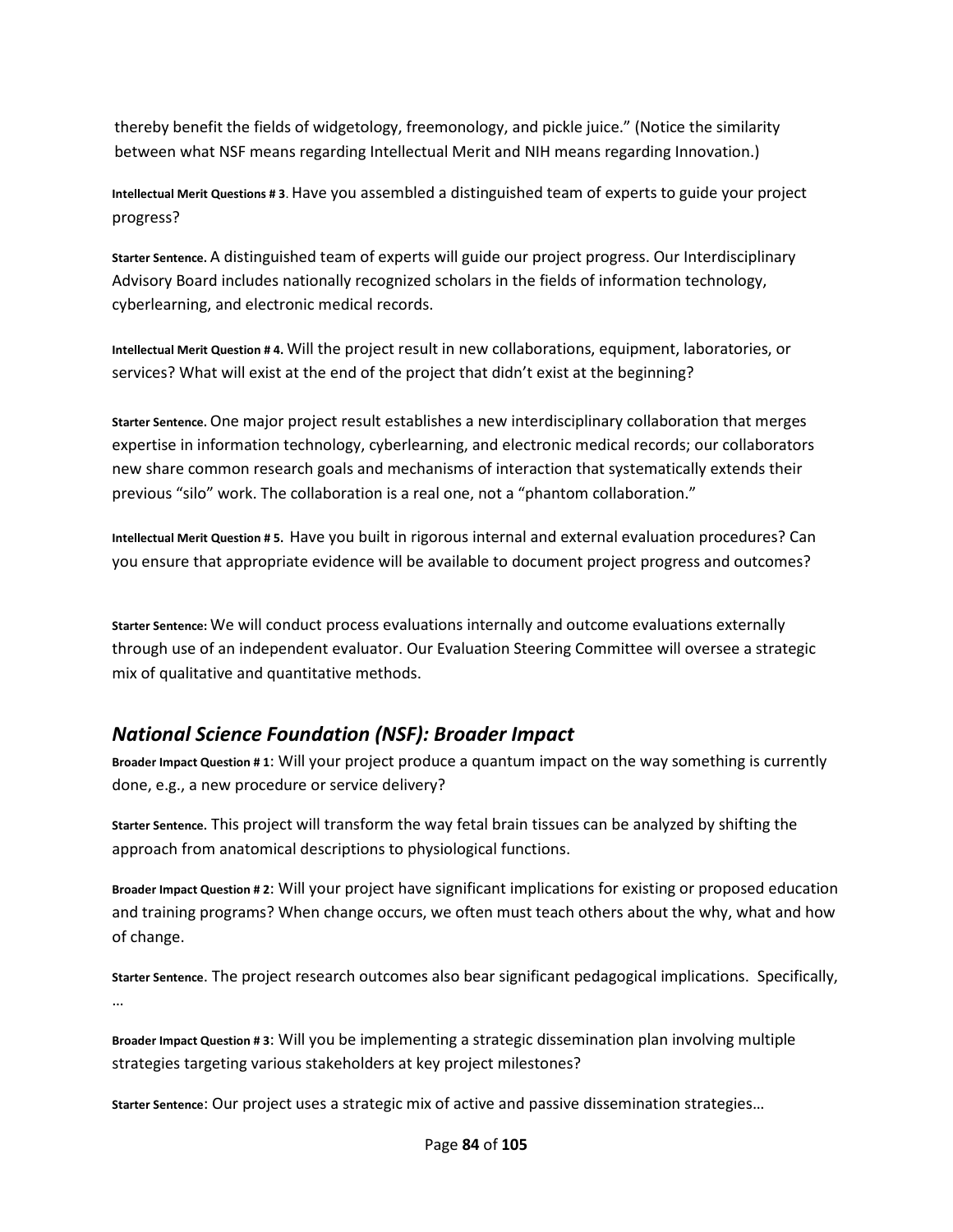**Broader Impact Question # 4**: Will your project reach out to underrepresented groups, e.g., gender, ethnicity, disability, geographic? Many grantmakers are concerned about diversity issues and this is your opportunity to ensure diversity is directly addressed in your proposal

**Starter Sentence**: We recognize that diversity and respect for individual differences is a key source of intellectual vitality and innovation. With absolute consistency, we have integrated this principle into our proposal in the following specific ways….

## **Verb Choice**

Use active verbs instead of passive whenever possible. By way of example: Passives are a form of the verb "to be" and a past tense form of another verb. Persuasive proposals typically contain no more than 25% of passive voice sentences. Although passive-voice verbs add variety to your sentence structure, your proposal becomes dull, weak, hard to read, and filled with useless words if you use too many passives.

| Passive: | The homeless are little appreciated by people today.                                                     |
|----------|----------------------------------------------------------------------------------------------------------|
| Active:  | Today, people don't appreciate the homeless.                                                             |
| Passive: | By the year 2016, half of this population is projected to be 75-plus, according to the<br>Census Bureau. |
| Active:  | The Census Bureau estimates one-half of the elderly will be over age 75 by the year<br>2016.             |

When you write in passive sentences, readers often "rewrite" the sentence into an active form, thereby slowing reader comprehension. When editing, use your search command to find forms of "be" and "have." Convert passive to active sentences whenever possible, but do not feel guilty about using some passives.

# **Readability Statistics**

To ensure your proposal is readable, consider using the readability tools available free at [http://storytoolz.com](http://storytoolz.com/)

The readability statistics from a recent science education proposal were as follows.

### *Reading Levels*

[Flesch-Kincaid Grade Level](http://en.wikipedia.org/wiki/Flesch-Kincaid_Readability_Test) Grade 11.1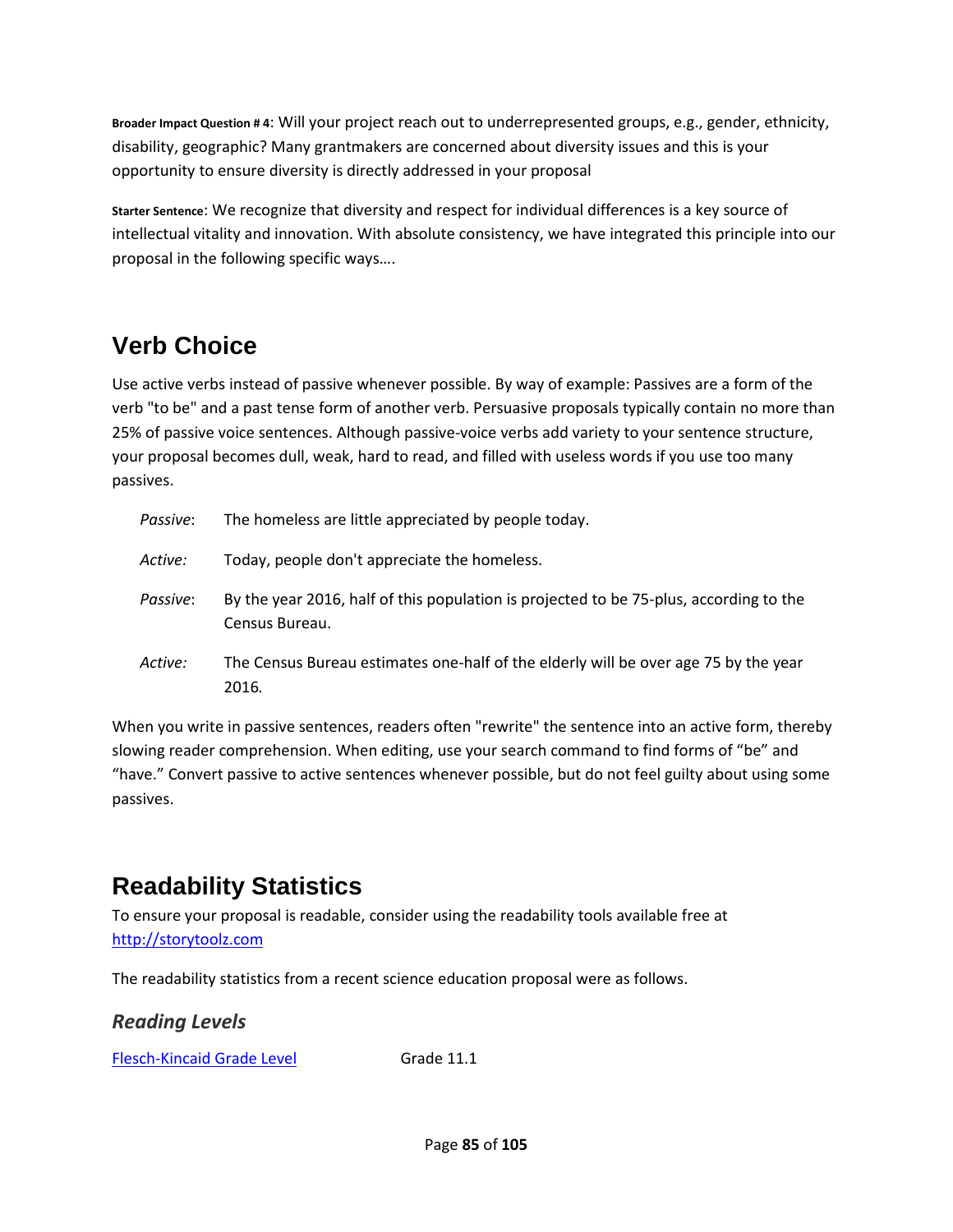| <b>Automated Readability Index</b> | Grade 12.6                 |
|------------------------------------|----------------------------|
| Coleman-Liau                       | Grade 14.0                 |
| <b>Flesch Reading Ease</b>         | 47.4/100                   |
| <b>Gunning fog index</b>           | Grade 14.6                 |
| Laesbarhedsindex (LIX) Formula     | $51.5$ = school year 10    |
| <b>SMOG Index</b>                  | Grade 13.0                 |
| Average grade level                | Grade 13.1 (mean of above) |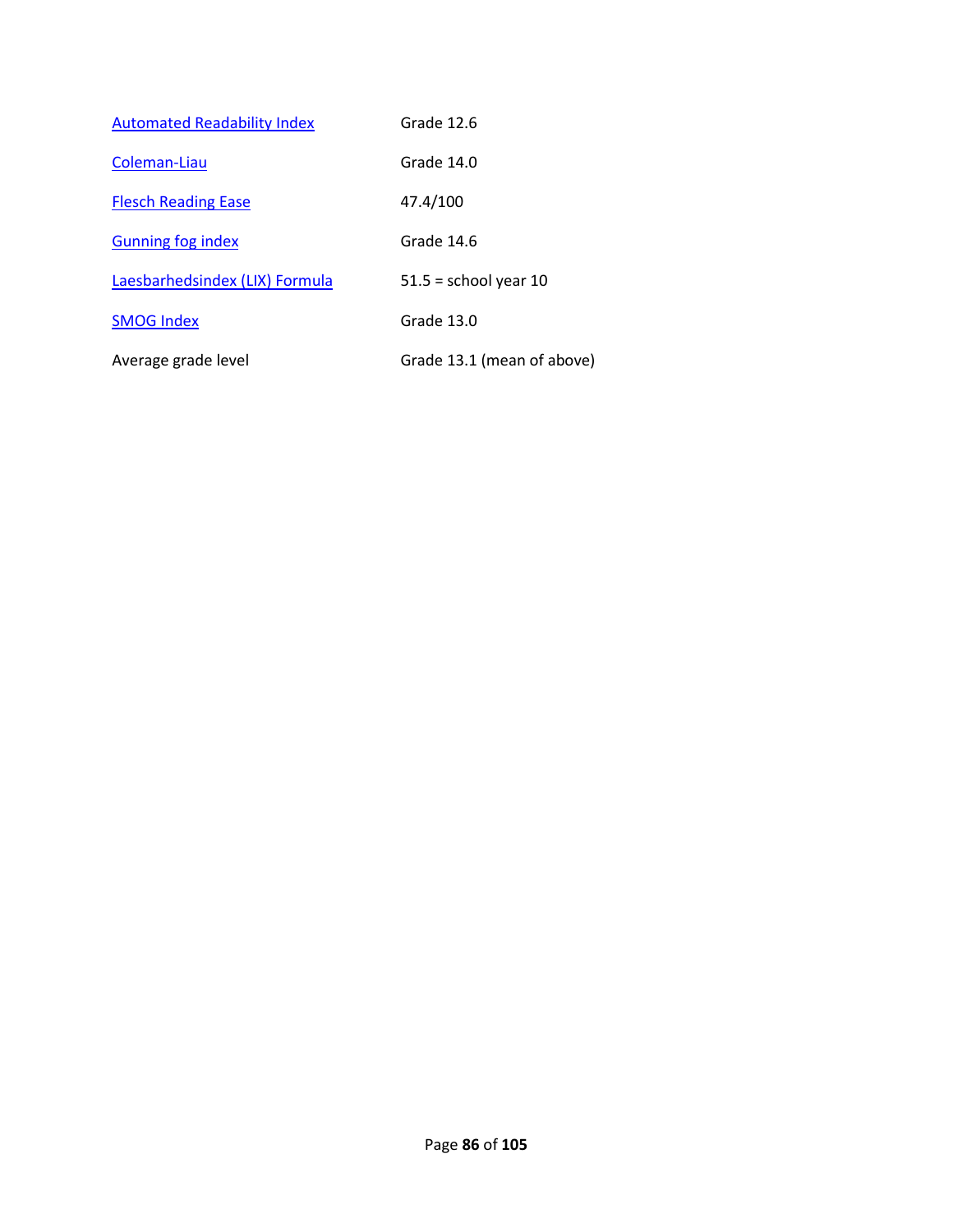## *Sentence Information*

| Number of characters        | 29,229                      |
|-----------------------------|-----------------------------|
| Number of words             | 5,462                       |
| Characters per word         | 5.35                        |
| Syllables per word          | 1.67                        |
| Number of sentences         | 308                         |
| Words per sentence          | 17.7                        |
| Number of short sentences   | 130 (42%, 13 words or less) |
| Number of long sentences    | 43 (14%, 28 words or more)  |
| Number of paragraphs        | 1                           |
| Sentences per paragraph     | 308.0                       |
| Number of questions         | 6(2%)                       |
| Number of passive sentences | 93 (30%)                    |
| Longest sentence            | 96 words long               |
| Shortest sentence           | 1 word long                 |

### *Word Usage*

| Number of to be verbs     | 108                |
|---------------------------|--------------------|
| Number of auxiliary verbs | 121                |
| Number of conjunctions    | 255 (5% of words)  |
| Number of pronouns        | 244 (4% of words)  |
| Number of prepositions    | 594 (11% of words) |
| Number of nominalizations | 239                |

### *Sentence Beginnings*

| 65 |
|----|
| 6  |
| 54 |
| 10 |
| Ω  |
| 15 |
|    |

Pay particular attention to average grade level (target: grade 12-15; grade levels above 12 indicate college-level), words per sentence (target: 15-20 words), number of long sentences (target: less than 10 percent), number of passive sentences (target: less than 25%), and number of "to be" verbs, which are signals for passive voice sentences.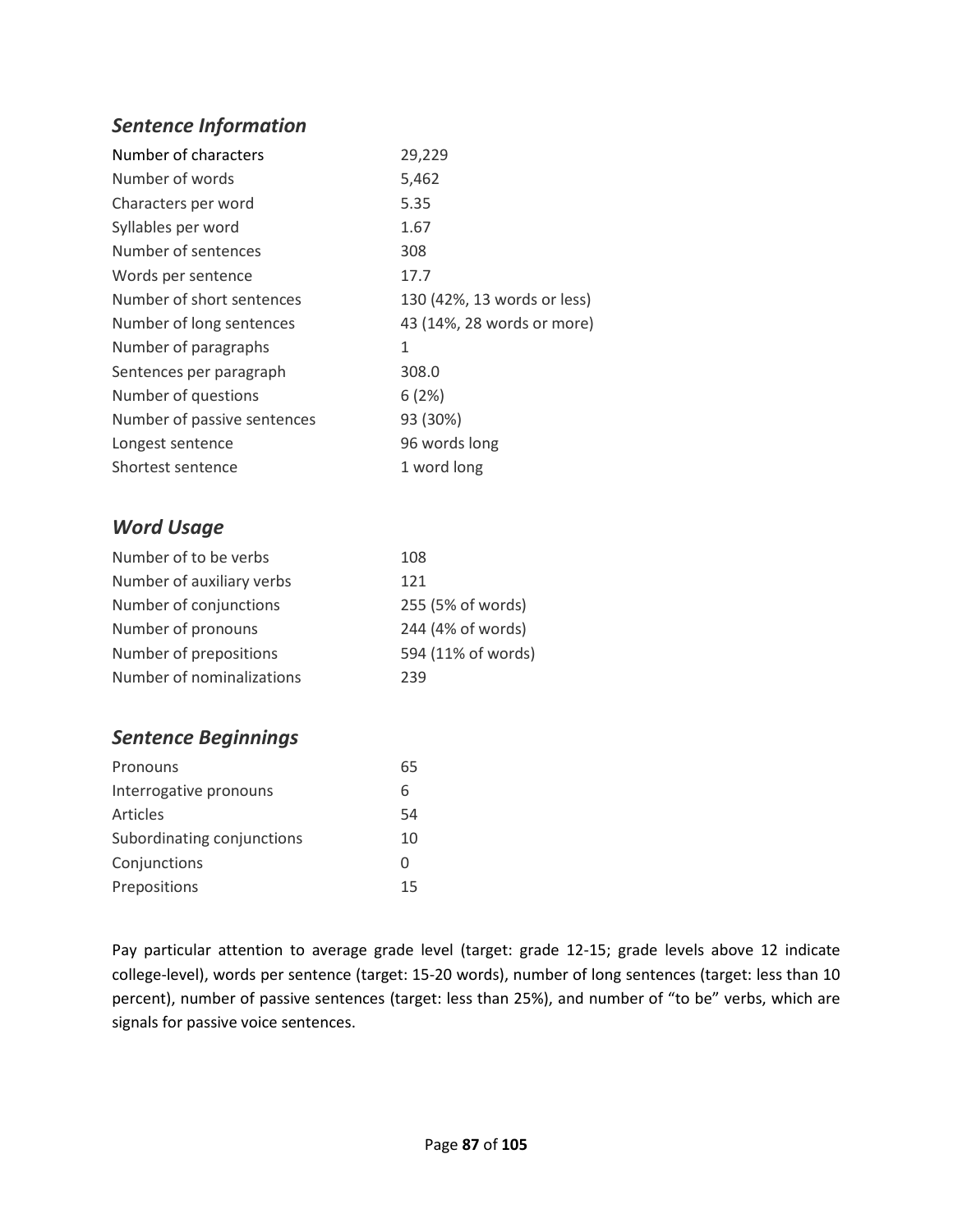# **National Institutes of Health (NIH) Multiple PD/PI Leadership Plan**

With the growing trend in collaborative grantseeking, an increasing number of proposals involve the use of multiple principal investigators (PIs) or project directors (PDs). With multiple "chiefs," sponsors want to know how you will handle project leadership. In fact, NIH requires that you to present a multiple PI leadership plan if your proposal involves multiple PIs. NIH does not recognize the term "Co-PI," unlike other agencies[. Link to NIH Multiple PI Policy](http://grantseeker-tips.c.topica.com/maam6XRabQun0bdJ0r8c/)

Whether you are proposing multiple PIs or co-PIs [e.g., National Science Foundation (NSF) proposal], reviewers need to know how the division of labor will be handled on larger scale projects.

Below, we offer a template that you can use when presenting a multiple PI leadership plan. It generally follows the NIH guidelines, but extends them further to help you gain an extra half-point in the review process. (In today's highly competitive grant world, proposals are often won on the basis of half-points.)

**Rationale**. Explain why you need multiple PIs. Is your project interdisciplinary, inter-institutional, or international? Is a team approach required to unfence traditional disciplinary boundaries?

**Organizational Structure**. Present an organization chart showing the relationship among the multiple PIs. Each may have the primary responsibility for one particular project facet, although as a PI, all share equally in project authority and responsibility for directing the project intellectually and logistically.

**Governance**. Communication is a key to effective project governance. In this section, you want to include details that support your project communication plan.

**Communication Philosophy**. Is communication a core project value among all project participants? Is the responsibility for communications shared equally among all PIs and not relegated to an individual person?

**Communication Audiences: The Who**. Who are the primary external and internal audiences that are included in your communication plan?

**Communication Audiences: The What**. What are the primary messages that need to be disseminated to project stakeholders?

**Communication Audiences: The When and How**. How are you going to communicate your messages and how often?

**Decision-Making Processes**. What process will you use to make key project decisions?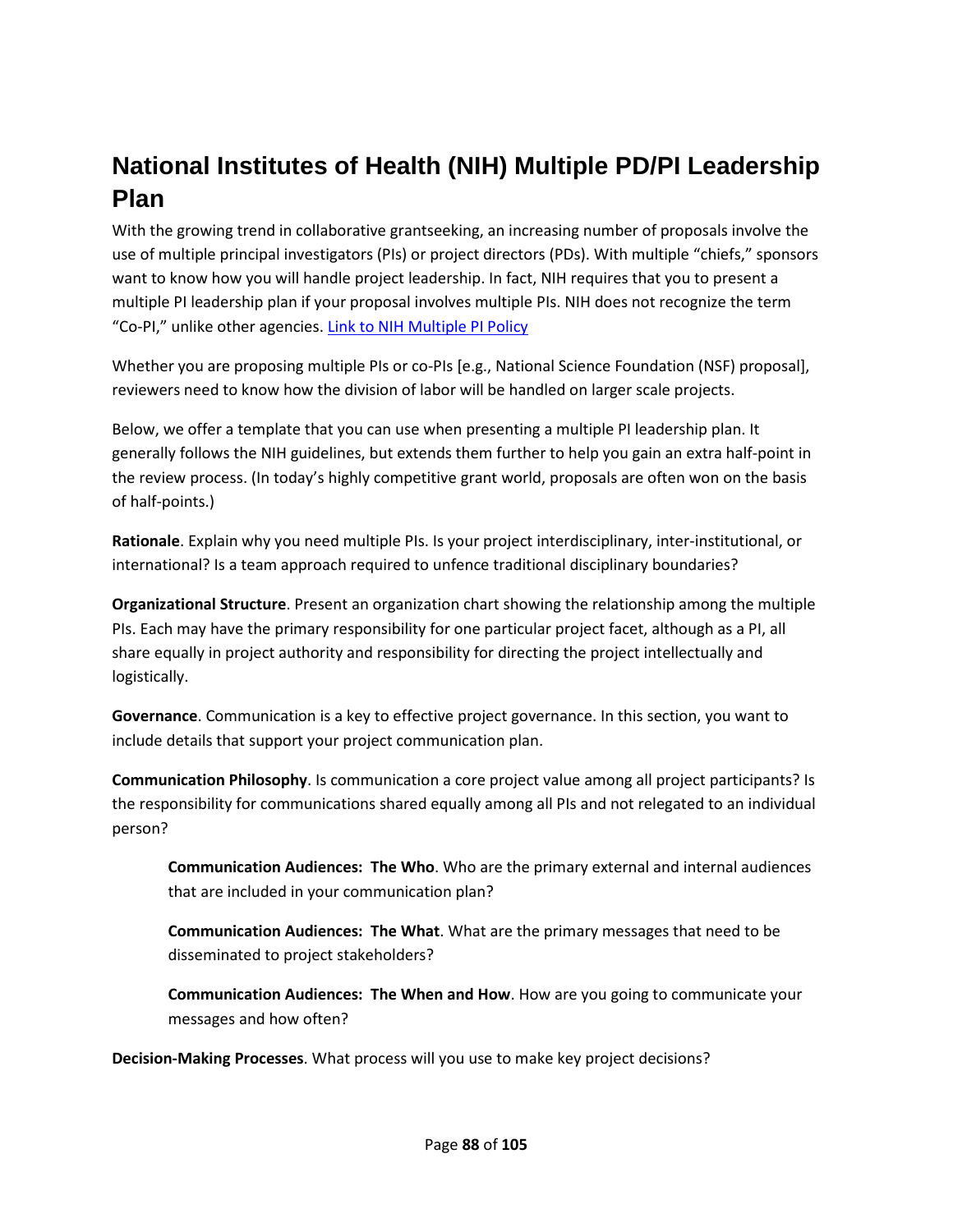**Conflict Resolution**. How will you resolve inevitable differences of opinion?

**Roles and Responsibilities**. Prepare a three column table with Individual, Project Role, and Project Responsibilities as headers. In your rows, name each individual, their role in the project, and three types of responsibilities: administrative, technical, and scientific.

**Budget Allocation**. Finally, indicate how the budget will be divided among the PIs.

Following these template items will let your reviewers know you really have a strategic leadership plan.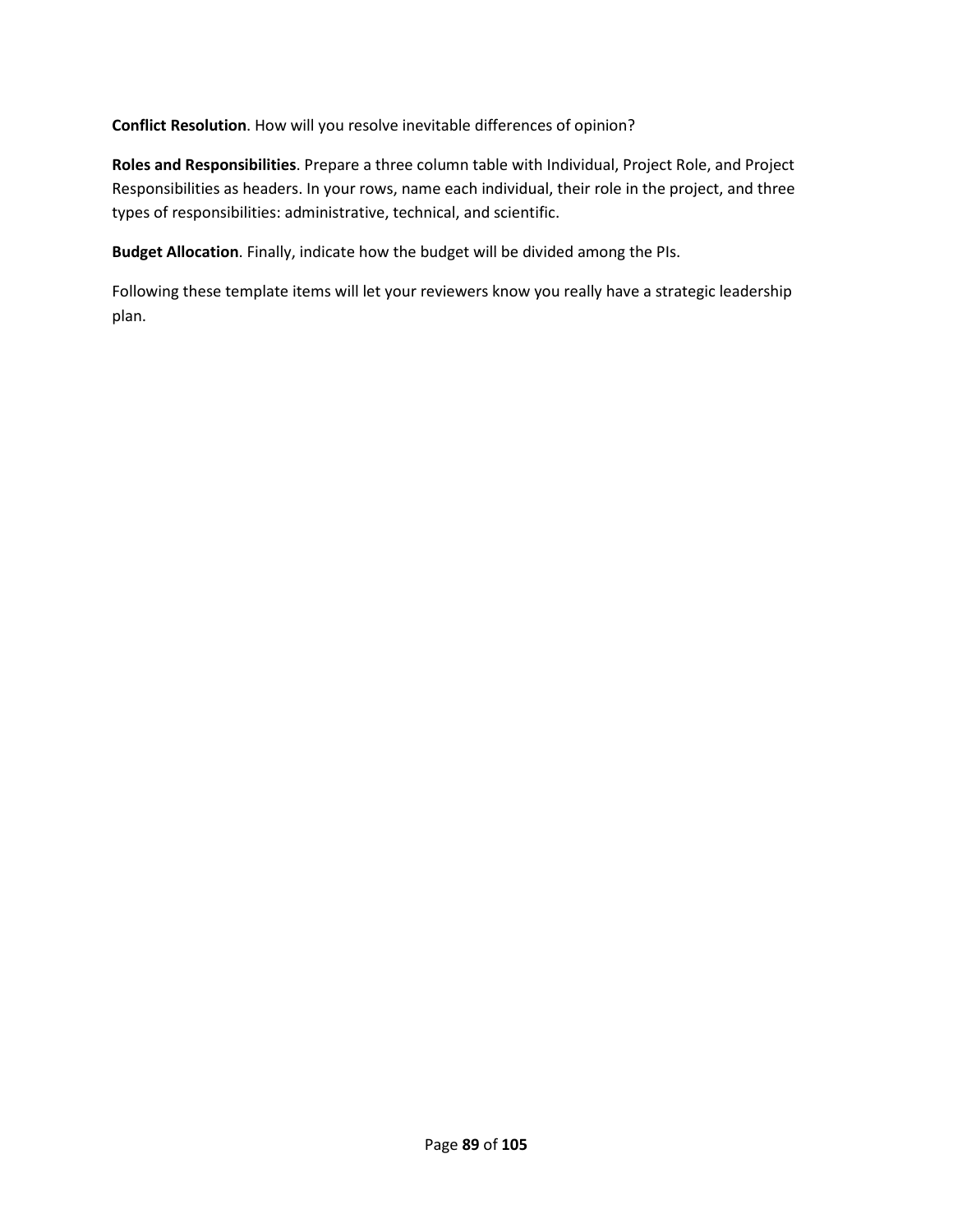## **National Science Foundation (NSF) Intellectual Merit**

Often, proposal guidelines ask you to write about the intellectual merit of your proposal. The National Science Foundation (NSF) and the National Institutes of Health (NIH) guidelines, for example, request this information.

"Intellectual Merit" is a broad goal, an abstraction requiring further analysis. In essence, NSF and NIH are asking you to describe your meaning of this phrase. What are the specific outcomes that would cause reviewers to agree your proposal has intellectual merit? You can use a thermometer to measure temperature; what are the specific actions that will occur so you can substantiate you claim that your proposal has intellectual merit?

Here are a few questions relating to intellectual merit that will help you get started.

- 1. Will your proposal advance knowledge in one or more fields? If so, what is the specific new knowledge and which fields will benefit most?
- 2. Will your proposal advance technology? Specifically, what are the technological improvements?
- 3. Have you assembled a distinguished team of experts to guide your project progress? What special credibility do they bring to the project?
- 4. Will the project result in new collaborations, equipment, laboratories, or services? What will exist at project end that didn't exist as the project begins?
- 5. Have you built in rigorous internal and external evaluation procedures? Can you ensure that appropriate evidence will be available to document project progress and outcomes?

In answering these five questions, you will be citing specific, observable behaviors that taken collectively, represent your operational definition of intellectual merit.

Note: Effective January 14, 2013, NSF modified their review criteria statement as noted below. While the two key criteria – intellectual merit and broader impacts – remain, NSF has broadened its definition of them. To that end, reviewers will be asked to evaluate all proposals against two criteria:

- **Intellectual Merit-** encompasses the potential to advance knowledge; and
- **Broader Impacts-** encompasses the potential to benefit society and contribute to the achievement of specific, desired societal outcomes.

The following elements should be considered in the review for both criteria:

1. The potential for the proposed activity to: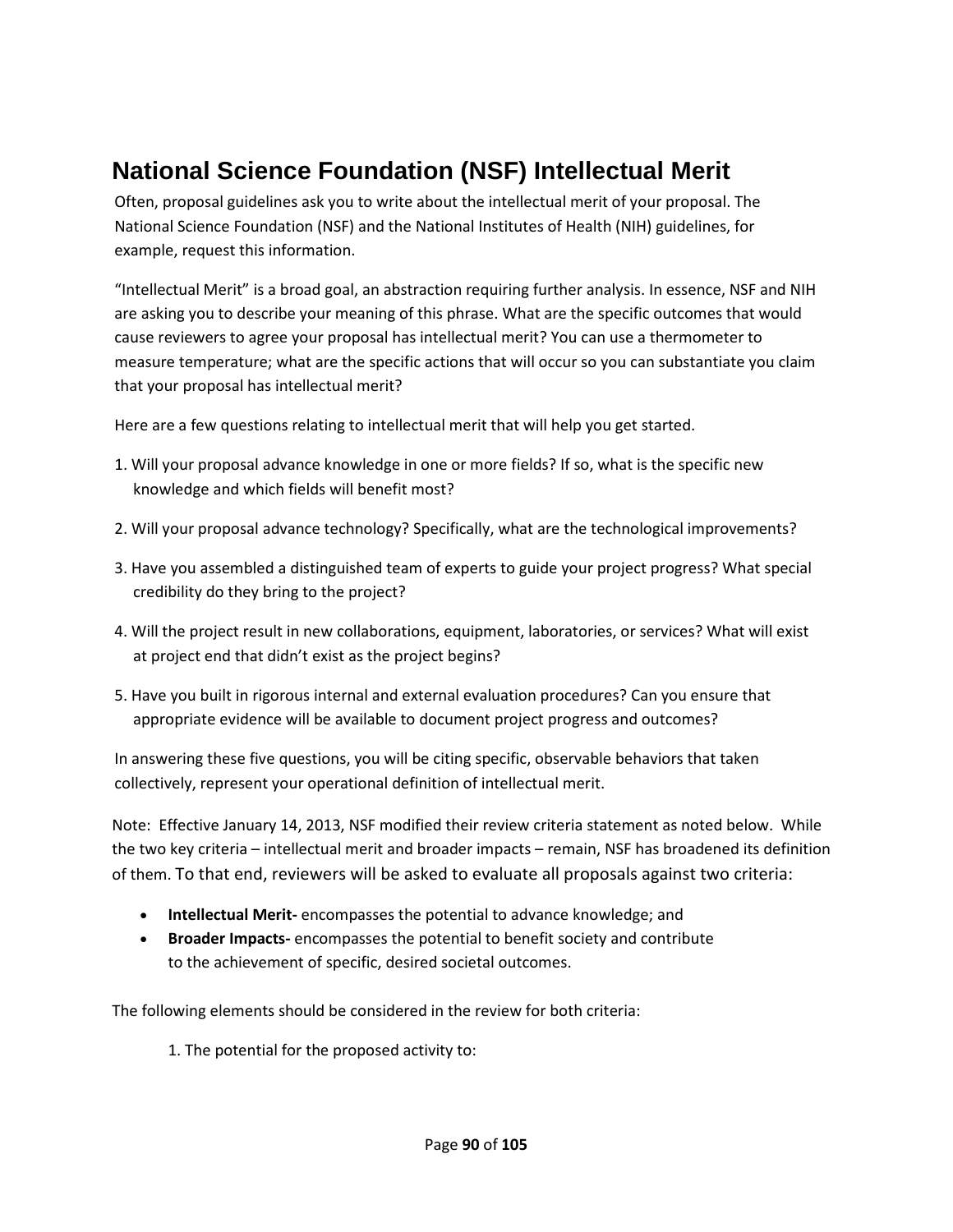a. Advance knowledge and understanding within its own field or across different fields (Intellectual Merit); and

- b. Benefit society or advance desired societal outcomes (Broader Impacts).
- 2. The extent do the proposed activities suggest and explore creative, original, or potentially transformative concepts?
- 3. Is the plan for carrying out the proposed activities well-reasoned, well-organized, and based on a sound rationale? Does the plan incorporate a mechanism to assess success?
- 4. How well qualified is the individual, team, or organization to conduct the proposed activities?
- 5. Are there adequate resources available to the PI (either at the home organization or through collaborations) to carry out the proposed activities?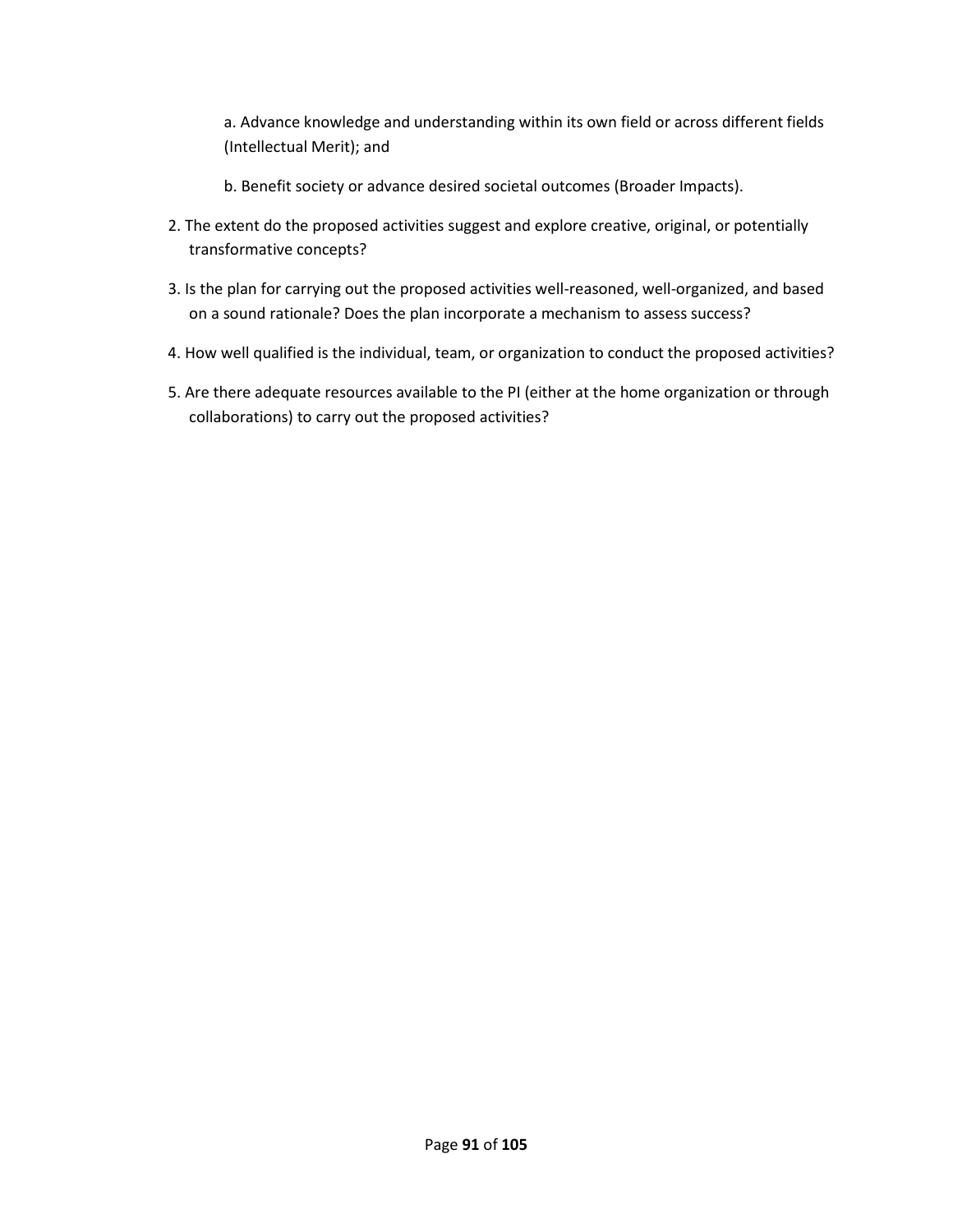# **National Science Foundation (NSF) Broader Impact**

Your task as a proposal writer is to operationalize this global term: **broader impact.** How do you define it? If you were to take a stack of proposals and sort them into two piles, one pile that had broad impacts and another that lacked them, how would you decide which proposal goes in which pile? Your reviewers are looking for concrete evidence that your proposal can produce a ripple effect.

Start writing this proposal section by addressing the following questions:

- 1. Will your project produce a quantum impact on the way something is currently done, e.g., a new procedure or service delivery? Grants produce change and sponsors like to see big change.
- 2. Will your project have significant implications for existing or proposed education and training programs? When change occurs, we often must teach others about the why, what and how of change.
- 3. Will you be implementing a strategic dissemination plan involving multiple strategies targeting various stakeholders at key project milestones? Let your sponsors know they will be getting a "big bang for the buck."
- 4. Will your project reach out to underrepresented groups, e.g., gender, ethnicity, disability, geographic? Many sponsors are concerned about diversity issues and this is your opportunity to ensure diversity is directly addressed in your proposal.

If you are really serious about writing a persuasive "broader impacts" section in your proposal you will include methods to plot your progress on a chart and indicate zones of reason for probable change.

At NSF, reviewers will look for indications of impacts such as: increased faculty involvement in the mainstream of research; direct student experience in research; acquisition of research instrumentation that will improve faculty and student research opportunities; and enhanced departmental ability to prepare students for entry into graduate study or scientific and engineering careers, as well as to provide a research-enriched learning environment for all students. Evaluation of research instrumentation proposals may consider such additional factors as the criticality of the instrumentation for the research proposed, the expected extent of usage of the instrumentation and the number of investigators and students benefiting, and the institution's commitment for operation and maintenance. Even if you are not writing an NSF proposal, you should include this information anyway.

Following you will find an example of a broader impact section included in an NSF proposal dealing with the subject of neurotology.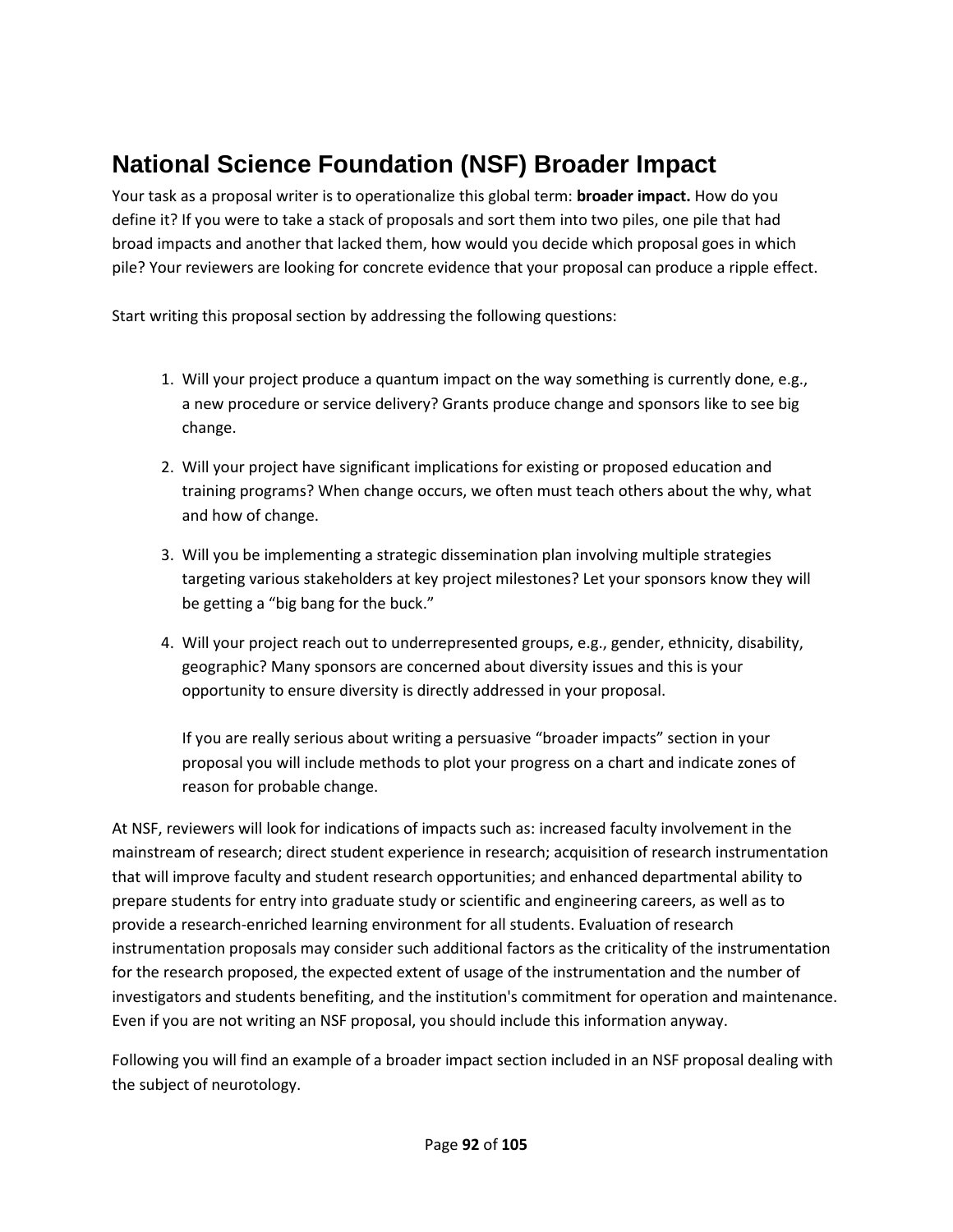"The broader impacts of this project cluster into three notable areas: quantum advances in robotic surgery, significant expansion in education and training programs, and widespread use of dissemination strategies. "

"**Robotic Surgery**. One noteworthy broad impact of this project advances the applications of robotic surgery to a broader array of surgical situations by (a) developing new tools requiring interventions in bony structures, and (b) improving haptic and visual feedback in all robotic surgery situations, thereby reducing robotic surgery treatment barriers, advancing the health status of society, and producing a quantum leap in healthcare. As a result, this project will stimulate the adoption of new surgical instrumentation and its resulting networks and partnerships, thereby strengthening the research and education infrastructure in the biomedical community. Further, by addressing a problem of national relevance to surgeons, this project leaps the hurdle that will make robotic surgery more available as a result of advances in visual and haptic feedback, thereby broadening the project impact."

"**Education and Training**. This project raises the threshold of robotic surgery knowledge that directly affects teaching, training, and learning in the xx medical housing aaa medical students and residents and yy engineering schools guiding bbb engineering students throughout the nation as well as over zz practicing surgeons. Working with established Continuing Medical Education (CME) programs, the project team plans to implement a professional development program to train over xxx multidisciplinary surgeons. Recognizing that robotic surgery can be difficult to teach, this project will create a RONS Virtual Patient model, consisting of Skill Builder Tutorial, Simulated Patient Visits, and a Performance Assessment Scorecard, which can be accessible worldwide. By project's end, a broader impact of this project will be (a) new partnerships in international medical education and medical resident exchange programs, and (b) a new research community impetus to learn how robotic applications can further transform the social, economic, and political environments of resource-poor communities."

"**Dissemination**. The dissemination plan and implementation strategies encompass a broad array of active and passive approaches that target multiple stakeholders and are adequately detailed to gauge their likely impacts. The innovative dissemination approaches taken in this project go well beyond the traditional published papers, convention presentations, and Web hostings to include iPod updates, video conferences, and White Papers. Further, a "blue-ribbon" advisory council representative of key project dissemination stakeholders will help ensure the distribution of timely information to target audiences. Finally, in the long term, students are the most effective technology transfer dissemination tools. Accordingly, the project's findings and best practices will be disseminated through a PhD dissertation in the College of Engineering at the University of Einstein. "

"The broader impacts that accrue from cumulative project outcomes will trigger transformational advances in the field of robotic surgery."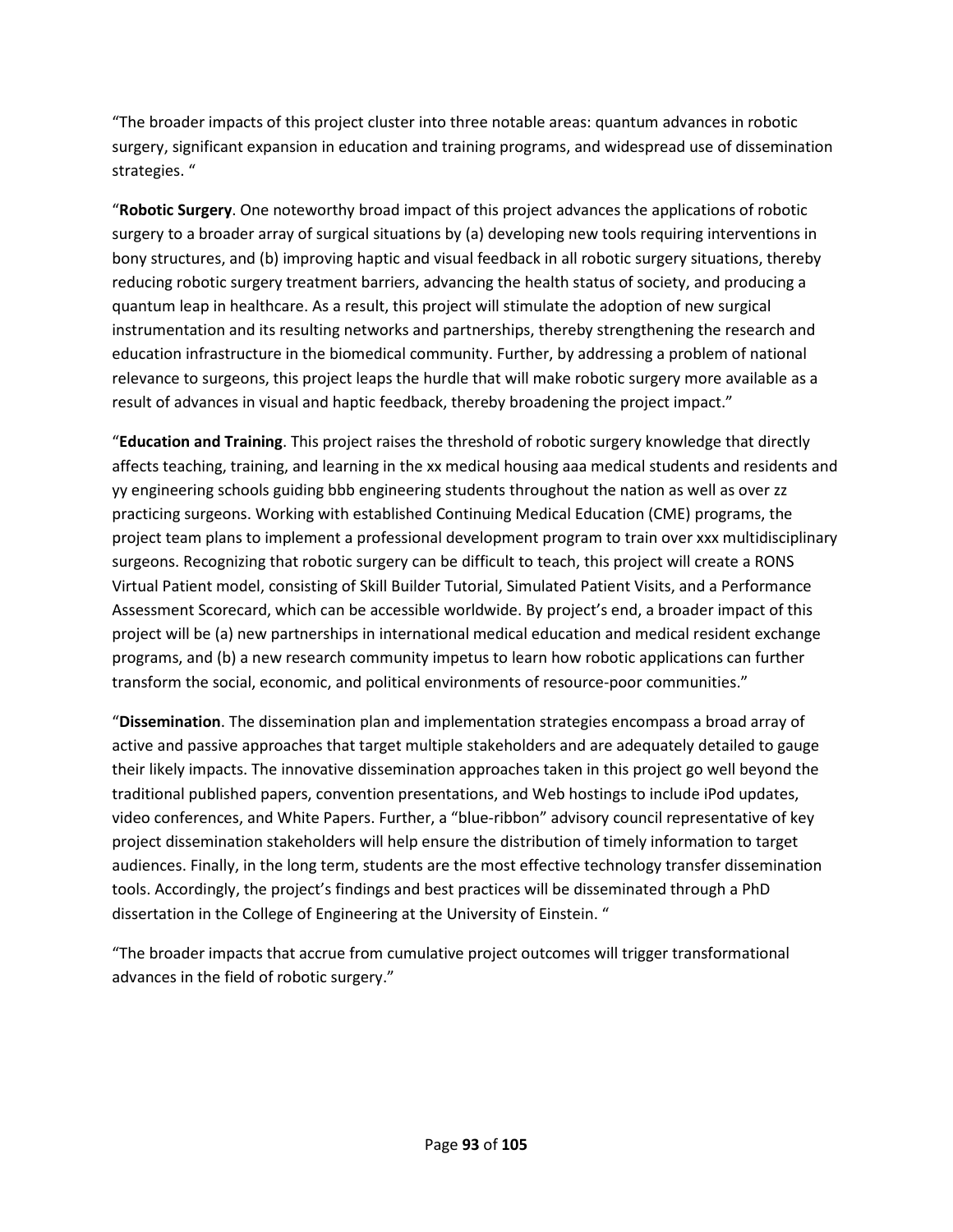# **National Science Foundation (NSF) Integration of Research and Education**

Many National Science Foundation (NSF) proposals require a section indicating how you will integrate research and education. Below you will find some ideas and draft templates that can be adapted to your specific circumstances.

At the University of Hawai'i, the integration of research and education is governed by six basic principles. It has a strong administrative commitment. It emphasizes interdisciplinary, collaborative research that yields an eventual economic or societal benefit. It provides students at all levels with a broad range of hands-on practical experiences.

These principles are put into practice at the University of Hawai'i as evidence by the following concrete, observable activities.

- 1. **Brown Bag Seminars.** STEM faculty and students participate in bi-weekly meetings over the lunch hour to share their latest research activities. Prior meetings have covered such topics as a, b, and c. The average attendance (voluntary) includes x faculty and y students.
- 2. **Poster Sessions.** Students present the results of their research training at both an annual internal, campus-wide Research Day as well as at various professional society meetings. In the past few years, students have presented posters at x,y, and z society meetings. Poster topics have included, a, b, and c.
- 3. **Joint Faculty/Student Publications.** Faculty are encouraged to include students as junior authors in publications, when appropriate, a factor that is taken into consideration when annual faculty performance evaluations are conducted. Existing data show that approximately xx joint publications have occurred in the last five years. Sample publication titles have included a, b, and c that have appeared in x, y, and z journals.
- 4. **Research Methods Courses.** At the University of Hawai'i, xx departmental courses are offered that cover the fundamentals of research design and statistical analysis.
- 5. **Pilot Projects.** Many courses require students to carry out pilot research projects. In these pilot projects, students gain "hands-on" experience in asking relevant questions, making controlled observations, and interpreting results.
- 6. **Conference Presentations.** Students developing novel and innovative ideas are encouraged to submit papers for conference presentations. In recent years, xx students have participated in professional society meetings by presenting their recent research findings at x,y, and z societies.

When it comes to integrating research and education, at the University of Hawai'i, we practice what we teach.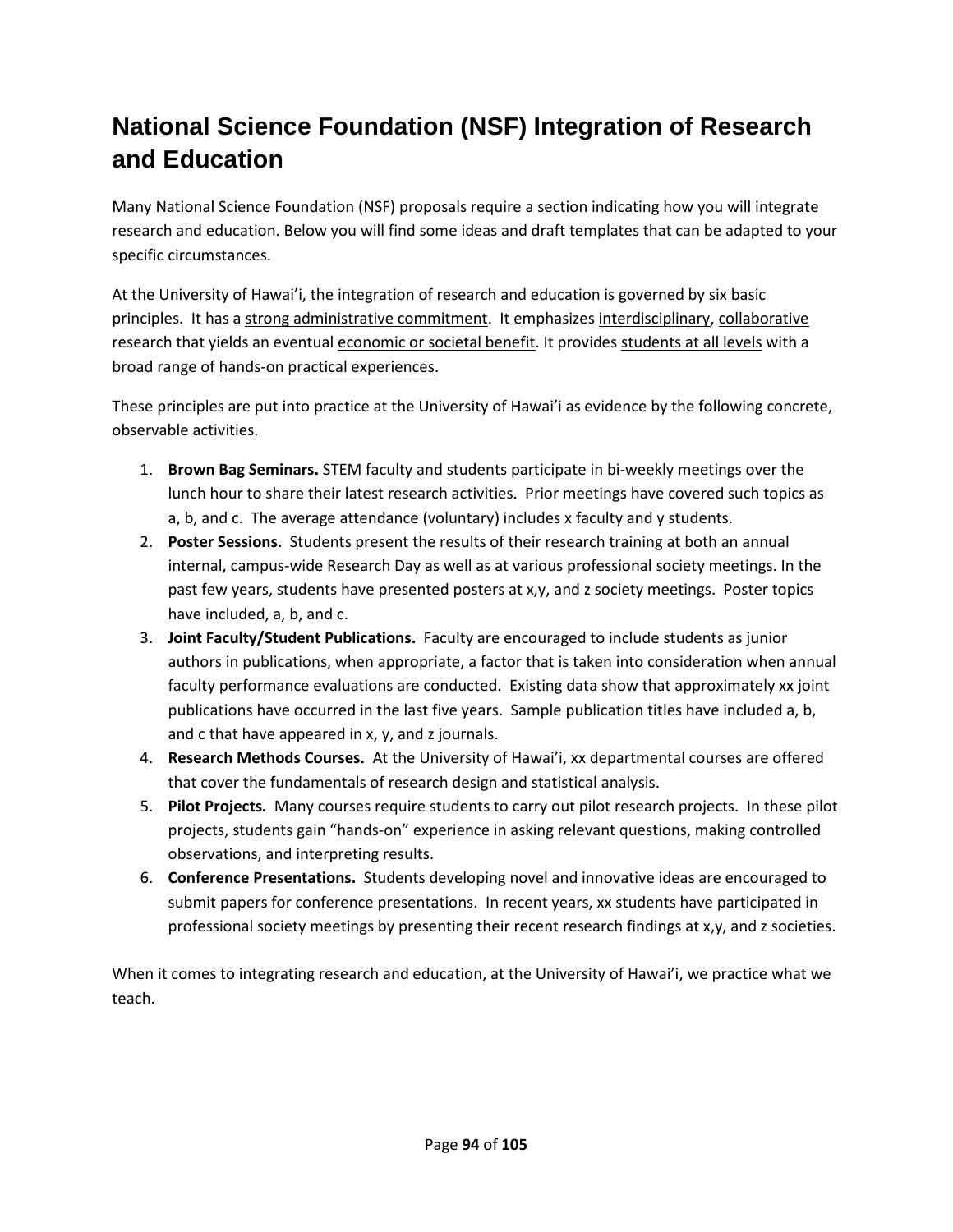# **Integrating Diversity into National Science Foundation (NSF) Programs, Projects, and Activities**

The University of Hawai'i recognizes that diversity and respect for human differences are key sources of intellectual vitality and innovation. The University of Hawai'i not only fully embraces the NSF principle of integrating diversity into its many activities, it ensures that integration occurs at multiples levels throughout the campus. With absolute consistency, it attempts to broaden opportunities and enable participation of all members of the campus community, namely, women, underrepresented minorities, and persons with disability. This commitment is put into practice at the University of Hawai'i as evidence by the following concrete, observable activities.

The Diversity and Equity Initiative (DEI) has served the University of Hawai'i campuses for more than a decade implementing a University strategic goal that honors and respects the differences and contributions of its students, faculty, staff and administration. It funds projects that address issues on ethnicity, race, gender, sexual orientation, disabilities and culture. Promoting campus diversity and a climate of inclusiveness, diversity initiatives have been applied toward teaching, research, performance, trainings, workshops, visiting speakers and through outreach and recruitment activities.

The Office of Multicultural Student Services focuses on outreach activities encouraging individuals from underrepresented groups and underserved communities to seek high education, providing university students opportunities to experience Hawai'i's multicultural contexts, conducting activities promoting cross-cultural understanding and social justice, and promoting the development of and provide a clearinghouse for information and resources related to Hawai'i's multiethnic groups.

- An Office of Student Support Services and Intercultural Affairs oversees programming for special student populations, including under-represented minorities, international students, nontraditional students, students with disabilities, and adult learners. Annual programming includes student retention, cultural programming, international programming, educational programming, and social programming.
- The Office of Human Resources ensures that diversity is directly addressed as a part of the University hiring practices
- University diversity activities are communicated through posting the (insert house organ newsletter) in prominent public areas; web calendar listings of diversity-focused events; announcements in publications, including (whatever you have by way of weekly publications)*;*  the University strategic plan; and the student handbook.
- The Student Satisfaction Inventory measures students' satisfaction with college experiences, including diversity topics
- The Office of Enrollment Services has a full-time Assistant Director of Admissions for Multicultural Recruitment
- A Certificate Program in Diversity in Community is offered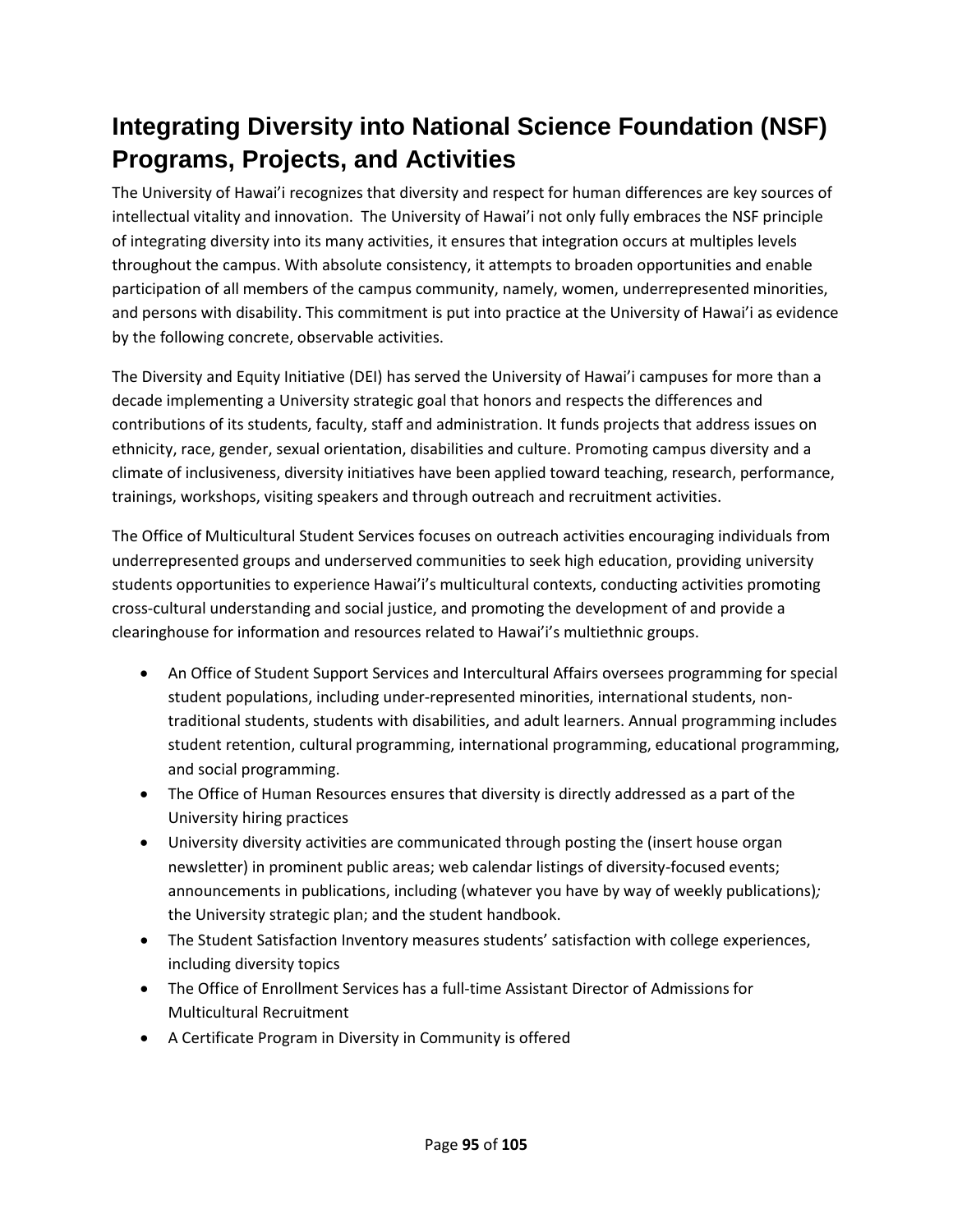## **Basic National Institute of Health (NIH) Research Proposal Outline**

- 1. **Specific Aims** (1 page limit for NIH)
- 2. **Research Strategy**

### a. **Significance**

- i. Does the project address an important problem or a critical barrier to progress in the field?
- ii. If the aims of the project are achieved, how will scientific knowledge, technical capability, and/or clinical practice be improved?
- iii. How will successful completion of the aims change the concepts, methods, technologies, treatments, services, or preventative interventions that drive this field?

In essence, the significance section is your opportunity to succinctly evaluate the existing knowledge and identify the gaps that your project intends to fill. The importance of your project should be related to your specific aims. State why the information to be obtained is useful and what you will do with it after you get it.

### **b. Innovation**

The key questions to answer are as follows:

- i. Does the application challenge and seek to shift current research or clinical practice paradigms by utilizing novel theoretical concepts, approaches or methodologies, instrumentation, or interventions?
- ii. Are the concepts, approaches or methodologies, instrumentation, or interventions novel to one field of research or novel in a broad sense?
- iii. Is a refinement, improvement, or new application of theoretical concepts, approaches or methodologies, instrumentation, or interventions proposed?

Note that these three elements are conceptually similar to the essentials found in the broader impact and intellectual merit sections required in NSF proposals.

### **c. Approach**

- i. Preliminary Studies (New Applications)
- ii. Progress Report (Renewals/Revisions)

In either case–new or revised proposals–you will generally address these questions.

i. Are the overall strategy, methodology, and analyses well-reasoned and appropriate to accomplish the specific aims of the project?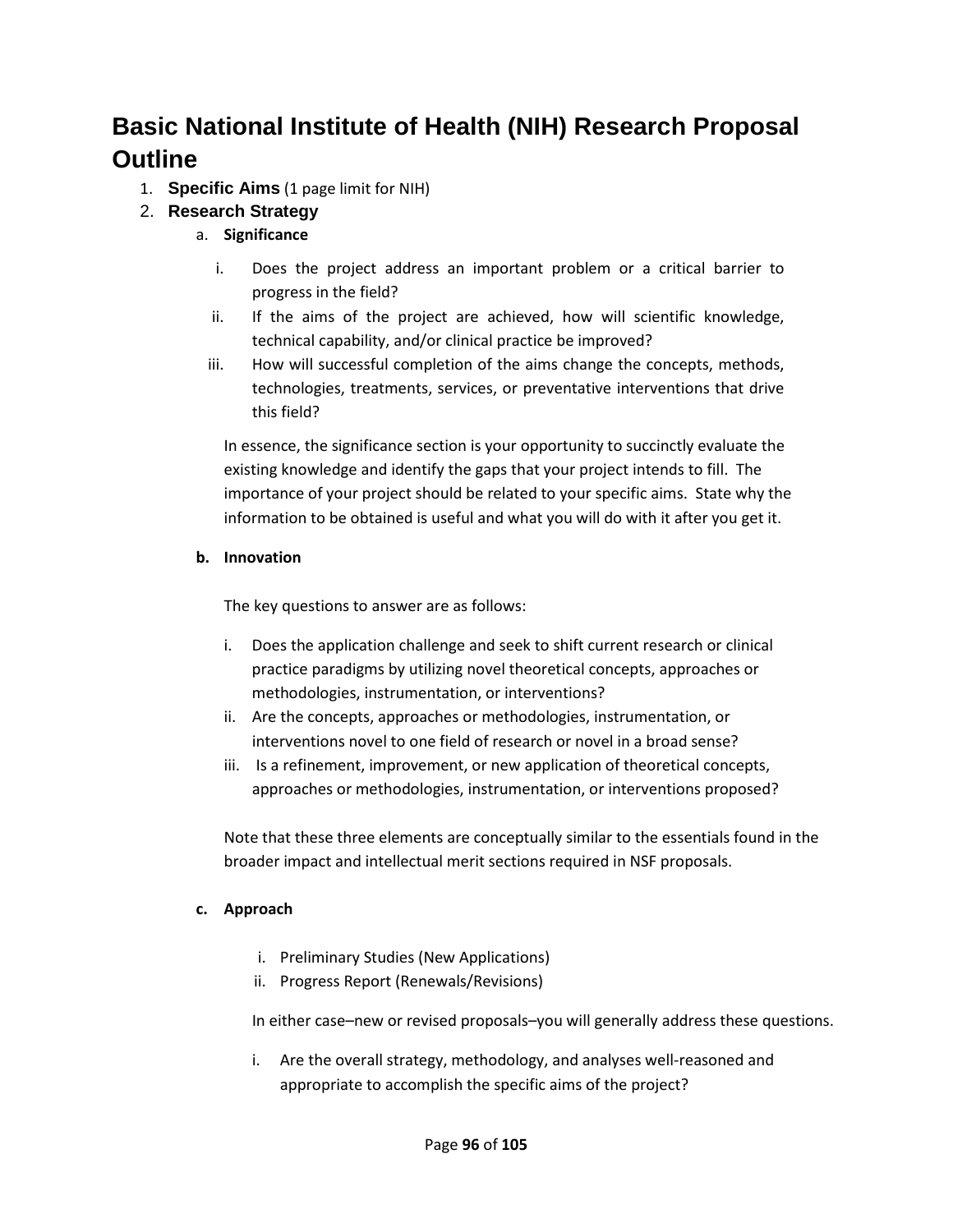- ii. Are potential problems, alternative strategies, and benchmarks for success presented?
- iii. If the project is in the early stages of development, will the strategy establish feasibility and will particularly risky aspects be managed? If the project involves clinical research, are the plans for 1) protection of human subjects from research risks, and 2) inclusion of minorities and members of both sexes/genders, as well as the inclusion of children, justified in terms of the scientific goals and research strategy proposed?

Most often times, the maximum page limit for RO1 proposals is 12 pages while R03 or R21 proposals is 6 pages. Many successful NIH grant seekers devote at least 50% of the proposal to the "Approach" section and split the remaining between the "Significance" and "Innovation" sections.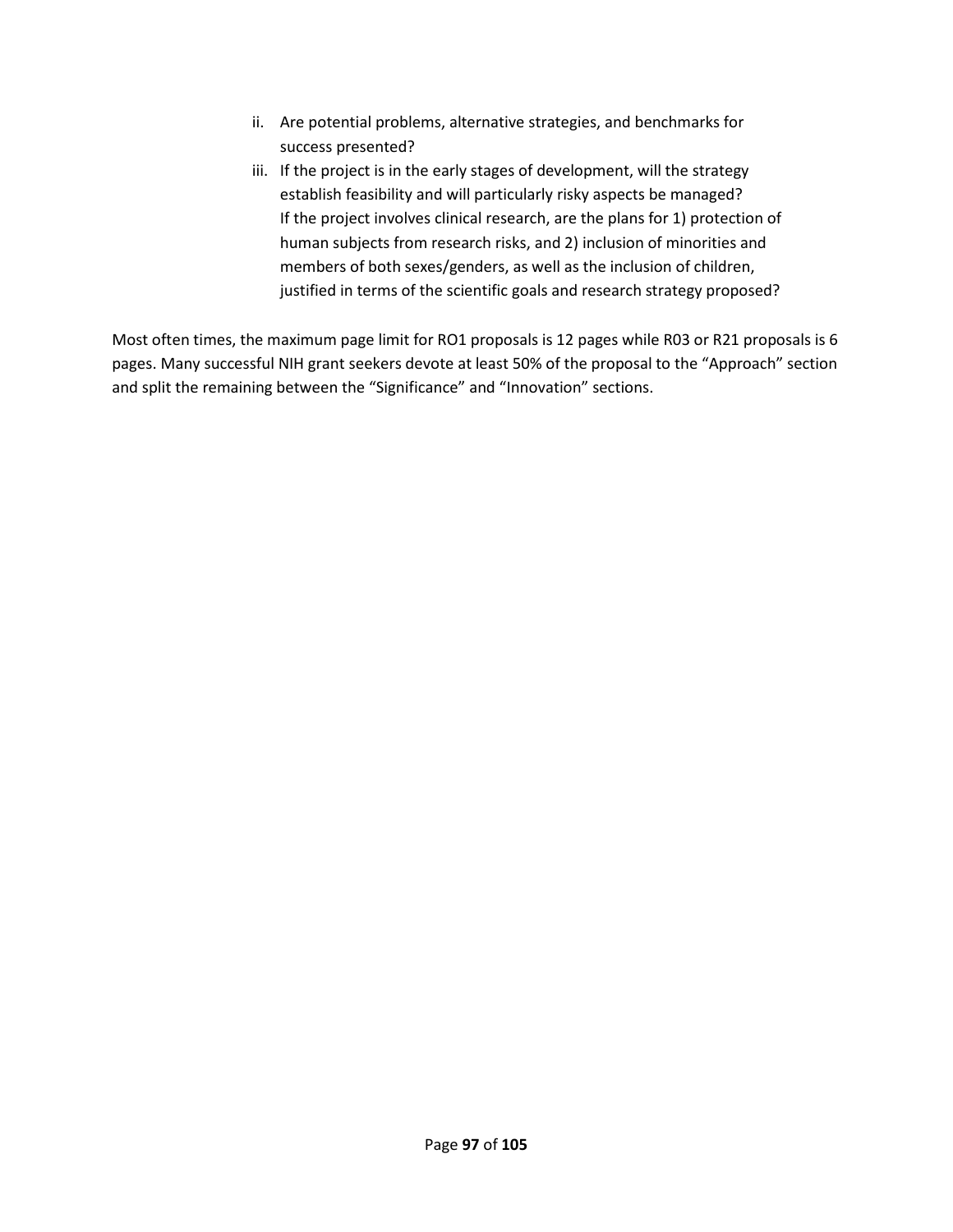## **Writing Resubmission Proposals**

Here is a four-part model to craft a resubmission proposal that addresses reviewer criticisms. It typically runs one to three pages, depending on page limitations.

### **1. Introduce Your Response**.

In responding to our three reviewer critiques, we've substantially re-evaluated our research context and approach. The summary statements were extremely valuable in preparing this revised proposal. Direct responses to the reviewers' concerns are described below.

#### **2. Summarize General Concerns**.

All reviewers thought the research topic was highly significant but stressed that important changes were necessary. Accordingly, the changes are extensive: problems and solutions are clearly stated; the significance section specifically describes background information important for the proposed studies, which has been divided into subsections for clarity. The specific aims are better focused. The research design section now explains the experimental approach for each specific aim.

#### **3. Cite And Respond To Specific Reviewer Concerns.**

The first reviewer was concerned about the apparent lack of coworkers and limited resource description. In response, the PI has now hired an experienced laboratory supervisor and two advanced graduate students. The laboratory supervisor has strong background in cellular biology; thus, preparation of the laboratory samples will be straightforward. Additionally, a new Left Handed Wigit Analyzer has been purchased, enabling us to design more comprehensive experiments and add more experimental data.

The second reviewer felt the electrochemistry temperature experiments were tangential to the overall proposal. In response, we agree, especially since additional laboratory personnel and new equipment permitted us to gain additional preliminary data for the main experiments. Accordingly, the temperature experiments have been deleted in this revised proposal.

The third reviewer thought that although our assays might work, they involved a very risky set of experiments. In response, we took this criticism seriously and explored the matter further in the research literature. Our view remains in line with Reviewer Two who wrote "the use of assays to identify monoclonal antibodies is very novel." This methodological approach was reaffirmed in the Smith and Weston (2007) journal article.

### **4. State Your Conclusion.**

In this revised proposal, a wealth of new evidence exists that the proposed experiments will produce useful and publishable information. Moreover, reviewers' concerns have been addressed and the proposal is now presented with a distinct focus on the specific aims. The PI, along with his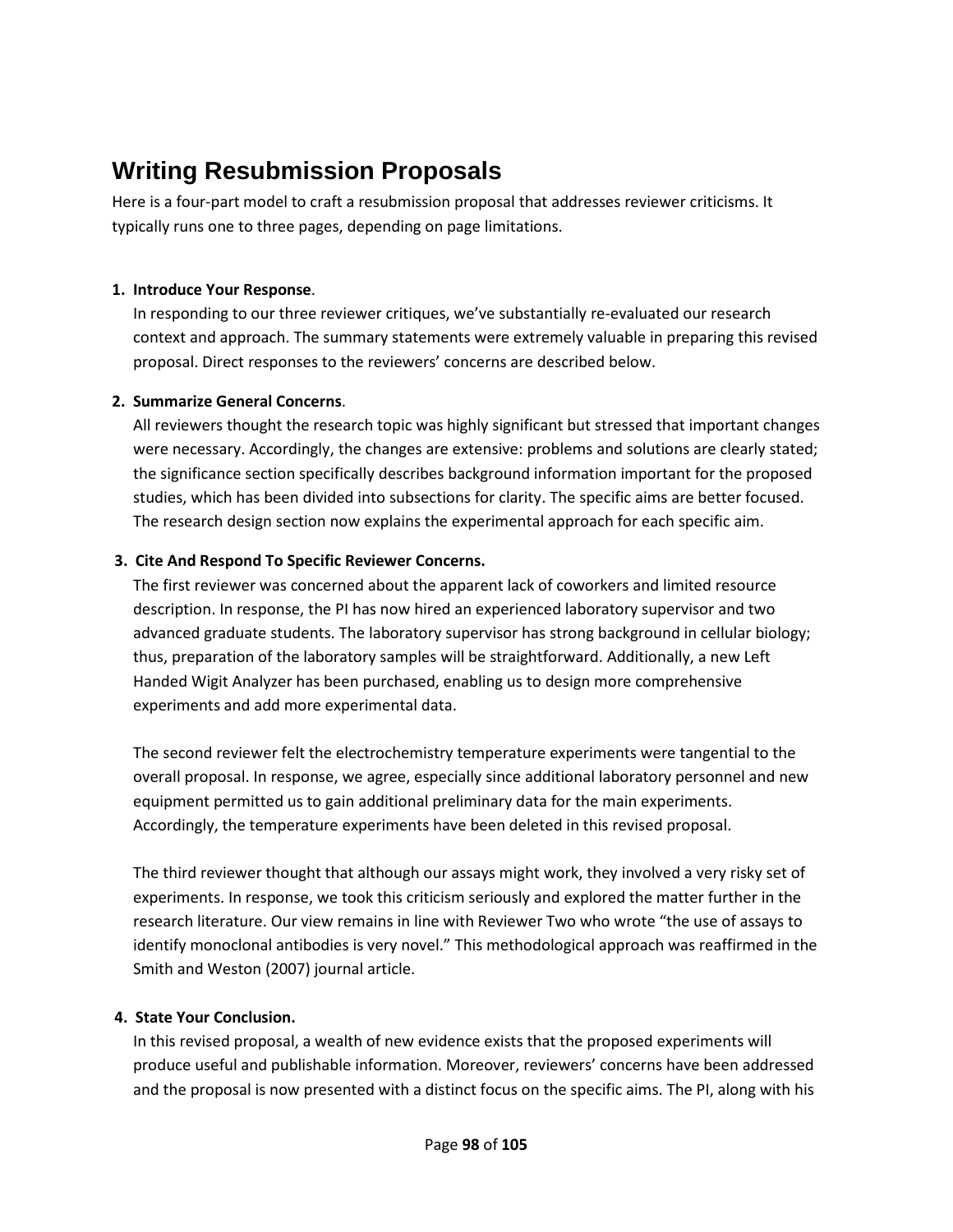established track record and expanded research group, is uniquely postured to carry out the proposed project. We thank the reviewers for their scholarly critique of our original application, which enabled us to substantially improve this revised proposal.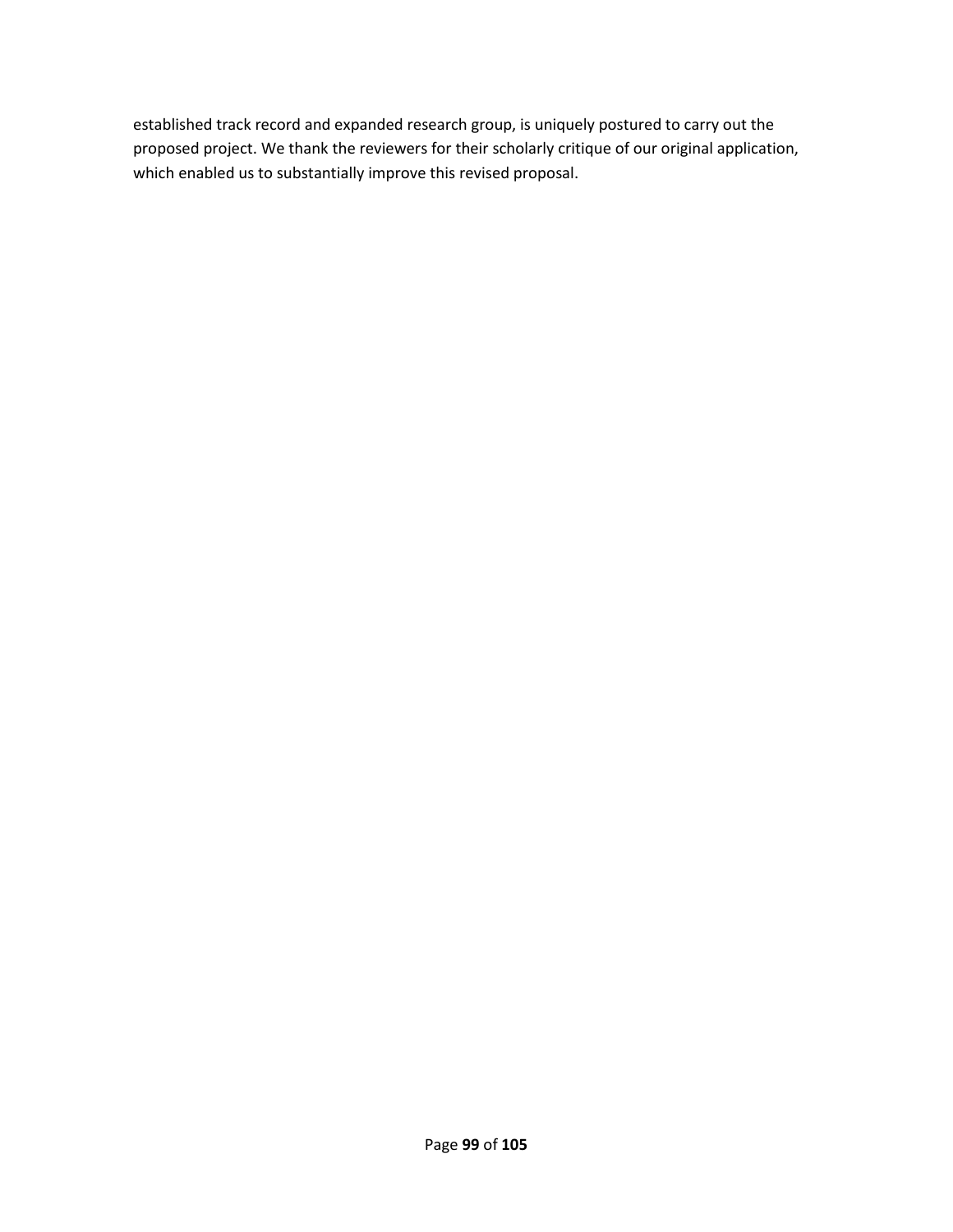## **Proposing a National Model**

A national model has four main characteristics.

**First, generalizability**. National models should contain valid, reliable, and generalizable data. Your proposal evaluation should produce data assessing the transferability of your project methods to other comparable situations.

**Second, training.** Your national model should include a training or user's manual that clearly explains in great detail how to implement your methodology. In essence, your training manual represents a step-by-step prescription for others to follow in successfully adapting your project approach to their local situations.

**Third, inquiry**. Your national model should include an estimated minimum of xxx (insert best estimate) requests from others in comparable situations wanting to learn more about your approach. The number of project inquires received about your national model can be tracked through a tally of emails, phone calls, letters, persons inquiring at poster sessions and conference presentations, and responses to journal publications; all are indices of initial interest in your national model.

**Fourth, adoption**. Your national model should be adopted by a minimum of xx (insert estimate again) organization over the next x (estimate) years. Evidence of adoption will be monitored through the same mechanisms as monitoring inquiries, as noted above; additionally, written references to your national model can be monitored through such bibliometric analyses as the Citation Index, [www.scholar.com,](http://www.scholar.com/) [www.google.com,](http://www.google.com/) an[d www.scirus.com.](http://www.scirus.com/)

All four of these characteristics contain quantifiable indices that when pre-determined criteria are met, justify the conclusion that a national model has been developed. Dissemination, of course, is a key to adoption and replication of your national model. Accordingly, the project and its outcomes must be widely disseminated to local, regional, and national stakeholders, as described in another proposal section.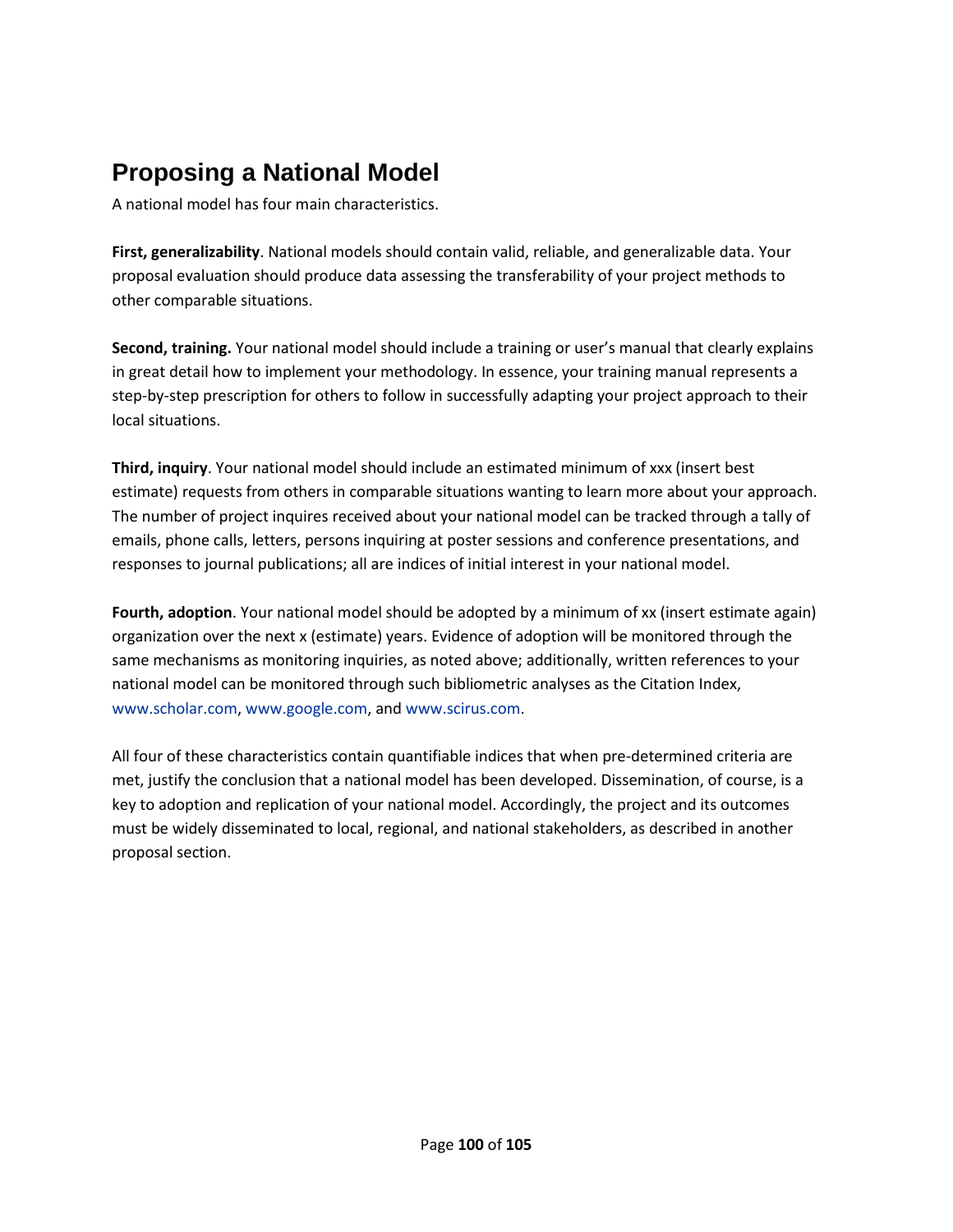# **Data Management and Sharing**

### **NSF Expectations**

NSF expects a two page supplementary document describing how the proposal will conform to NSF policy on dissemination and sharing of research results.

- A valid Data Management Plan may include only the statement that no detailed plan is needed, as long a clear justification is provided.
- The Data Management Plan will be reviewed as part of the intellectual merit and/or broader impacts of the proposal.
- Proposers who feel that the plan cannot fit within the two page limit may use part of the 15 page Project Description for additional data management information.
- FastLane will not permit submission of a proposal that is missing a data management plan.

Data may include, but are not limited to: data, publications, samples, physical collections, software, and models. It is acceptable to state in the Data Management Plan that the project is not anticipated to generate data or samples that require management and/or sharing. You are encouraged to deposit your data in a public database such as the National Technical Information Service. Include any costs of implementing your Data Management Plan in your budget and budget narrative. Your data must be maintained and released in accordance with appropriate standards for protecting privacy rights and maintaining the confidentiality of respondents. If your data has potential intellectual property and commercial value, you can protect that information; your program officer will provide details.

### **NIH Expectations**

NIH expects a Data Sharing Plan or an explanation of why data sharing is not feasible is expected to be included in all applications where the generation of data is anticipated. Reviewers are instructed to assess the reasonableness of the data sharing plan or the rationale for not sharing research data

- All NIH grant applications where the development of model organisms is anticipated are expected to include a description of a specific plan for sharing and distributing unique model organism research resources generated using NIH funding or state why such sharing is restricted or not possible
- Applications that include Genome Wide Association Studies (GWAS), regardless of the requested costs, are expected to include either a plan for submission of GWAS data to the NIH designated data repository or an appropriate explanation for why submission to the repository will not be possible

[Final research data](http://grants.nih.gov/grants/policy/data_sharing/data_sharing_guidance.htm#fin) are recorded factual material commonly accepted in the scientific community as necessary to document, support, and validate research findings. This does not mean summary statistics or tables; rather, it means the data on which summary statistics and tables are based. For most studies,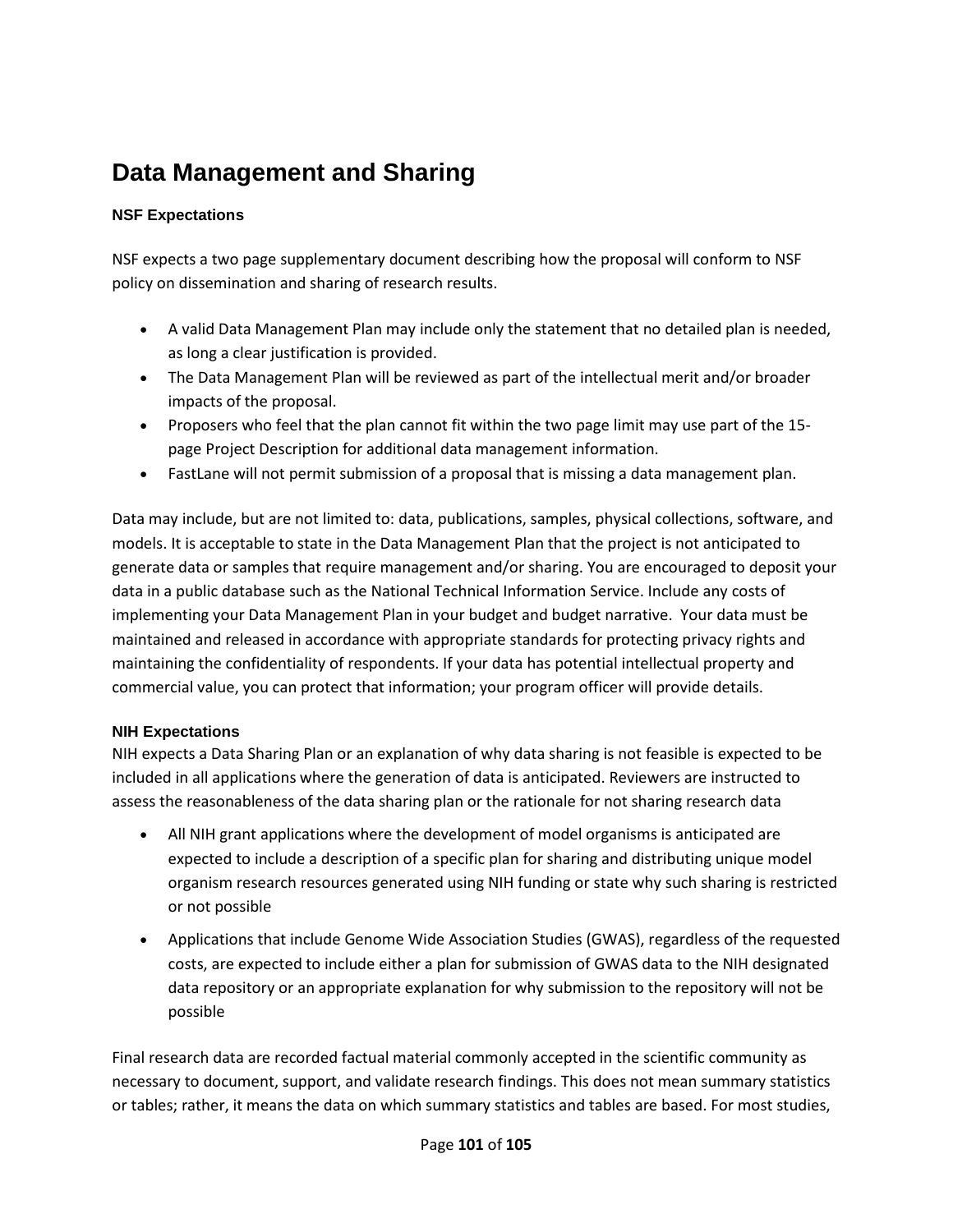final research data will be a computerized dataset. For example, the final research data for a clinical study would include the computerized dataset upon which the accepted publication was based, not the underlying pathology reports and other clinical source documents. For some but not all scientific areas, the final dataset might include both raw data and derived variables, which would be described in the documentation associated with the dataset.

Given the breadth and variety of science that NIH supports, neither the precise content for the data documentation, nor the formatting, presentation, or transport mode for data is stipulated. What is sensible in one field or one study may not work at all for others. Data must be kept for three years following closeout of a grant or contract agreement. (Contracts may specify different time periods.)

The rights and privacy of human subjects who participate in NIH-sponsored research must be protected at all times. It is the responsibility of the investigators, their Institutional Review Board (IRB), and their institution to protect the rights of subjects and the confidentiality of the data. Prior to sharing, data should be redacted to strip all identifiers, and effective strategies should be adopted to minimize risks of unauthorized disclosure of personal identifiers.

Data can be shared through various dissemination strategies available to the Principal Investigator, including publications, scholarly presentations, data archives, data sharing agreements, or data enclaves. Regardless of the mechanism used to share data, each dataset will require documentation. Documentation provides information about the methodology and procedures used to collect the data, details about codes, definitions of variables, variable field locations, frequencies, and the like.

Data-sharing plan depends on several factors, such as whether or not the investigator is planning to share data, the size and complexity of the dataset, and the like. Below are several examples of datasharing plans.

### **Example 1**

The proposed research will involve a small sample (less than 20 subjects) recruited from clinical facilities in the New York City area with Williams syndrome. This rare craniofacial disorder is associated with distinguishing facial features, as well as mental retardation. Even with the removal of all identifiers, we believe that it would be difficult if not impossible to protect the identities of subjects given the physical characteristics of subjects, the type of clinical data (including imaging) that we will be collecting, and the relatively restricted area from which we are recruiting subjects. Therefore, we are not planning to share the data.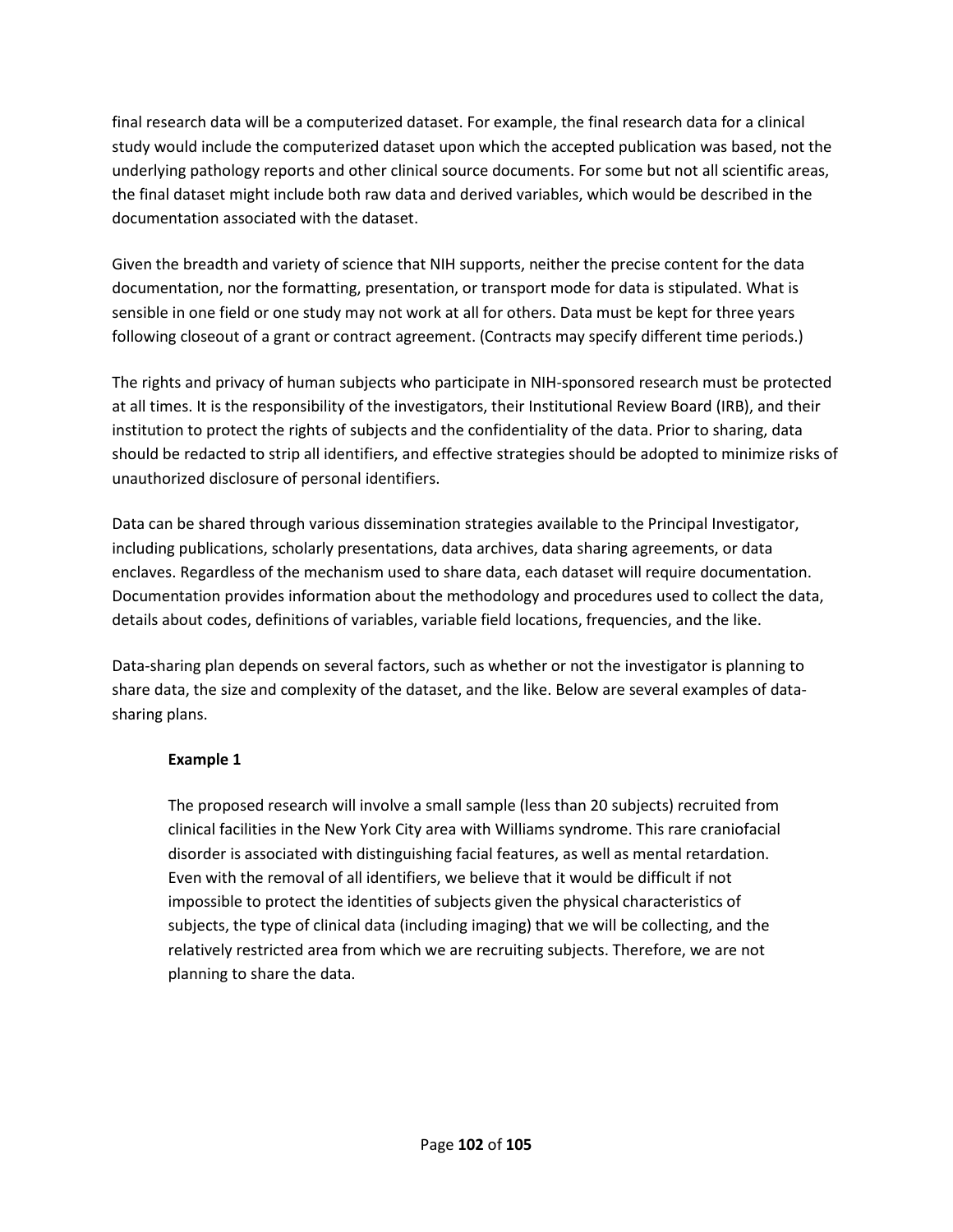#### **Example 2**

The proposed research will include data from approximately 500 subjects being screened for three bacterial sexually transmitted diseases (STDs) at an inner city STD clinic. The final dataset will include self-reported demographic and behavioral data from interviews with the subjects and laboratory data from urine specimens provided. Because the STDs being studied are reportable diseases, we will be collecting identifying information. Even though the final dataset will be stripped of identifiers prior to release for sharing, we believe that there remains the possibility of deductive disclosure of subjects with unusual characteristics. Thus, we will make the data and associated documentation available to users only under a data-sharing agreement that provides for: (1) a commitment to using the data only for research purposes and not to identify any individual participant; (2) a commitment to securing the data using appropriate computer technology; and (3) a commitment to destroying or returning the data after analyses are completed.

#### **Example 3**

This application requests support to collect public-use data from a survey of more than 22,000 Americans over the age of 50 every 2 years. Data products from this study will be made available without cost to researchers and analysts. User registration is required in order to access or download files. As part of the registration process, users must agree to the conditions of use governing access to the public release data, including restrictions against attempting to identify study participants, destruction of the data after analyses are completed, reporting responsibilities, restrictions on redistribution of the data to third parties, and proper acknowledgement of the data resource. Registered users will receive user support, as well as information related to errors in the data, future releases, workshops, and publication lists. The information provided to users will *not* be used for commercial purposes, and will *not* be redistributed to third parties.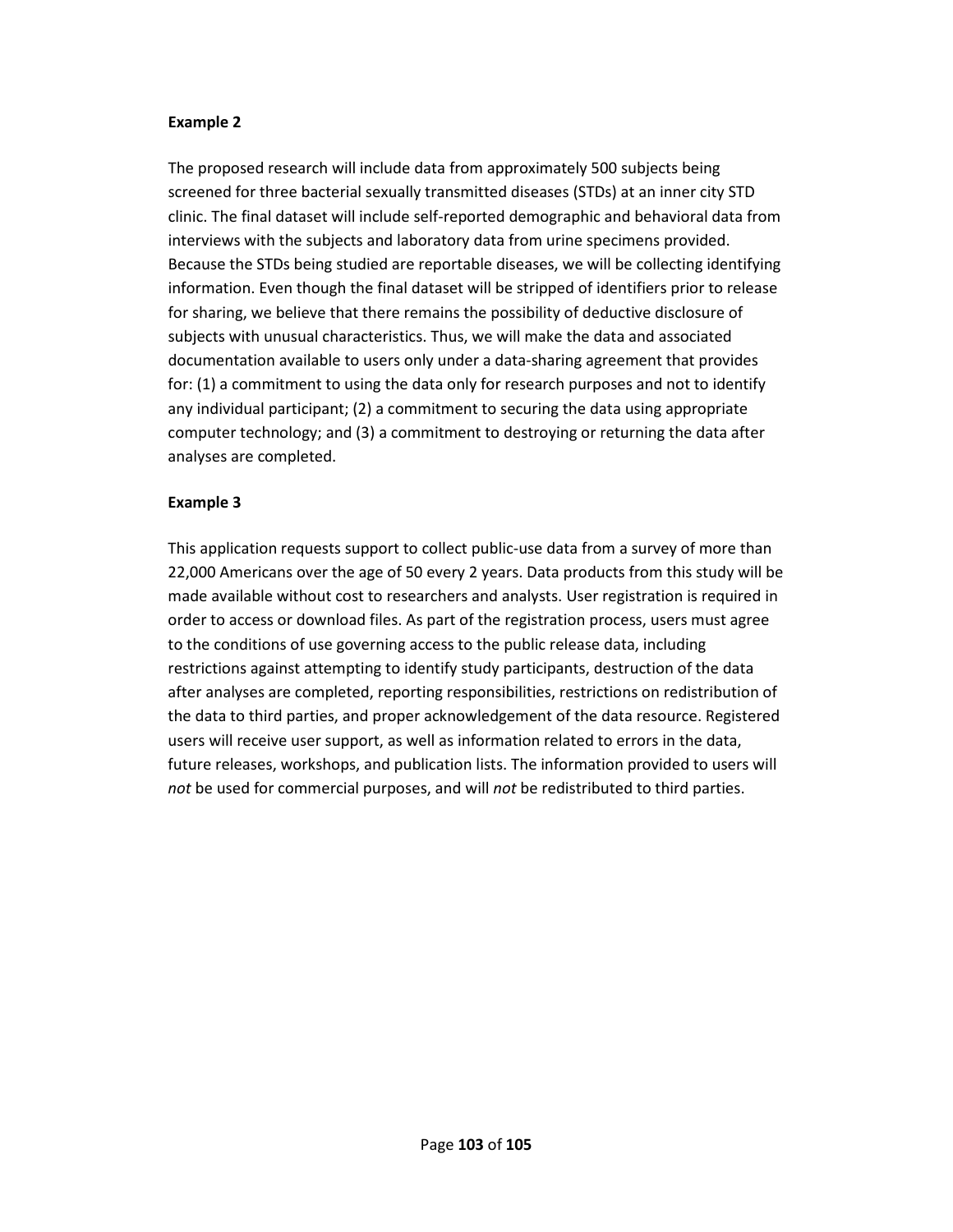## **Post-Doctoral Mentoring Plan**

NSF offers the following sample of an acceptable post-doctoral mentoring plan, a required proposal section if requesting post-docs. While it is written in the context of an SBIR/STTR proposal for NSF, it is applicable to all NSF grants.

This Post-doctoral Researcher Mentoring Plan has been prepared by <organization name>. The Plan establishes guidelines for work to be performed by a Post-doctoral Researcher in support of the NSF <SBIR or STTR> <Phase I or Phase II> Project Awarded to <company name>, entitled "<title of project>". The Post-doctoral Researcher assigned to the project will work in <name/university> laboratory and will conduct research on <name tasks>.

**1. Orientation** will include in-depth conversations between <company researcher name> and the Postdoctoral Researcher. Mutual expectations will be discussed and agreed upon in advance. Orientation topics will include (a) the amount of independence the Post-doctoral Researcher requires, (b) interaction with coworkers, (c) productivity including the importance of scientific publications, (d) work habits and laboratory safety, and (e) documentation of research methodologies and experimental details so that the work can be continued by other researchers in the future.

**2. Career Counseling** will be directed at providing the Post-doctoral Researcher with the skills, knowledge, and experience needed to excel in his/her chosen career path. In addition to guidance provided by <post doc researcher name>, the Post-doctoral Researcher will be encouraged to discuss career options with researchers and managers at <university name> and with former students and colleagues of < post doc researcher name>.

**3. Experience with Preparation of Grant Proposals** will be gained by direct involvement of the Postdoctoral Researcher in proposals prepared by <company name>. The Post-doctoral Researcher will have an opportunity to learn best practices in proposal preparation including identification of key research questions, definition of objectives, description of approach and rationale, and construction of a work plan, timeline, and budget.

**4. Publications and Presentations** are expected to result from the work supported by the grant. These will be prepared under the direction of < post doc researcher name> and in collaboration with researchers at <company name> as appropriate. The Post-doctoral Researcher will receive guidance and training in the preparation of manuscripts for scientific journals and presentations at conferences.

**5. Teaching and Mentoring Skills** will be developed in the context of regular meetings within <university name> research group during which graduate students and post-doctoral researchers describe their